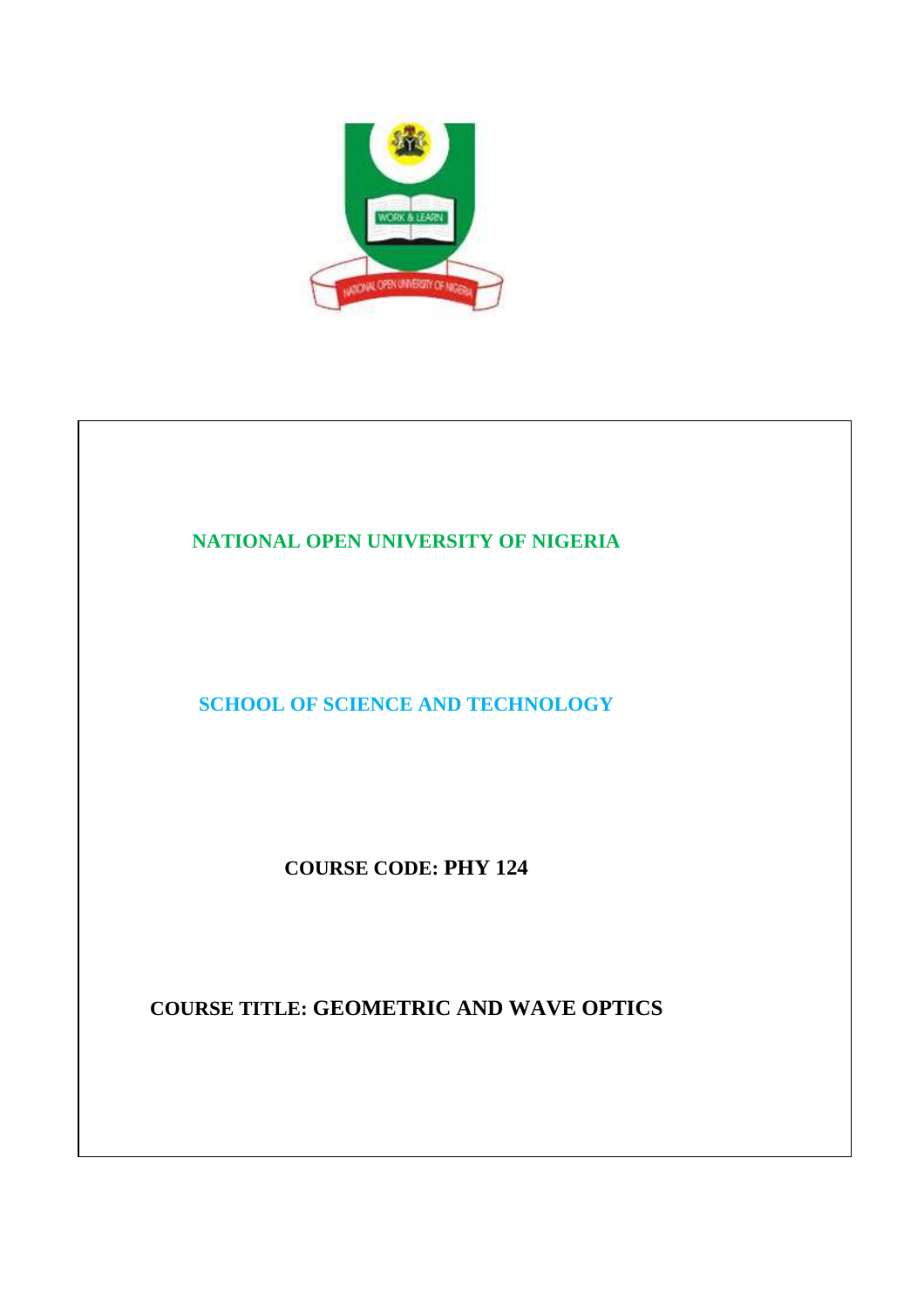

# **PHY 124 GEOMETRIC AND WAVE OPTICS**

Course Developers/Writers Dr. Sanjay Goupta

National Open University of Nigeria

 Dr. C. O. Ajayi Physics Department Ahmadu Bello University, Zaria.

Programme Leader Dr. Sanjay Gupta

National Open University of Nigeria

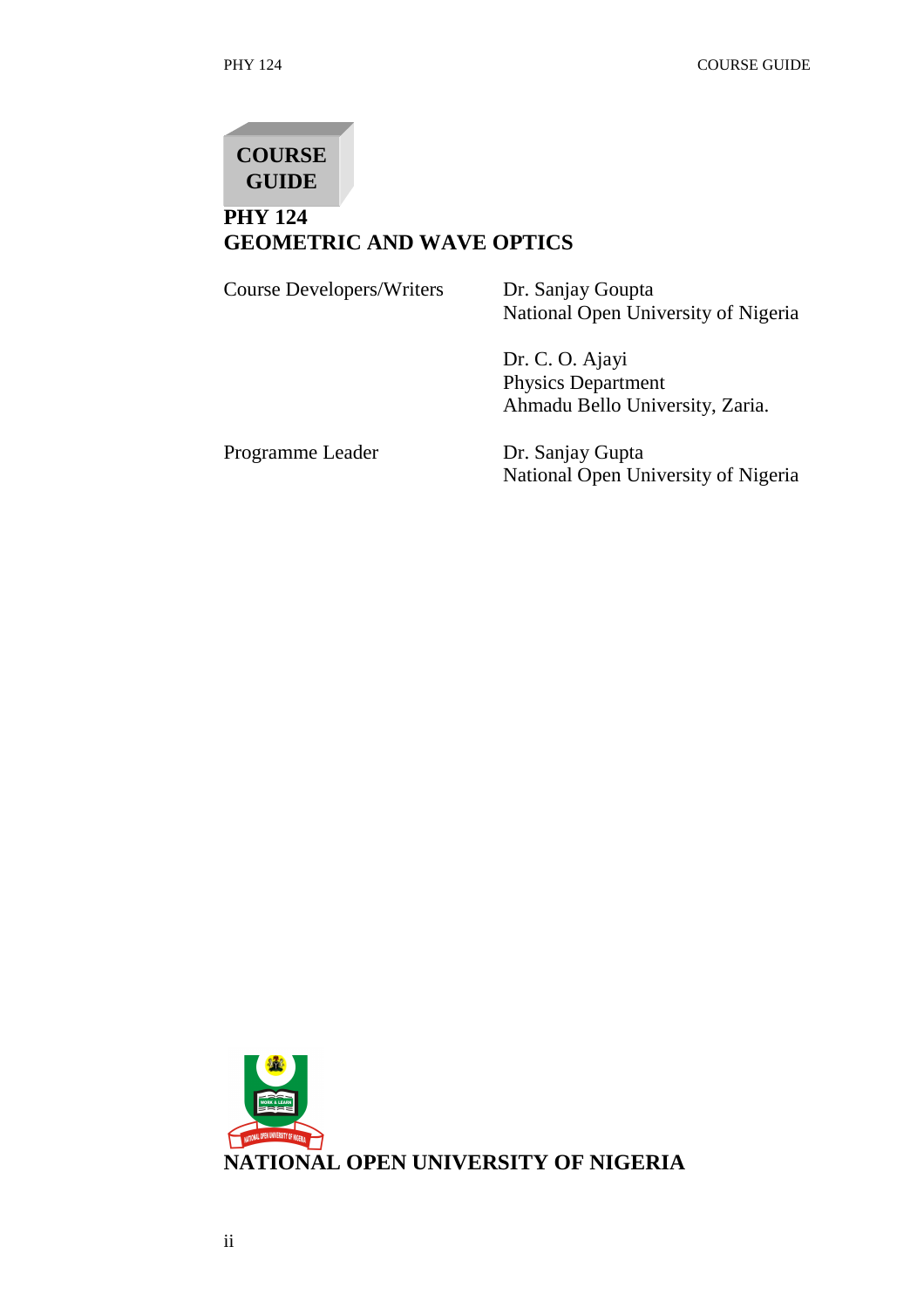National Open University of Nigeria **Headquarters** 14/16 Ahmadu Bello Way Victoria Island Lagos

Abuja Office No. 5 Dar es Salaam Street Off Aminu Kano Crescent Wuse II, Abuja Nigeria

e-mail: centralinfo@nou.edu.ng URL: www.nou.edu.ng

Published by National Open University of Nigeria

Printed 2008

Reprinted 2009

ISBN: 978-058-927-9

All Rights Reserved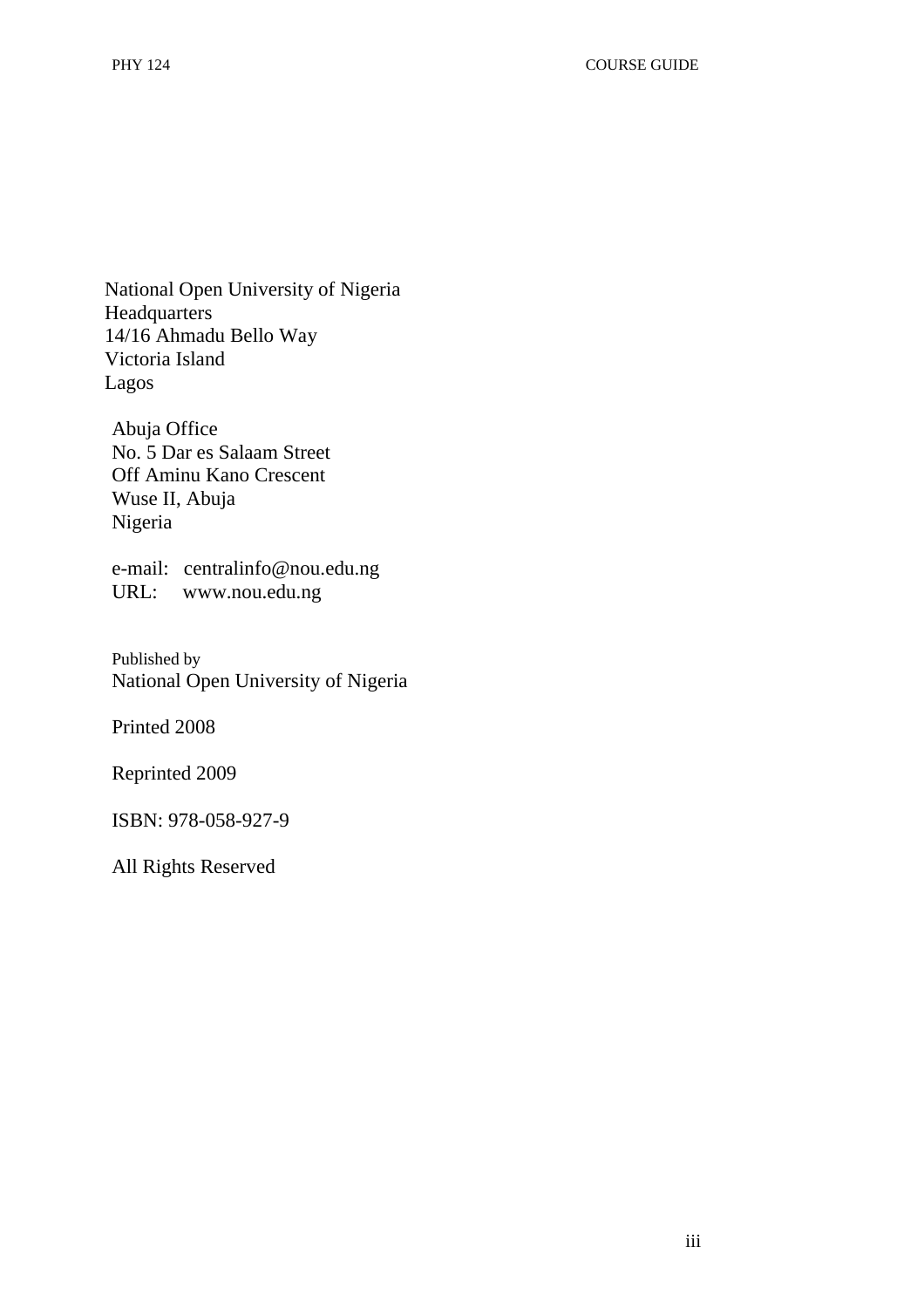# **CONTENTS PAGE**

| 3              |
|----------------|
| 3              |
| $\overline{4}$ |
| 4              |
| 5              |
| 5              |
| 5              |
| 5              |
| 6              |
| 6              |
| 6              |
|                |
|                |
|                |
|                |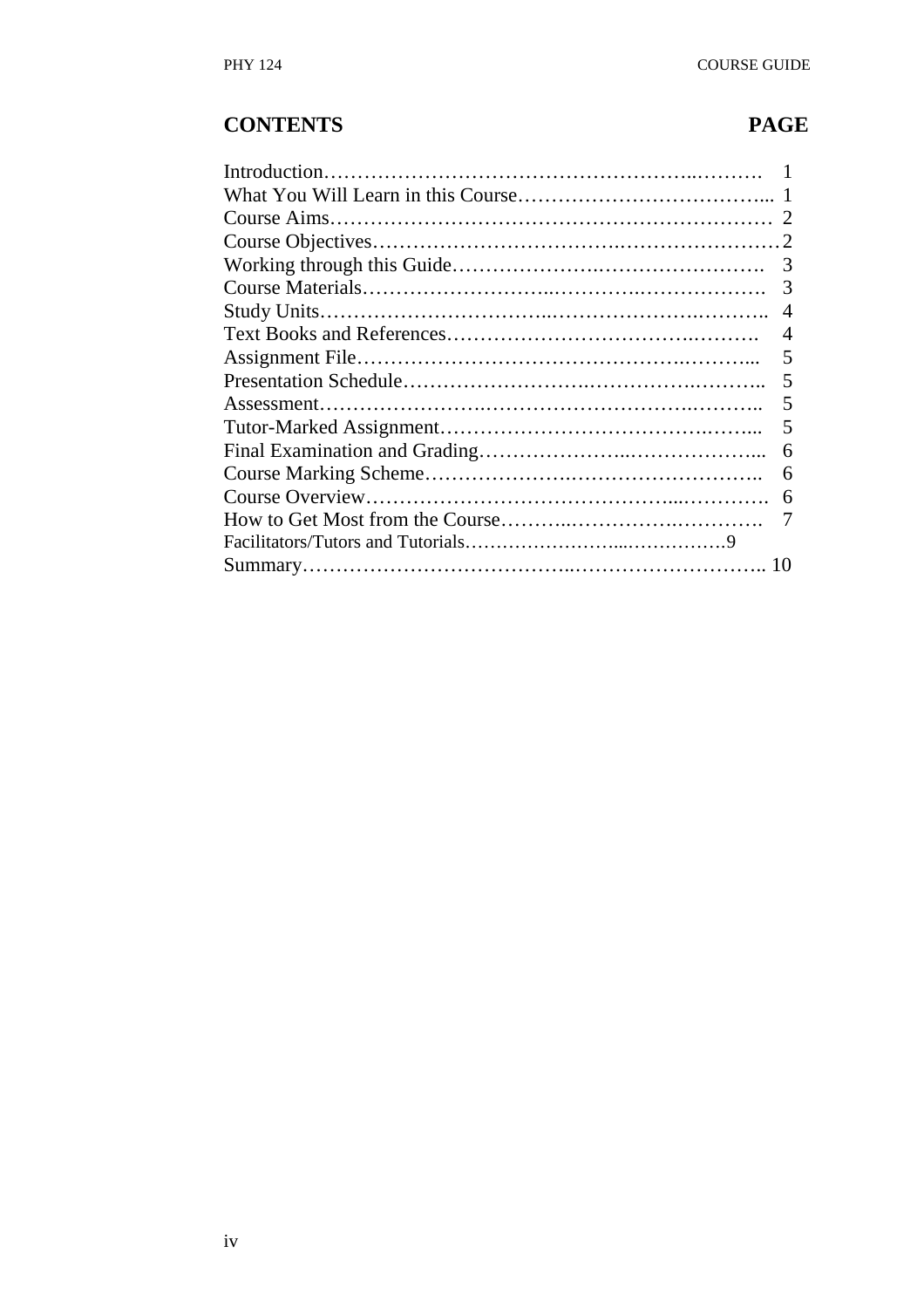# **Introduction**

Light plays a vital role in human life. From the very beginning, it is a subject of great interest to know the secrets of light. We are always curious to know how we receive information to and from objects with the help of light. This is perhaps the reason to learn about the light and the phenomena associated with it. Geometric and wave optics is one semester 2 – Credits core course. It will be available to all students to take towards their B.Sc Education and other programmes like B.Sc computer science, environmental studies etc. This course comprises 15 study Units in 3 Modules, which involves basic principles of geometric and wave optics. The themes of these topics we have chosen are most interesting and relevant. The material for this subject has been developed in such a way that student with at least a credit pass at the ordinary level or equivalent will follow quite easily. This course will make the students to be aware of how perceive shapes, colors, motion of objects.

There are no compulsory pre-requisites for the course. However, you are strongly advised to heave adequate knowledge for further Mathematics or applied mathematics.

This course guide tells you briefly what the course is about, what course materials you will be using and how you can work your way through these materials. It suggests some general guidelines for the time you are likely to spend t complete it successfully. It also provides you guidance on tutor-marked assignments which will be available on the Web in due course.

There are regular tutorials and practical classes that are linked to the course. You are advised to attend these sessions regularly as this is an important aspect. Details regarding the time and locations of tutorials and practical will be available at your Study Centre and included on Web.

# **What You Will Learn in this Course**

The overall aim of PHY 124 is to introduce the basic principles of geometric and wave optics and appreciate the usefulness of these principles to make our life simpler and convenient. During this course, you will learn that light has a dual nature i.e. it exhibits characteristics of wave in some situations and characteristics of particle in other situations. In the beginning of this course, you would learn about reflection and refraction at plane and curved surfaces and the phenomena associated with them. Also, you learn about lenses and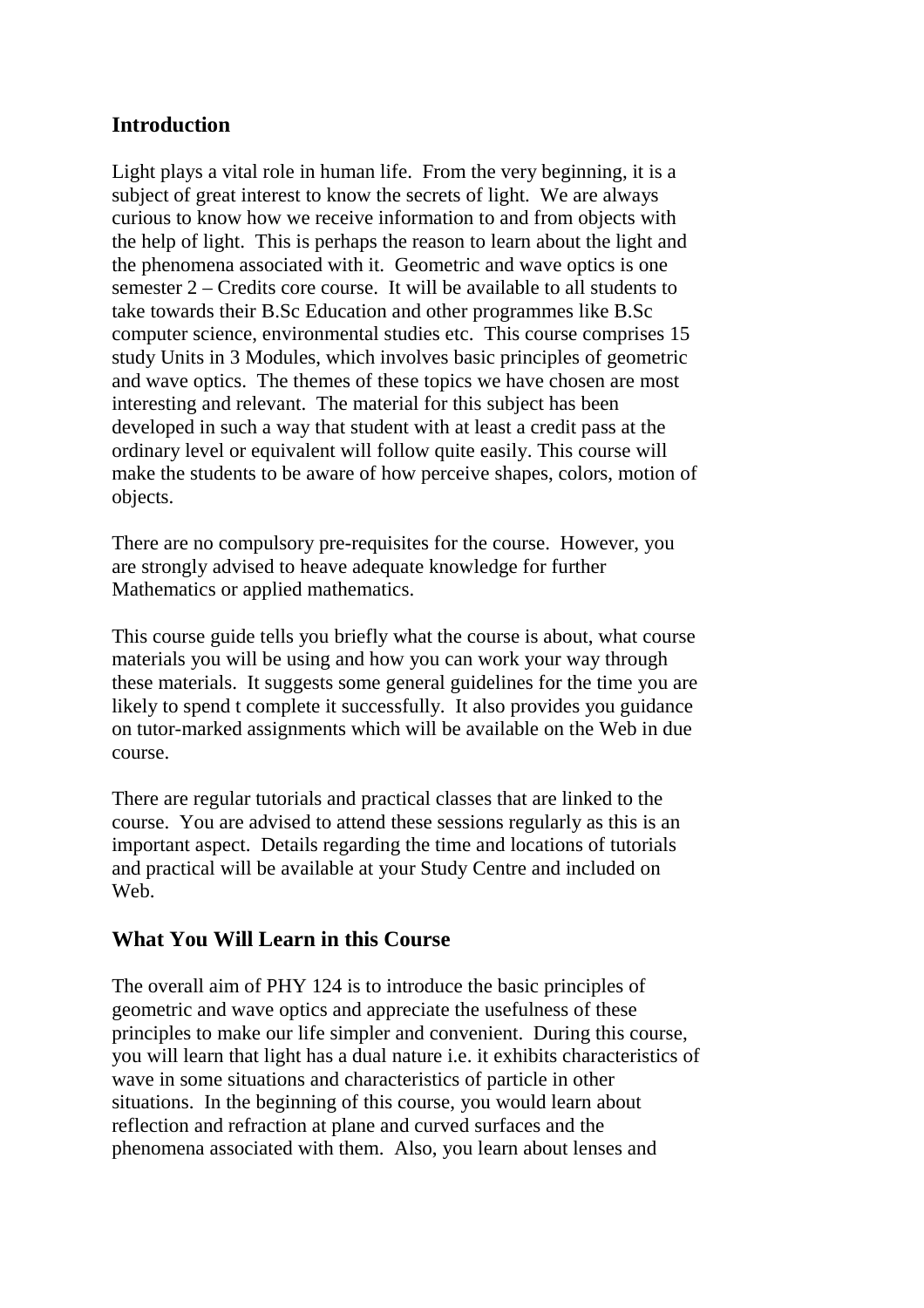optical entrustments like telescopes, microscopes etc. required for scientific and technological developments.

Towards the second part of this course, in the next few units, you will be introduced into some aspects of wave optics like interference and polarization of light. These include interference in thin films and air wedge, Newton's rings, and laws ad application of polarization.

## **Course Aims**

The aim of this course PHY 124: Geometric and wave optics is to introduce the principles of geometric and wave optics and so make use of these principles and their applications in everyday life. This will be achieved by:

- Introducing you to the basic principles of geometric and wave optics,
- Demonstrating you how these basic principles can be used in our day life situations,
- Explaining some phenomena associated with geometric and wave optics,
- Stimulating your interest in this area for the betterments, of the world through advancements of technology and,
- Giving you some insight into possible future developments in the areas of telecommunications optical lenses, optical instruments, surgery etc.

# **Course Objectives**

To achieve the aims set out above, the course sets over all objectives. In addition, each unit has specific objectives. The unit objectives are always included at the beginning of a unit; you should read them carefully before you start working through the unit. You may refer to them during your study of the unit to check your progress. You should always look at the unit objectives after completing a unit. In this way, you can be sure that you have done what was required of you for the unit.

Mentioned below are the wider objectives of the course as a whole. By meeting these objectives, you should have achieved the aims of the course as a whole.

On successful completion of the course, you should be able to:

1. Explain the concept of reflection and refraction;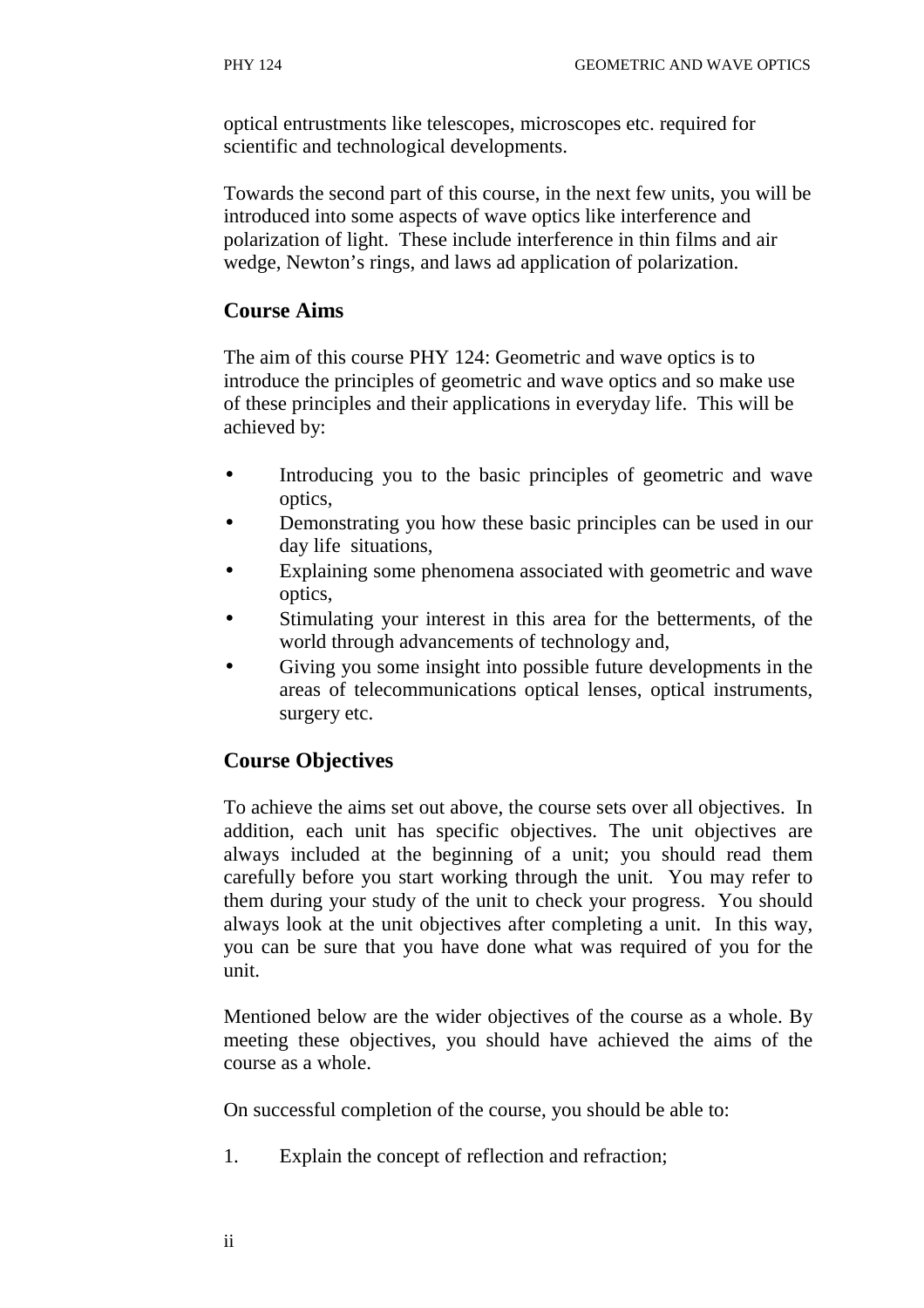- 2. Explain how images are formed by reflection and refraction on plane and curved surfaces;
- 3. Apply the mirror formula to obtain either image distance or object distance or the focal length;
- 4. Define Snell's law and how it can be related with refractive index or wavelength;
- 5. Describe refraction through a rectangular glass block and a prism;
- 6. Define a lens and identify its characteristics features;
- 7. Distinguish between the images formed by convex and concave lenses;
- 8. Define and explain dispersion and identify the different colors of white light;
- 9. Define power of a lens and to solve problems involving power of a lens;
- 10. Explain the functions of microscope and astronomical telescope;
- 11. Distinguish between astronomical and terrestrial telescope;
- 12. Explain the concept of interference and the conditions for interference;
- 13. Explain how a thin film and air wedge forms interference patterns;
- 14. Differentiate between Newton's rings and interference by him films;
- 15. Identify the crystals that can produce polarize light; and
- 16. Define and explain Brewster's law.

# **Working through this Guide**

To complete this course you are required to go through the study units, read set books and read other materials provided by NOUN. You will also need to do some practical exercises, which will be arranged by your course facilitator/tutor. Each unit contains self-assessment exercises, and at points in the course you are required to submit assignments for assessment purposes. The evaluation of your TMAs will be done by the facilitator/tutor at the study center. At the end of the course, there is a final examination. The course shall take you about 15 weeks in total to complete. Below you will listed all the components of the course, what you have to do and how you should allocate your time to each unit in order to complete the course successfully and on time.

# **Course Materials**

- 1. Course Guide
- 2. Study Units
- 3. Assignment File
- 4. Presentation Schedule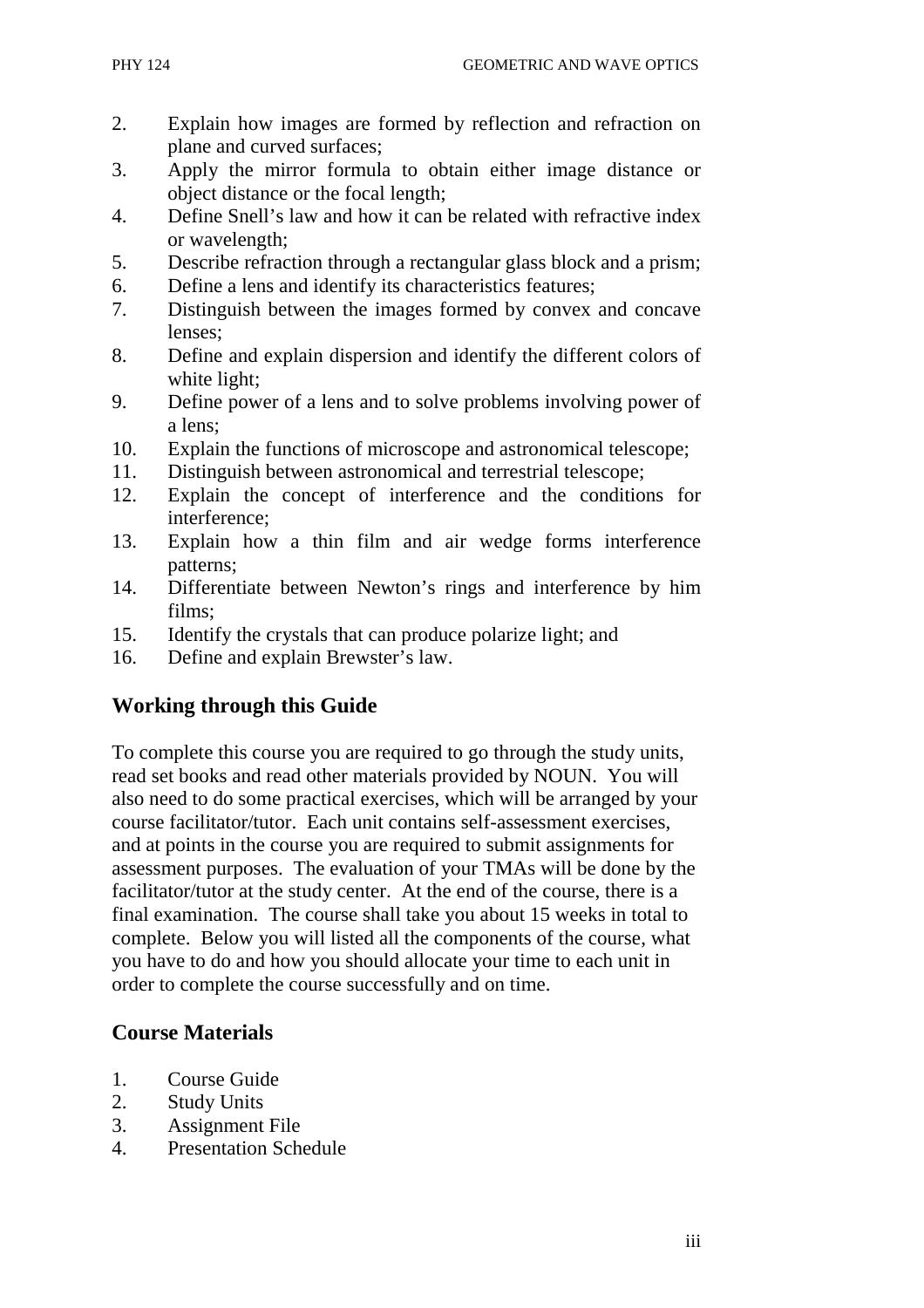## **Study Units**

There are 15 Study Units in this course as follows:

#### **Module 1**

| Unit 1 | <b>Reflection at Plane Surfaces</b>  |
|--------|--------------------------------------|
| Unit 2 | <b>Reflection at Curved Surfaces</b> |
| Unit 3 | <b>Refraction at Plane Surfaces</b>  |
|        |                                      |

- Unit 4 Refraction through Prism
- Unit 5 Refraction at Curved Surfaces

#### **Module 2**

- Unit 1 Images Formed by a Converging Lens and Diverging Lens
- Unit 2 Lens Formula and Spectra
- Unit 3 The Eve
- Unit 4 Optical instruments
- Unit 5 Other Types of Telescopes

#### **Module 3**

| Unit 1 | Interference                                  |
|--------|-----------------------------------------------|
| Unit 2 | Interference in Thin Films and Air Wedge      |
| Unit 3 | Newton's Rings and Interference in Thin Films |
| Unit 4 | Polarization of Light                         |
| Unit 5 | Laws and Application of Polarization          |

Each study unit consists of three hours work. Each study unit includes specific objectives, directions for study, reading materials, conclusions, summaries of key issues and ideas and references for further reading. The units direct you to work on exercises. In general, these selfassessment questions are based on the materials available in the units and will help you to gauge your progress and to reinforce your understanding of the material. Together with tutor-marked assignments, these exercises will assist you in achieving the stated learning objectives of the individual units and of the course.

## **Text Books and References**

Nelkon and Parker, 'An Advance Level Physics', Published by British Library Publication.

Shortley and Williams, 'Principles of College Physics'. Englcool Cliff New Jersey: Prentice Hall Inc.: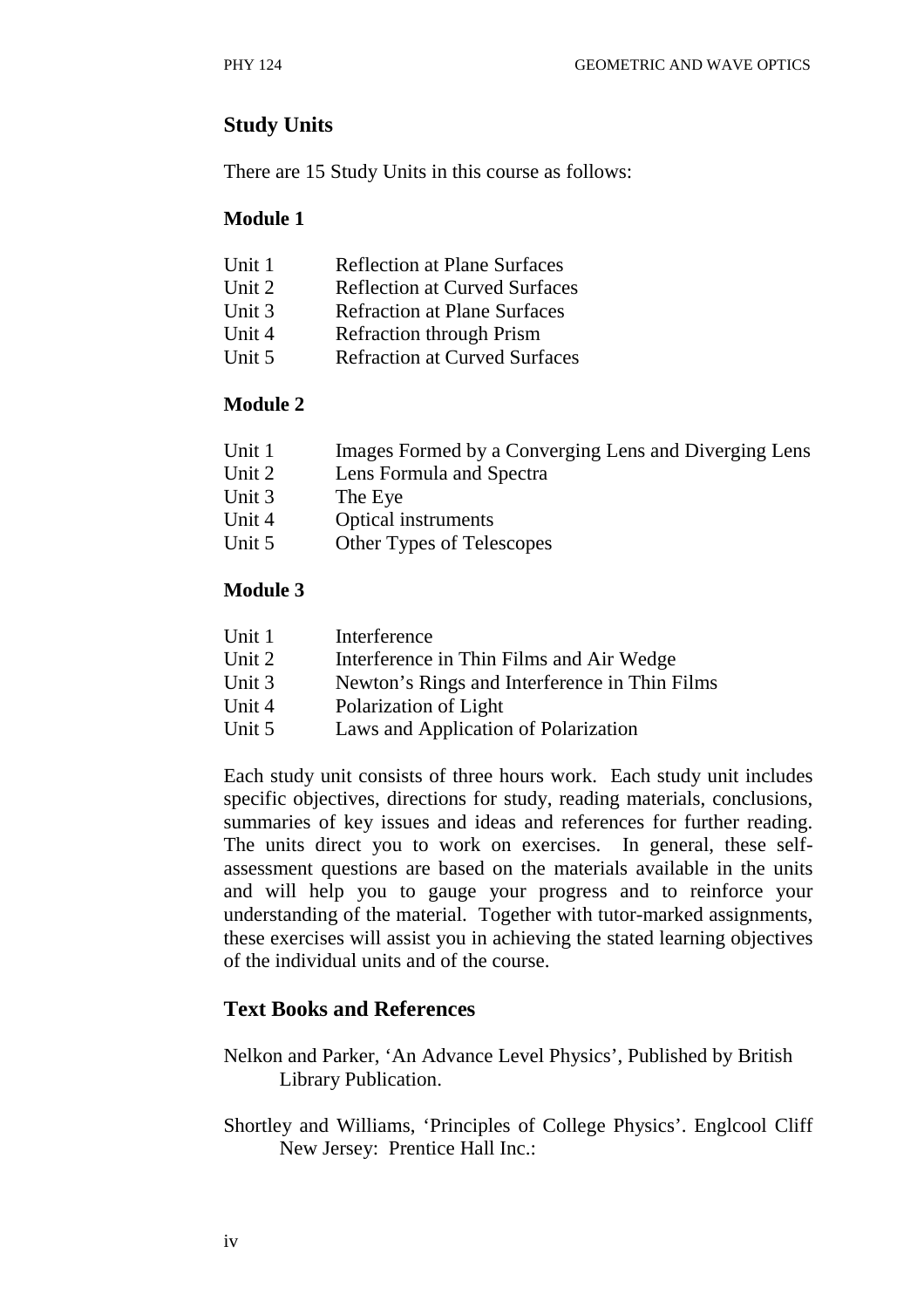Mark W. Zemansky, 'College Physics'. London: Addision-Wasley.

Waltham W. Ford, 'Basic Physics'. London: Toronto.

Kenneth W. Ford, 'Basic Physics'. Toronto London: Wltham Massachuesetts.

## **Assignment File**

This assignment file will be supplied by NOUN. In this file, you will fine all the details of the work you must submit to your facilitator/tutor for marks that you obtain in your assignments will be counted in your final result you obtain for the course. Further information on assignments will be found in the assignment file itself and later in the Course Guide in the section on assessment. Therefore you are advised to take you assignments seriously and regularly. Before submitting, you must ensure that you have answered all the questions required from you in all assignments. There are about 15 assignments in this course. The assignments will cover all the topics treated in all the units.

## **Presentation Schedule**

The presentation schedule included in your course materials gives you the important dates for the completion of tutor-marked assignments and attending tutorials. Remember, you have to complete the assignments in time and submit these stipulated assignments y the due date.

## **Assessment**

There are two aspects to the assessment of you performance for the course. First are the tutor-marked assignments; second, there is a written examination, knowledge and techniques gathered during the course. The assignments must be submitted to your facilitator/tutor for formal assessments in accordance with the deadlines stated in the presentation schedule and the assignment file. The work you submit to your facilitator/tutor for assessment will carry 30% weightage of your total course work. At the end of your course, you need to appear for a final written examination of three hours duration. The final examination will carry 70% weightage of your course mark.

# **Tutor-Marked Assignment**

The TMAs are listed as item 6.0 in each unit. The main of the assignments is to test your comprehension of the material provided to you and to help you by providing feedback to you. Generally, you will be able to complete your assignments from the information and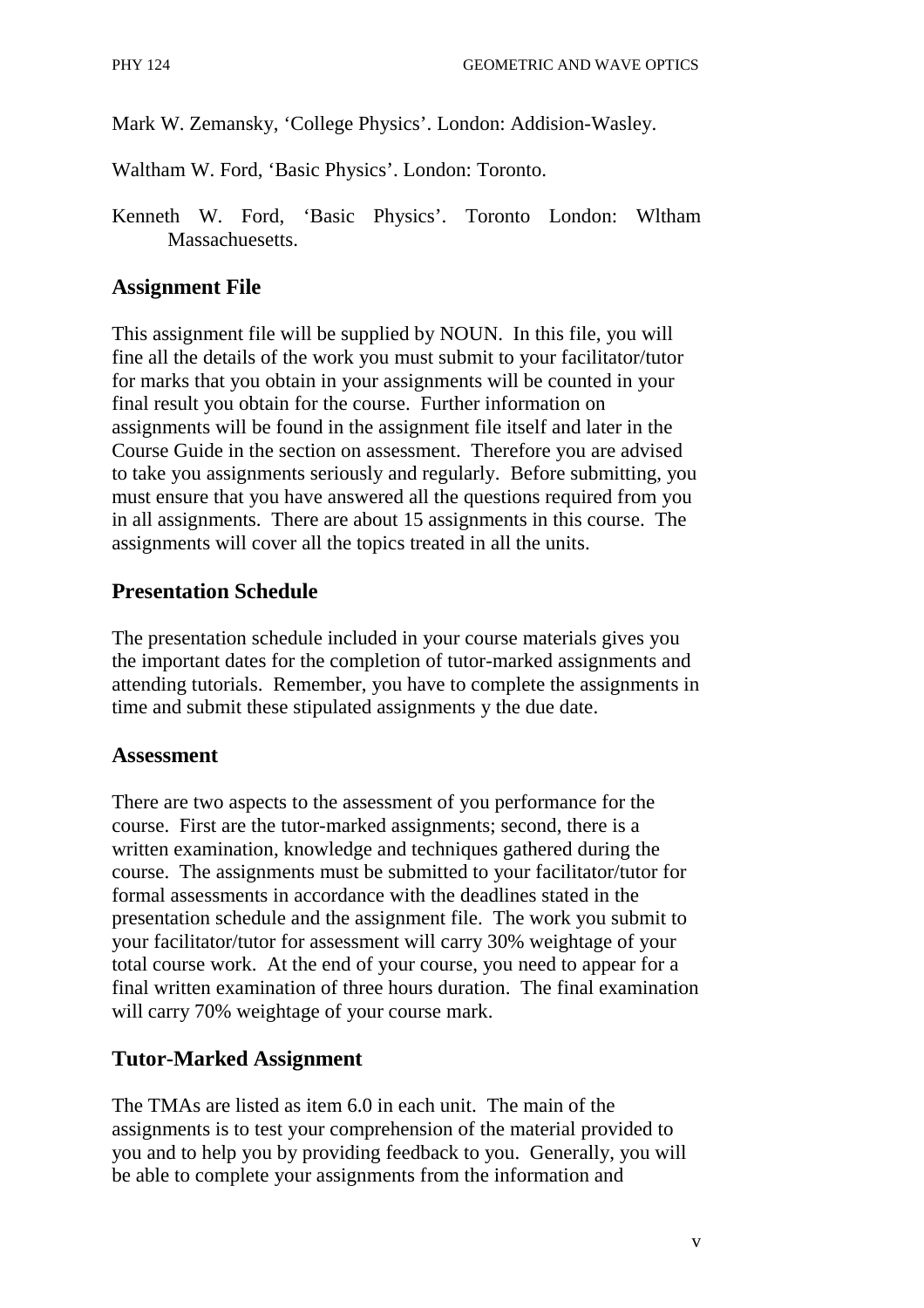materials contained in the study units of the course and other recommended books. Using other references will give you a broader viewpoint and provide a deeper understanding of the subject.

On completion of each assignment, send it, together with a TMA form, to you facilitator/tutor. Make sure that each assignment reaches your facilitator/tutor on or before deadline mentioned by the course coordinator in the presentation schedule and assignment file. If, for any reason, you cannot complete you work on time, contact you facilitator/tutor before the assignment is due to discuss the possibility of an extension. Extensions will not be granted after the due date unless there are exceptional circumstances.

# **Final Examination and Grading**

The final examination for PHY 124 will be of three hours duration and carry a weightage of 70% of the total course grade. The examination will consists of questions which reflect the type of self-testing practice exercises and tutor marked problems you have previously encountered. All areas of the course shall be assessed.

# **Course Marking Scheme**

The assessment will be two folds – TMAs will carry 30% weightage of course marks while the final examination will carry 70% marks of the total marks obtainable.

# **Course Overview**

The table given brings together the units, the number of weeks you should spend to complete them, and the assignments that follow them.

| Unit            | <b>Title of Unit</b>                | Week's          | <b>Assessment</b> |
|-----------------|-------------------------------------|-----------------|-------------------|
|                 |                                     | <b>Activity</b> | (end of unit)     |
|                 | Course Guide                        | 0.5             |                   |
| <b>Module 1</b> |                                     |                 |                   |
| 1               | <b>Reflection at Plane Surface</b>  | 0.5             | Assignment 1      |
| 2               | Reflection at<br>Curved             | 1.0             | Assignment 2      |
|                 | <b>Surfaces</b>                     |                 |                   |
| 3               | <b>Refraction at Plane Surfaces</b> | 1.0             | Assignment 3      |
| 4               | <b>Refraction through Prisms</b>    | 1.0             | Assignment 4      |
| 5               | Refraction<br>Curved<br>at          | 0.5             | Assignment 5      |
|                 | <b>Surfaces</b>                     |                 |                   |
| 6               | Formed<br>by<br>Images              | 0.5             | Assignment 6      |
|                 | Converging<br>Lens<br>and           |                 |                   |
|                 | Diverging Lens                      |                 |                   |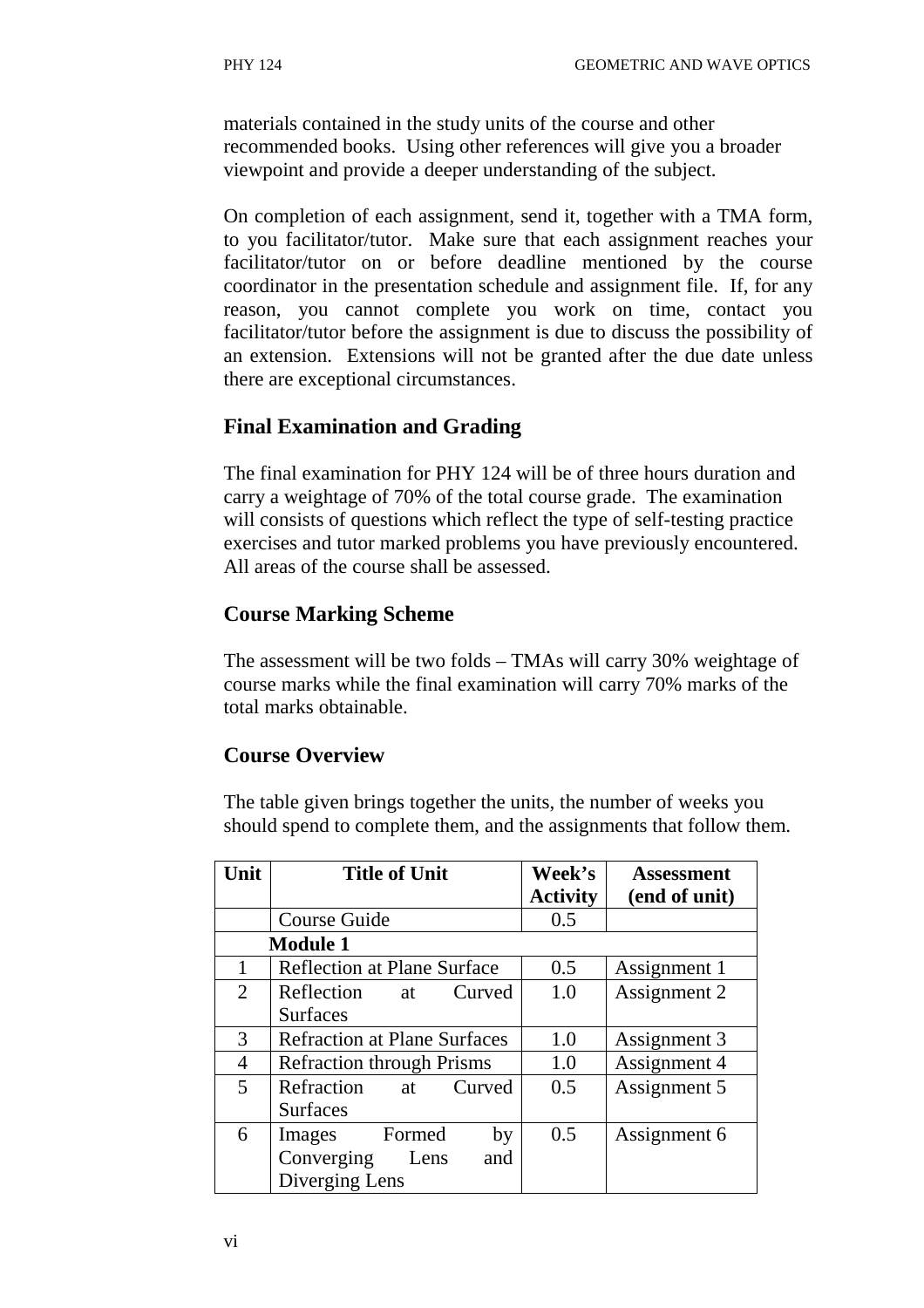| 7  | Lens Formula and Spectra    | 1.0  | Assignment 7  |
|----|-----------------------------|------|---------------|
| 8  | The Eye                     | 0.5  | Assignment 8  |
| 9  | <b>Optical Instruments</b>  | 1.0  | Assignment 9  |
| 10 | Other Types of Telescopes   | 1.0  | Assignment 10 |
| 11 | Interference                | 1.0  | Assignment 11 |
| 12 | Inference in Thin Films and | 0.5  | Assignment 12 |
|    | Air Wedge                   |      |               |
| 13 | Newton's<br>Rings<br>and    | 1.0  | Assignment 13 |
|    | Interference in Thin Films  |      |               |
| 14 | Polarization of Light       | 1.0  | Assignment 14 |
| 15 | Laws and Application of     | 1.0  | Assignment 15 |
|    | Polarization                |      |               |
|    | Revision                    | 2.0  |               |
|    | <b>Total</b>                | 15.0 |               |

#### **How to Get Most from the Course**

In distance learning, the study units replace the lecturer. This is one of the great advantages of distance learning; you can read and work through specially designed study materials at your own pace, and at a time and place that suit you best. Think of it as reading the lecture instead of listening a lecture. In the same way that a lecturer might set you some reading to do, the study units tell you when to read your set books or other materials, and when to undertake computing practical work. Just a lecturer might give you an in-class exercise, your study units provide exercises for you to do at appropriate points.

Each of the study unit follows a common format. The first item is an introduction to the subject matter of the unit and how a particular unit is integrated with the other units and the course as a whole. Then, there is a set learning objectives. These objectives let you know what you should be able to do by the time you have completed the unit. You should use these objectives to guide your study. When you have finished the unit, you must go back and check whether you have achieved the objectives. If you make a habit of doing this, you will significantly improve your chances of passing the course.

The main body of the unit guides you through the required reading from other sources. It will enhance your understanding of the material in the unit. Self-tests are interspersed throughout the units and answers are given within the units. Working through these tests will definitely help you to achieve the objectives of the unit and prepare you for the assignments and the examination. It is advised that you should do each self-tests as you come across in the study unit. There will also be numerous examples given in the study units; work through them when you come to them, too.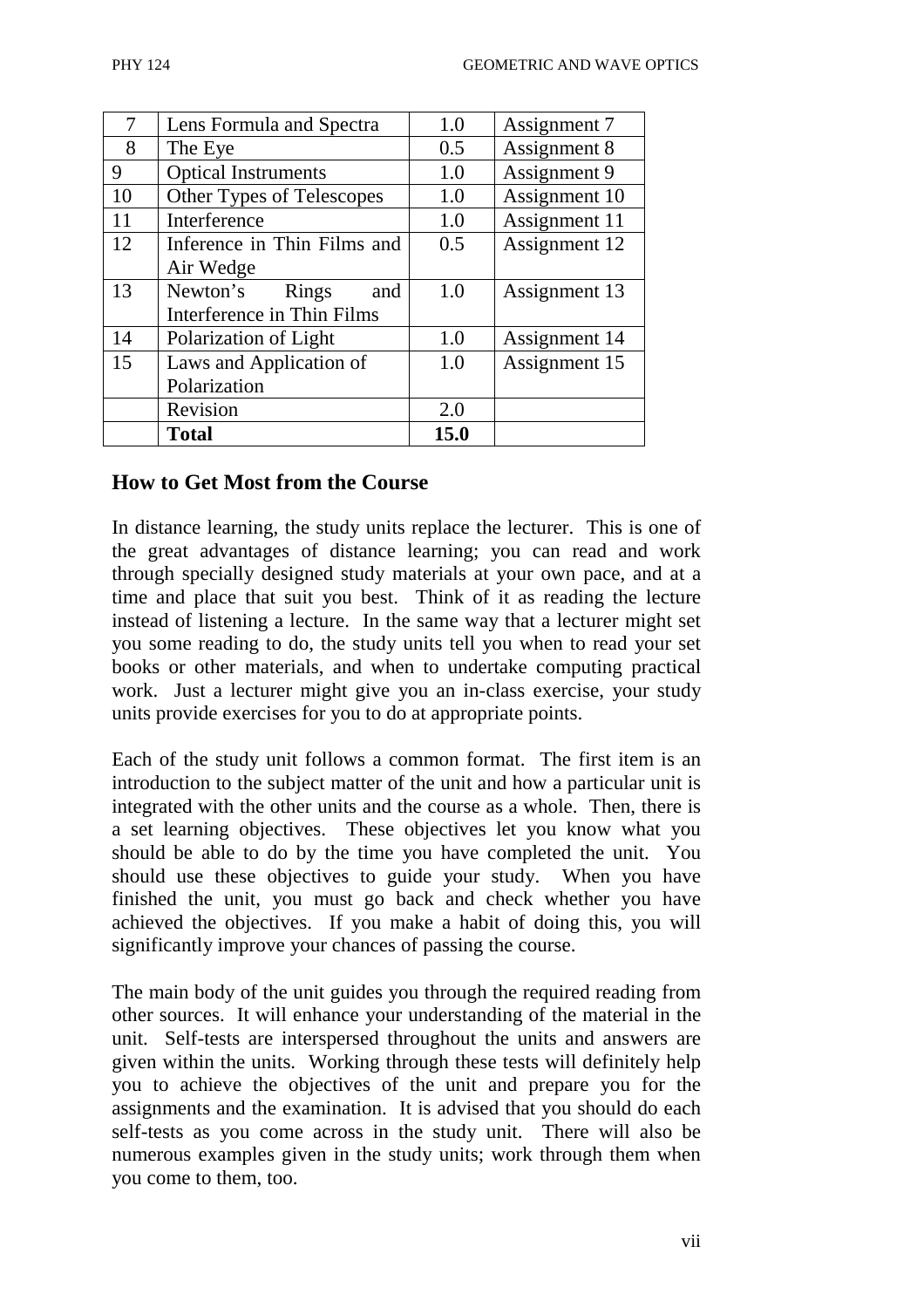The practical strategy for working through the course is mentioned below. If you have any trouble telephone your facilitator/tutor (or post the question on the Web CT OLE's discussion board). Remember that facilitator/tutors are to help you. Here you will get an opportunity to discuss with them your problems pertaining to the course of your study. So, when you need help, don't hesitate to consult you facilitator/tutor to provide it.

- 1. First of all, read the Course Guide carefully and thoroughly.
- 2. Then, organize a study schedule. Refer to the course overview for more details. Note the time you are expected spend on each unit and how the assignments relate to the units. **Important information's regarding the details of your tutorials and the date of the first day of the semester is available from the Web ct OLE. You need to gather all the informations in one lace, such as your diary or a wall calendar. Whatever method you choose to use, you should decide on and write in you own dates for working on each unit.**
- 3. Once you have created your own study schedule, do everything you can to stick to it. The major reason that student fail is that they get behind their course work. If you have any difficulty with your schedule, please let your facilitator/tutor know before it is too late for help.
- 4. Turn to unit 1 and read the introduction and the objective for the unit. Assemble the study materials. You will almost always both the study unit you are working on and of your set books on your desk at the same time.
- 5. Work through the unit. The content of the unit itself has been arranged to provide a sequence for you to follow. As you work through the unit, you will be instructed to read section of your set books or other articles. Use the unit objectives to guide your readings.

# 6. **Update yourself on the Web CT OLE. Up-to-date information will be continuously posted there.**

7. Keep in mind that you will learn a lot by doing the assignments carefully. The assignments have been designed to help you to meet the objectives of the course and, therefore, will help you pass exam. Submit all assignments y due date.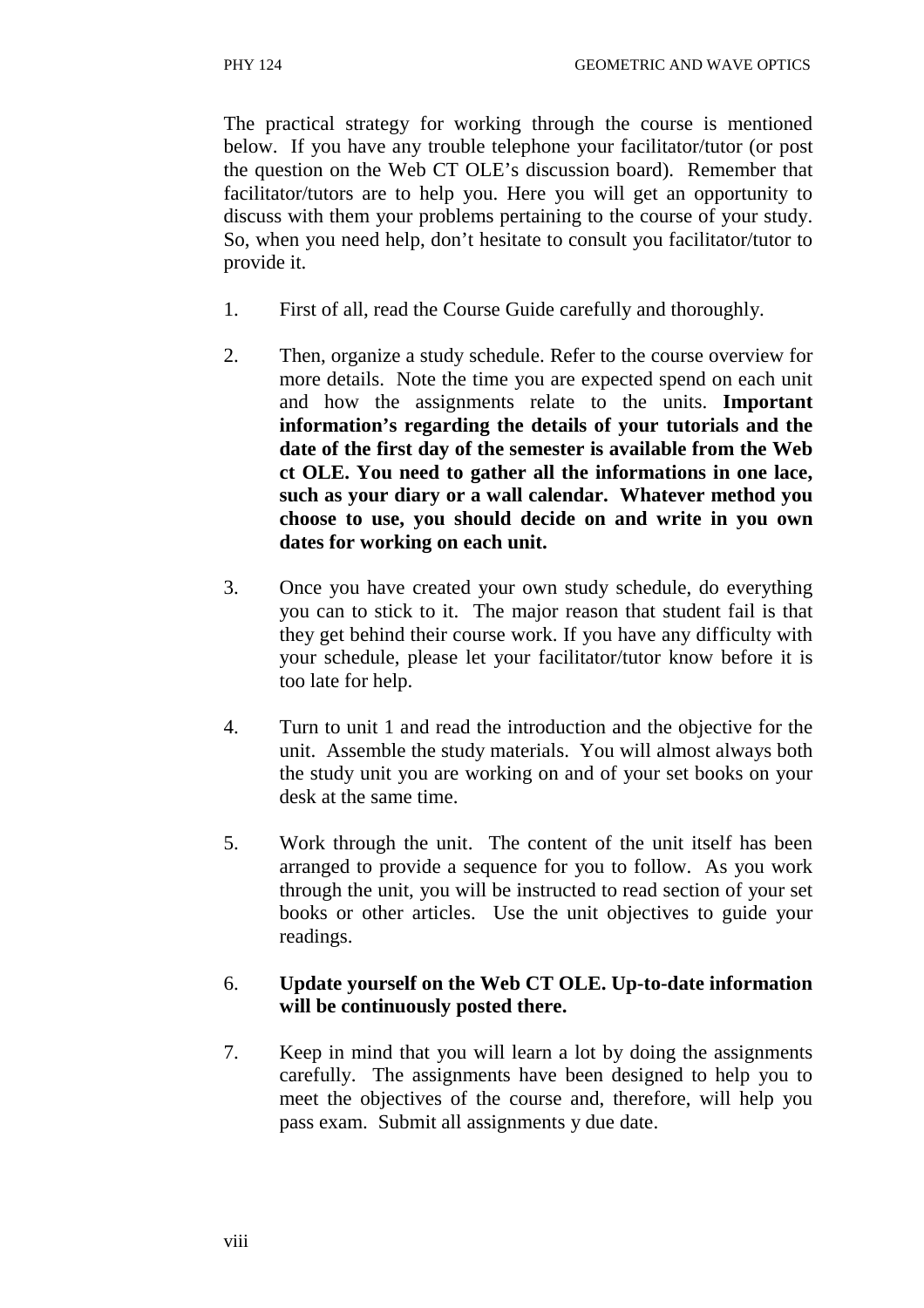- 8. Review the objectives for each study unit to confirm that you have achieved them. If you feel unsure about any of the objectives, review the study materials or consult your facilitator/tutor. After ensuring that you have achieved a unit's objectives, then start on the next unit. Proceed unitwise through the course and try to keep yourself on schedule.
- 9. When you have submitted an assignment to your facilitator/tutor for marking, do not wait for its return before starting on the next unit. The evaluated assignments will be returned to you with tutor comments and marks obtained in TMAs. Keep to your schedule. When the assignment is returned, pay particular attention to your tutor's comments, both on the tutor-marked assignment form and also written on the assignments. Consult your facilitator/tutor as soon as possible if you have any question or problems.
- 10. After completing the last unit, give sometime to review the course and prepare yourself for the final examination. Check that you have achieved the unit objectives listed at the beginning of each unit and the course objective listed in the course Guide.

## **Facilitators/Tutors and Tutorials**

There are 5 hours of tutorials provided in support of this course. You will be notified of the dates, time and location of these tutorials, together with the name and phone number of your facilitator/tutor, as soon as you re allocated a tutorial group.

Your facilitator/tutor will evaluate and comment on your assignments, keep a close watch on your progress and on any difficulties you might face and provide assistance to you during the course. You must mail your tutor-marked assignments to your facilitator/tutor well before the due date (at least two working days required). They will be marked by your facilitator/tutor and returned to you with comments at he earliest.

Do not hesitate to contact your facilitator/tutor by telephone, email, or discussion board if you need help. The following might be circumstances in which you would find help necessary.

Contact your facilitator/tutor if:

- If you do not understand any part of the study units or the assigned readings.
- You have the difficulty with the self-tests or exercises.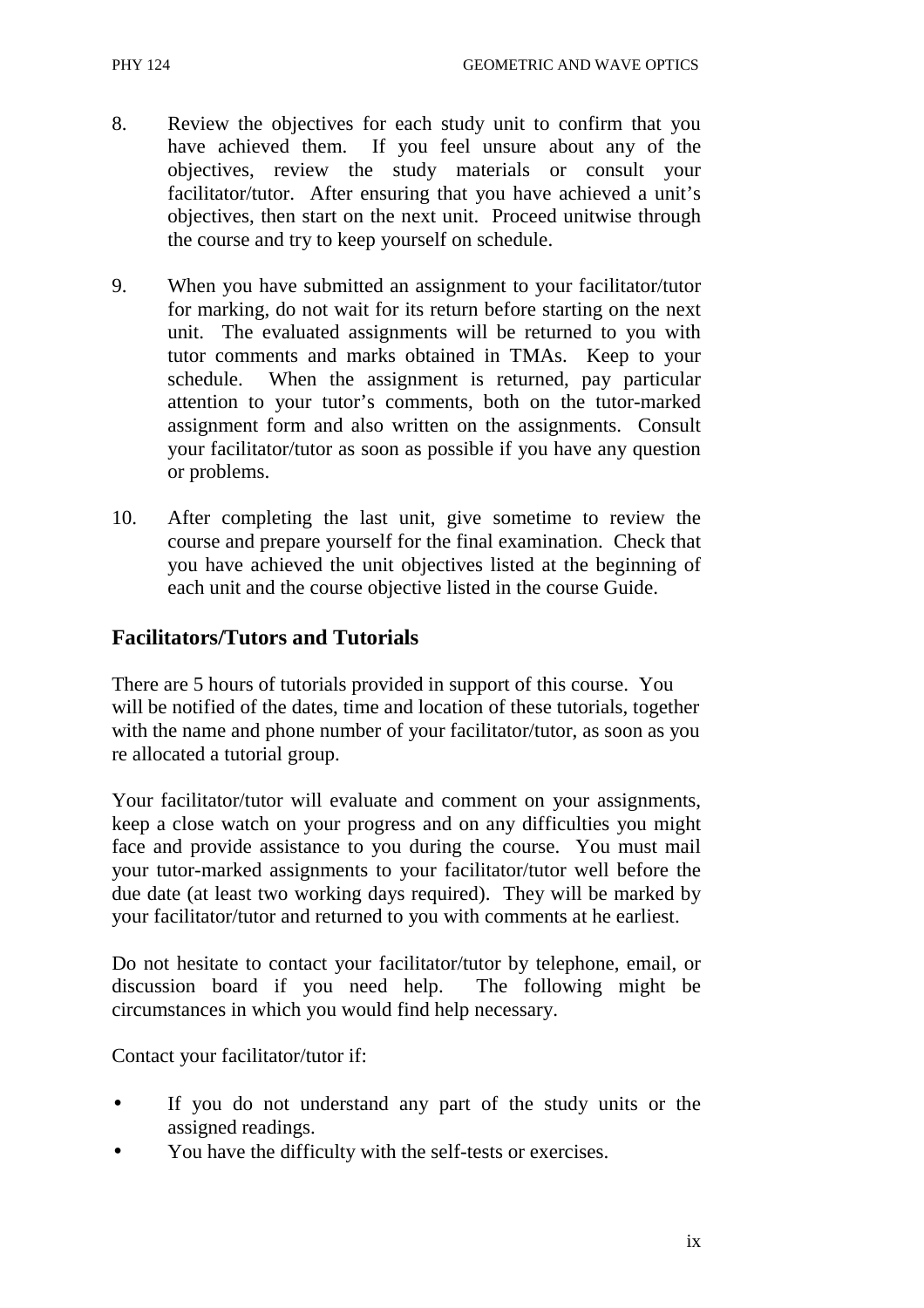• You have a question or problem with an assignment, with your tutor's comments on an assignment or with the grading of an assignment.

You should try your best to attend the tutorials. This is the only chance to have face to face contact with your tutor and to ask questions which are answered instantly. You can raise any problem encountered in the course of your study. To gain the maximum benefit from course tutorials, prepare a question list before attending them. You will learn a lot from participating in discussion actively.

# **Summary**

PHY 124 intends to introduce basic principles and applications of Geometric and wave optics. Upon completing this course, you will be equipped with knowledge of reflection, refraction, interference, polarization and dispersion etc. and the laws and phenomena associated with them. Also will learn how geometric and ray optics is useful in our day-to-day life. You will be able to answer these kinds of questions:

- 1. What is reflection and refraction?
- 2. How reflection occurs at plane and curved surfaces?
- 3. How total internal reflection is useful for us?
- 4. How we see the different colours when a ray of white light passes through prism?
- 5. What is a power of a lens?
- 6. How lens maker's law can apply?
- 7. What are the various parts of the eye?
- 8. How the microscope and telescope functions?
- 9. Is the astronomical telescope different from terrestrial telescope?
- 10. What are coherent sources?
- 11. How air wedge forms interference patterns?
- 12. What is the difference between Newton's rings and interference by thin films?
- 13. What are the ways to produce a polarized light
- 14. What is Brewster's law?
- 15. What are the applications of polarized light?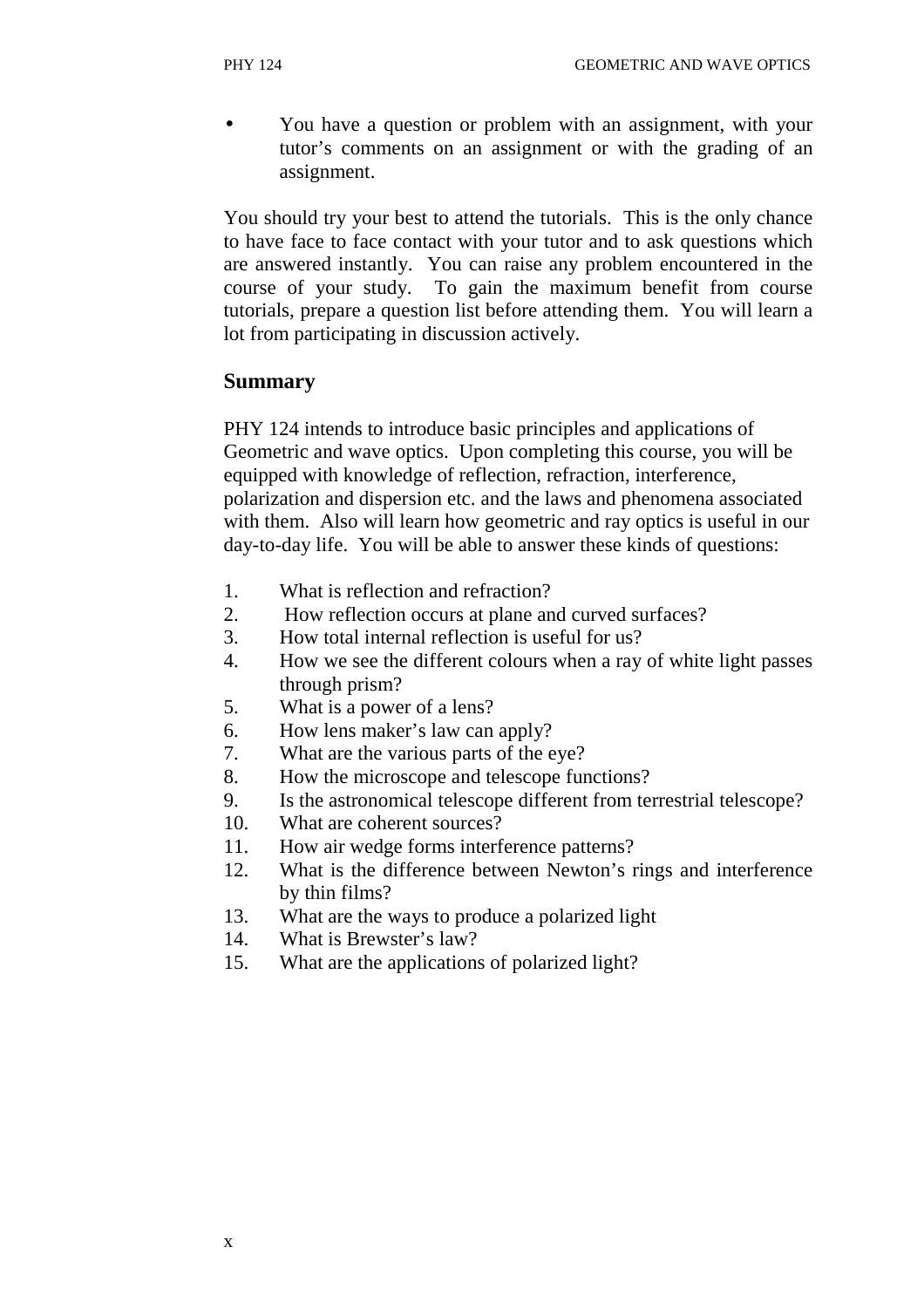| Course Code                      | <b>PHY 124</b>                                                                  |
|----------------------------------|---------------------------------------------------------------------------------|
| Course Title                     | Geometric and Wave Optics                                                       |
| <b>Course Developers/Writers</b> | Dr. Sanjay Goupta<br>National Open University of Nigeria                        |
|                                  | Dr. C. O. Ajayi<br><b>Physics Department</b><br>Ahmadu Bello University, Zaria. |
| Programme Leader                 | Dr. Sanjay Gupta<br>National Open University of Nigeria                         |

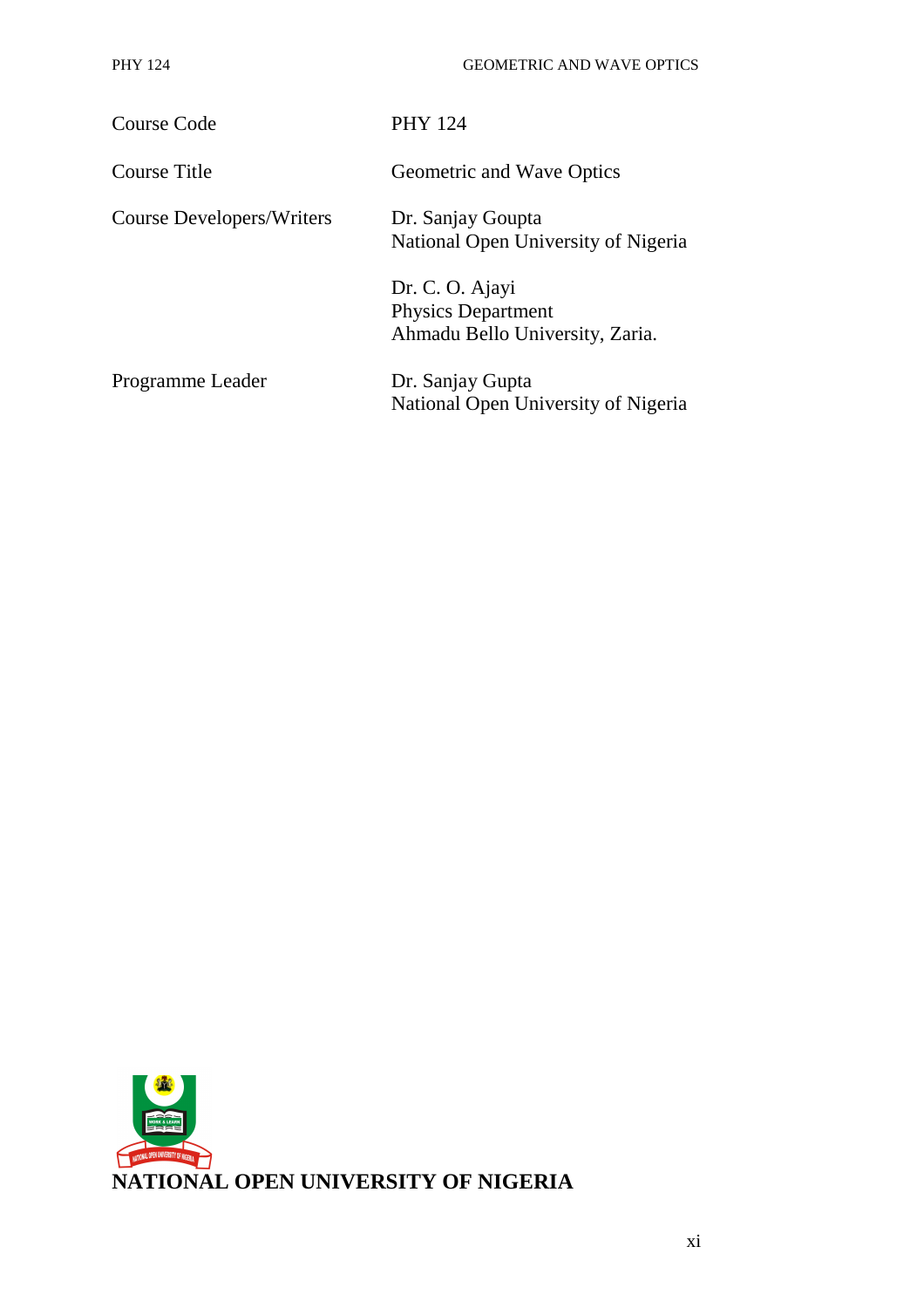National Open University of Nigeria Headquarters 14/16 Ahmadu Bello Way Victoria Island Lagos

Abuja Office No. 5 Dar es Salaam Street Off Aminu Kano Crescent Wuse II, Abuja Nigeria

e-mail: centralinfo@nou.edu.ng URL: www.nou.edu.ng

Published by National Open University of Nigeria

Printed 2008

Reprinted 2009

ISBN: 978-058-927-9

All Rights Reserved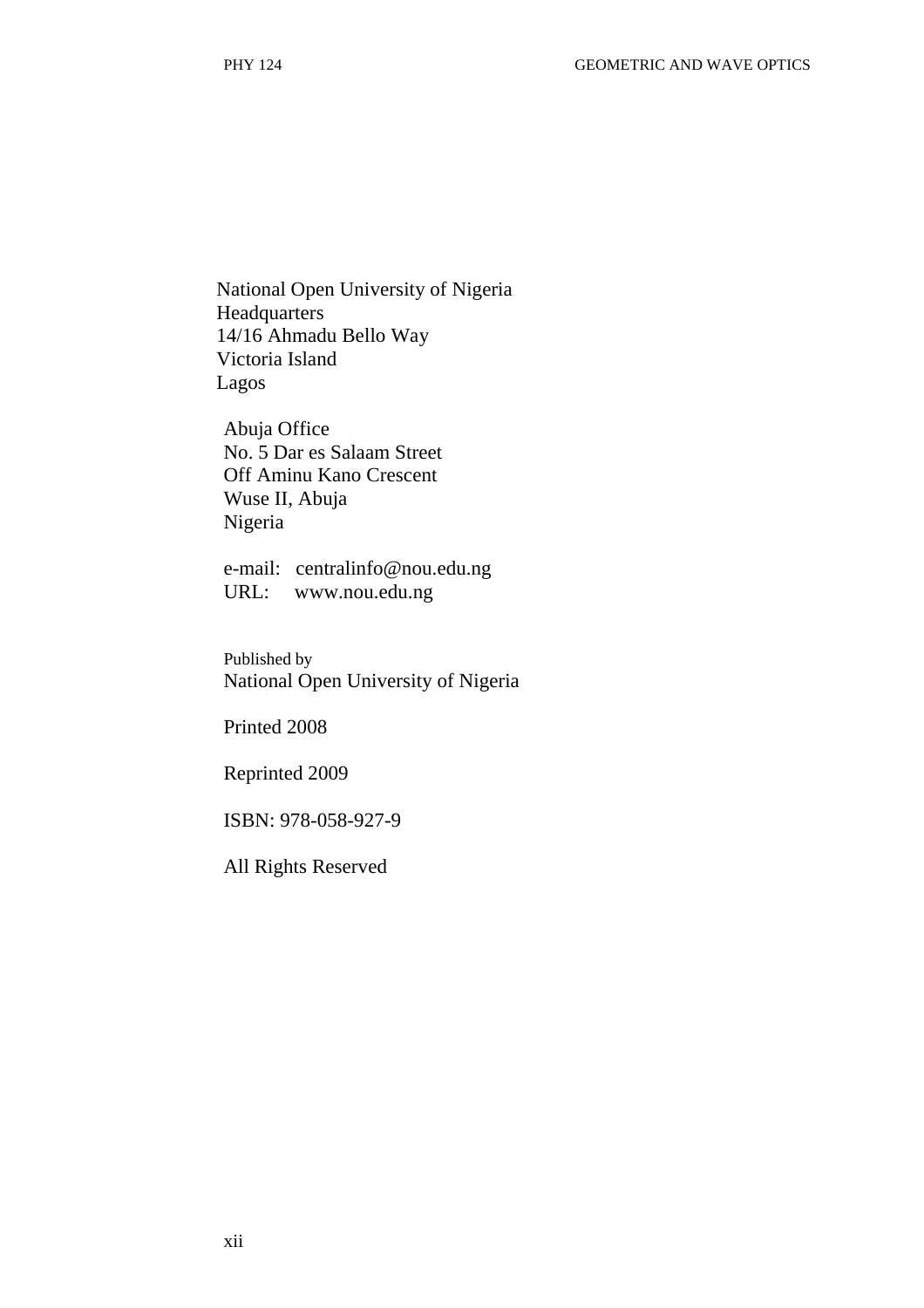# **CONTENTS PAGE**

| <b>Module 1</b> | <b>Reflection and Refraction at Plane and Curved</b> | 1            |
|-----------------|------------------------------------------------------|--------------|
| Unit 1          |                                                      | $\mathbf{1}$ |
| Unit 2          |                                                      | - 8          |
| Unit 3          |                                                      | 20           |
| Unit 4          |                                                      | 31           |
| Unit 5          |                                                      | 40           |
| <b>Module 2</b> |                                                      |              |
| Unit 1          | Images Formed By a Converging Lens and Diverging     |              |
|                 |                                                      | 47           |
| Unit 2          |                                                      | 56           |
| Unit 3          |                                                      | 70           |
| Unit 4          |                                                      | 79           |
| Unit 5          |                                                      | 90           |
| <b>Module 3</b> |                                                      |              |
| Unit 1          |                                                      | 98           |
| Unit 2          | Interference in Thin Films and Air Wedge             | 111          |
| Unit 3          | Newton's Rings and Interference in Thin Films        | 118          |
| Unit 4          |                                                      | 129          |
| Unit 5          | Laws and Application of Polarization                 | 136          |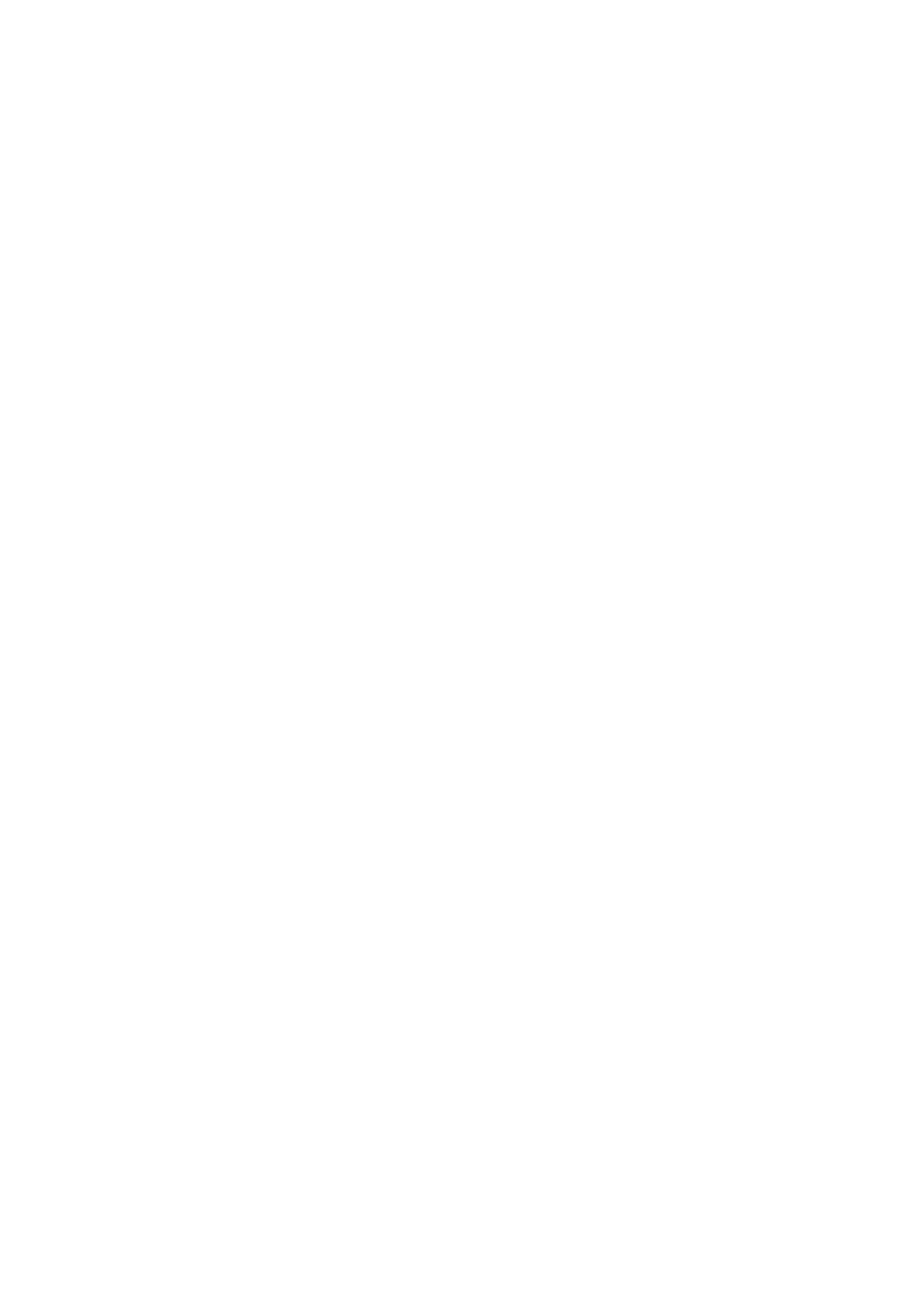# **MODULE 1 REFLECTION AND REFRACTION AT PLANE AND CURVED SURFACES**

- Unit 1 Reflection at Plane Surfaces
- Unit 2 reflection at Curved Surfaces
- Unit 3 refraction at Plane Surfaces
- Unit 4 refraction Through Prisms
- Unit 5 refraction at Curved Surfaces

# **UNIT 1 REFLECTION AT PLANE SURFACES**

## **CONTENTS**

- 1.0 Introduction
- 2.0 Objectives
- 3.0 Main Contents
	- 3.1 Laws of Reflection
	- 3.2 Reflection at Plane Surfaces
	- 3.3 Image Formed by Plane Mirror
- 4.0 Conclusion
- 5.0 Summary
- 6.0 Tutor-Marked Assignment
- 7.0 References/Further Readings

# **1.0 INTRODUCTION**

We see objects either by the light they produce or by the light they reflect from other objects. Objects that produce their own light are said to be luminous. Examples are the sun, candle light, electric light bulbs etc. Whereas, non-luminous objects do not produce their own light. They are seen only when light from other sources fall on them and is thrown back or "reflected" into our eyes. For example the moon shines in the night because it reflects light coming from the sun and not because it is luminous.

- i) The narrowest of light is a ray which is usually diagrammatically represented by a thin line (as shown in Fig. 1.1a) with an arrow head on it. The arrow head represents the direction of propagation of the light.
- ii) A group of rays gives rise to a beam of which can be parallel or convergent or divergent as shown in Fig. 1.1. Light rays can be reflected or refracted on plane or curved surfaces depending on the nature of the surfaces, including their material make up. In this unit we shall only look at reflection of light by a plane surface.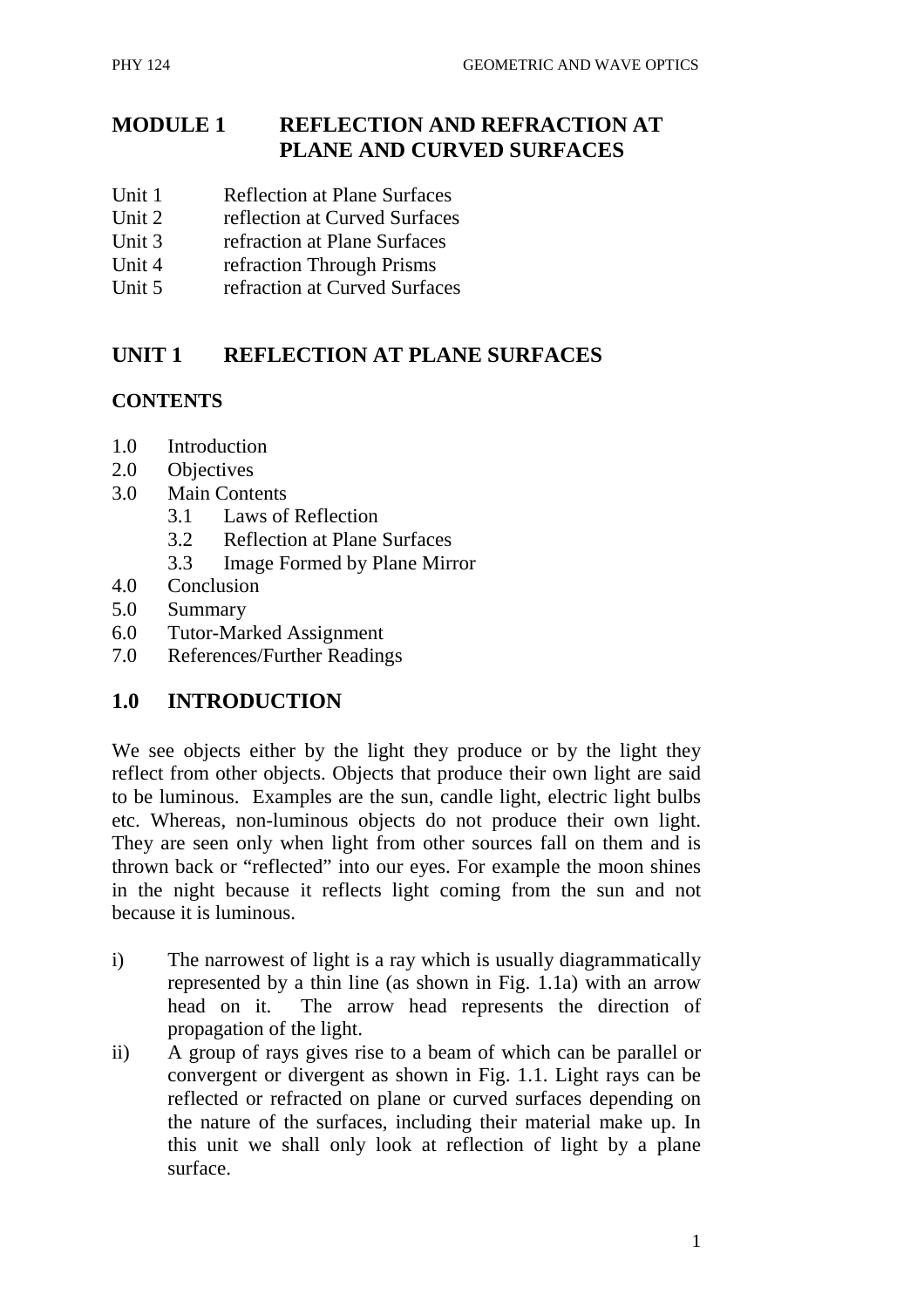

**Fig. 1.1: A ray and type of beams of light.** 

# **2.0 OBJECTIVES**

After studying this unit, you will be able to:

- recognize incident and reflected rays
- recognize angle of incident and angle of refraction
- explain how images are formed by plane mirrors
- solve problems related to reflection at plane surfaces
- state the laws of reflection
- experimentally verify the laws of reflection.

# **3.0 MAIN CONTENT**

## **3.1 Laws of Reflection**



#### **Fig.1.2: Reflection from a surface of a plane mirror**

In this Fig 1.2, i is the angle of incident and r is the angle of reflection.

Fig. 1.2 shows a ray of light AB which is incident on the surface of a plane mirror at an angle of incident i from the normal to the mirror. BC is the ray of light reflected from the surface of the mirror, therefore is known as the reflected ray. The angle formed by the reflected ray with normal is r called angle of reflection. As it can be seen from Fig.1.2, the incident ray, the reflected ray and the normal to the mirror at the point of incidence all lie in the same plane. This is the first law of reflection.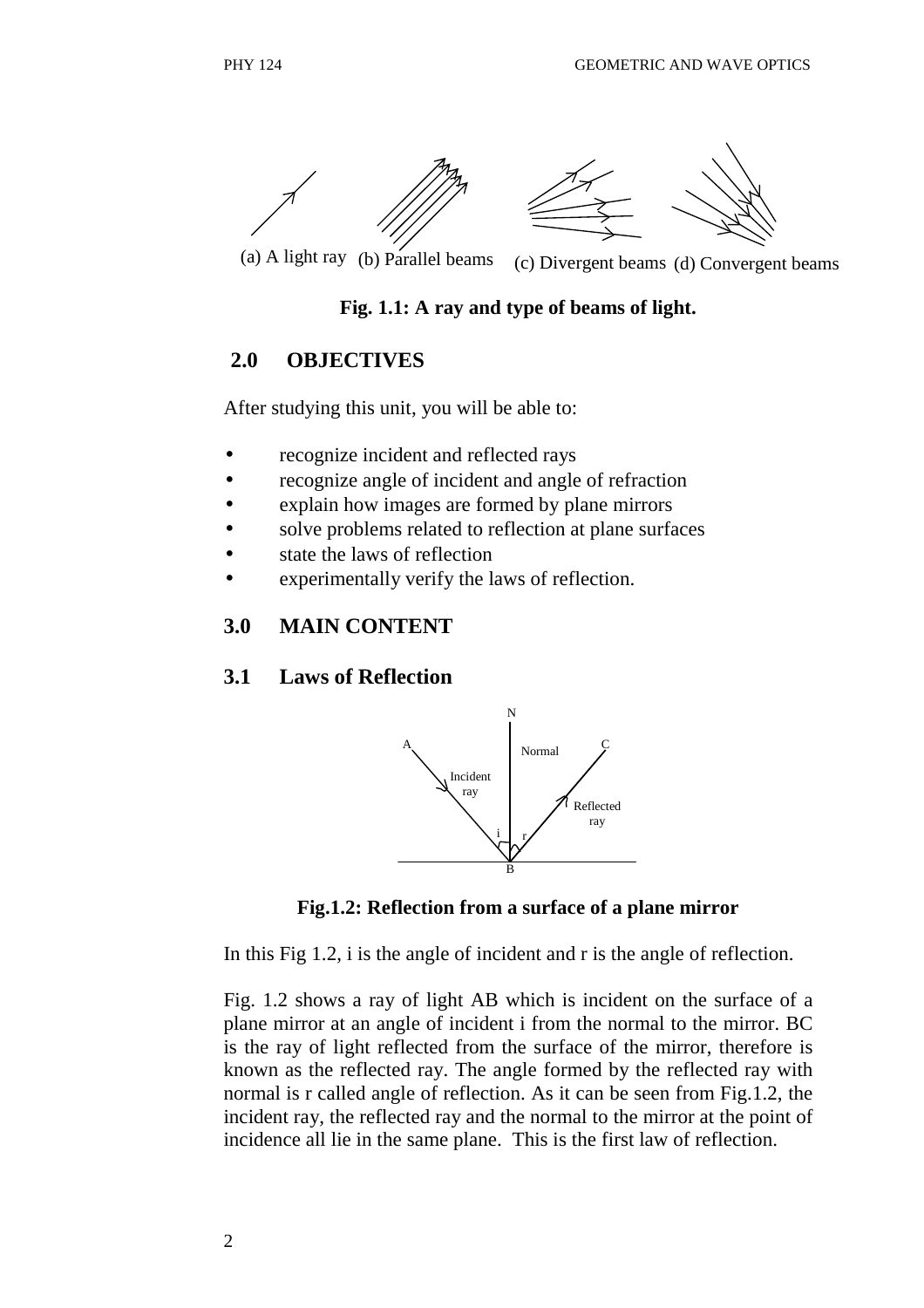Also, it has been experimentally found that angle  $i = angle r$  …..(1.1)

That is, Eq. 1.1 implies that the angle of incident is always equal to the angle of reflection. This has given rise to what is known as second law of reflection.

Consequently the laws of reflection can be summarized as follows:

# **1 st Law**

The incident ray, the reflected ray and the normal at the point of incidence all lie in the same plane.

# **2 nd Law**

The angle of incident equals the angle of reflection.

#### **3.2 Reflection at Plane Surfaces**

When light is reflected from a surface that is smooth or polished it may act as a mirror and produce a reflected image. If the mirror is flat, or plane, the image of the object appears to lie behind the mirror at a distance equal to the distance between the object and the surface of the mirror. In figure 1.3, the light source is the object A, and the point on A sends out rays in all directions. The two rays that strike the mirror at B and C, are reflected as the rays BD and CE. To an observer in front of the mirror, these rays appear to come from the point F behind.



**Fig. 1.3: Formation of an image by a plane mirror**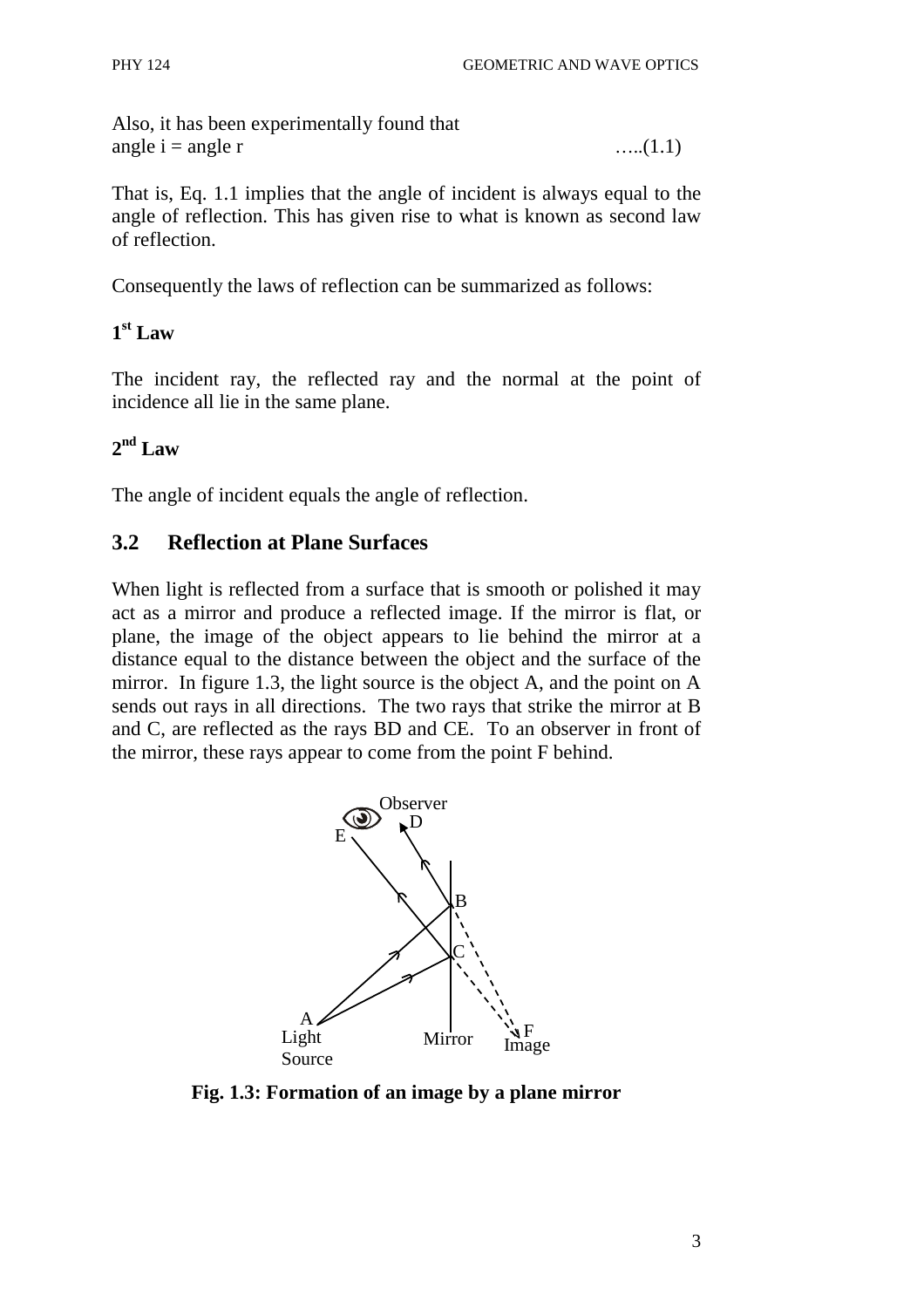#### **Formation of Image by Plane Mirror**

In the mirror, it follows from the laws of reflection that CF and BF form the same angle with the surface of the mirror, as do AC and AB. If the surface of reflection is rough, then normal to various points of the surface lie in random directions in that case, rays that may lie in the same plane when they emerge from a point source nevertheless lie in random planes of incidence and therefore of reflection, and are scattered and can not form an image.

## **3.3 Image Formed by Plane Mirror**

A real image is the one formed through actual intersection of light rays, and can be captured on a screen.



**Fig. 1.3 (a): A real image** 

A virtual image is that formed by imaginary intersection of light rays and can not be formed or captured on the screen.



Imaginary intersection

**Fig. 1.4 (b): Virtual image** 

#### **SELF ASSESSMENT EXERCISE 1**

Look at yourself in a mirror and compare your image with yourself and answer the following questions.

1. Is your image real or virtual?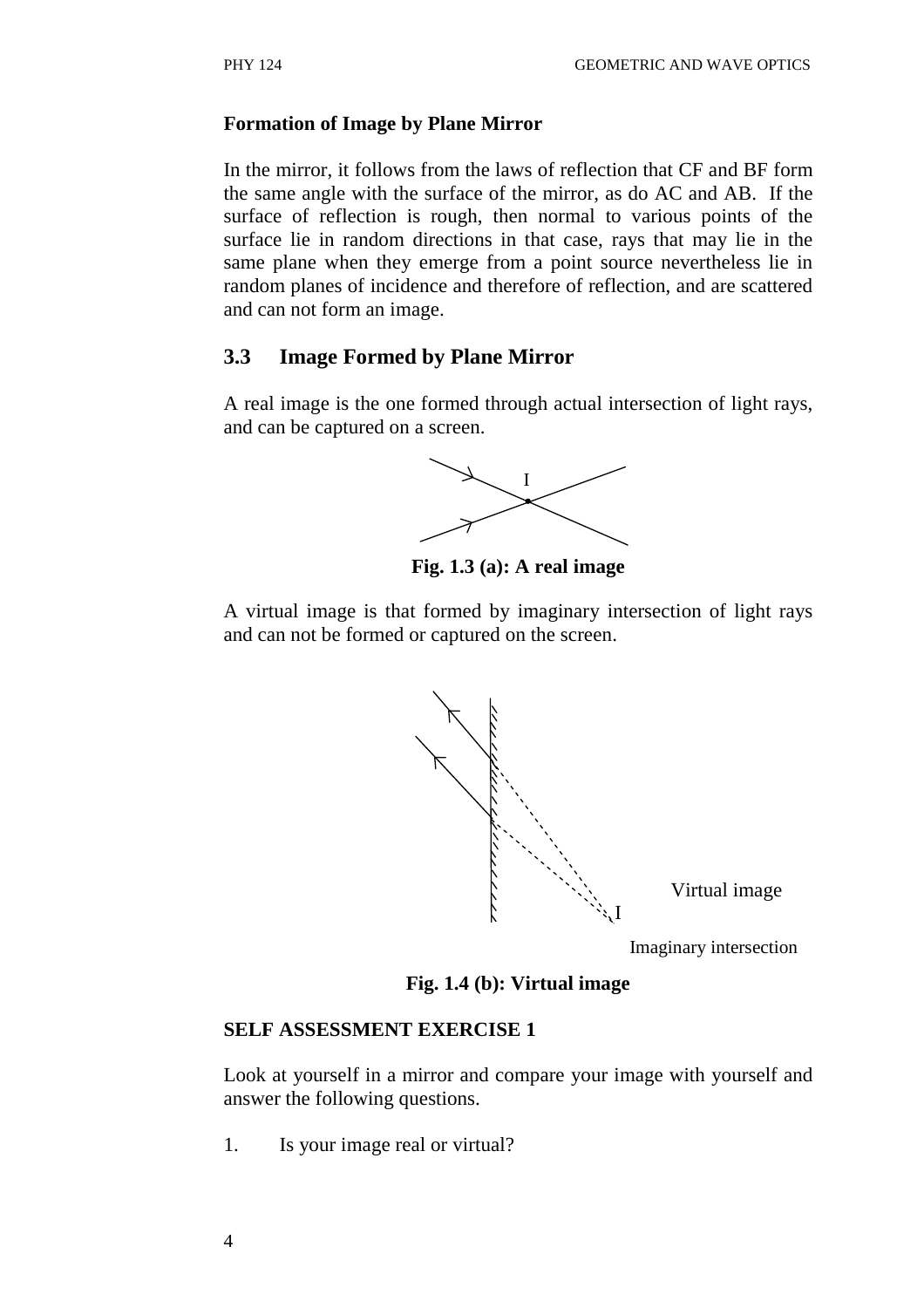- 2. What can you deduce about the way or direction your image is pointing?
- 3. Is your head in your image and in real life pointing in the same direction?
- 4. On which side of your body (real) does your right side in the image appear to be?
- 5. Is your image of the same size as your physical body?
- 6. Finally, what can you deduce from 1-5 above?

Having gone through exercise 1.1 above, you must have some idea about the plane mirrors and the formation of images in plane mirrors. Now, we will discuss the characteristics of images formed by a plane mirror.

# **Major Characteristics of images formed by plane mirror are as follows:**

- i) It is upright, that is, the image is oriented in the same direction as the object.
- ii) It is virtual, that is, it can not be received on the screen.
- iii) It is of the same size as the object.
- iv) It is laterally inverted.

# **4.0 CONCLUSION**

Any polished surface is capable of becoming a reflector of light. Where a reflection occurs, the incident ray, the reflected ray and the normal all lie in the same plane. Also the angle of incident, i, is equal the angle of reflection r. These two laws constitute the laws of reflection.

Finally, the formation of an image by a mirror is an application of reflection of light at a plane surface.

# **5.0 SUMMARY**

- A ray is a fundamental component of light in a given direction and is represented by a thin line with an arrow, while a beam of light consists of several rays.
- A beam can be parallel, convergent or divergent.
- A beam or a ray of light incident on a polished surface at an angle i which is not  $90^0$  is reflected at angle r from the surface, while angle i ( angle of incident) = angle  $r$  (angle of reflection).
- There are two laws of reflection:

1<sup>st</sup> Law: The incident ray, the reflected ray and the normal at the point of incidence all lie in the same plane.

 $2<sup>nd</sup>$  Law: The angle of incident is equal to the angle of reflection.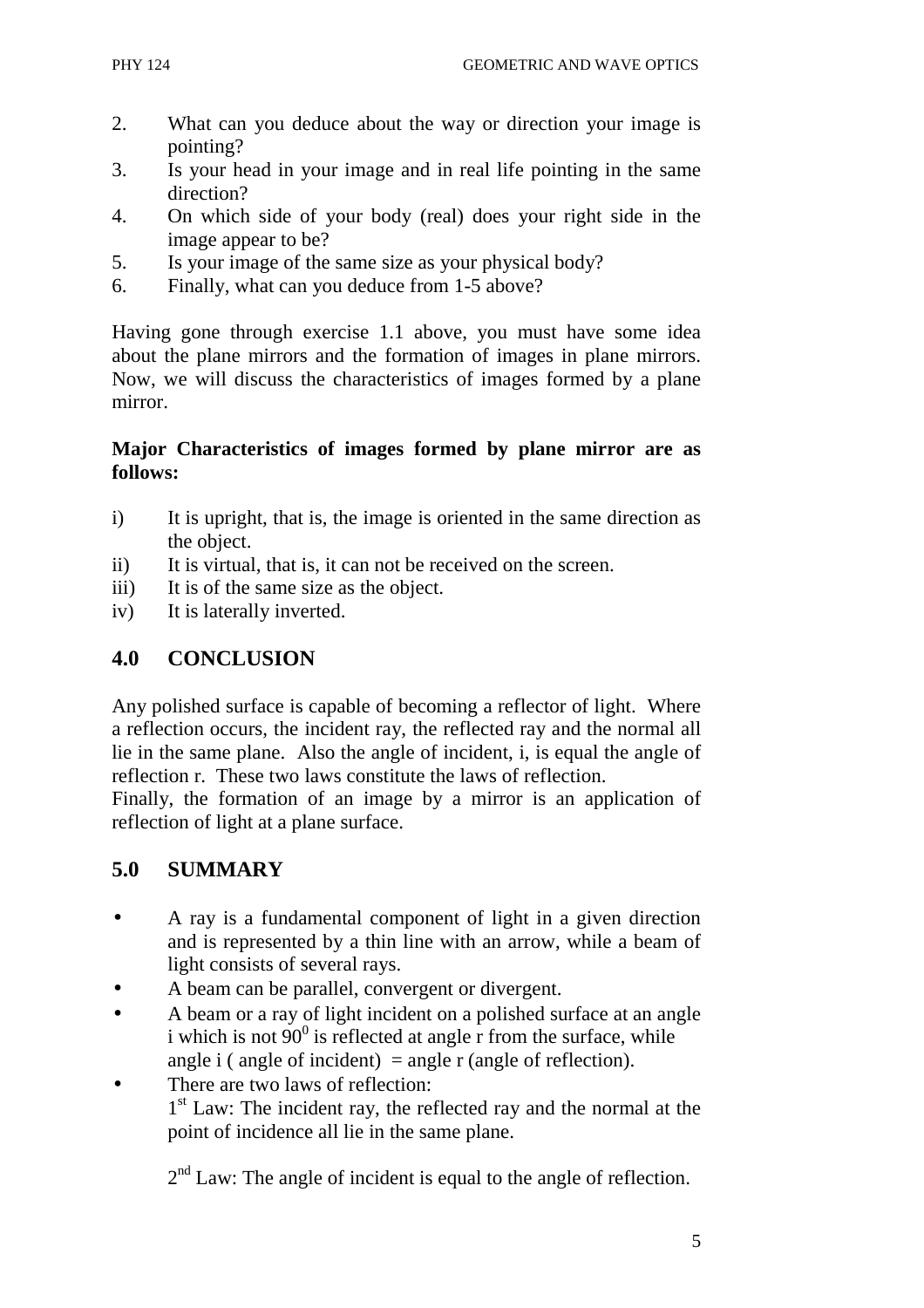The image formed by a plane mirror due to reflection of light by the plane mirror is such that the distance of the mirror object from the surface of the mirror and the distance of the image from the surface of the mirror are equal.

# **6.0 TUTOR-MARKED ASSIGNMENT**

## **Activity**

Place or fix a sheet of white A4 size paper with a thumbtack at each edge of the paper. With the help of two empty match boxes with vertical slot (holes) cut into them, support the mirror in a vertical position on the paper as shown in Fig. 1.5 below.



**Fig. 1.5: A mirror in a vertical position on a paper** 

Then, trace with your pencil the surface of the mirror, line AB on the paper. Place a point P and place another one as point Q as shown in fig. 1.5. Move your head to the left of P, looking into the mirror as you move your head, until you see the image of P in line with P appearing to be along line P′Q. Use a third pin R to a line with P′ and Q.

That is, until when pins P′, Q and R appear to be on the same straight line. When this occurs, fix pin R on the paper and remove the mirror. Then, draw line M Q such that line M Q is  $90^{\circ}$  to line AB. Measure the angle between MQ and PQ and then, the angle between MQ and QR.

# **Questions**

- 1. What is line MQ called?
- 2. What is line PQ called?
- 3. What is line QR called?
- 4. What is angle PQM called and what is angle MQR called?
- 5. What can you deduce about the magnitude of angle PQR and MOR?
- 6. From 1-5, deduce the laws of reflection.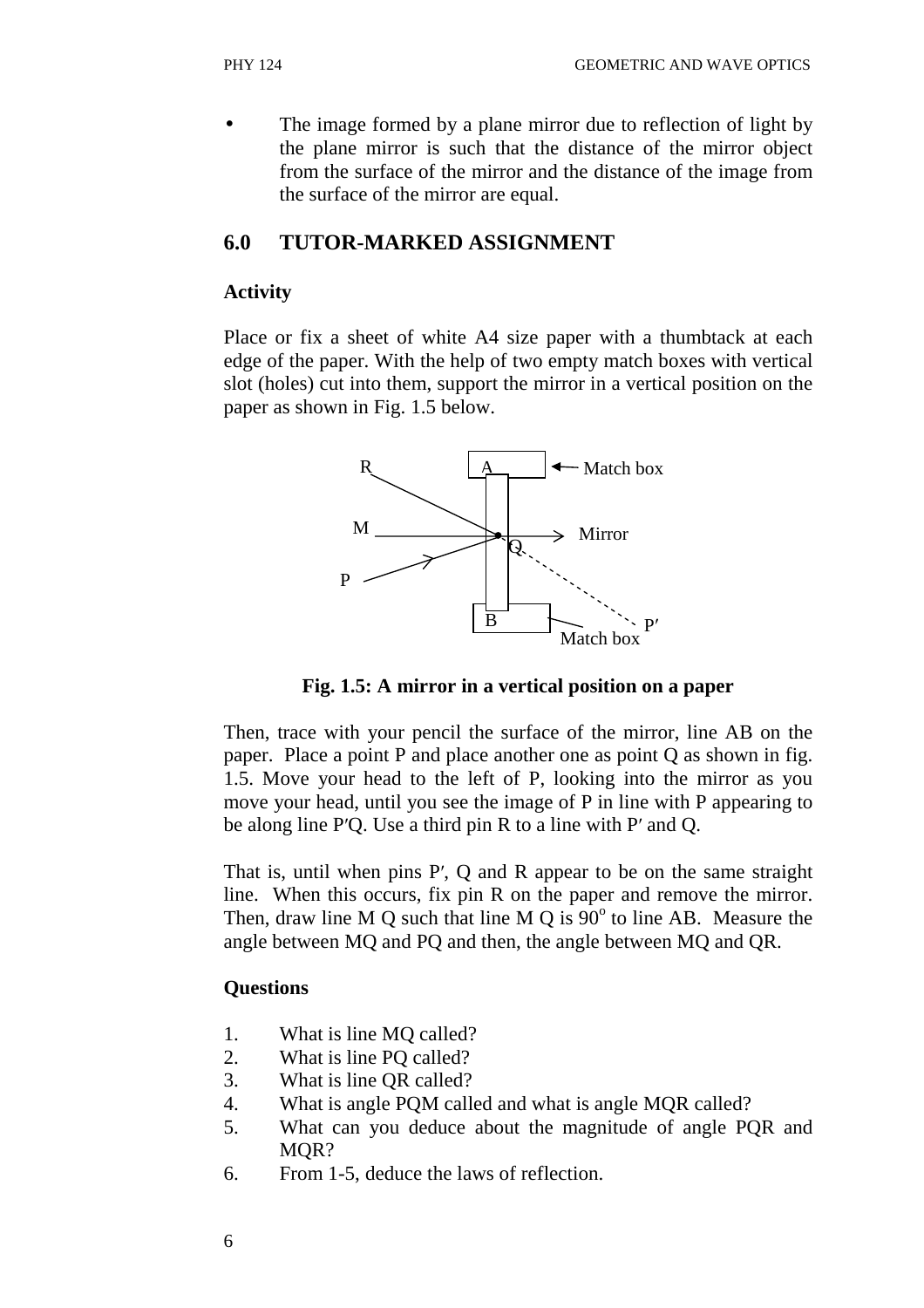## **7.0 REFERENCES/FURTHER READINGS**

Nelkon and Parker. *Advance Level Physics*. British Library Publication.

Kenneth .W. Ford. *Basic Physics.* Toronto London: Waltham Massachusetts.

Mark .W. Zemansky. *College Physics*. London: Addison – Wesley.

Shortley and Williams. *Principles of College Physics.* Englewood Cliff New Jersey: Prentice Hall Inc.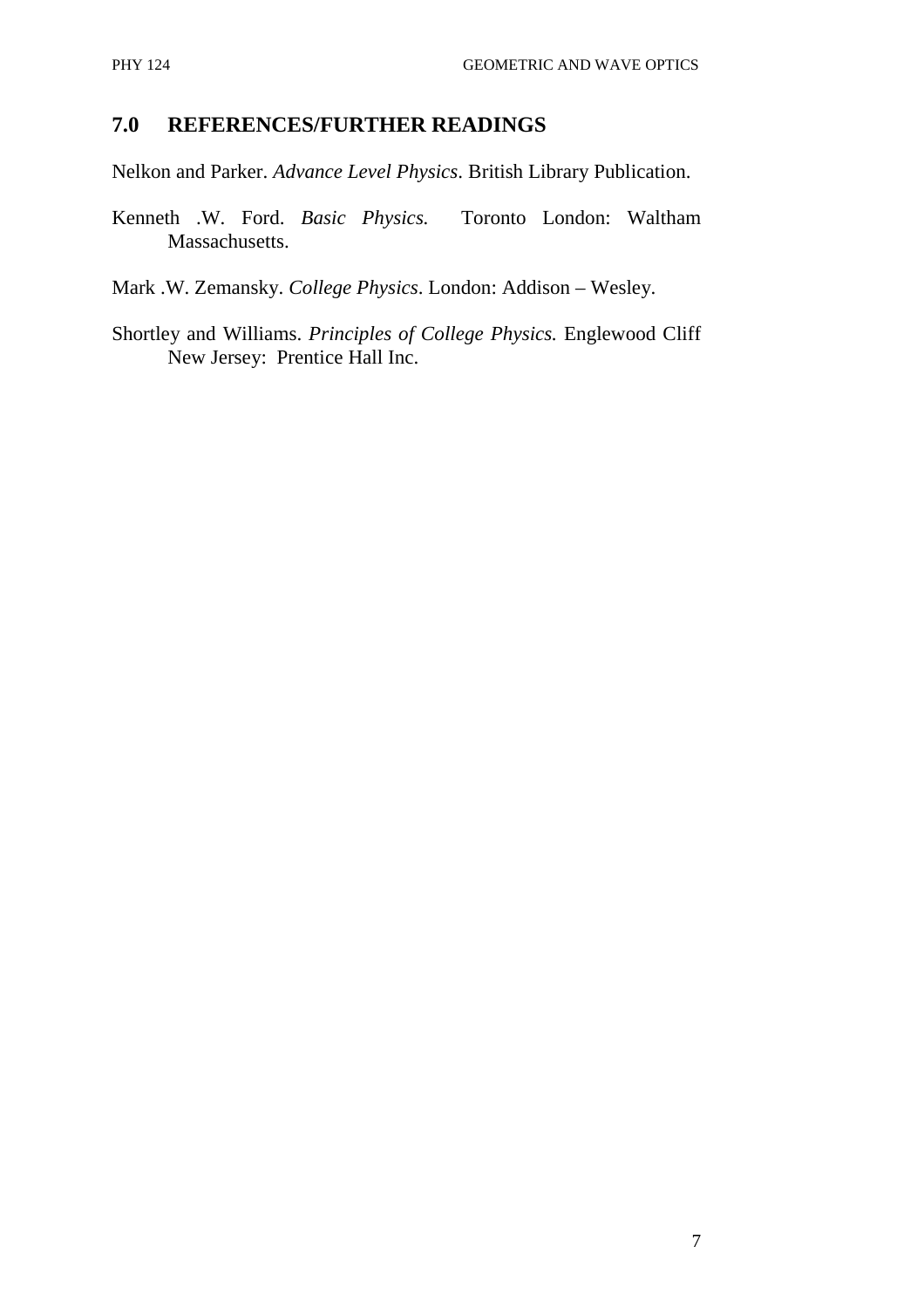#### **UNIT 2 REFLECTION AT CURVED SURFACES**

#### **CONTENTS**

- 1.0 Introduction
- 2.0 Objectives
- 3.0 Main Content
	- 3.1 Images Formed by Curved Mirrors
		- 3.1.1 Images Formed by a Concave Mirror when the Object is Placed Beyond Center of Curvature
		- 3.1.2 Image Formed by a Concave Mirror when the Object is Placed between the Center of Curvature and the Principal Focus
		- 3.1.3 Image Formed by a Concave Mirror when the Object is Placed before the Principal Focus
	- 3.2 The Mirror Formula
- 4.0 Conclusion
- 5.0 Summary
- 6.0 Tutor-Marked Assignment
- 7.0 References/Further Readings

# **1.0 INTRODUCTION**

In the last Unit, you studied reflections at plane (flat) surfaces. In this unit you will study reflection at curved surfaces. Such surfaces include concave and convex mirrors.

When light is incident on a curved surface of mirror, the reflected rays either diverge or converge depending on the direction of curvature of the surface. We could produce a curved surface by cutting out a part of a hollow spherical shell. A concave mirror is a curved surface which is silvered inside while a convex mirror is a curved surface that is silvered side is outside, as shown in Fig. 2.1 (a) and 2.1 (b) respectively. Therefore, a concave or converging mirror reflect light from its inside while a convex or diverging mirror reflect light from its outside as shown in Fig. 2.2 (a) and Fig. 2.2 (b).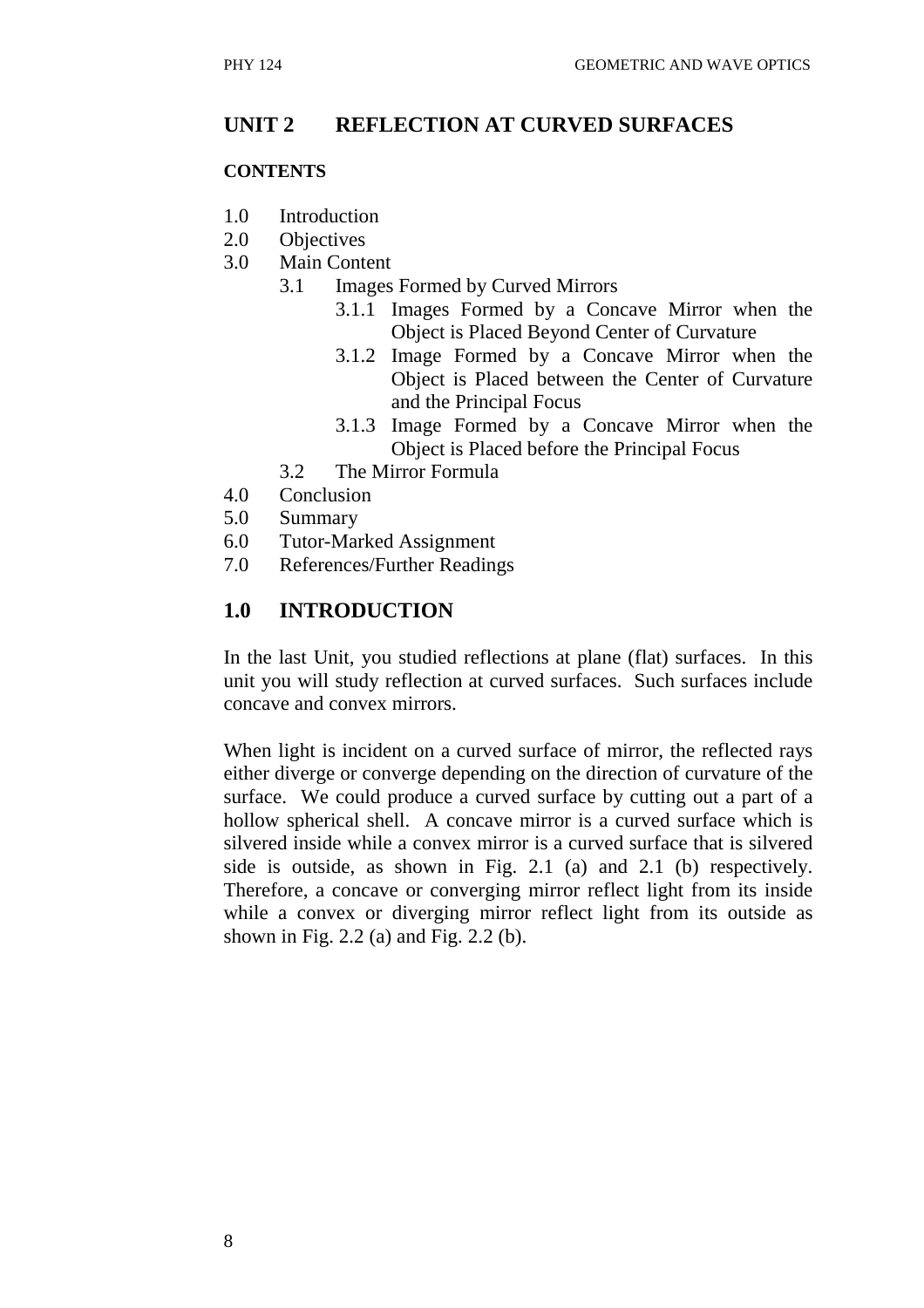

**Fig. 2.1 (a) concave mirror (b) convex mirror** 



Fig. 2.2 (a) **Fig. 2.2 (b)** 

Because the convex mirror or the concave mirror is part of a sphere, it has a center C called the center of curvature, and a radius (r) called radius of curvature. And it also has a Principal Focus  $F_1$ , whose distance from the pole P to the mirror is half the radius of curvature. These parameters are shown in Fig. 2.2 for the convex mirror respectively.

## **2.0 OBJECTIVES**

After studying this unit, you will be able to:

- distinguish between reflection at curved surface and that at a plane surface
- identify the principal focus of a curved mirror
- obtain images formed by a curved mirror using ray diagrams
- state the mirror formula
- apply the mirror formula to obtain either image distance or object distance or the focal length and solve problems involving a curved mirror
- define magnification.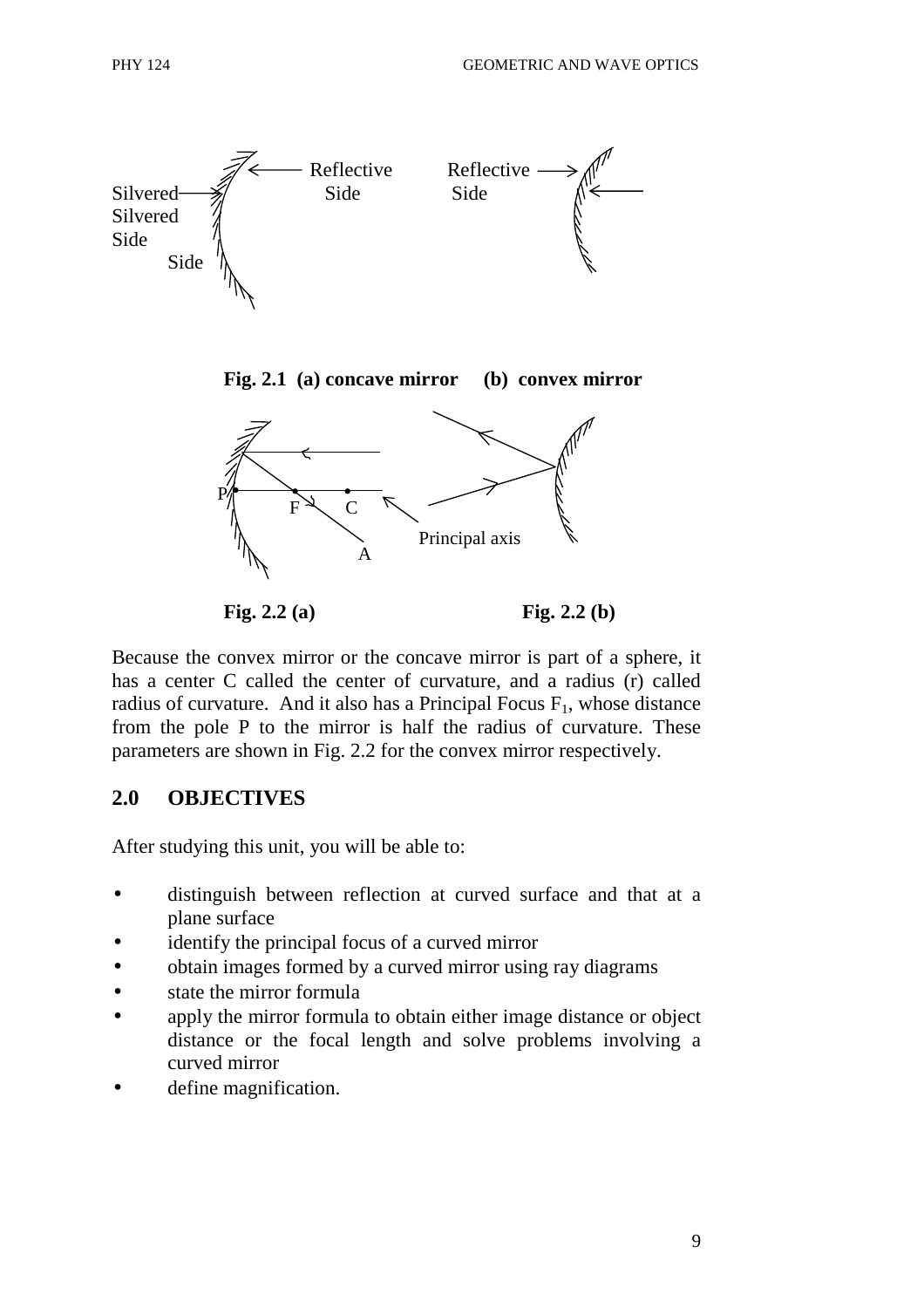# **3.0 MAIN CONTENT**

## **3.1 Images Formed by Curved Mirrors**

We can find the nature and position of the images formed by curved mirrors with the help of ray diagrams drawn to scale. To do this, we make use of the following facts:

- i) A ray parallel to the principal axis passes through the principal focus after reflection (refer Fig. 2.3 (a))
- ii) A ray through the center of curvature is reflected back along its path (refer Fig. 2.3(b)).
- iii) As a corollary to (i), any ray through the principal focus is reflected parallel to the principal axis (refer Fig. 2.3 (c)). The points to which these reflected rays converge or from which they appear to diverge represent the required image. In practice however, the tracing of only two of these rays will enable us to find the position of the image.



**Fig. 2.3(a): Ray parallel to principal axis reflects back through principal focus F.**



**Fig. 2.3 (b): A ray goes through centre of curvature reflected back along its path**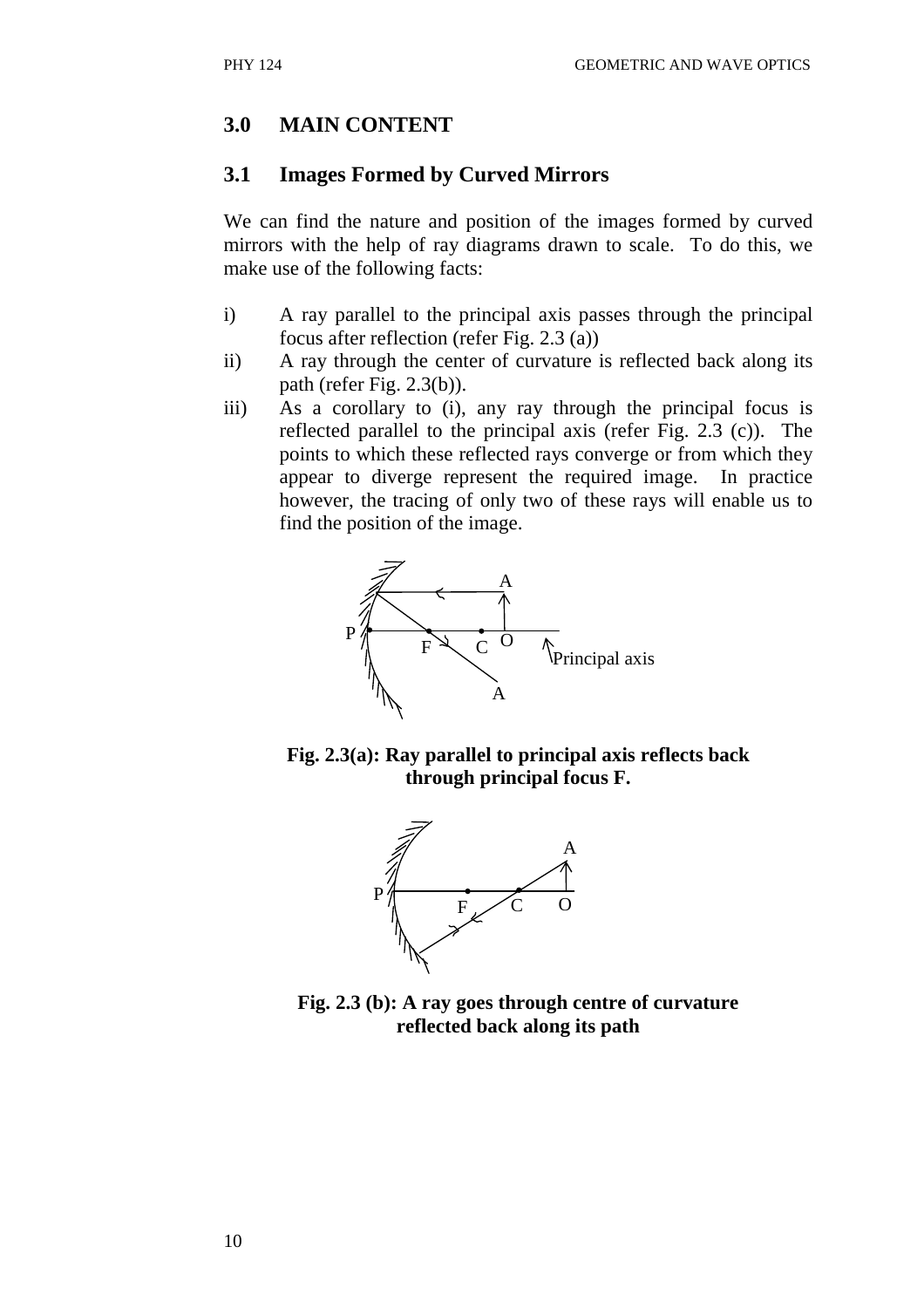

#### **Fig. 2.3(c): A ray goes through principal focus F reflected back parallel to the principal axis.**

We can represent the object as a straight line perpendicular to the principal axis with arrow to represent its head. Now, in the next sub-sections, with the help of diagrams, we will show the position and nature of the image produced by a concave mirror using these facts.

#### **3.1.1 Image Formed by a Concave Mirror When the Object is Placed Beyond Centre of Curvature**

Fig. 2.4 shows the ray diagram for the Image formed by a concave mirror when the object is placed beyond the center of curvature and OP represents the object, IQ represents the image. F and C respectively represent the Principal focus and the center of the curvature of the mirror.



#### **Fig 2.4: Image formed by a concave mirror for object before C.**

The figure shows that the image formed is inverted (that is, in opposite direction to the object). The image is also diminished (that is, smaller than the object) and it occurs to the right of the center of curvature C. Finally, the image is real, because it can be received on the screen.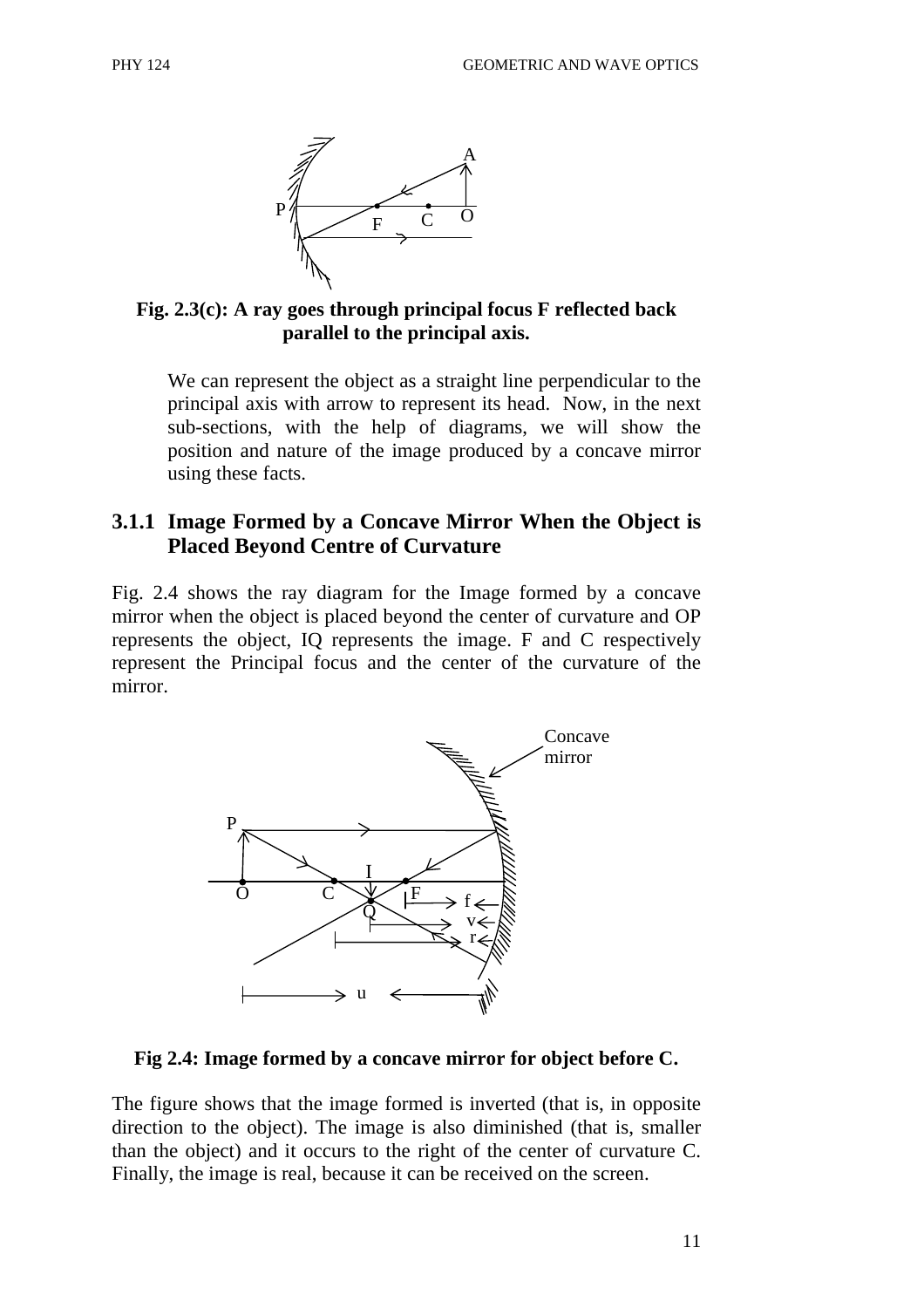# **3.1.2 Image Formed by a Concave Mirror when the Object is Placed between the Center of Curvature C and the Principal Focus F**

Fig. 2.5 shows the ray diagram for the image formed by a concave mirror when the object is placed between the center of curvature C and the principal focus F.



**Fig. 2.5: Image formed by a concave mirror for an object between C and F.** 

The figure suggests that the image formed by the concave mirror has the following characteristics:

- i) it is real;
- ii) it is magnified, that is, larger than the object;
- iii) it occurs after  $C$  (to the left of  $C$ ); and
- iv) it is inverted.

## **3.1.3 Image Formed by a Concave Mirror when the Object is between the Principal Focus F and the Mirror**

Fig. 2.6 shows the ray diagram of the image formed by the concave mirror when the object lies between the mirror and the principal focus F.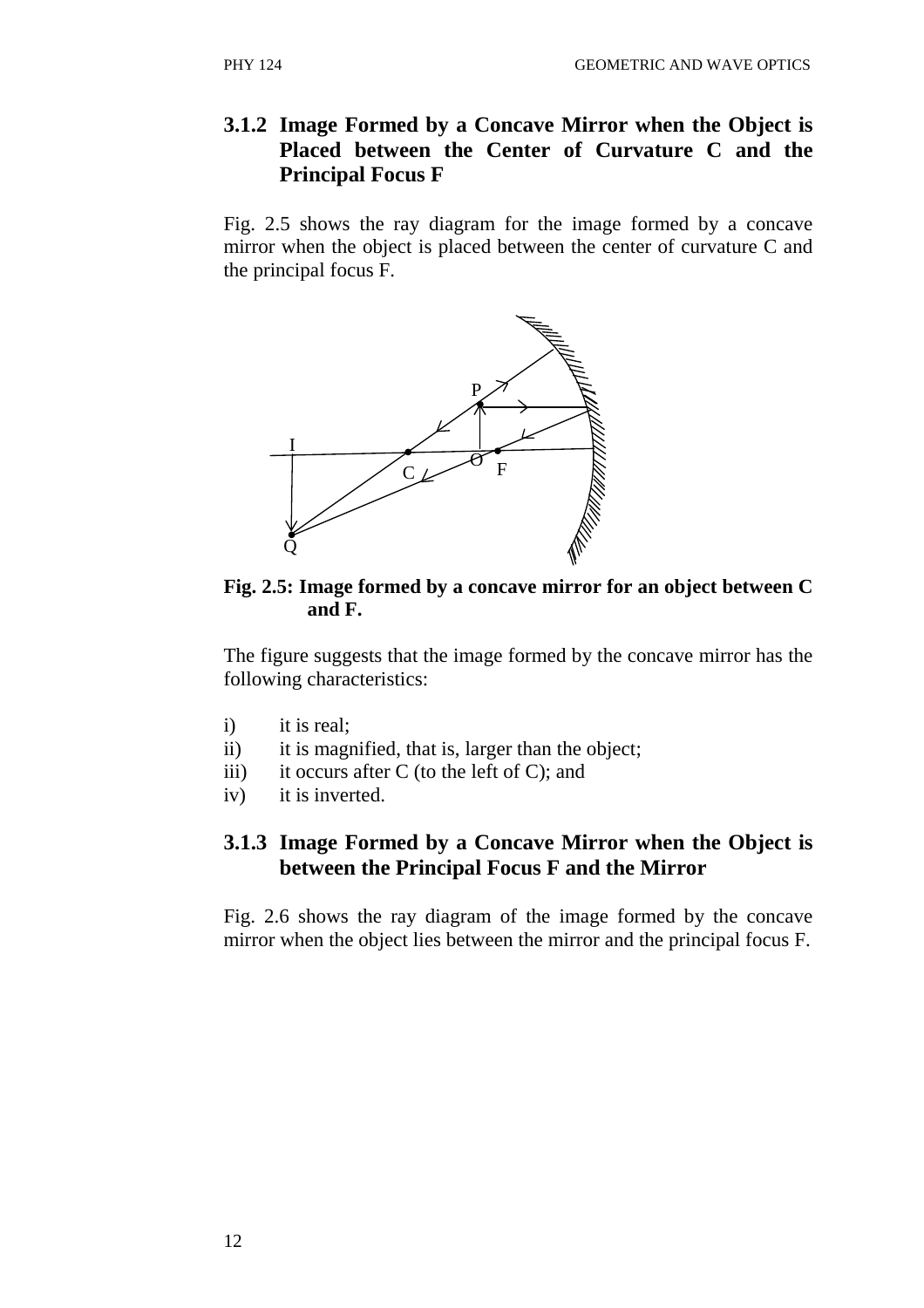

**Fig. 2.6: Image formed by a concave mirror for object between F and the mirror.** 

The figure suggests that the image formed is behind the mirrors. Therefore, it is virtual because it cannot be received on the screen.

#### **3.2 The Mirror Formula**

As you have learnt in section 3.1.1, that the distance of the object from the mirror is known as object distance. This is usually represented by letter u. Similarly, the distance between image and mirror is known as the image distance, this is generally represented by letter v, also one may not need to determine u or v by construction as done in section 3.1 because it has been experimentally found, that there is mathematical relationship connecting these parameters (without proof). The mathematical relationship is given as:

$$
\frac{1}{v} + \frac{1}{u} = \frac{1}{f}
$$
 ...... (2.1)

Where *f* is the focal length.

#### **Magnification**

In the day to day language, magnification is the degree of enlargement or reduction of the size of an object through it image formed. Magnification is mathematically represented by M.

$$
M = \underline{Height\ of\ image}
$$
  
Height of object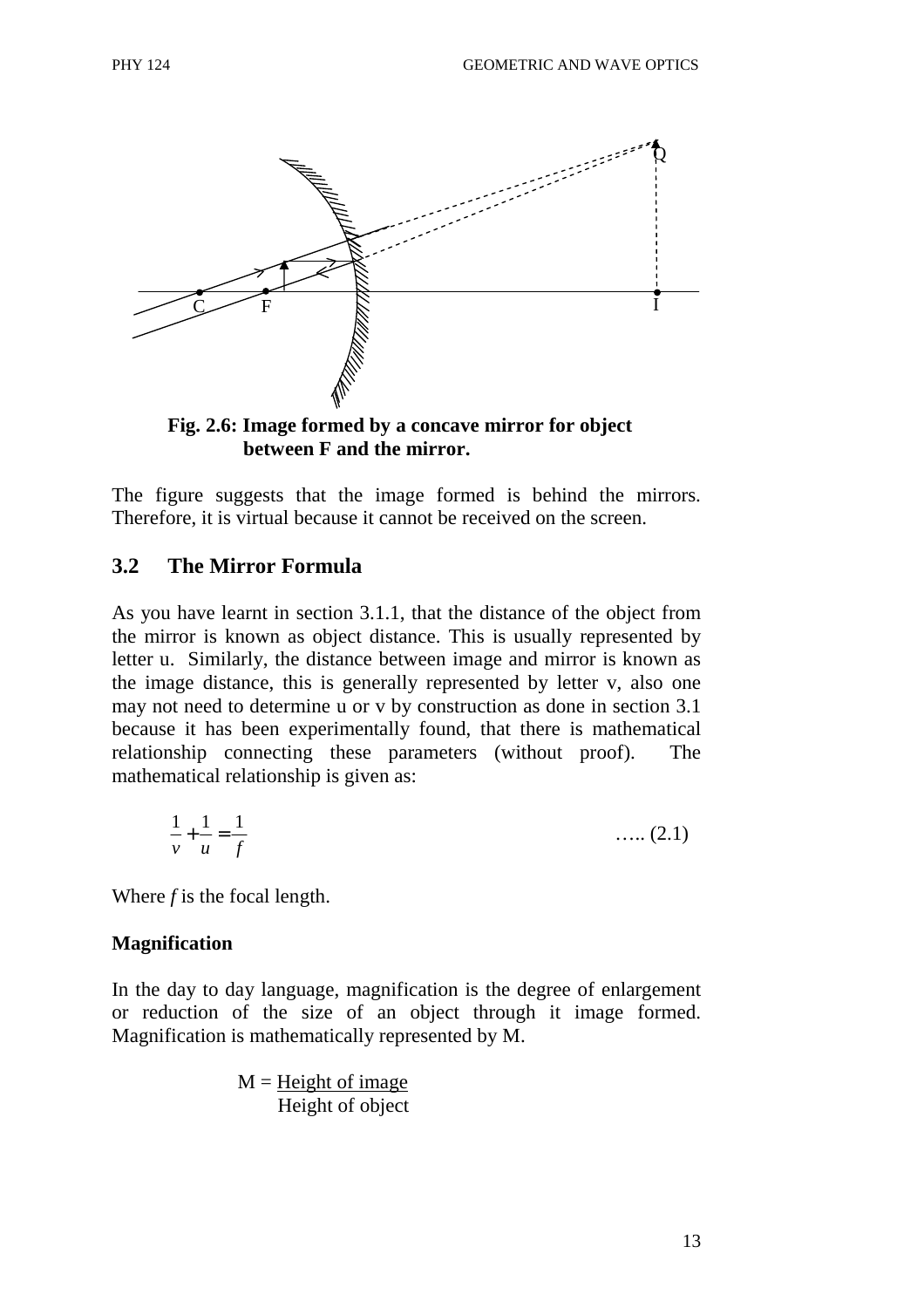This can also be represented in terms of image distance of the mirror v and object distance u from the mirror. Mathematically it can be expressed as:

$$
M = \underline{\text{Image distance}}
$$
  
Object distance  
i.e.  $M = \frac{v}{u}$  ....(2.2)

A "real" image is considered as having positive value, whereas a "virtual" image is considered as having negative value. This convention is normally borne in mind in the application of the mirror formula. This means that distances for real objects and images are considered as positive while distance for virtual objects or images are considered to be negative. Also, the focal length for a concave mirror is normally considered as positive while that of a convex mirror is considered as negative value.

Now we will quickly solve few examples to clear these concepts of mirror formula and magnification.

#### **Example 2.1**

An object is placed 0.15 m in front of a concave mirror of focal length 0.1m. Determine the position, nature and magnification of the image formed.

**Solution:** Object position  $u = 0.15$  m Focal length  $f = 0.1$  m (The focal length is positive because the mirror is concave

To determining the position of the image ( image distance), we apply the mirror formula.

The mirror formula is given as

$$
\frac{1}{f} = \frac{1}{u} + \frac{1}{v}
$$
  

$$
\therefore \frac{1}{v} = \frac{1}{f} + \frac{1}{u}
$$
  

$$
\frac{1}{v} = \frac{150 - 100}{15} = \frac{10}{3}
$$
  

$$
\Rightarrow v = \frac{3}{10} = 0.3 m
$$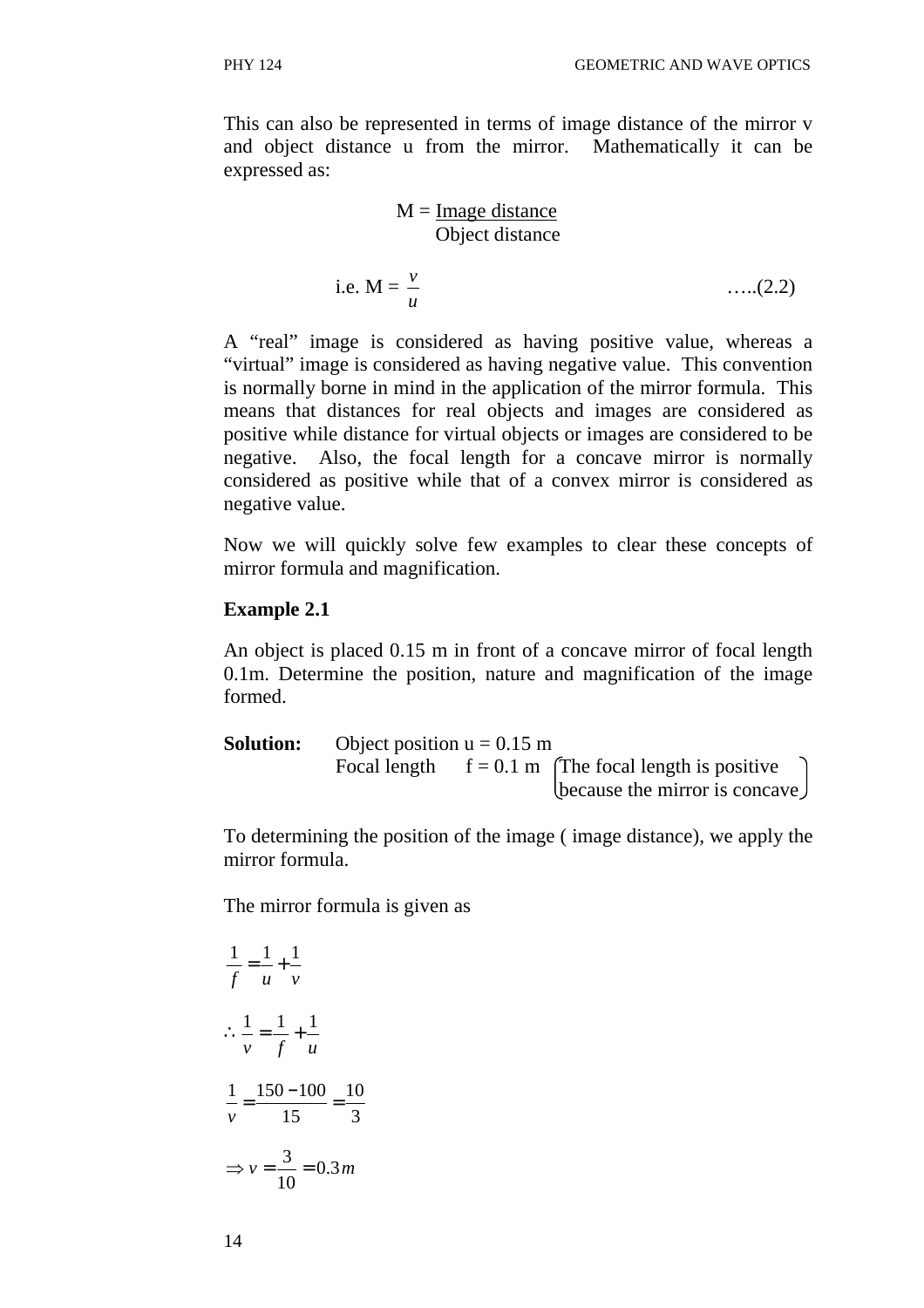#### **Note1**

The question requiring you to state the nature of the image means that you are required to state whether the image is real or virtual. Since the image distance obtained (i.e.  $v = 0.3$  m) is positive, it implies that the formed image is real.

Magnification m = 
$$
\frac{v}{u}
$$
  
=  $\frac{0.3}{0.15}$  = 2.0

## **Note 2**

The value of the magnification implies that the image formed is twice the size of the object.

#### **Example 2.2**

A man has a concave mirror with focal length of 40 cm. How far should the mirror be held from his face in order to give an image of two fold magnification?

#### **Solution**

 $f = 40$  cm (positive)

Two fold magnification means  $m = 2$ 

The man's face is the object, so therefore, one is required to calculate the object distance u. To get a magnification of 2, first we apply a formula

$$
\frac{1}{u} + \frac{1}{v} = \frac{1}{f}
$$
 ...... (1)  

$$
m = \frac{v}{u} = 2
$$
 ...... (2)  

$$
v = 2u
$$
 ...... (3)

Substitute the value  $v = 2u$  in Eq. (1), then we get

$$
\therefore \frac{1}{u} + \frac{1}{2u} = \frac{1}{f} = \frac{1}{40}
$$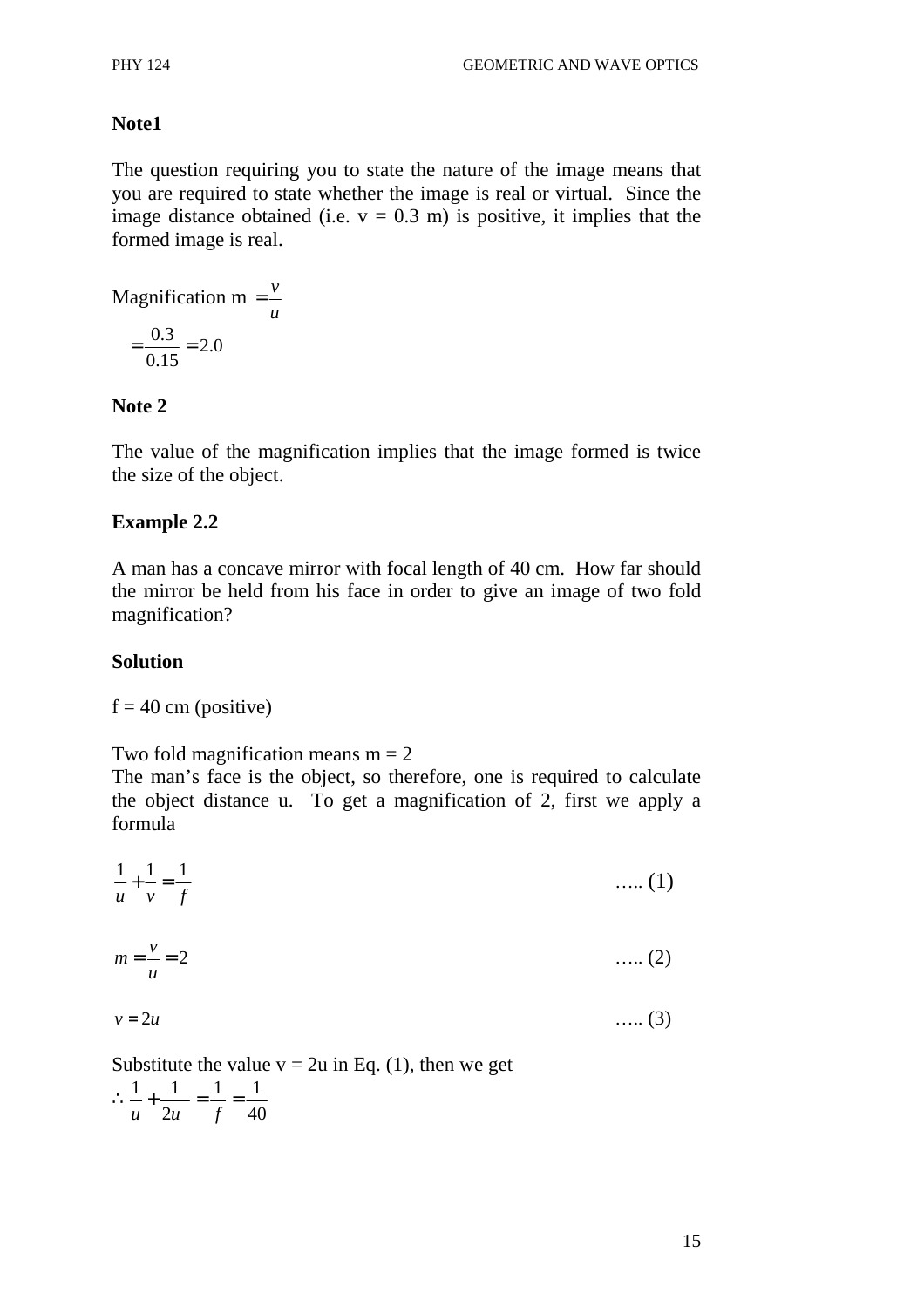

Fig. 2.7 shows the ray diagram for the formation of an image by a convex mirror. *OP* is the object and *IQ* is the image. As usual, the ray *PA* which is parallel to the principal axis of the mirror, is reflected from the surface of the mirror at *A* as if it is coming from *F*. Also, the ray *PB* that is directed from the top of the object towards the center of curvature (*C*) of the mirror is reflected back along the same path as if it is coming from *C*. Thus, the intersection of the two rays (dotted lines in the figure) gives rise to formation of image *IQ*.

Fig. 2.7 shows that the image formed by the convex mirror is

- i) Upright
- ii) Formed behind the mirror; therefore it is virtual;
- iii) Diminished, that is, smaller than the object.

It is necessary to note that the characteristics of the image stated above are true for the convex mirror, irrespective of where the object is placed in the front of the mirror.

Thus, convex mirror is said to have a very wide field of view. Hence, because the image formed by the convex mirror is erect, the convex mirror is always use in motor vehicle as side mirror.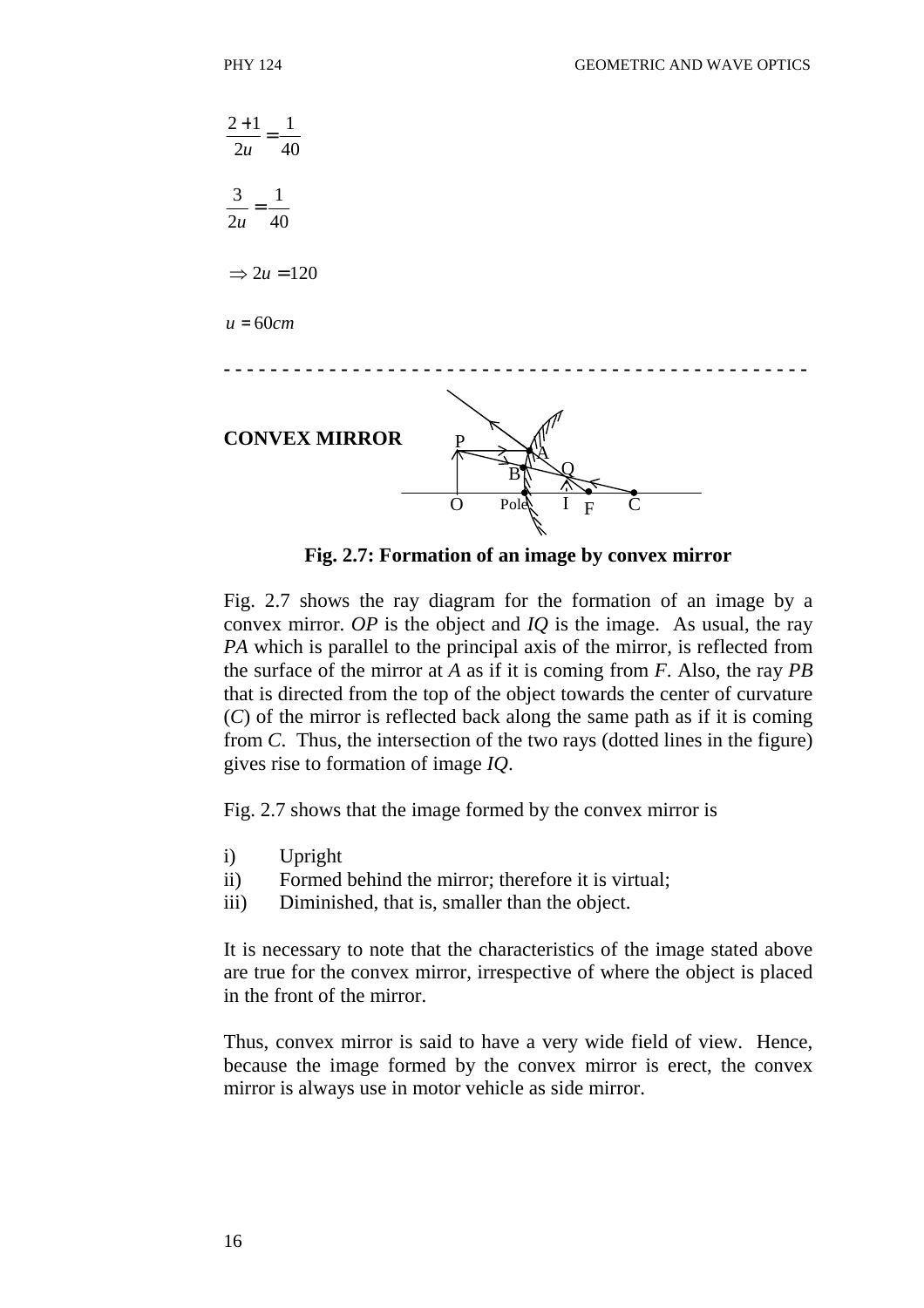## **Example 2.3**

A diverging mirror of 50.0 cm focal length produces a virtual image of 25.0 cm from the mirror. How far from the mirror should the object be placed?

#### **Solution**

A diverging mirror is a convex mirror, and therefore, its focal length is negative i.e.  $f = -50.0$  cm. Similarly, since the image is virtual it implies that  $v = -25.0$  cm.

From the problem, it is required to calculate the object distance u.

∴Using the mirror formula

$$
\frac{1}{u} + \frac{1}{v} = \frac{1}{f}
$$

On rearranging the terms, we get

$$
\frac{1}{u} = \frac{1}{f} - \frac{1}{v}
$$

Substituting the values of v and f into the above Eq., we get

$$
\frac{1}{u} = \frac{1}{-50.0} - \frac{1}{(-25.0)}
$$

50 1 50  $\frac{1}{2} = \frac{-1+2}{2} =$ *u*

 $u = 50.0cm$ 

# **4.0 CONCLUSION**

The curved mirror either concave or convex is part of a hollow sphere. When the sphere is silvered inside it is a concave mirror while it is convex if it is silvered outside. That is, a convex mirror reflect light from its outside whereas a concave mirror reflects light from its inside. Both or either the concave or convex mirror has center of curvature C, Principal Focus F, the principal axis and a pole.

Because the convex mirror diverges parallel rays of light, it is called a divergent mirror, whereas the concave mirror is called a convergent mirror, because it converges parallel rays of light. The image formed by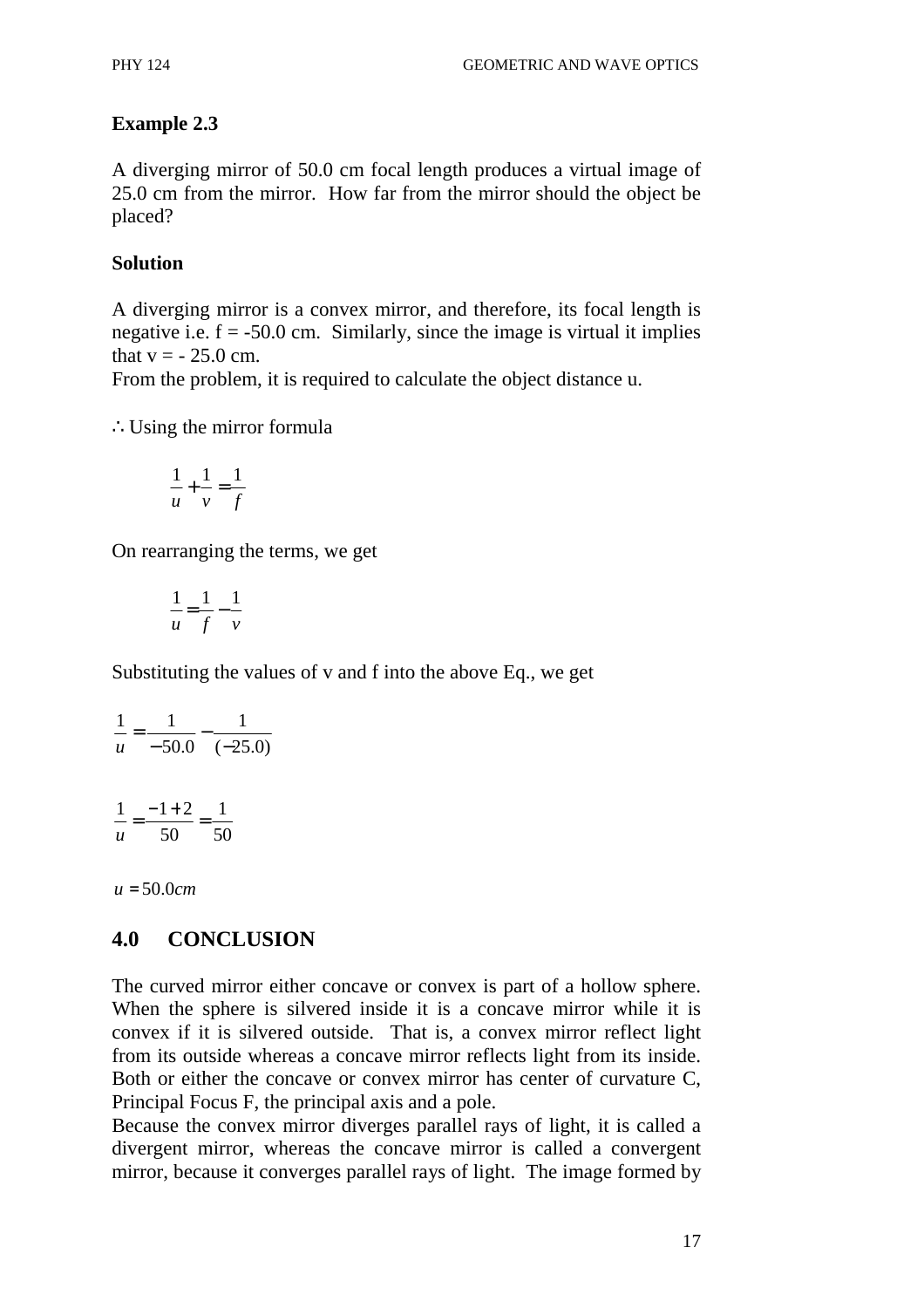either a convex mirror or a concave mirror can be determined using either the ray diagram or the mirror formula. For the same reason, the basic facts used are as follows:

- i) a ray of light parallel to the axis of the mirror is reflected by the mirror through the principal focus;
- ii) a ray of light directed to the center of curvature of the mirror is reflected back along the same path;
- iii) a ray of light incident on the mirror through a Principal Focus is reflected parallel to the axis of the mirror.

In using the mirror equation the following sign convections are used:

- i) real objects and images have positive distances;
- ii) virtual objects and images have negative distances;
- iii) Concave mirrors have positive focal length and radii of curvature while convex mirrors have negative focal length and radii of curvature.

# **5.0 SUMMARY**

- Curved mirrors, concave or convex, are part of hollow spheres.
- The reflecting surface of a concave mirror is inside while that of a convex mirror is outside.
- A concave mirror or convex mirror has a pole, center of curvature and the principal focus.
- The focal length of concave mirror is considered positive while that of the convex mirror is taken as negative.
- A concave mirror can form a real or a virtual image, depending on the location of the object. On the other hand, the convex mirror forms an erect and virtual image irrespective of where the object is located.
- A concave mirror can form either an enlarged or a diminished image depending on the position of the object.
- As a result, the convex mirrors have a wide field of view and always form an erect image. It is used as rear view mirrors in automobiles.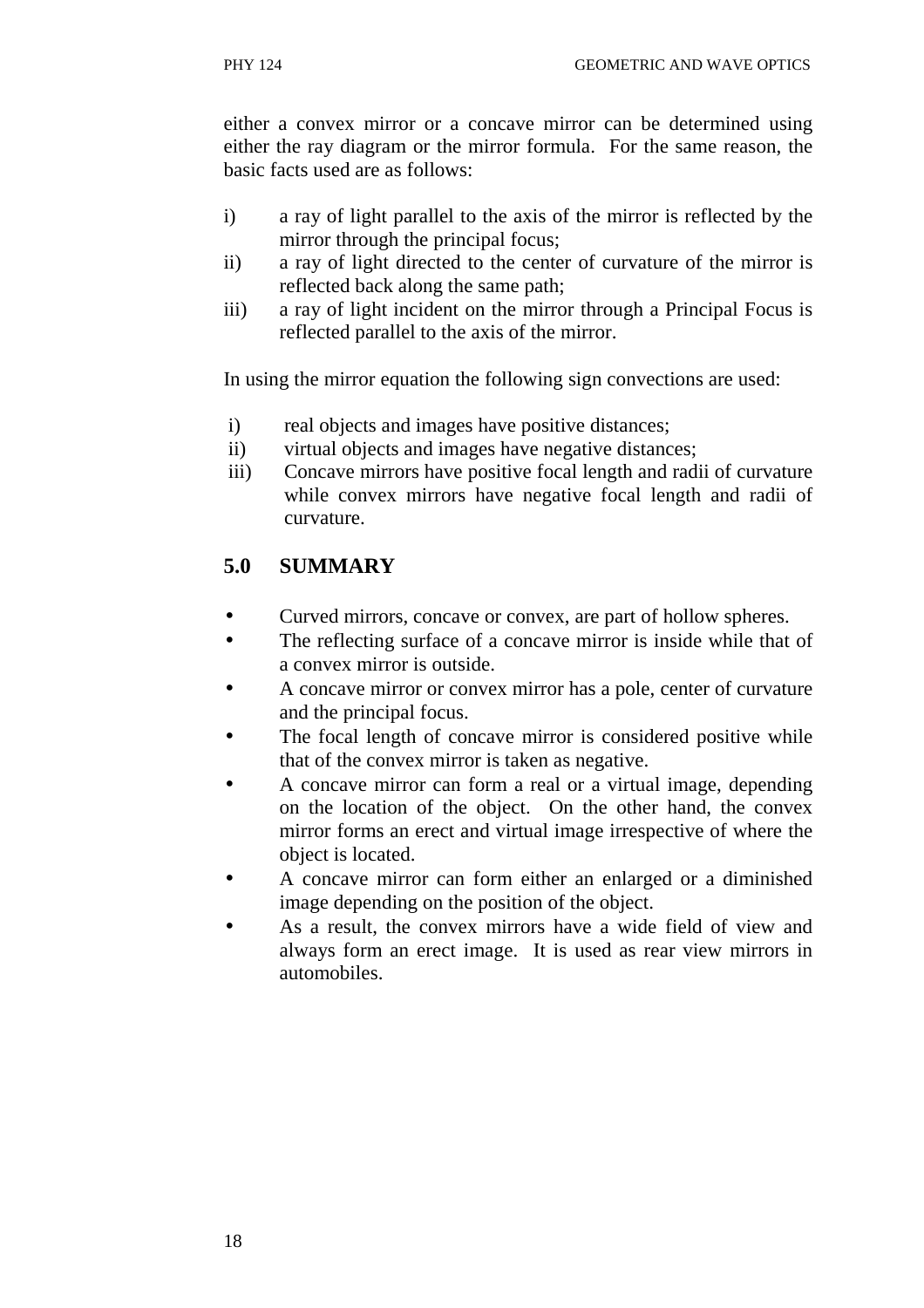#### **6.0 TUTOR-MARKED ASSIGNMENT**

A pin 2 cm long is placed 25 cm away from the pole of a concave mirror of focal length 10 cm. Determine its magnification.



#### **7.0 REFERENCE/FURTHER READINGS**

Nelkon and Parker. *Advance Level Physics*. British Library Publication.

Kenneth .W. Ford. *Basic Physics.* Toronto London: Waltham Massachusetts.

Mark .W. Zemansky. *College Physics*. London: Addison – Wesley.

Shortley and Williams. *Principles of College Physics.* Englewood Cliff New Jersey: Prentice Hall Inc.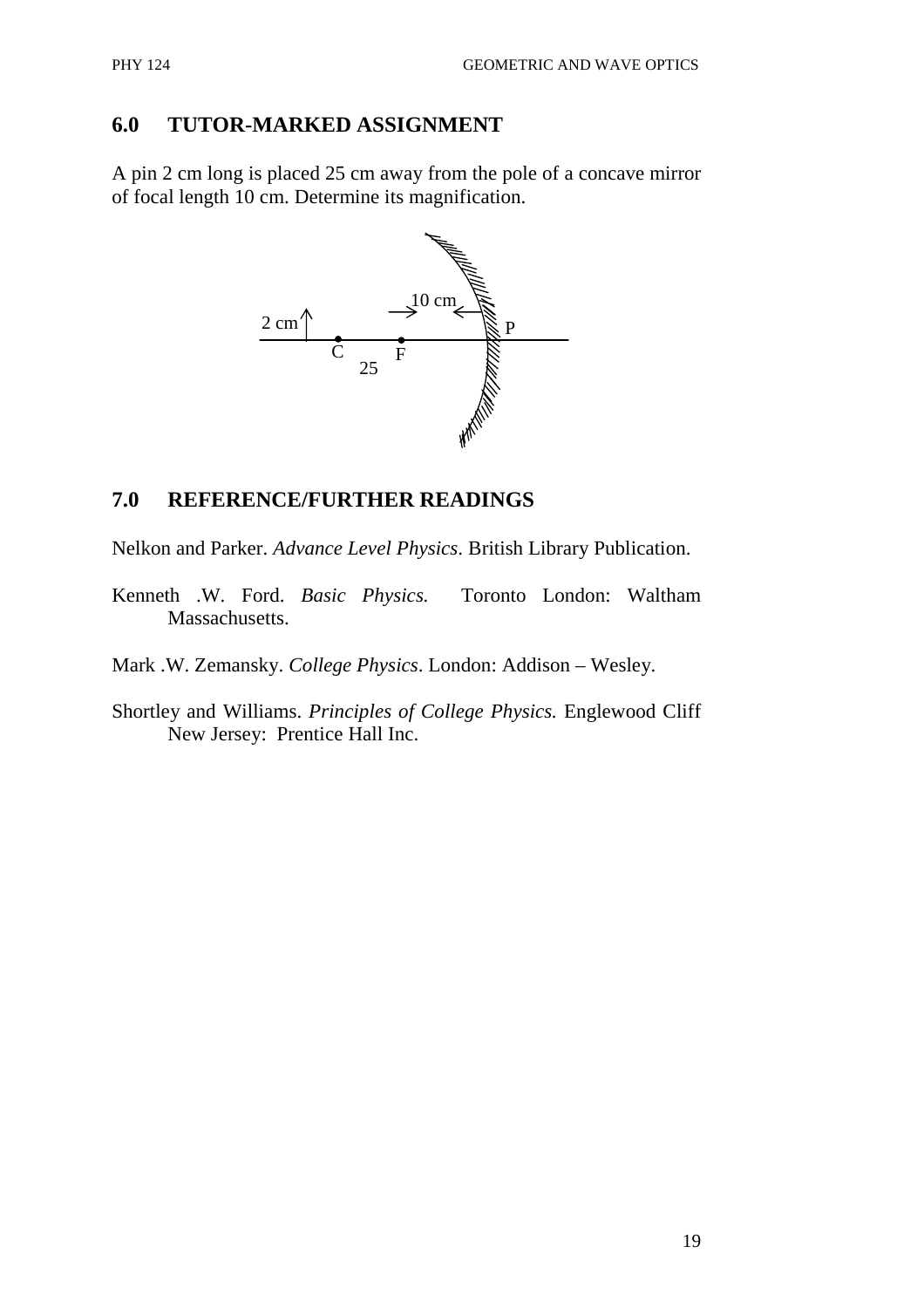### **UNIT 3 REFRACTION AT PLANE SURFACES**

#### **CONTENTS**

- 1.0 Introduction
- 2.0 Objectives
- 3.0 Main Content
	- 3.1 Refraction at Plane Surfaces
		- 3.1.1 The Bending of Ray of Light when it Travels from Air to Water
		- 3.1.2 The Bending of Ray of Light when it Travels from Water to Air
	- 3.2 Laws of Refraction
		- 3.2.1 Snell's law
		- 3.2.2 Refractive Index
		- 3.2.3 Critical Angle
	- 3.3 Total Internal Reflection
		- 3.3.1 Application of Total Internal Reflection
- 4.0 Conclusion
- 5.0 Summary
- 6.0 Tutor-Marked Assignment
- 7.0 References/Further Readings

#### **1.0 INTRODUCTION**

Light plays a vital role in our life. This is the only mean by which one can see the objects. From the very beginning, efforts were made to explain many properties of light. Then phenomena of reflection and refraction were explained by Newton. Later Huygens explained the phenomena of reflection and refraction by using wave theory of light. In this unit, we will not discuss the wave theory of light.

In the earlier two units, you have learnt about reflection at plane and curved surfaces respectively. But in this unit, you will learn the refraction of light that occurs when light travels from one medium to another medium through a boundary. When a ray enters to the second medium, it bent at the boundary. This bending of a ray of light from the boundary is known as refraction.

Before proceeding further for the laws of refraction and total internal reflection in this unit, it is important to know about the concepts of refractive index and critical angle. So here, we will briefly discuss about these concepts.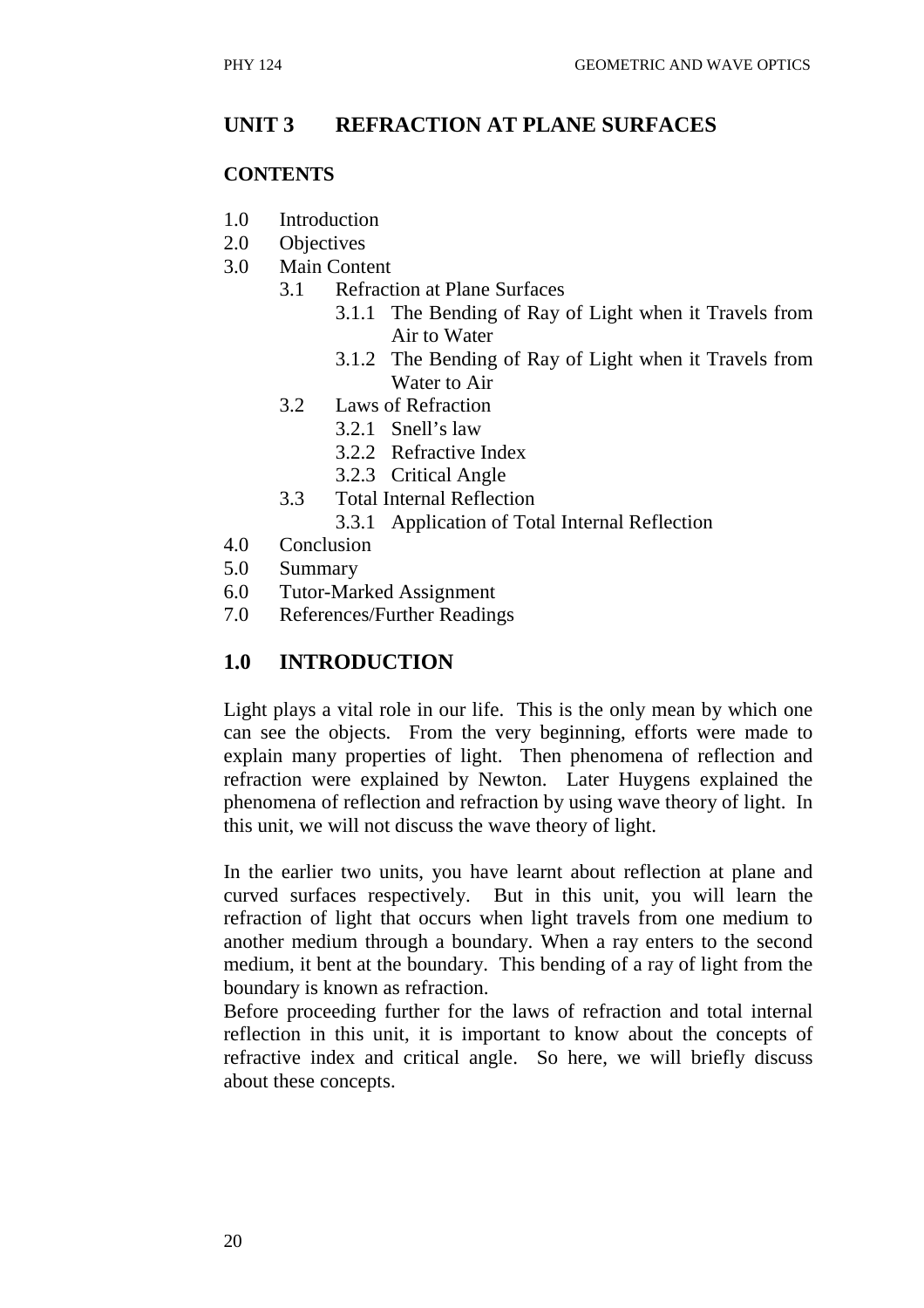# **2.0 OBJECTIVES**

After studying this unit, you will be able to:

- distinguish between rare medium and denser medium
- know about the concept of refraction
- explain how the refraction takes place from one medium to another
- explain the meaning of refractive index
- state Snell's law
- define Critical angle
- state the laws of refraction
- set up a relation between refractive index and wavelength of light in two mediums
- know about the phenomenon of total internal reflection
- state the applications of total internal reflections.

# **3.0 MAIN CONTENT**

### **3.1 Refraction at Plane Surfaces**

You have learnt in Unit 2 that what happens when light strike the surface of an object. They reflected from the surface as shown in Fig. 3.1. But you may now ask a question: what happens to the light rays, if the surface is transparent like glass or water? In simple words, it means that what happen to the light rays when they pass from one medium to another medium through the transparent surface between the two medium like air and water.



**Fig. 3.1: Light ray is reflected from the smooth surface.** 

Now to know the answer of the above question, let us first discuss briefly about the refraction.

When a ray of light passes from one medium to another through a surface (transparent), the ray bends at the surface as shown in Fig. 3.2. This bending of a ray of light is called **refraction**.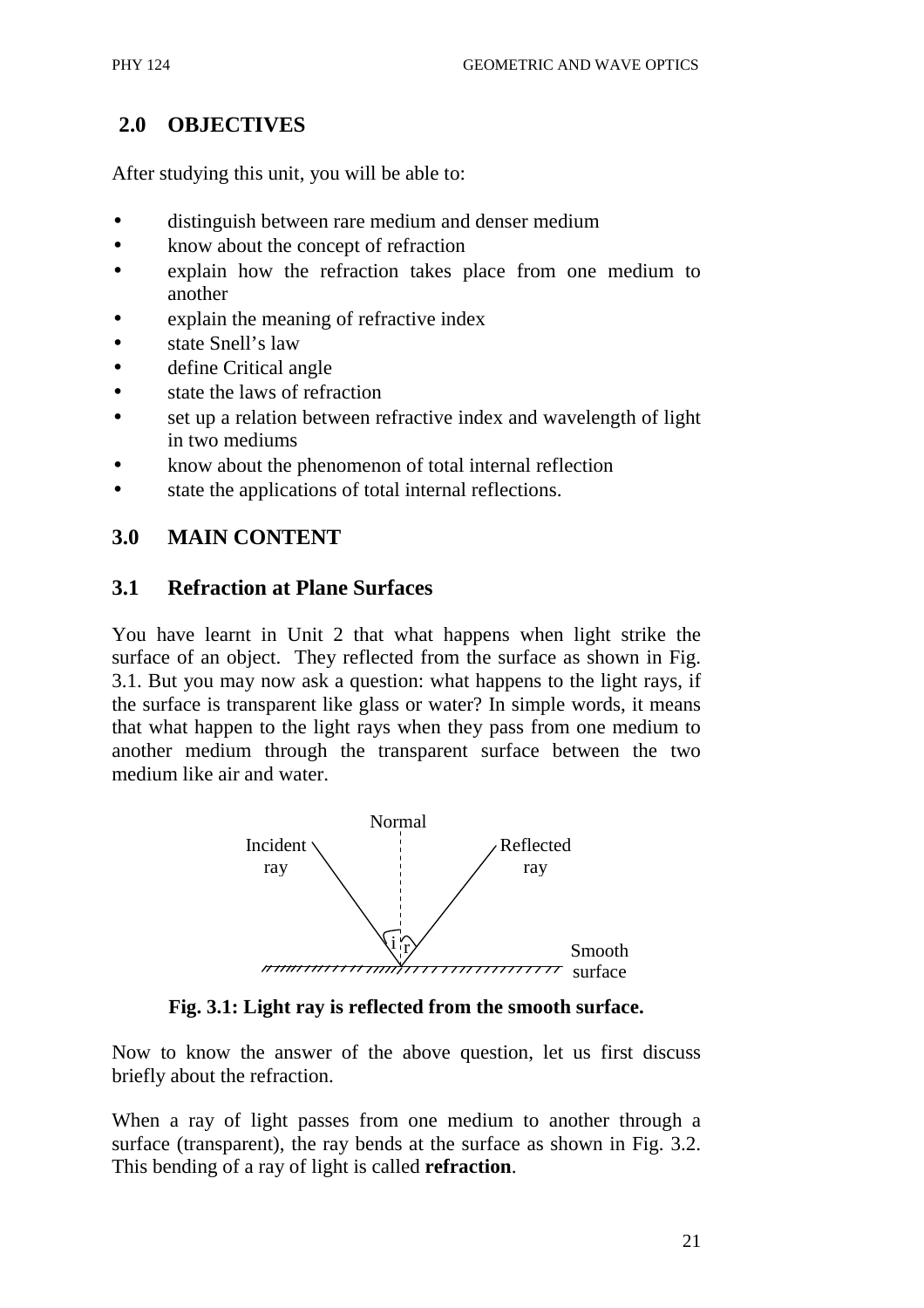

**Fig. 3.2: Refraction at plane surface between two medium** 

In Fig. 3.2, the ray of light *PO* is called an incident ray whereas *OQ* is the refracted ray. The angle  $r$  is called the angle of refraction which is formed between the refracted ray *OQ* with the normal at *MN* at *O*. The angle of refraction, shown in fig. 3.2, depends on the properties of the two media in which the ray travel and also on the incident angle *i*. The medium like air is called rarer medium and the medium like glass and water are denser medium. Now, let us consider the two cases:

- **1.** First, when a ray of light enters towards a medium where the speed of light is less i.e. the ray travels from air (medium *1*) to water or glass (medium 2). The speed of light  $(3x10^8)$  is more in comparison to the speed when it enters a block of glass (*2x 10<sup>8</sup> m/s*).
- **2.** Second, when the ray of light travels towards a medium where the speed of light s more i.e. the ray travels from water or glass (medium *2*) to air (medium *1*). Therefore, ray is entering from a medium to second medium where its speed is greater.

#### **3.1.1 Case 1**

### **The Bending of a Ray of Light when it travels from Air to Water**

In this case, when a ray of light enters towards a medium where the speed of light is less (denser medium) i.e. from air to glass or water, it bends towards the normal as shown in Fig. *3.3 (a).*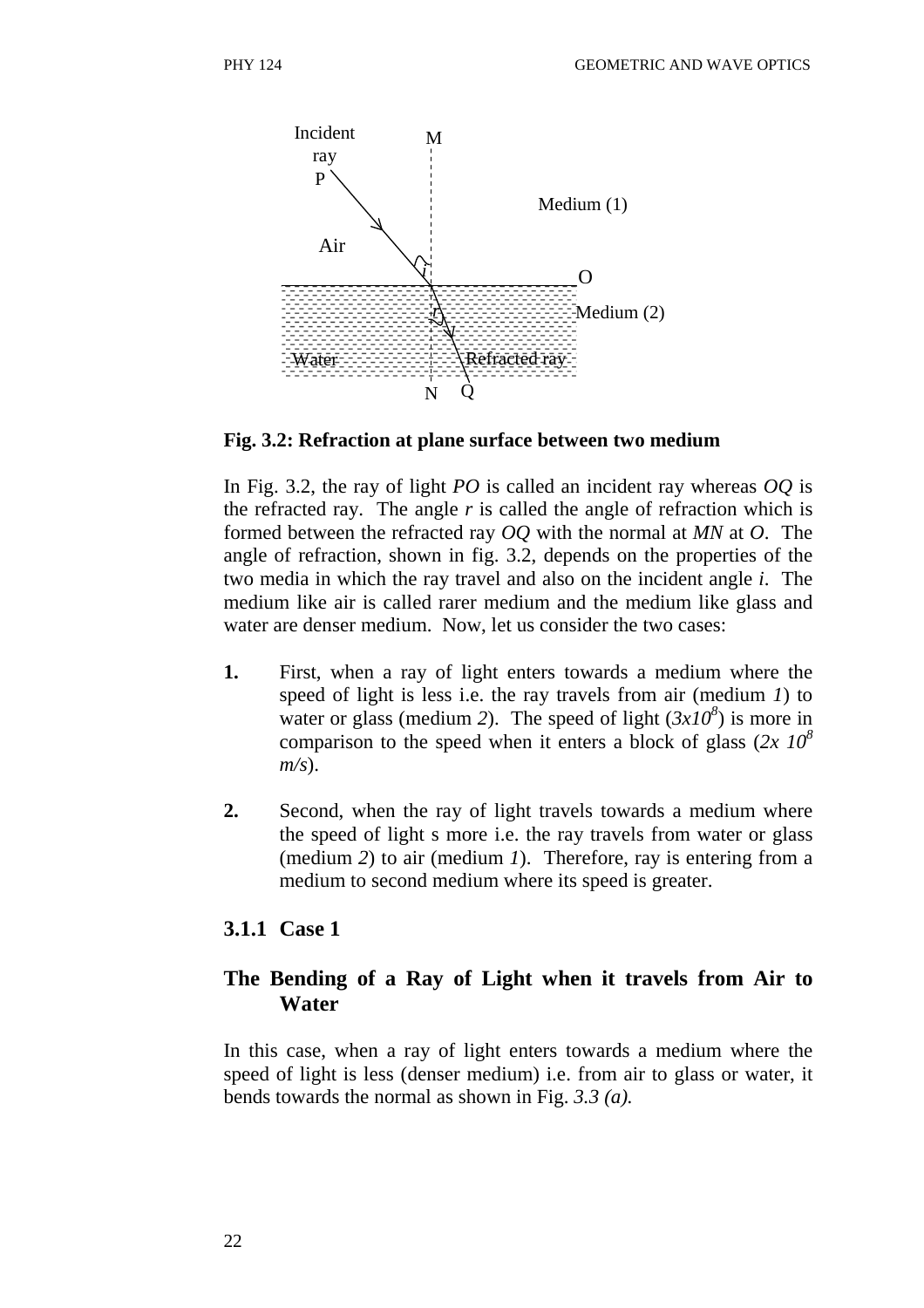# **3.1.2 Case 2**

# **The Bending of a Ray of Light when it travels from Water to Air**

For this case, when a ray of light travels towards a medium where the speed of light is more i.e. a ray of light moves from glass or water to air, then the ray goes (bend) away from the normal as shown in Fig*. 3.3 (b)* below.



**Fig. 3.3: (a) A ray of light is traveling from air to water bends towards the normal.** 

### **3.2 Laws of Refraction**

You have learnt about the angle of incidence *i* and angle of refraction *r* with the normal *MN* as shown in Fig. *3.2*.

# **3.2.1 Snell's Law**

A relation between the angle of incidence and angle of refraction was established by a scientist Snell and known as Snell's law. According to this law, the sine of the angle of incidence (*i*) and refraction (*r*) have a constant ratio to each other. The two laws of refraction are:

**<sup>(</sup>b) A ray of light is traveling from water to air bends away from the normal.**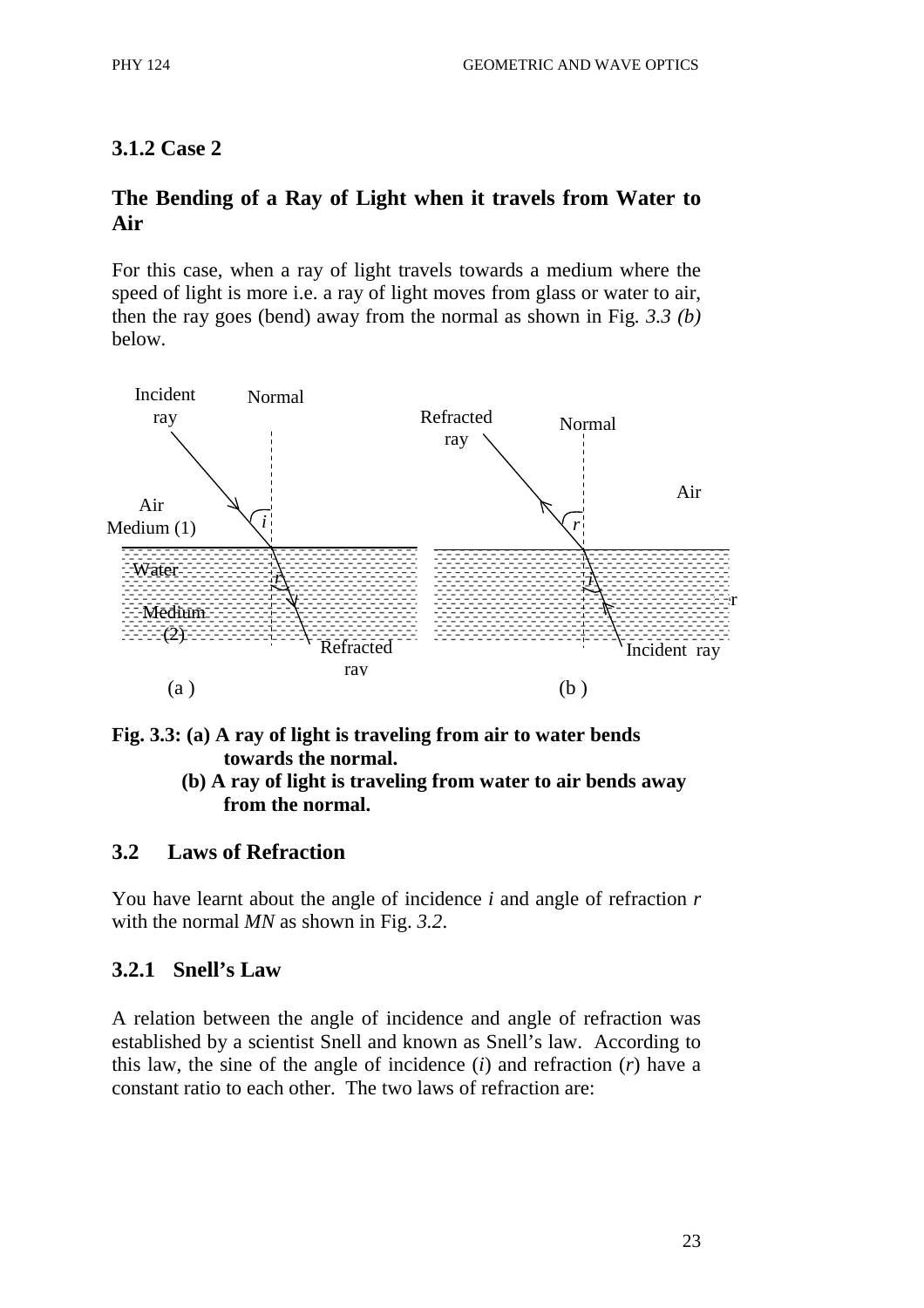#### **First Law**

The incident ray, refracted ray and normal at the point of incidence, all lie in the same plane.

**Second Law:** The ratio of sine of angle of incidence (*i*) to the sine of angle of refraction is a constant for two given media. Mathematically, it can be expressed as

> sin r sin i = constant .……………… (3.1) Eq. (3.1) is known as Snell's law.

Now, you must be curious to know that what is this constant in Eq. (3.1). Let us discuss about this constant.

#### **3.2.2 Refractive Index**

You have learnt that the speed of light is different for different substances like air, water, and glass. Let us consider that the speed of light in vacuum (air) is *c* and the speed of light in some substance (i.e. water) is *v*. Therefore, there is relation between *c* and *v* because of the difference in the speed of light in these substances and can be denoted by a symbol *n* called refractive index. Therefore, refractive index can be defined as the ratio of the speed of light *c* in a vacuum (air) to the speed of light *v* in some other substance. Mathematically, it can be expressed as

$$
n = \frac{c}{v} \tag{3.2}
$$

In general, for two given media, if  $v_1$  is the velocity of light in medium 1 and  $v_2$  is the velocity of light in medium 2, then the refractive index n can be written as

n = speed of light in medium 1/speed of light in medium  

$$
2 = \frac{v_1}{v_2}
$$
 (3.3)

Since, refractive index n is a ratio of speed in two different mediums; therefore it is a dimensionless number and is always greater than unity as v is always less than c.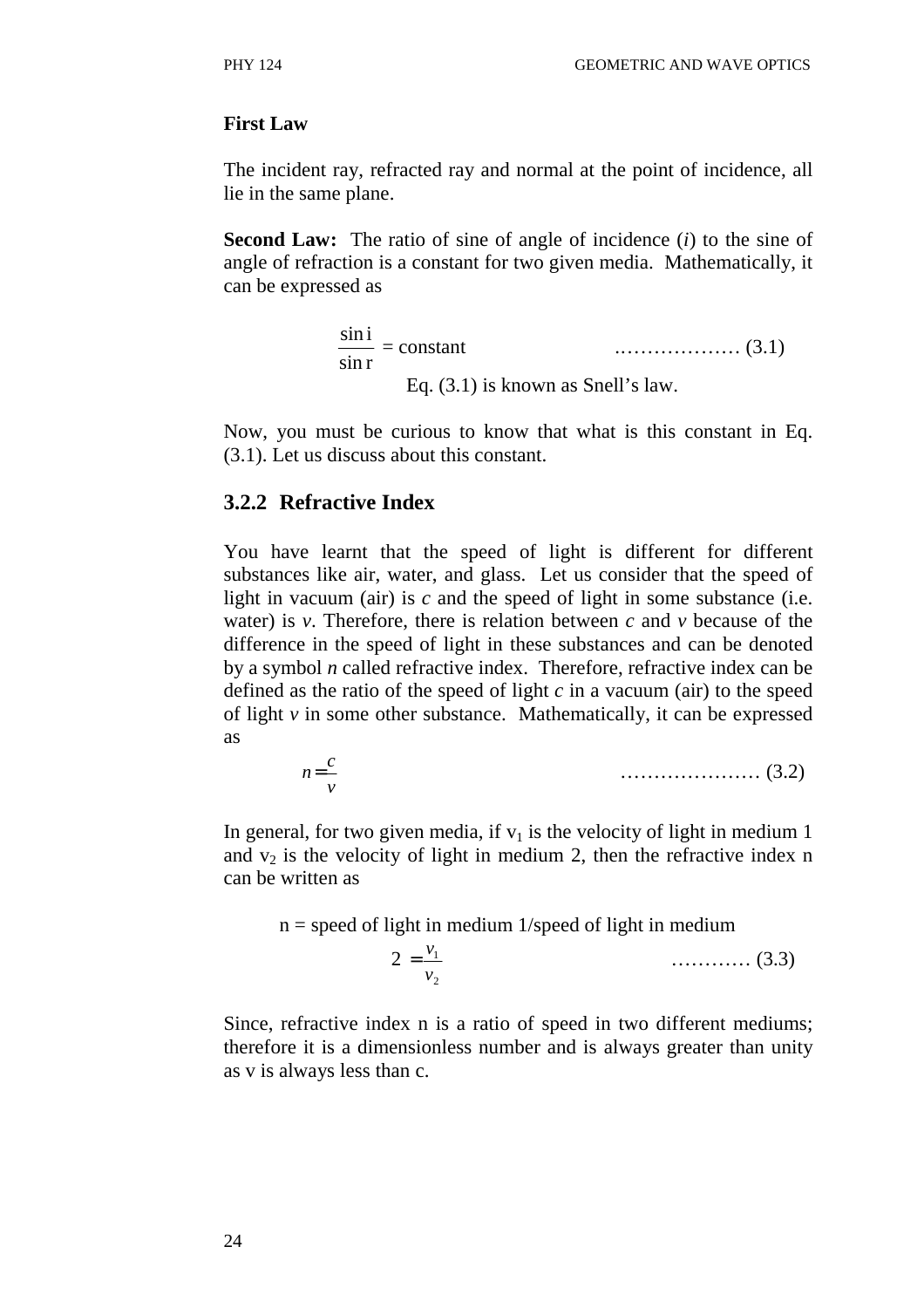## **Example 1**

Determine the speed of yellow light with wavelength  $\lambda = 589$  nm in diamond. The refractive index of diamond is 2.42.

#### **Solution**

Given  $n = 2.42$  and  $\lambda = 589$  nm

Using the Eq. (3.2) above,

$$
n = \frac{c}{v}
$$

Substituting the values given above, we get

$$
v = \frac{c}{v}
$$

$$
= 3x \frac{10^8}{2.42}
$$

$$
=1.24x10^8\frac{m}{s}
$$

**But the fact is that when light travels from one medium to another, its frequency remains unchanged but its wavelength changes.** So, if a light ray is passing from one medium (air) to another medium (water), then using the relation  $y = f/\lambda$ , where f is the frequency and  $\lambda$  is the wavelength of light, one can write the relations for a ray of light in air and water. The expressions for velocity of light in air and in water are:

$$
c = f \lambda_1
$$
 (for air) and  $v = f \lambda_2$  (for water or glass) ....(3.4)

Now one can obtain an expression between wavelength and refractive index as:

$$
\frac{\lambda_1}{\lambda_2} = n = \frac{n_2}{n_1} \tag{3.5}
$$

For air (vacuum) at normal pressure, the value of refractive index is  $n_1 =$ 1.000293.

Or

$$
\frac{n_2}{n_1} = n = \frac{\lambda_1}{\lambda_2}
$$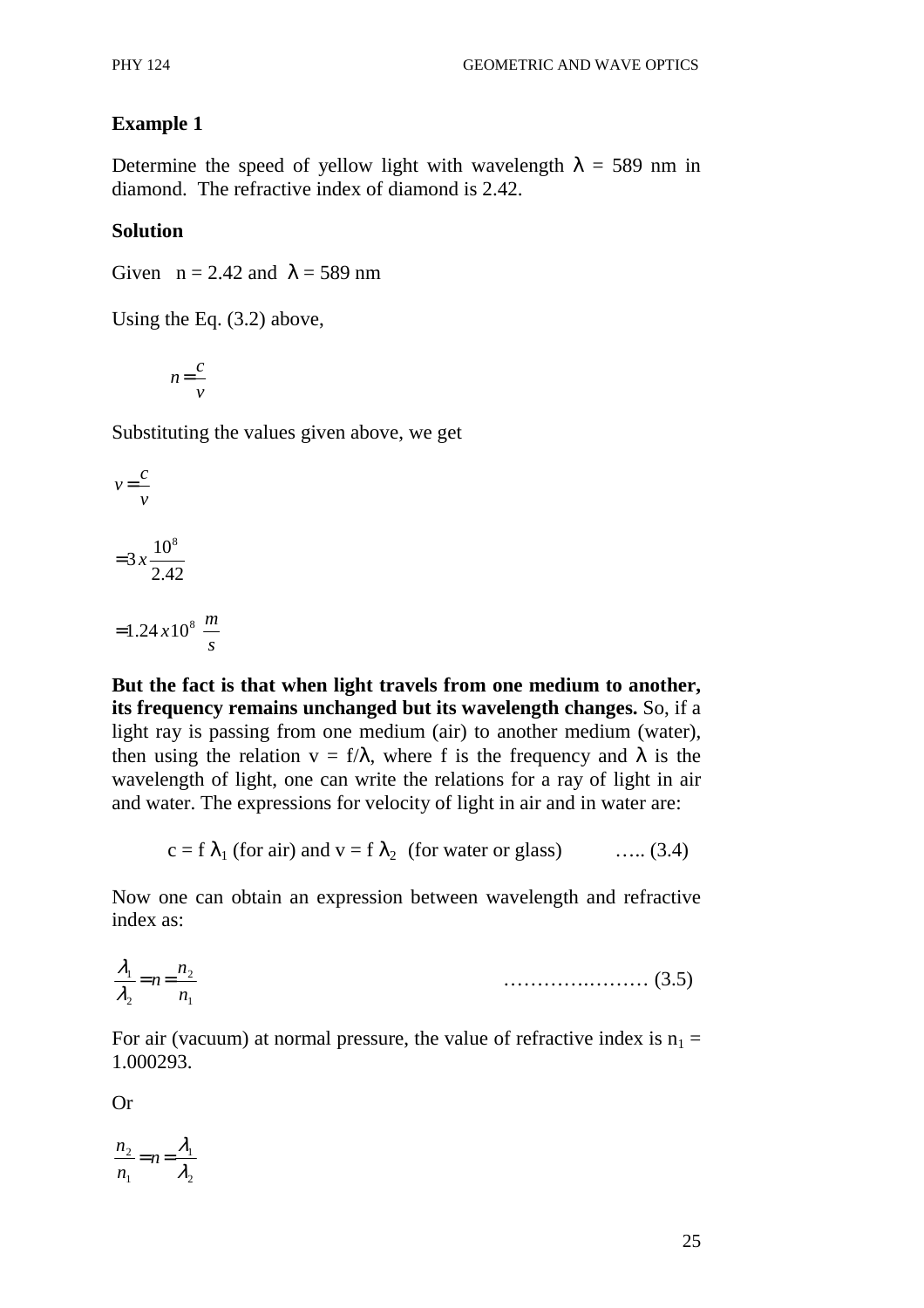Where  $\lambda_1$  is the wavelength of light in vacuum (air) and  $\lambda_2$  is the wavelength of light in another medium (water or glass).

Now Snell's law in Eq. (3.1) can be expressed as

*n r*  $\frac{i}{-}$ sin Snell's law of refraction  $\dots$   $\dots$   $(3.6)$ 

Therefore, the constant in Eq.  $(3.1)$  is the refractive index for two given media. The average value of n taken for glass is about 1.5 and for water is about 1.33.

The expression of Snell's law in terms of other quantities is expressed as

$$
\frac{\sin i}{\sin r} = n = \frac{n_2}{n_1} = n = \frac{\lambda_1}{\lambda_2}
$$
 (3.7)

Before proceeding further, let us solve an example to see what we have understood so far.

#### **Example 2**

A beam of light of wavelength 550 nm traveling in air is incident on a surface of transparent material. The incident beam makes an angle of  $60^{\circ}$  with the normal and the refracted beam makes an angle or  $45^{\circ}$  with the normal. Calculate the refractive index of the material.

#### **Solution**

Using the Snell's law (see Eq. 3.7)

$$
\frac{\sin i}{\sin r} = n = \frac{n_2}{n_1}
$$

Where 
$$
n_1 = 1
$$
 (for air),  $i = 60^0$ ,  $r = 45^0$ 

Substituting the values in the above equation, we get

$$
n_2 = n_1 \sin i/\sin r = 1 \times \frac{\sin 60^\circ}{\sin 45^\circ}
$$
  
= 1.732/1.414  
= 1.23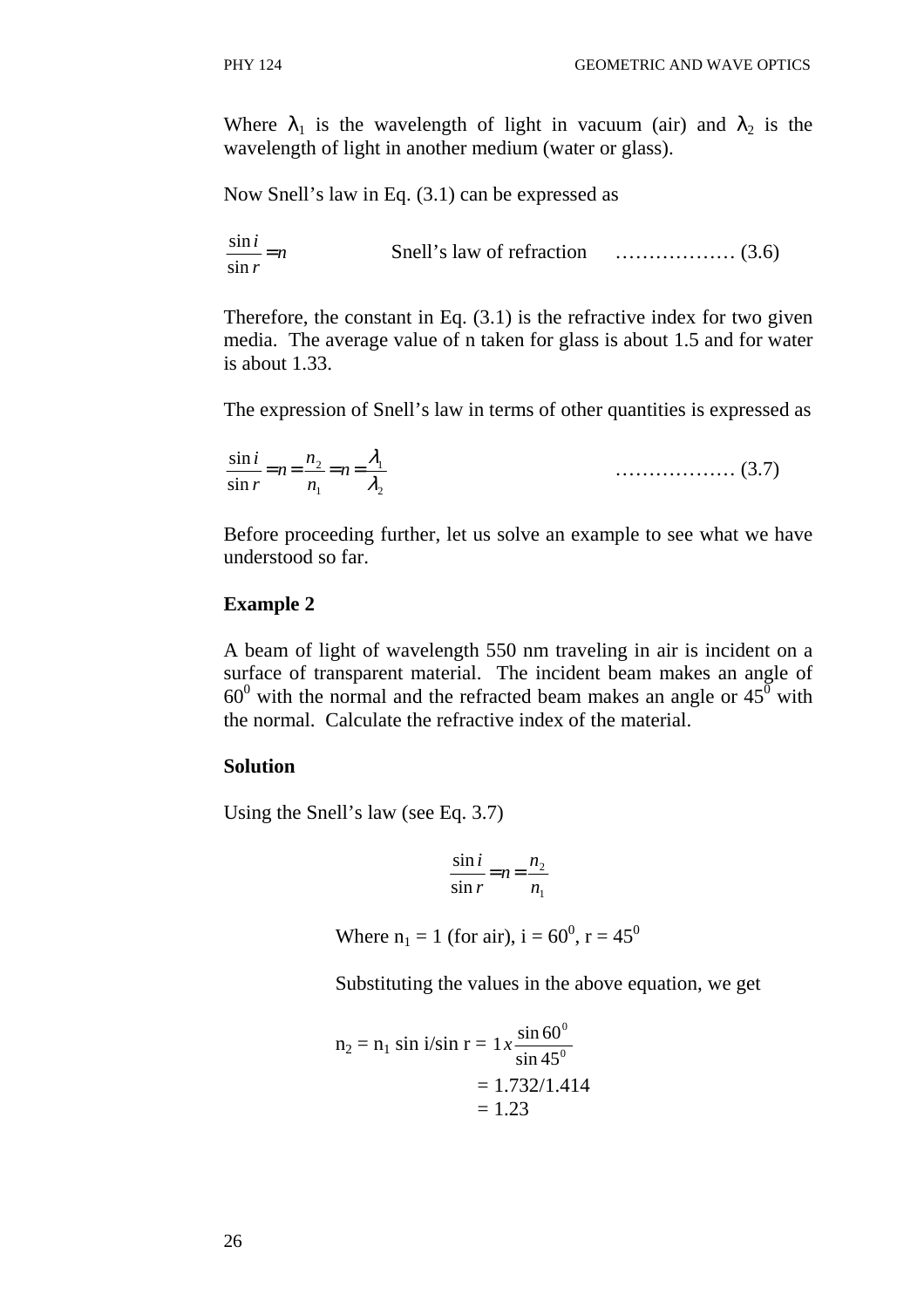#### **3.2.3 Critical Angle**

In section 3.1.2, you have already learnt that when light rays passes from water (or glass) to air (it means that the ray is passing into a medium of lower refractive index), then the ray of light bends away from the normal. Refer to figure 3.4. In this figure  $N_1$ ,  $N_2$  and  $N_3$  are the normals at point O, P and Q respectively. MO, MP and MQ are the incident rays. When an incident ray of light MO strikes the surface at O, the refracted ray is OK with the angle of refraction  $r_1$ . But as the angle of incidence in water gets larger, so does the angle of refraction (see Fig. 3.4).

M



**Fig. 3.4: When light travels from water to air, the angle of incidence i2 produce the angle of refraction of 90<sup>°</sup> (** $\mathbf{r}_2 = 90$ **<sup>°</sup>) is called critical angle,**  $\theta_c$  **(** $\mathbf{i}_2 = \theta_c$ **).** 

But at a particular incident angle, the angle of refraction will be  $90^{\circ}$  as shown in Fig. 3.4. Here, for (the light ray MP) the angle of incidence  $i_2$ , the angle of refraction  $r_2 = 90^\circ$ , the refracted ray travel along the surface in this case. Hence, the incident angle for which the angle of refraction is 90 $\degree$  is called the critical angle. The notation for critical angle is  $\theta_c$ . Therefore, critical angle  $\theta_c$  is the angle of incidence for which the angle of refraction is  $90^\circ$ .

The mathematical relation between critical angle and the refractive index is

 $\sin \theta_c = n$ 

where n is the refractive index of the medium.

#### **3.3 Total Internal Reflection**

Now you may ask a question: what would happen for incident angles greater than critical angles? You have seen in Fig. 3.4 that for incident angle less than  $\theta_c$ , there will be a refracted ray. So, it is interesting to know what happens to the rays of light, if they fall at an incidence angle greater than θ*<sup>c</sup>* . But if we look at Fig. 3.4 again for incident ray MQ at Q for which the angle of incidence is  $i<sub>3</sub>$ . This angle of incidence is greater than  $\theta_c$  (i<sub>3</sub> greater than  $\theta_c$ ). It can be observed that the ray is reflected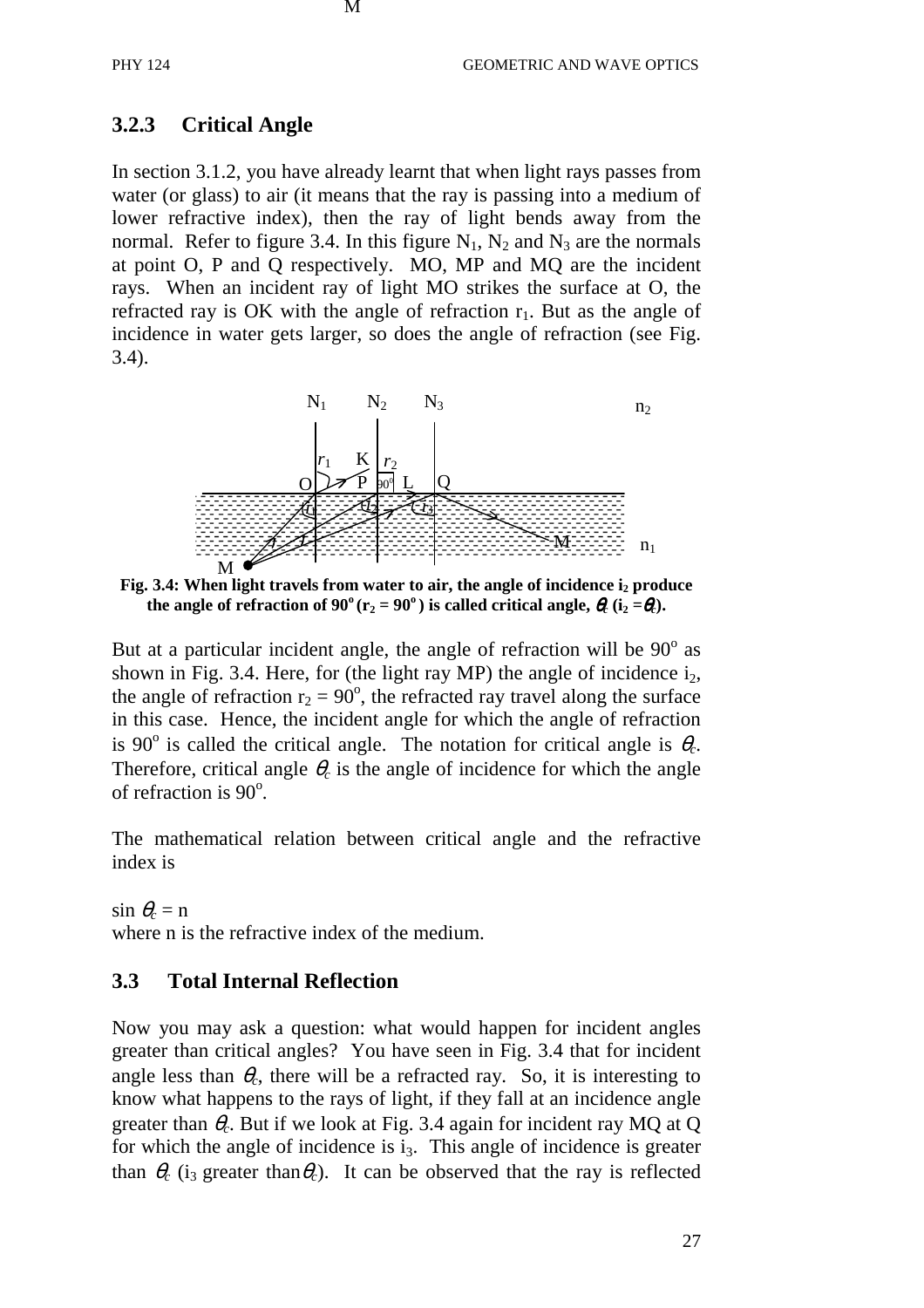back inside the water. There is no refracted ray but all the light is reflected back. Therefore,

When a ray of light incident at an angle greater than the critical angle  $\theta_c$ , it reflects back inside the medium (with the larger refractive index). This phenomenon is called total internal reflection.

# **3.3.1 Applications of Total Internal Reflection**

Total internal reflection occurs only when light strikes a boundary where the medium beyond is optically has a lower refractive index. Now a day, total internal reflection has wider applications.

- It is used in many optical instruments like binoculars.
- The principle behind the fiber optics is the total internal reflection. Through fiber optics, light can be transmitted with almost no loss. A bundle of such light fibers is called light pipe, which can be used in human body, in medicines, and in communication signals.
- Optical fibers revolutionized the present era of telecommunications. Now a day, optical fibers are used in place of copper cables in telecommunications. They can carry a much greater number of telephone calls in comparison to copper electrical cables.
- Images can be transferred from one point to another easily.
- In surgery, these fiber optic devices are very helpful to locate the areas of body which are not accessible easily. In examine internal organs of the body, these are used.
- Another application of total internal reflection is in submarine periscope.

# **4.0 CONCLUSION**

When light rays travel from one medium (i.e. air) to another medium (i.e. water or glass) through a transparent surface, the ray is bent at the surface. This bending of ray of light is called refraction. When a ray travels from air to water (or glass), it bends towards the normal and vice versa. The angle formed by the incident ray of light with the normal is called angle of incidence (i) and the angle formed by the refracted ray with the normal is known as angle of refraction  $(r)$ .

The incident ray, refracted ray and normal at the point of incidence, all lie in the same plane. According to the Snell's law, the ratio of sine of angle of incidence to the sine of the angle of refraction is constant for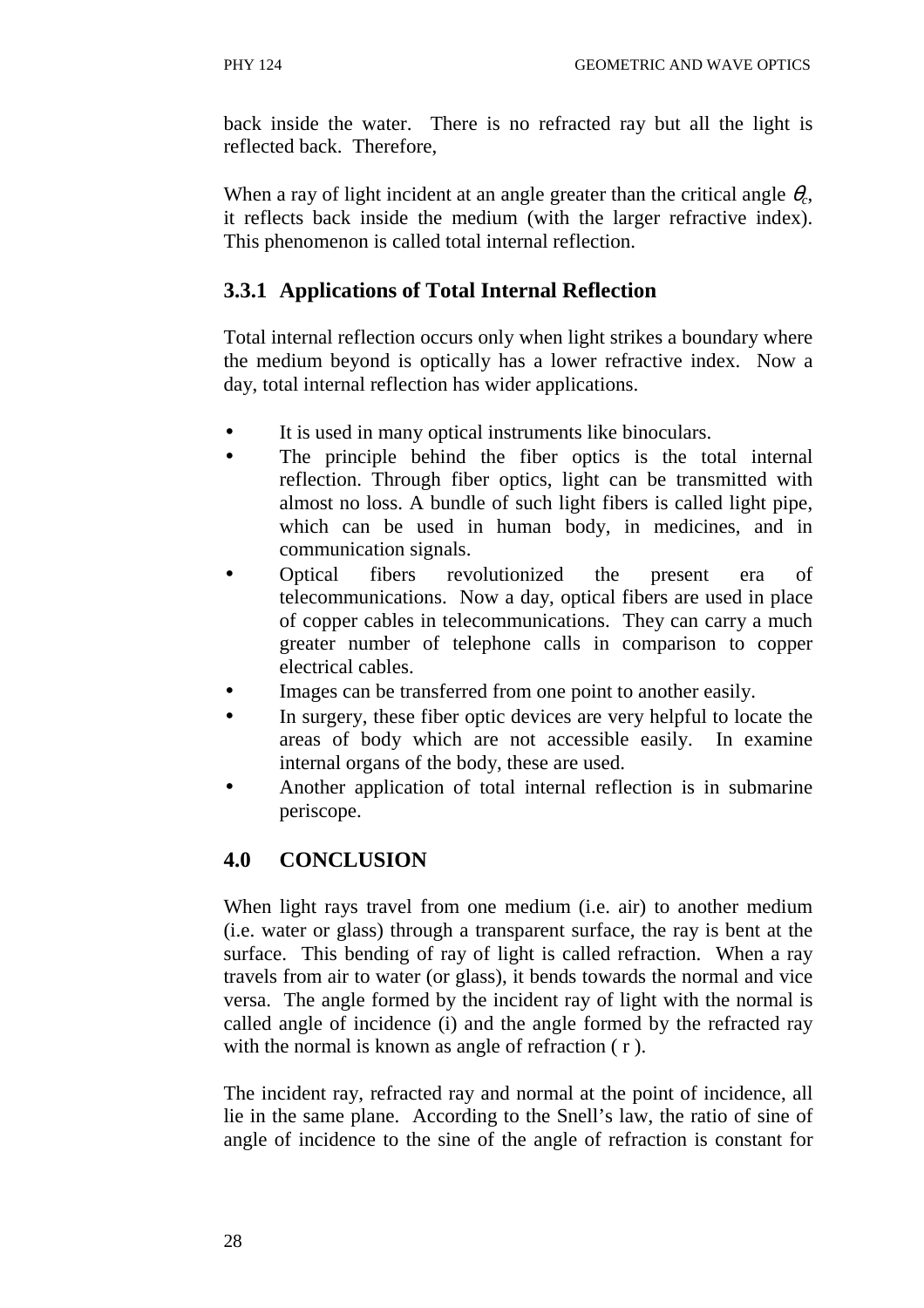two given media. Later, we find that this constant as the refractive index of the two media.

The term refractive index, n, is defined as the ratio of the speed of light, c, in a vacuum to the speed of light in some substance, v. The refractive index is a dimensionless number.

It is important to note that when light travels from one medium to another, its frequency remains unchanged but its wavelength changes. If  $n_1$  and  $n_2$  are the refractive indexes in air (vacuum) and water or glass, then

Snell's law can be expressed as

$$
\frac{\sin i}{\sin r} = \frac{n_2}{n_1}
$$

When a ray of light travels from glass (or water) to air, the light ray bends away from the normal as they pass into a medium of lower refractive index. If the angle of incidence is such that the refracted ray travels along the surface or the angle of refraction is  $90^\circ$ , such an angle of refractive is called critical angle.

The ray of light incident at angles greater than the critical angle  $\theta_c$  is reflected back in water (or glass). This phenomenon is called total internal reflection.

This principle of total internal reflection is used in many optical instruments, fiber optics, telecommunication, surgery, periscopes etc.

# **5.0 SUMMARY**

- Bending of a ray of light when it passes from one medium to another through a transparent surface is called refraction.
- When a ray of light enters from air to water (or glass), it bends towards the normal. When it travels from water (or glass) to air, it bends away from the normal.
- The ratio of speed of light in vacuum (or air) c to the speed of light in some substance v is called refractive index. Mathematically, it can be expressed as

$$
n = \frac{c}{v}
$$

• The Snell's law can be expressed as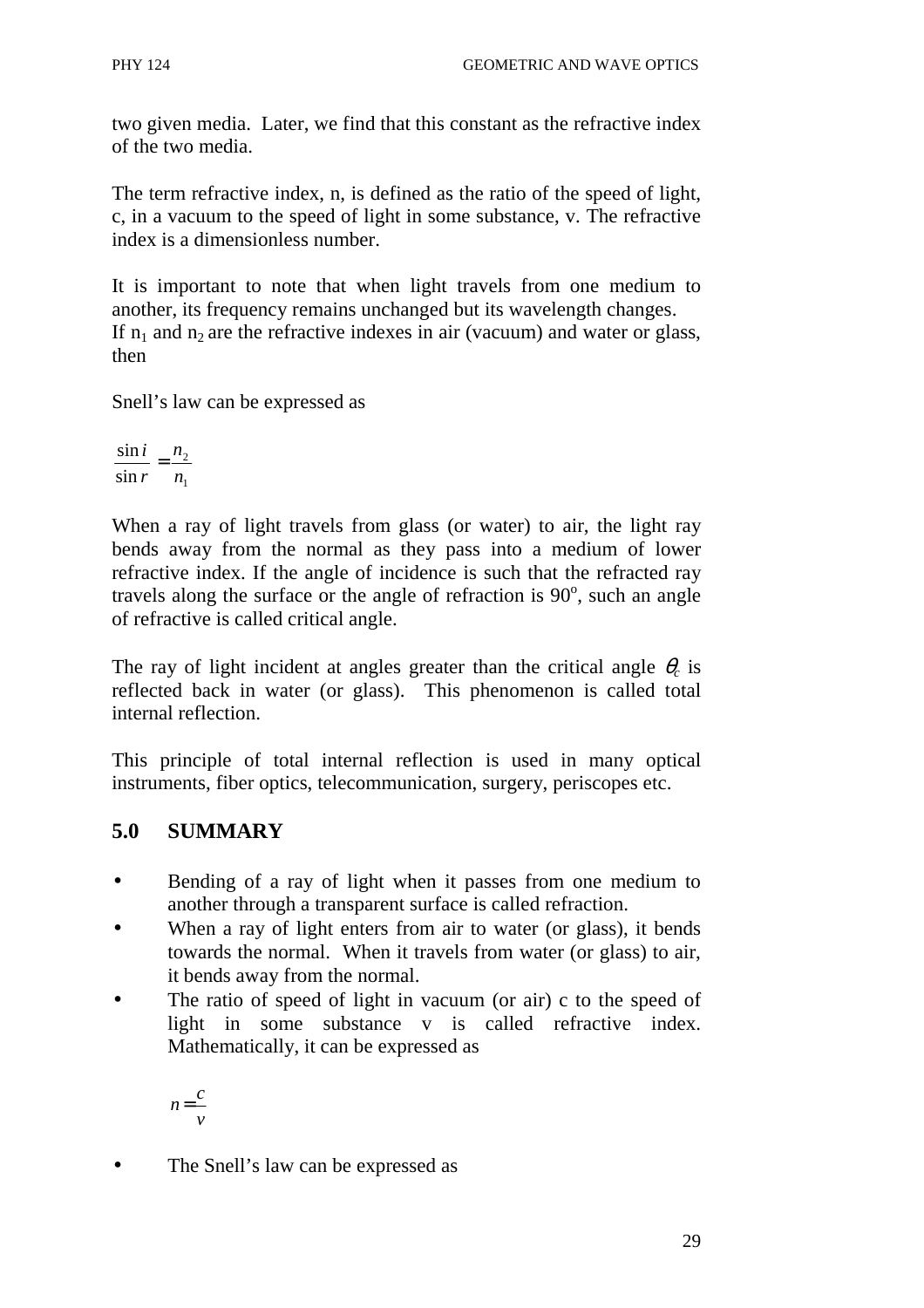*n r*  $\frac{i}{-}$ sin sin

where i is the angle of incidence, r is the angle of refraction and n is the refractive index.

- The phenomenon of total internal reflection occurs when the rays of light incident at the surface at angles greater than critical angle θ*c* . The light rays reflected back inside the medium which has large refractive index (the rays of light travel from a dense to a less dense medium).
- The principal behind fiber optics is the total internal reflection.
- The total internal reflection has many applications like in transmission, surgery, periscopes etc.

# **6.0 TUTOR-MARKED ASSIGNMENT**

- 1. A ray of light of wavelength 540 nm traveling in air is incident on a slab of transparent material. The refractive index of the material is 1.47. Calculate the wavelength of light in the material.
- 2.a) Do light waves of different colours all travels at the same speed in glass? Explain.
- b) Determine the speed of yellow light with wavelength  $\lambda = 589$  nm in diamond. The refractive index of diamond is 2.42.
- 2. A ray of light strikes a surface of glass at an incident angle of  $60^{\circ}$ with the normal. Calculate the angle of refraction in the glass. The refractive index of the glass is 1.5. (Assume that the incident ray is in air.)

# **7.0 REFERENCE/FURTHER READINGS**

- Nelkon and Parker. *Advance Level Physics* 7<sup>th</sup> Edition. Heinemann, British Library Publication.
- Douglas C. Giancoli. *Principles with Application, International Edition, 4 th Edition*. Prentice-Hall.
- W.T. Griffith. The Physics of Everyday Phenomena: *A Conceptual Introduction to Physics*, 4<sup>th</sup> Edition McGraw Hill.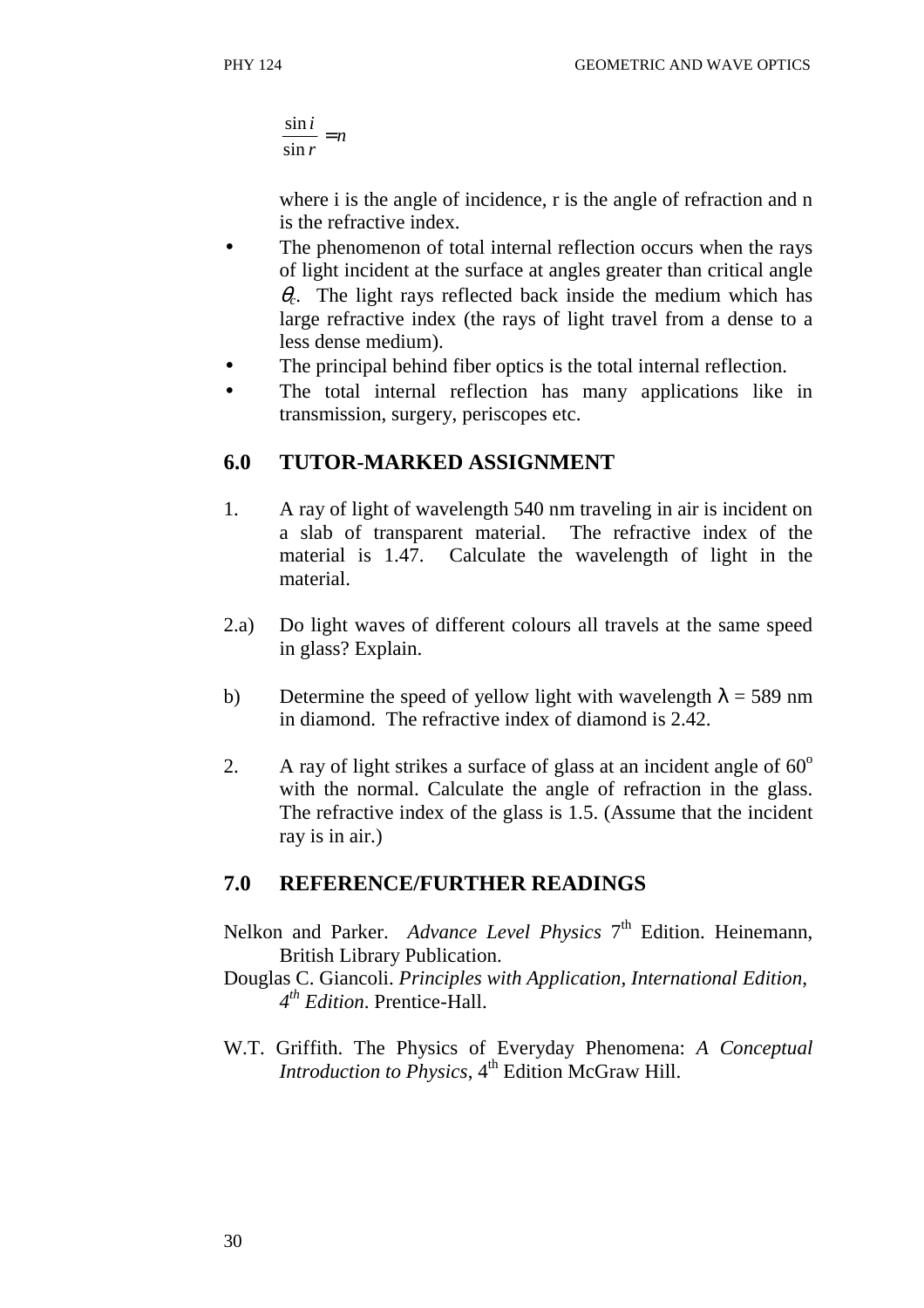# **UNIT 4 REFRACTION THROUGH PRISMS**

#### **CONTENTS**

- 1.0 Introduction
- 2.0 Objectives
- 3.0 Main Content
	- 3.1 Angle of Deviation
	- 3.2 Minimum Deviation of a Prism
	- 3.3 Maximum Deviation of a Prism
	- 3.4 Grazing Incidence and Grazing Emergence
	- 3.5 Deviation by a Small Angle Prism
- 4.0 Conclusion
- 5.0 Summary
- 6.0 Tutor-Marked Assignment
- 7.0 References/Further Readings

### **1.0 INTRODUCTION**

In Unit 3, we discussed about the refraction at plane surfaces. In this unit we are going to discuss refraction through a prism, which is a type of glass block. In this case the glass block is triangular and it is called a **Prism.** A typical cross section of a prism is shown in Fig.  $(4.1)$ . It may be equilateral if all the sides are equal or isosceles if two sides are equal.



A ray of light PQ is incident on the face AB of the glass prism as shown in Fig. (4.1). The ray RS emerges on the face AC after refraction at Q and R (that is faces AB and AC respectively). Angles i, r and e are the angles of incidence, refraction and emergence respectively. Also the angle A is called the refracting angle of the prism or simply called the angle of the prism.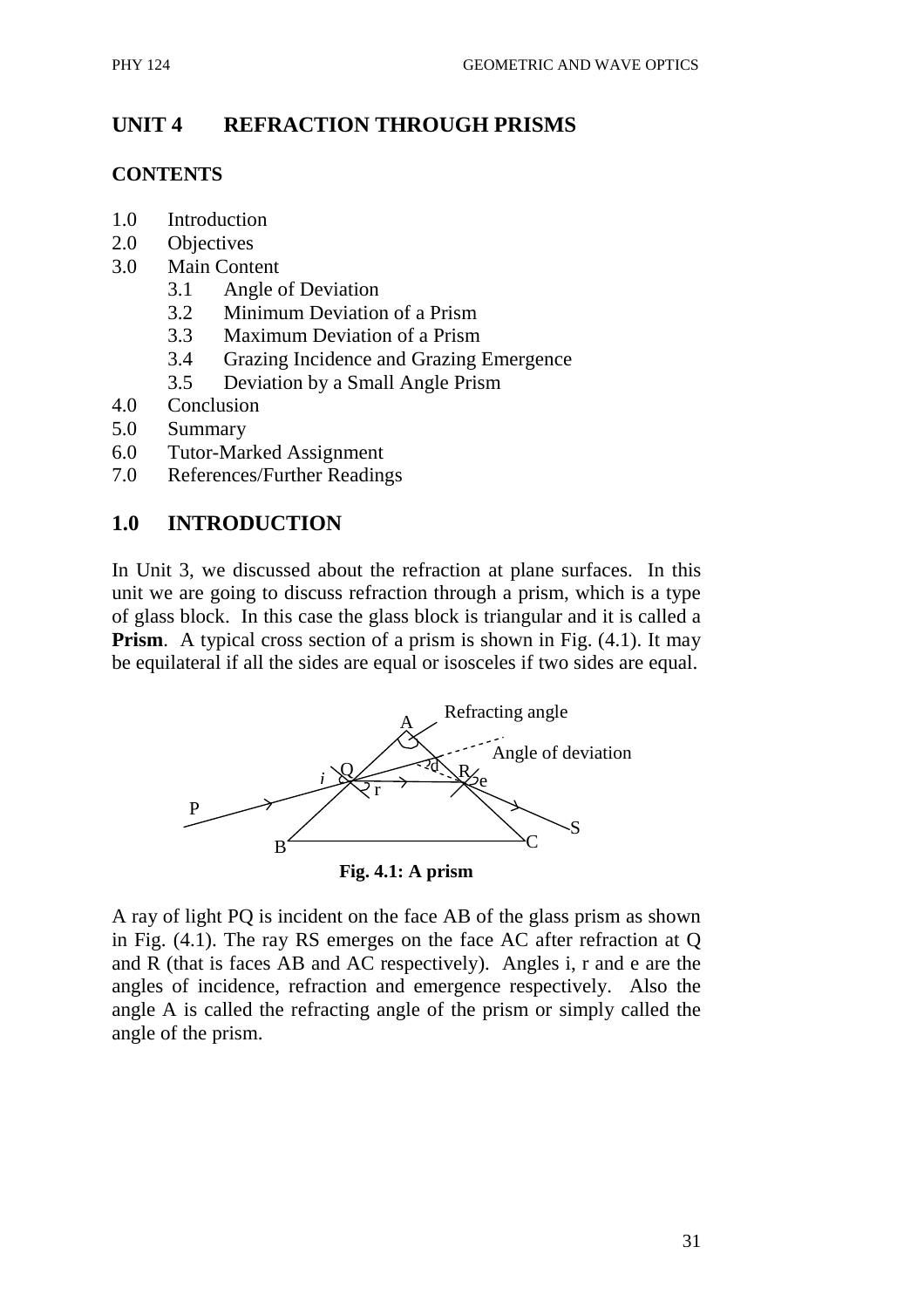# **2.0 OBJECTIVES**

After studying this unit you would be able to:

- differentiate between rectangular glass block and a prism
- distinguish refraction through a rectangular glass block and a prism
- define angle of deviation and minimum deviation of a prism
- solve problems related to deviation in prism
- Differentiate refraction between thin and normal prisms.

# **3.0 MAIN CONTENT**

### **3.1 Angle of Deviation**

If a ray XY is incident on the face AB (as shown in Fig. 4.2), it is observed that the emergent ray RS is not parallel to XY. The original ray has been deviated from its original direction by the glass prism by an angle of deviation d. The angle between the original direction and the final direction of the ray is called angle of deviation. It is denoted by d in Fig. 4.2.



**Fig. 4.2: A prism** 

Refer to Fig. 4.2. It can be seen that

$$
A = r_1 + r_2. \tag{4.1}
$$

The angle of prism is equal to the angle between two straight lines equals to the angle between their normal.

Whereas the angle of deviation can be obtained as

| $d = x + y$ (external angles of a triangle). |  |
|----------------------------------------------|--|
| but $x = i_1 - r_1$ , ad $y = i_2 - r_2$     |  |
| Therefore $d = (i_1 - r_1) + (i_2 - r_2)$    |  |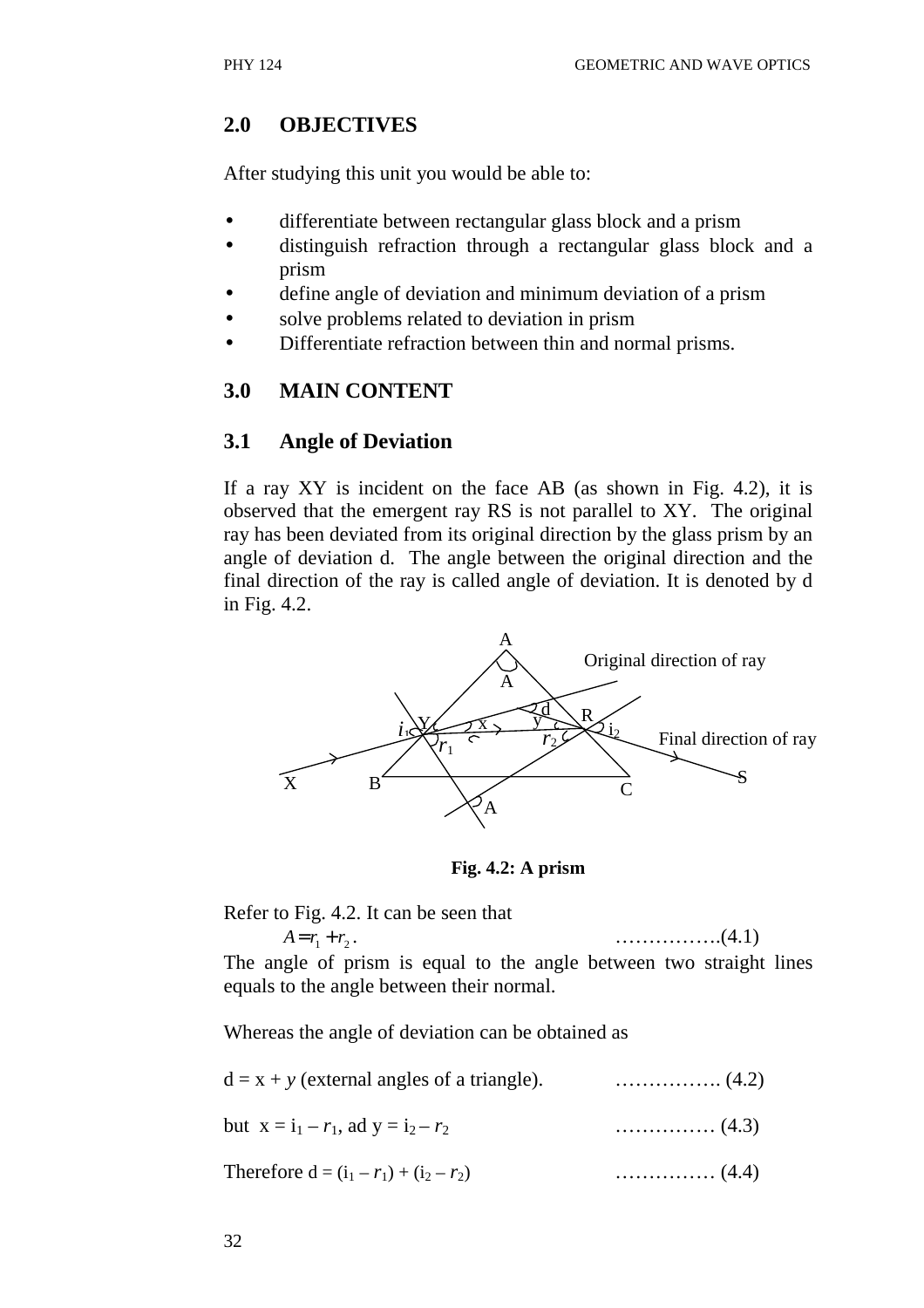#### **3.2 Minimum Deviation of a Prism**

As the angle of incidence  $i_1$  is increased from  $0^{\circ}$  to  $90^{\circ}$ , the deviation d decreases continuously to a minimum value  $d_{min}$  and then increases to a maximum value when  $i_1$  is 90°. This is shown in fig. 4.3



#### **Fig. 4.3: Variation of angle of deviation d with angle of incidence i<sup>1</sup>**

| Angle of deviation<br>$d_{\rm min}$<br>$\overline{20^0}$<br>Angle of incidence                                                            |                |
|-------------------------------------------------------------------------------------------------------------------------------------------|----------------|
| Fig. 4.3: Variation of angle of deviation $d$ with angle of incidence $i_1$                                                               |                |
| At minimum deviation the light passes symmetrically through the prism<br>i.e. $i_1 = i_2$ and $r_1 = r_2$                                 |                |
| Then Eq. $(4.1)$ becomes<br>$A = r_1 + r_2 = r + r = 2r$<br>$A = 2r$                                                                      | $\dots$ (4.5)  |
| Also we know from Eq. $(4.4)$ , that is<br>$d = i_1 - r_1 + i_2 - r_2$<br>$\Rightarrow$ dmin = i - r + i - r = 2i - 2r<br>$dmin = 2i - A$ | $\ldots$ (4.6) |
| From Eq. $(4.5)$ , we can write                                                                                                           |                |
| $r = \frac{A}{2}$                                                                                                                         | $\dots(4.7)$   |
| From Eq. $(4.6)$ , one can write,<br>$i = \underline{A + dmin}$<br>$\mathcal{D}$                                                          | $\dots$ (4.8)  |
| Using the expression for refractive index                                                                                                 |                |
| $\mu = \frac{\sin i}{\sin r}$                                                                                                             | $\dots (4.9)$  |
| Substituting the values of r and i from Eq. $(4.7)$ and Eq. $(4.8)$ in Eq.<br>$(4.9)$ , we get the expression for refractive index        |                |

From Eq.. (4.6), one can write,  
\n
$$
i = \frac{A + \text{dmin}}{2}
$$
 .... (4.8)

$$
\mu = \frac{\sin i}{\sin r} \qquad \qquad \dots (4.9)
$$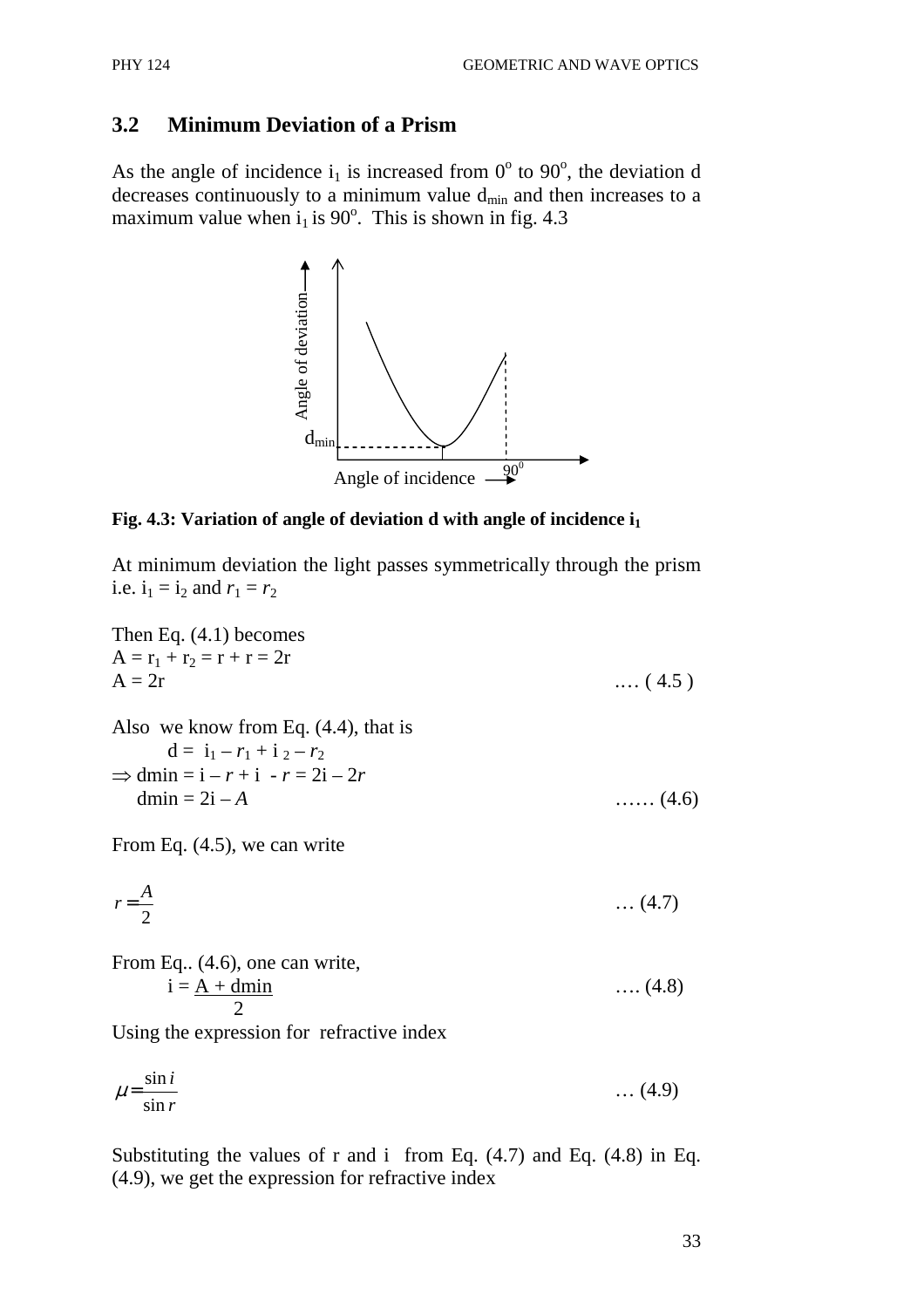$$
\therefore \qquad \mu = \frac{\sin\left(\frac{A+d_{\min}}{2}\right)}{\sin\left(\frac{A}{2}\right)} \qquad \qquad \dots (4.10)
$$

Eq. (4.10) is the expression for the refractive index in terms of minimum deviation and refracting angle A.

Since  $i_1 = i_2$  at minimum deviation, it means that minimum deviation value is for only one angle of incidence.

#### **Example 4.1**

A certain prism is found to produce a deviation of  $51^{\circ}$  0', while it produces a deviation of  $62^{\circ}$  48' for two values of the angle of incidence namely  $40^{\circ}$  6' and  $82^{\circ}$  42' respectively. Determine the refracting angle of the prism, the angle of incidence at minimum deviation and the refractive index of the material of the prism.

#### **Solution**

#### **We know that**

 $d = (i_1 - r_1) + (i_2 - r_2) = (i_1 + i_2) - (r_1 + r_2)$ 

Therefore, it can be rewritten as

 $d = (i_1 + i_2) - A$ 

The values are given as

 $d = 62^{\circ} 48', i_1 = 40^{\circ} 6', i_2 = 82^{\circ} 42'$ 

Substituting these values in the above equation

∴62° 48′ =  $(40^{\circ}$  6′ + 82° 42′) – A

We get the value of the refracting angle A as

 $A = 60^\circ$ 

To calculate the angle of incidence at minimum deviation we use the relation,

$$
i = \frac{A + d_{\text{min}}}{2}
$$
  
A = 60<sup>o</sup>, d<sub>min</sub> = 51<sup>o</sup> 0'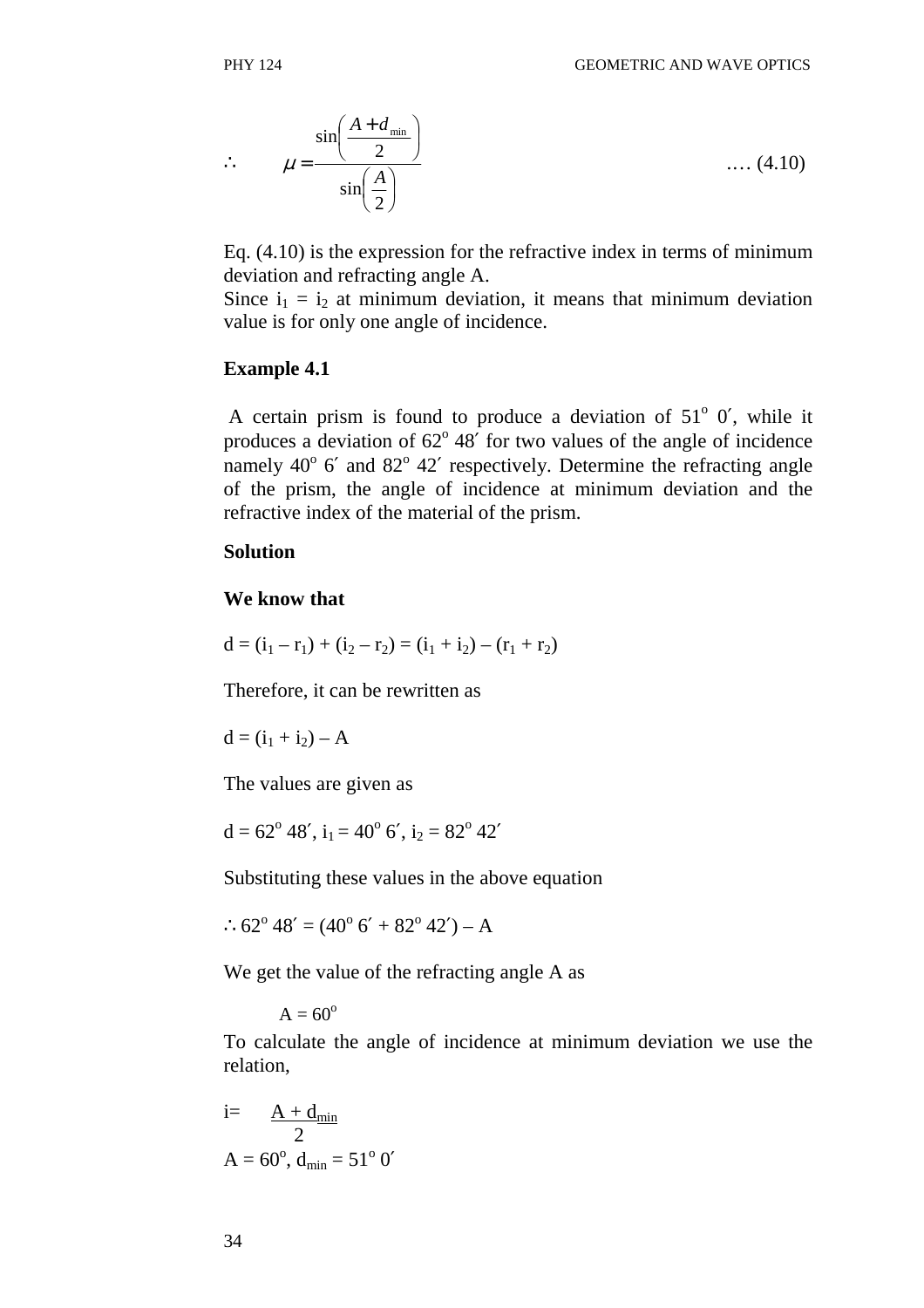$$
i = \frac{60 + 51^{\circ} 0'}{2}
$$

$$
i = 55^{\circ} 30'
$$

The refractive index of the prism is given by

$$
\mu = \frac{\sin\left(\frac{A+d_{\min}}{2}\right)}{\sin\left(\frac{A}{2}\right)}\mu =
$$

Now substituting the values, we get

$$
\mu = \frac{\sin\left(\frac{60^0 + 51^00}{2}\right)}{\sin\left(\frac{60^0}{2}\right)}
$$

 $\mu$  = 1.65

## **3.3 Maximum Deviation of a Prism**

The maximum deviation of a prism occurs when the angle of incidence is  $90^\circ$ . From Fig. 4.4 below, it can be seen that unlike minimum deviation, the maximum deviation occurs for two angles of incidence namely 90° and i.



**Fig. 4.4:**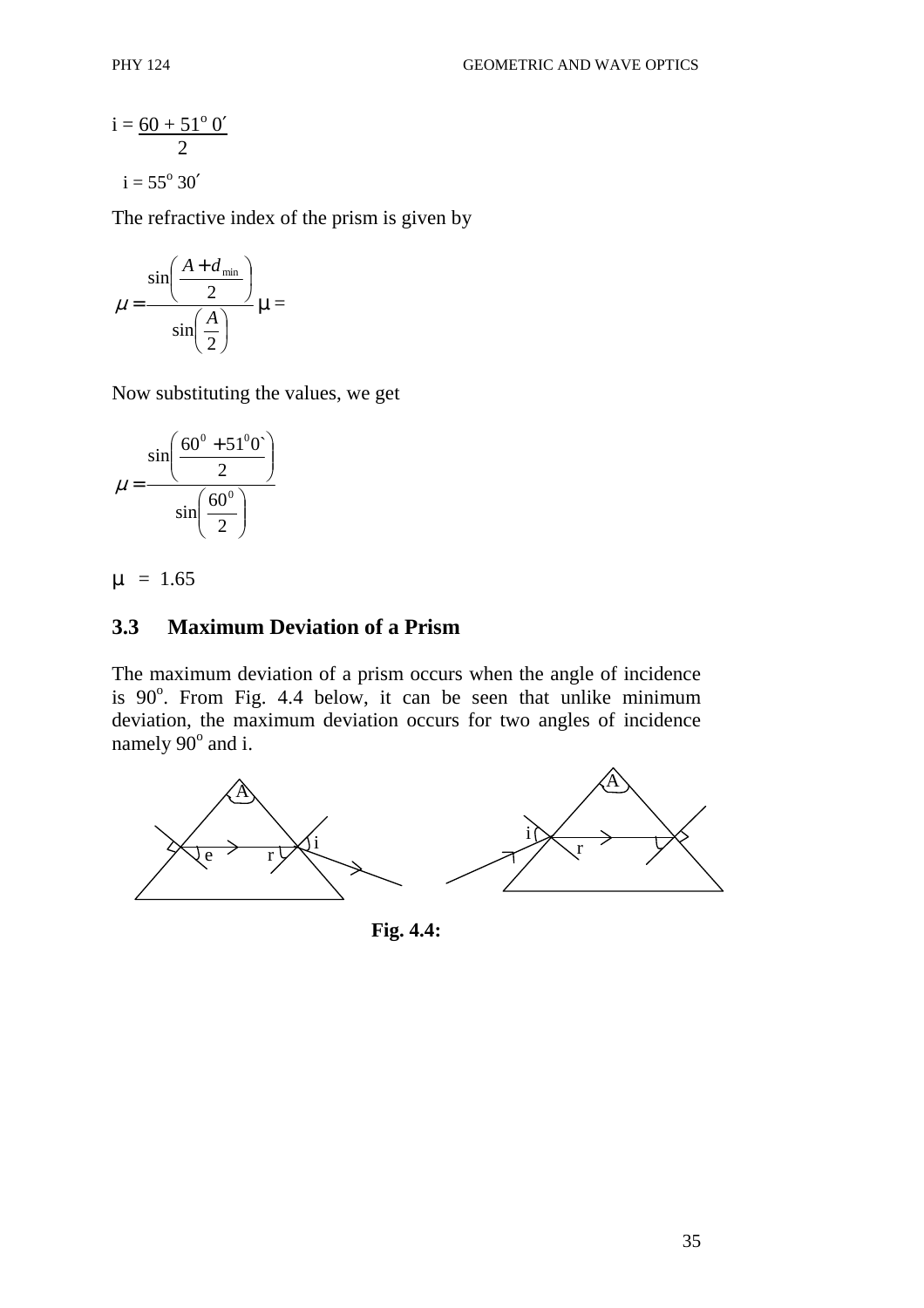#### **3.4 Grazing Incidence and Grazing Emergence**

As the angle of the prism (A) is increased, r also increases and can become equal to the critical angle, and as such the angle of incidence is 90°. At this point the angle of the prism is the greatest angle for which emergent rays are obtained and it is called the limiting angle of the prism. This is shown in Fig. 4.5



**Fig. 4.5** 

Since  $A = r_1 + r_2$ , it is therefore follows that at the limiting angle:  $A = 2C$  ………………….. (4.11)

#### **Example 4.2**

The refracting angle of a prism is  $62^{\circ}$  and the refractive index of the glass for yellow light is 1.65. What is the smallest possible angle of incidence of a ray of this yellow light which is transmitted without total reflection?

#### **Solution**



From Fig. 4.6 above, it is required for one to calculate  $i_1$  which in-fact be the smallest angle of incidence without total internal reflection at the point B.

At the point B we can use the relation

$$
\mu = \frac{1}{\sin C}
$$
  
or  

$$
C = \sin^{-1}\left(\frac{1}{\mu}\right)
$$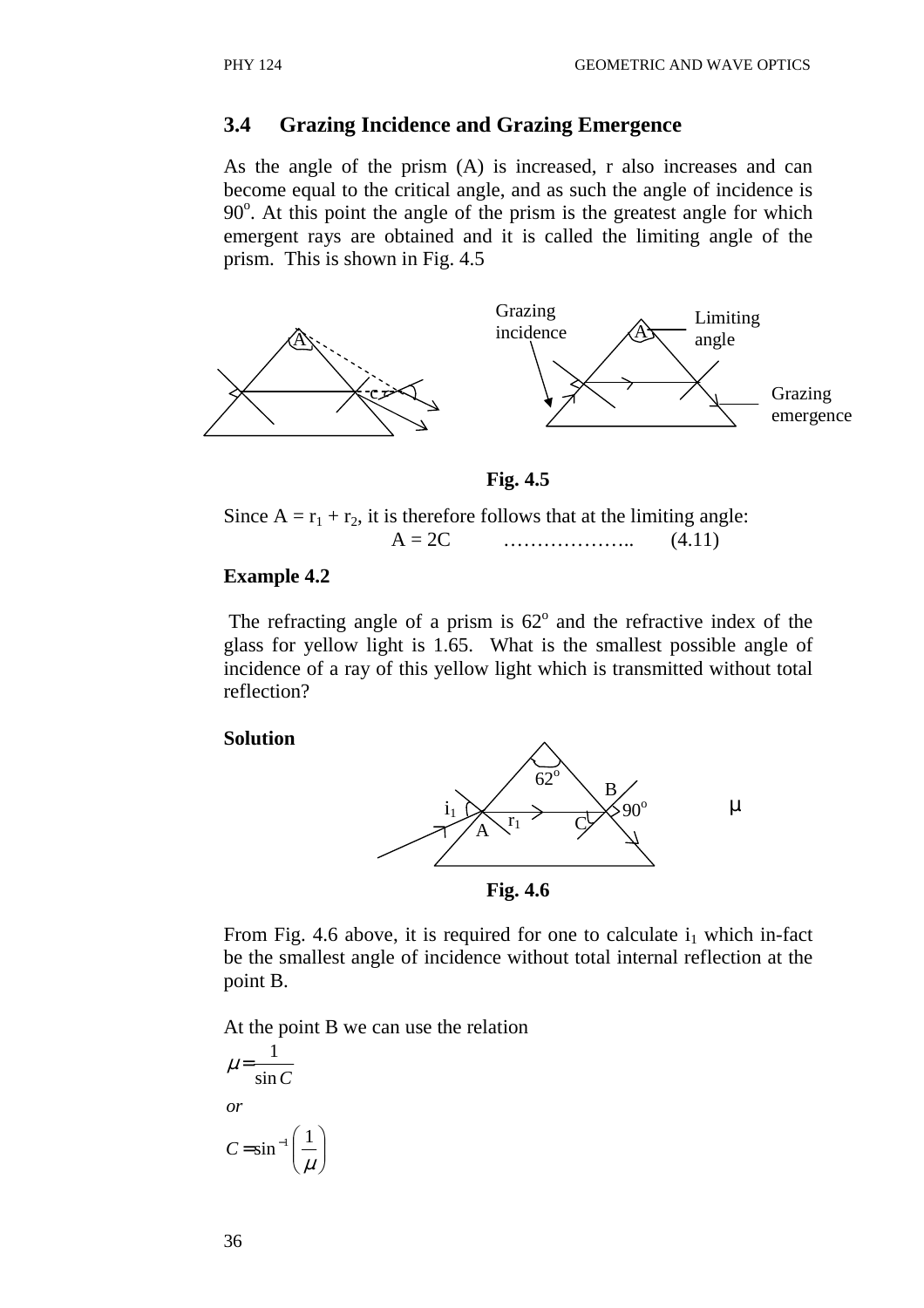Where  $\mu = 1.65$  $\overline{\phantom{a}}$ J  $\left(\frac{1}{\cdot} \right)$ l ſ  $\therefore C = \sin^{-1}$ 1.65  $C = \sin^{-1} \left( \frac{1}{1} \right)$  $C = 37.31^{\circ}$ Then  $A = r_1 + C$  $62^{\circ} = r_1 + 37.31^{\circ}$  $r_1$  = 24.70<sup>o</sup>

Also at the point A we can use the relation

$$
\mu = \frac{\sin i_1}{\sin r_1}
$$

 $\mathbf{0}$ 1  $\sin 24.7$  $1.64 = \frac{\sin i_1}{\cos 1.5^\circ}$ 

Therefore,

 $i_1 = 43.58^\circ$ 

# **3.5 Deviation by a Small Angle Prism**

If the refracting angle of a prism is very small, the angle of incidence  $i_1$ in most cases would also be small which implies that the incident ray would be normal at the point of entry of the prism.



**Fig. 4.7: Deviation by a small angle prism.** 

In figure 4.7,  $r_1$  is always smaller than  $i_1$ . It also follows that  $r_1$  is small.

and  $\sin \theta \approx \theta$  (for any small angle  $\theta$ )

Therefore the refractive index 1 1 sin sin *r i r*  $\mu = \frac{\sin i}{i} = \frac{i_1}{i_2}$ 

$$
\mu \cong \frac{i_1}{r_1}
$$
\nOr

\n
$$
i_1 \cong \mu r_1
$$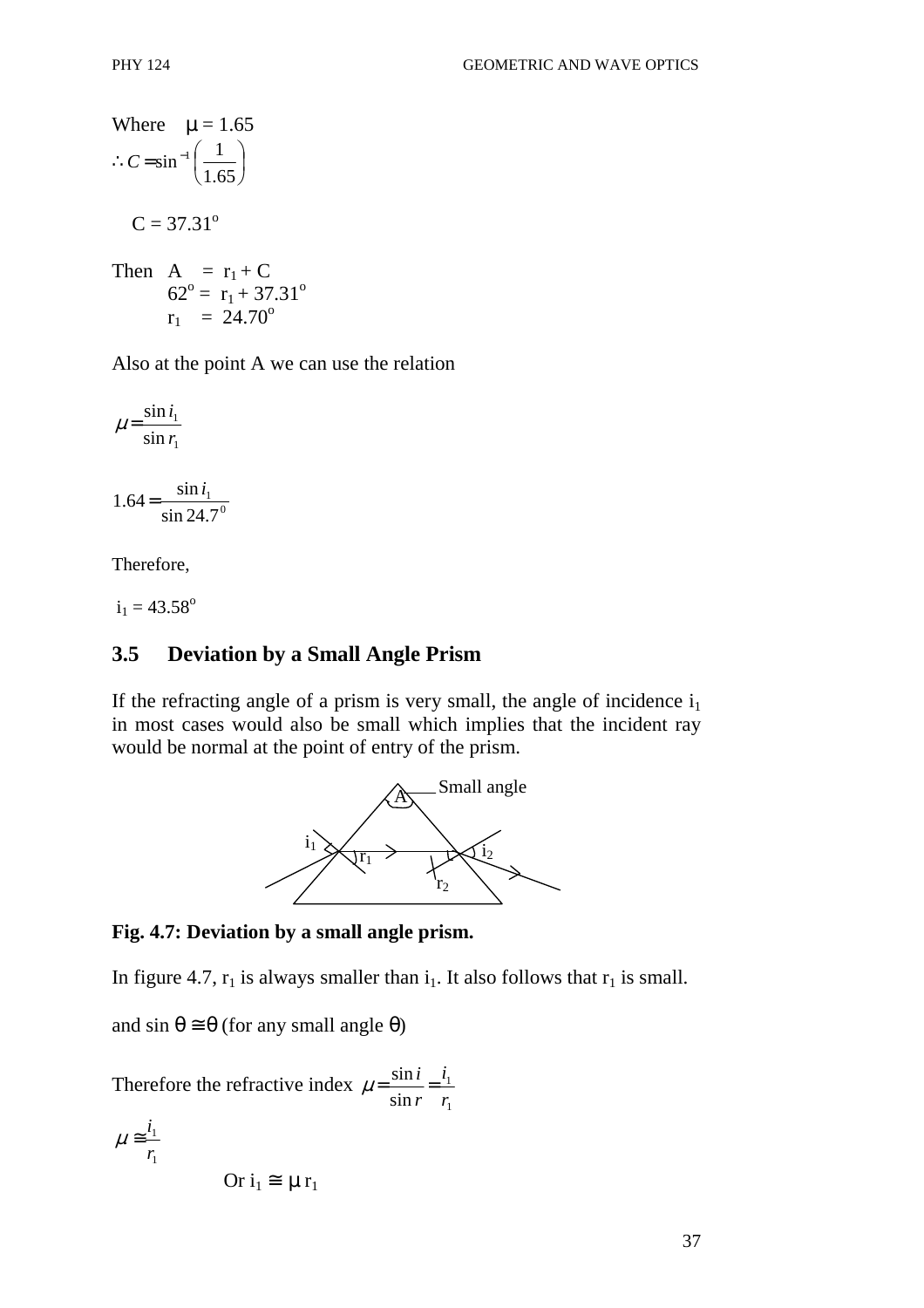Similarly  $i_2 \cong \mu r_2$ 

The deviation of the ray is given by

| d            | $=$      | $(i_1 - r_1) + (i_2 - r_2)$                                                   |
|--------------|----------|-------------------------------------------------------------------------------|
| <sub>d</sub> | $\equiv$ | $\mu$ r <sub>1</sub> - r <sub>1</sub> + $\mu$ r <sub>2</sub> - r <sub>2</sub> |
| d            | $=$      | $\mu$ (r <sub>1</sub> +r <sub>2</sub> ) - (r <sub>1</sub> +r <sub>2</sub> )   |

On rewriting the above equation, we get

d =  $(\mu - 1)$   $(r_1 + r_2)$ 

Recall from Section 3.1 that  $A = r_1 + r_2$ 

$$
\therefore d = (\mu - 1) A \tag{4.12}
$$

Eq.(4.12) indicates that for a small angle prism the deviation is independent of the size of the angle of incidence. This means that all rays emerging from the prism are deviated by the same amount. This principle should be applied to lenses.

#### **4.0 CONCLUSION**

A prism is a glass block, but triangular in shape. It may be equilateral or isosceles in shape. The angle at the apex of the prism forming the triangle is known as the angle of the prism or refracting angle.

A ray of light incident on one side is refracted by the prism and emerges at the adjacent side with the direction of emergence being different from that of incidence. The difference between the directions of the emergent ray and the incident ray is known as the angle of deviation.

The minimum value of the angle of deviation is known as the angle of minimum deviation and when this occurs the ray passes symmetrically through the prism. This value occurs for only one value of angle of incidence. On the other hand, the maximum angle of the deviation is known as the maximum deviation. Two angles of incidence give rise to the maximum deviation of which one is  $90^\circ$ .

When the angle of the prism is very small we say the prism is thin. For this type of prism the angle of deviation is independent of the angle of incidence of the prism.

At a certain angle of the prism, the angle of incidence and emergence is 90°, in this case we have grazing incidence and grazing emergence.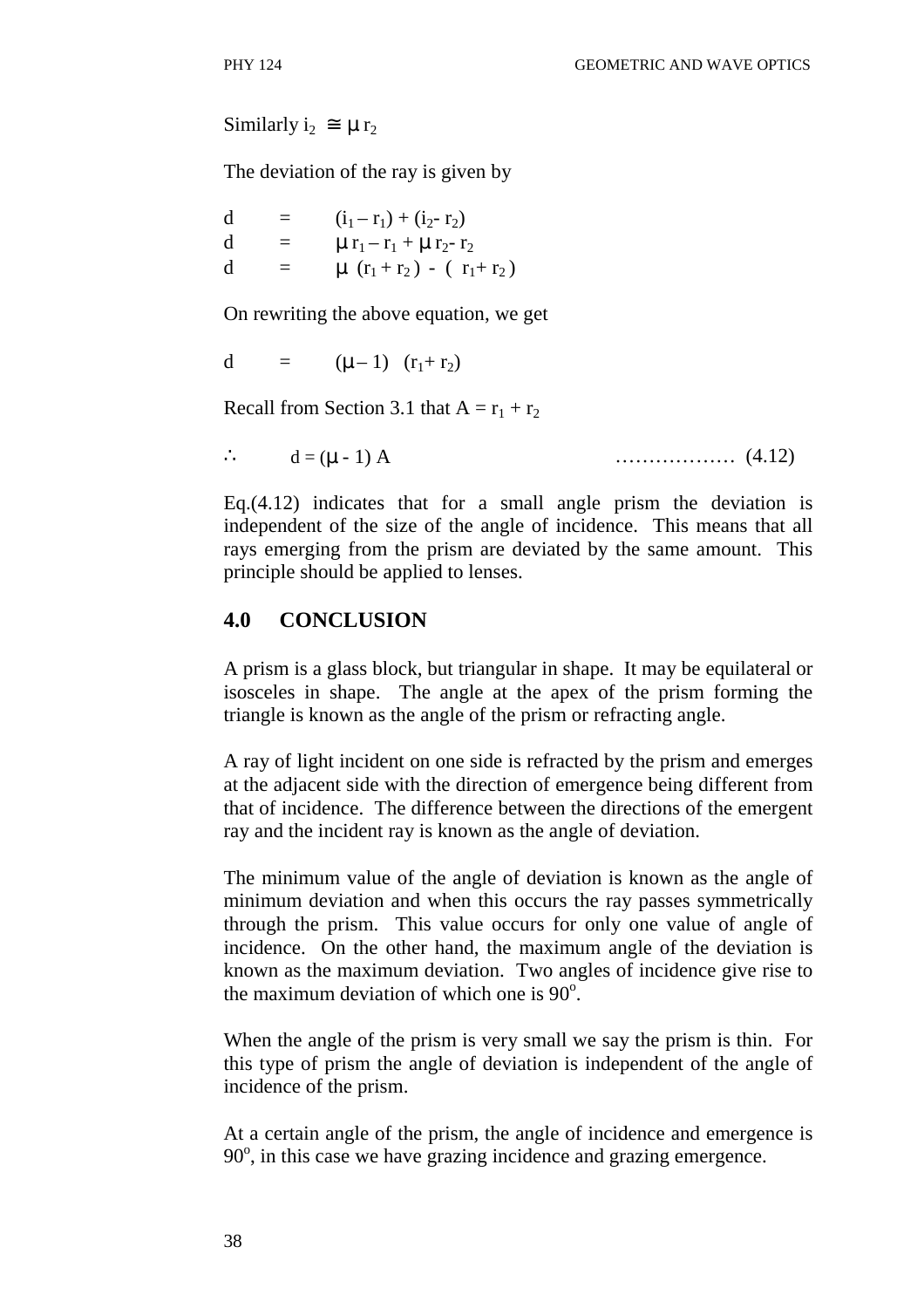# **5.0 SUMMARY**

- A prism is a triangular glass block;
- The angle of the apex of the prism is known as the angle of the prism or the refracting angle;
- The change in direction between the incident ray and the emergent ray is known as the deviation of the ray and the angle between these directions is known as the angle of deviation;
- Minimum deviation occurs for only one angle of incident and when this occurs the ray passes symmetrically through the prism;
- Maximum deviation occurs for two angles of incidence and these are  $90^\circ$  and any other angle i;
- The deviation for a small angle prism (this) is independent of the angle of incidence;
- For a particular refracting angle it is possible to have grazing incidence and grazing emergence.

## **6.0 TUTOR-MARKED ASSIGNMENT**

- 1. Determine the angle of deviation of a ray by a glass prism with a prism angle of  $3^\circ$  if the angle of incidence of the ray on the front face of the prism is zero. The refractive index of the glass material is 1.5.
- 2. Calculate the angle of minimum deviation of a prism if its refracting angle is  $60^\circ$ . The refractive index of the material of the prism is 1.632.

### **7.0 REFERENCES/FURTHER READINGS**

Nelkon and Parker. *Advance Level Physics*. British Library Publication.

- Kenneth .W. Ford. *Basic Physics.* Toronto London: Waltham Massachusetts.
- Mark .W. Zemansky. *College Physics*. London: Addison Wesley.
- Shortley and Williams. *Principles of College Physics.* Englewood Cliff New Jersey: Prentice Hall Inc.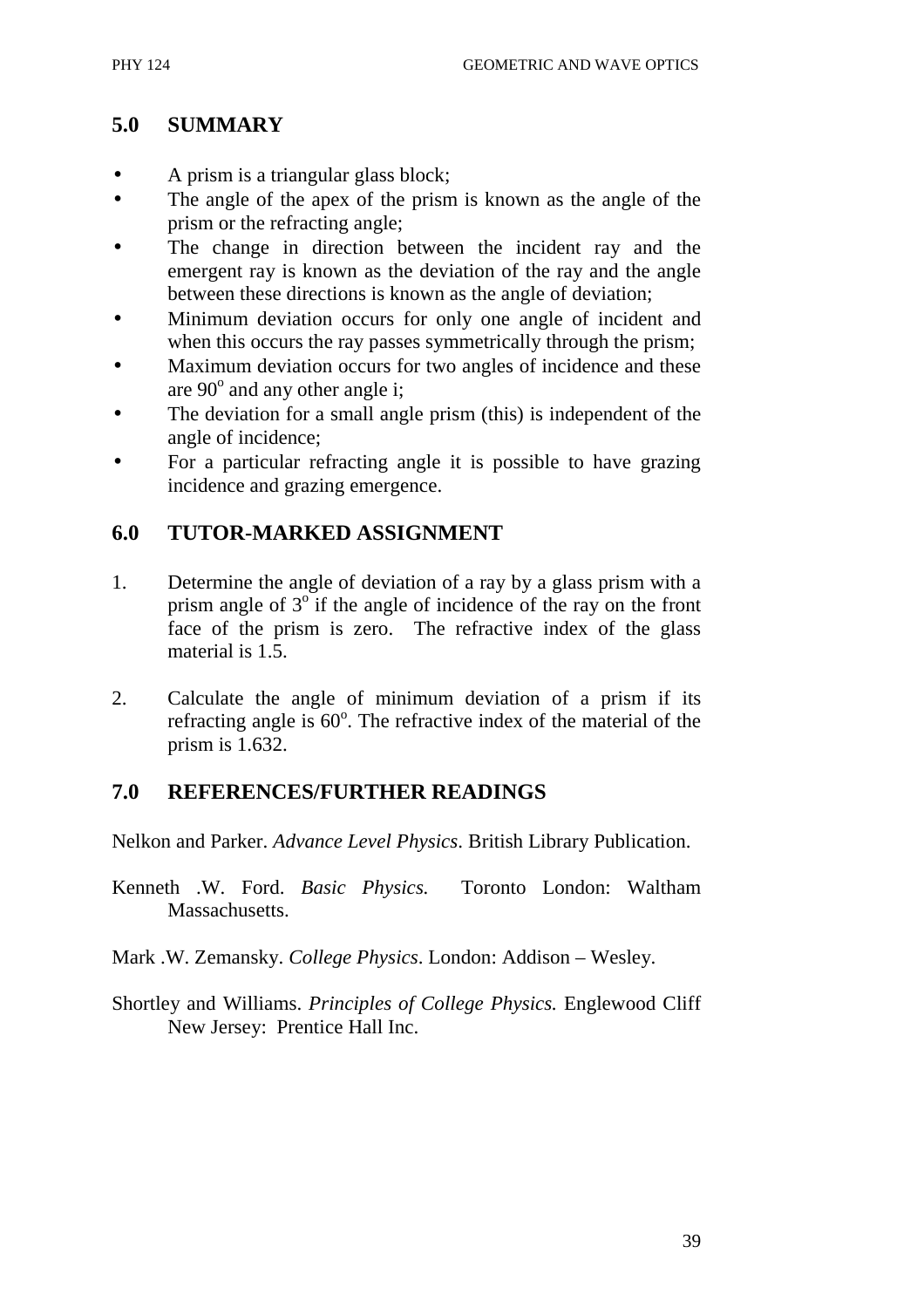#### **UNIT 5 REFRACTION AT CURVED SURFACE**

#### **CONTENTS**

- 1.0 Introduction
- 2.0 Objectives
- 3.0 Main Content
	- 3.1 Image Formed By a Refraction at a Curved surface
	- 3.2 Refraction Through Lenses
		- 3.2.1 The Major Features of a Lens
- 4.0 Conclusion
- 5.0 Summary
- 6.0 Tutor-Marked Assignment
- 7.0 References/Further Readings

#### **1.0 INTRODUCTION**

Just as reflection takes places at curved and plane surfaces, similarly, refraction can also occur at plane and curved surfaces. In the last unit, we have discussed about the refraction through a prism. In this unit we shall look at refraction at curved surfaces. Fig. 5.1 shows refraction at a curved surface.



- **Fig. 5.1: Refraction at curved surface**
- **(a) Convex spherical refracting surface**
- **(b) Concave spherical refracting surface.**

### **2.0 OBJECTIVES**

After studying this unit, you will be able to:

- distinguish between refraction at a plane surface and at a curved surface
- state the equation governing the relationship between the image distance  $(v)$ , object distance  $(u)$  and the parameters of the curved refracting surface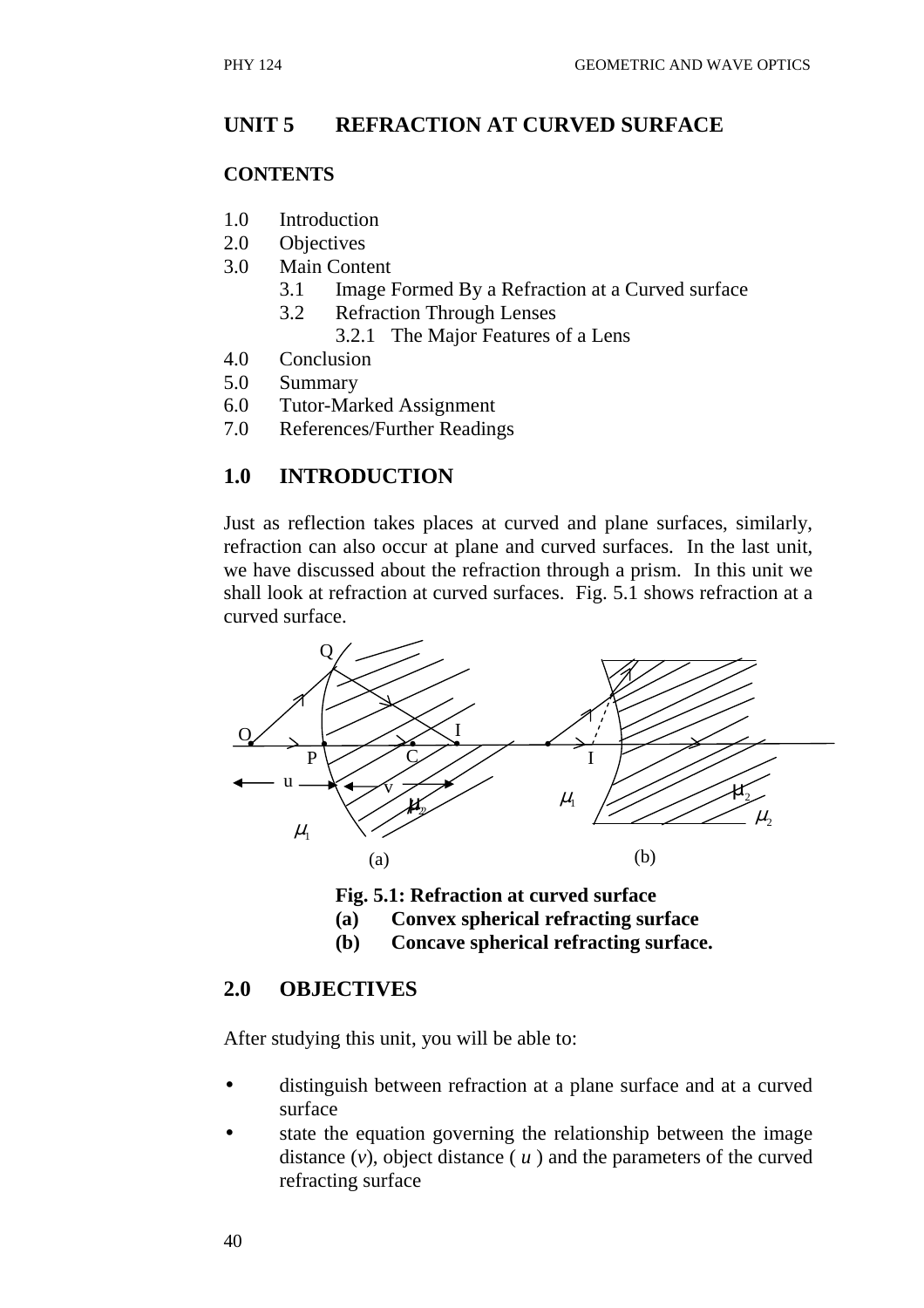- solve problems related to *u*, *v* and parameters of the curved refracting surface
- define a lens and to identify its characteristics features.

## **3.0 MAIN CONTENT**

## **3.1 Image Formed by Refraction at a Curved Surface**

In Fig. 5.1, point *O* is an object near a convex spherical refracting surface of radius of curvature *r*. The surface separates the two media whose indices of refraction differ, that of the medium in which the incident light falls on the surface being  $\mu_1$  and that on the other side of the surface being  $\mu_2$ .

A light source ray that enters normally at the point *P* would pass through undeviated and pass through the center of curvature. A bright ray that enters at any other angle (*Q* for example) would be deviated or converged to intersect with a ray that passing through the center of curvature to produce a real image 1. If the surface were concave then the refracting ray would diverge and if produced backwards would form a virtual image as shown in Fig. *5.1 (b).*

The object and image distance are related by the formula (here we have written only the result. The formula is not derived.)

> *u v r* <sup>µ</sup><sup>1</sup> <sup>µ</sup> <sup>2</sup> <sup>µ</sup> <sup>2</sup> <sup>−</sup> <sup>µ</sup><sup>1</sup> <sup>+</sup> <sup>=</sup> ……………. (5.1)

**Where** 

| u              | $=$ | object distance                   |
|----------------|-----|-----------------------------------|
|                |     | image distance                    |
|                |     | radius pf curvature of surface    |
| $\mu_1, \mu_2$ | $=$ | refractive index of the two media |

Note that  $\mu_1$ , is the refractive index of the medium in which the light is originally traveling before it gets into medium with refractive index  $\mu_2$ . It is to be noted that that we must use sign conventions if we are to use this equation to a variety of cases. The side of the surface in which light rays originate defined as the front side. The other side is called as the back side. Real images are formed by refraction in back of the surface in contrast with the mirrors, where real images are formed in front of the reflecting surface. Because of the difference in location of real images, the refraction sign conventions for v and r are opposite the reflection sign conventions.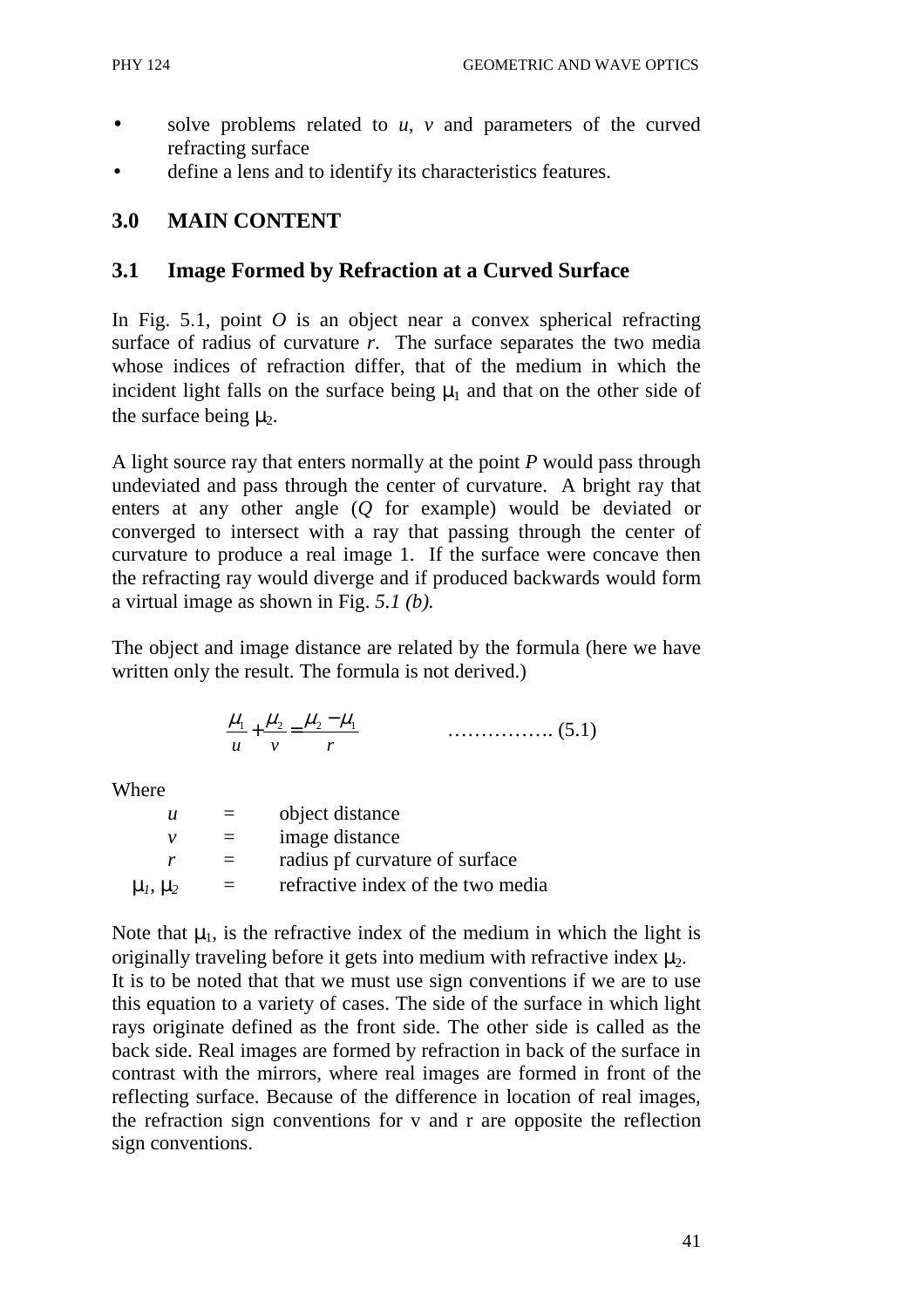Just as in refraction the image formed can be enlarged or diminished and the magnification of the image is given by

$$
m = \frac{\mu_1}{\mu_2} \frac{v}{u}
$$

The symbols have their usual meaning.

#### **Example 5.1**

One end of a cylindrical glass rod of refractive index 1.5 is a hemispherical surface of radius of curvature 20 mm. An object is placed on the axis of the rod at 80 mm to the left of the vertex of the surface (a) Determine the position of the image (b) Determine the position of the image if the rod is immersed in water of refractive index 1.33.

#### **Solution**



**Fig. 5.2** 

(a) The object distance  $u = 80$  mm The radius of curvature  $r = 20$  mm

> As earlier discussed in unit (sign convention), if the side from which the light is coming is concave then r would be negative.

Since the light ray is traveling from air to glass  $\mu_1 = 1$  (for air) and  $\mu_2 = 1.5$  (for glass) Using the formula

*u v r*  $\frac{\mu_1}{\mu_2} + \frac{\mu_2}{\mu_2} = \frac{\mu_2 - \mu_1}{\mu_2}$ 

Substituting the values in the above Eq., we get

$$
\frac{1}{80} + \frac{1.5}{v} = \frac{1.5 - 1}{20}
$$

 $r = 120$  mm (to the right of the curved surface)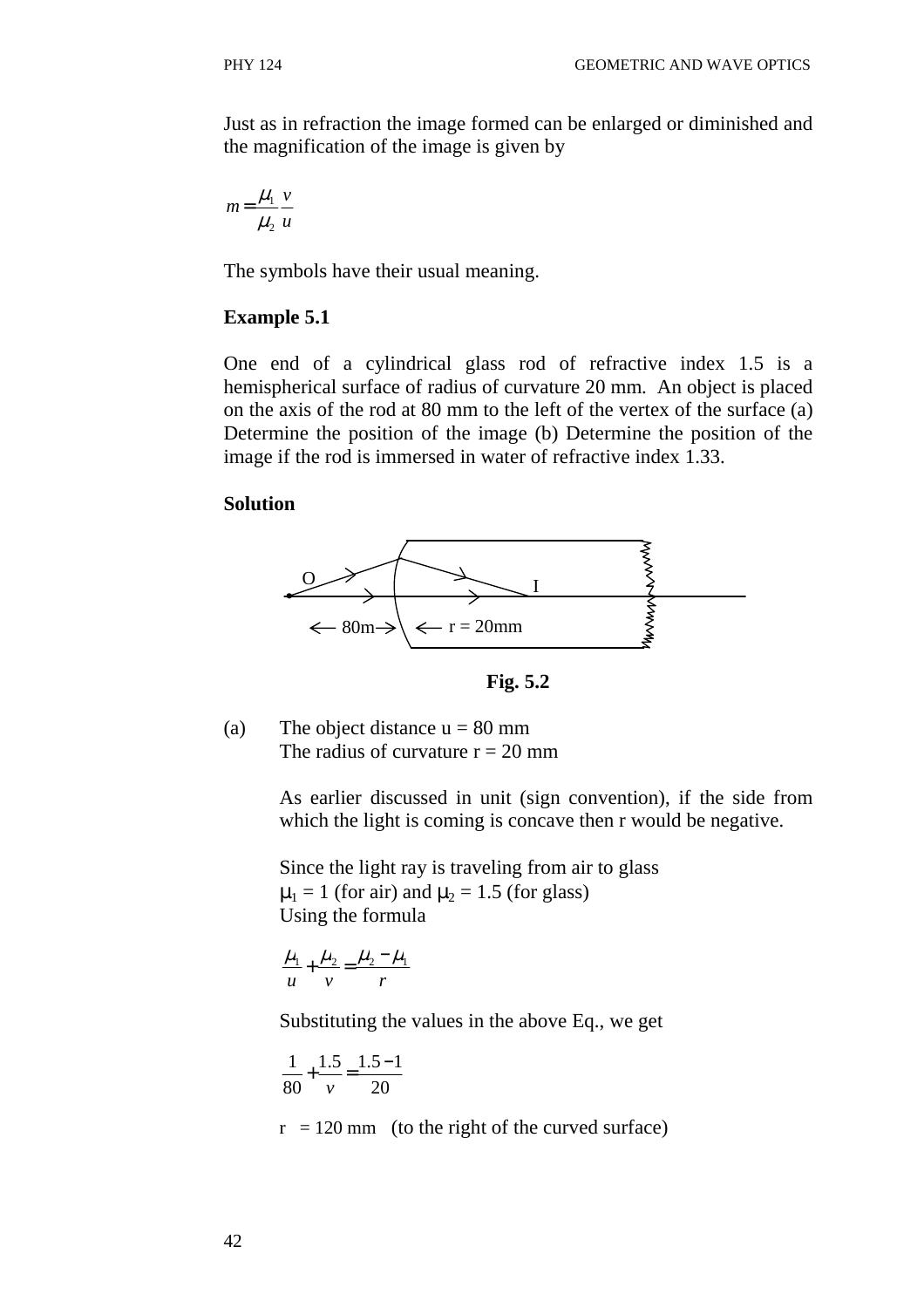(b) Since the glass rod is now immersed in water( $\mu_1$  = 1.33), therefore

$$
\frac{\mu_1}{u} + \frac{\mu_2}{v} = \frac{\mu_2 - \mu_1}{r}
$$
  

$$
\frac{1.33}{80} + \frac{1.5}{v} = \frac{1.5 - 1}{20}
$$
  
v = -184.6 mm

The negative sign indicates a virtual image

## **3.2 Refraction through Lenses**

The phenomenon of refraction is the change in direction of a ray of light when it travels from one medium to another of different density. Refraction through lenses involves the same change in the direction of light rays.

A lens is a portion of a transparent medium bounded by two spherical surfaces or by a plane and a spherical surface. The various types of lenses are shown in Fig. 5.3.



(a) Converging lenses (b) Diverging lenses

#### **Fig. 5.3: Various types of lenses.**

Generally, a converging or convex lens makes rays of light originating from a point come together at another point while the diverging or concave lens makes rays of light which pass through a point spread out or diverge.

# **3.2.1 The Major Features of a Lens**

A typical lens of whatever type has the major features illustrated in Fig. 5.4.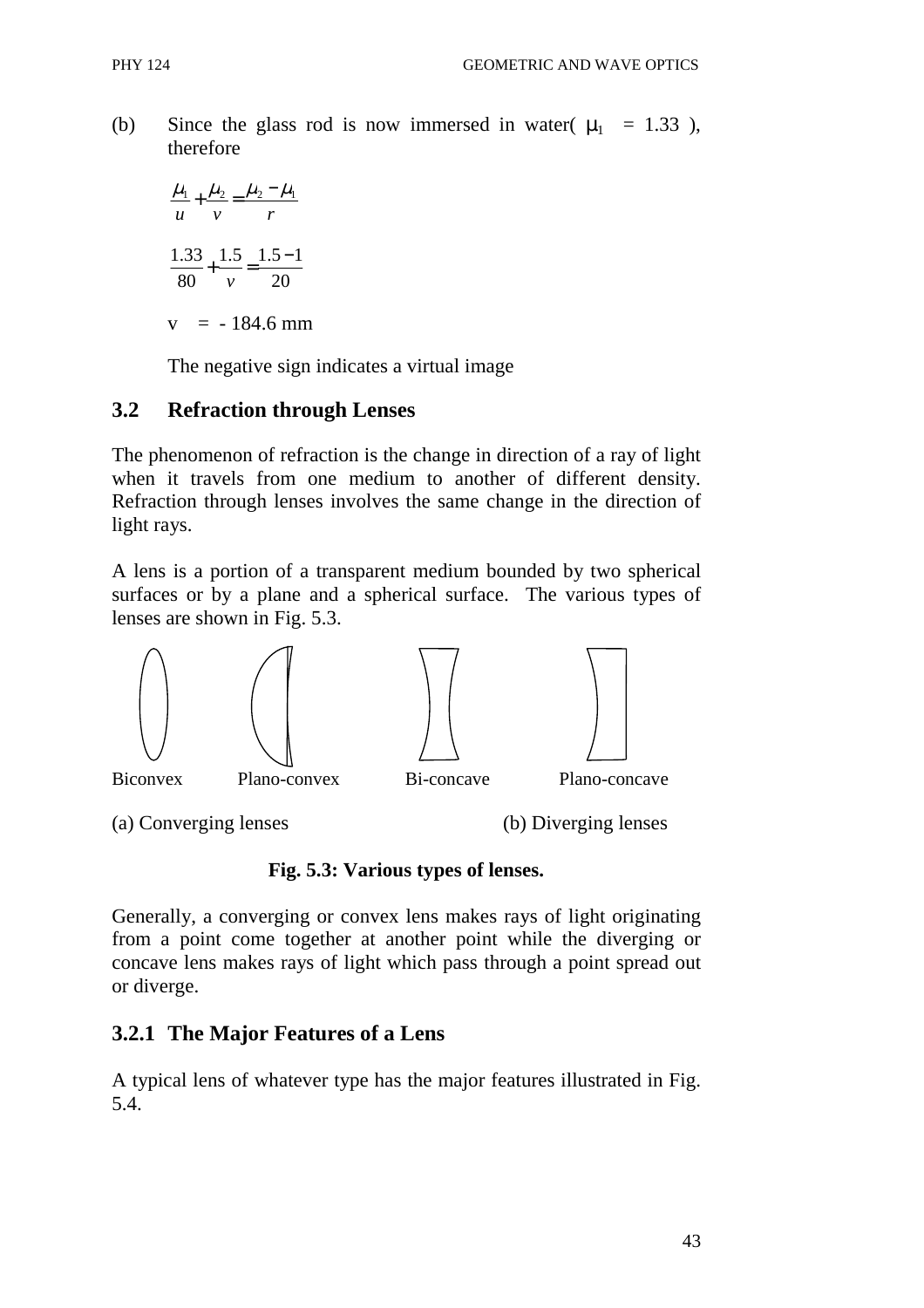

**Fig. 5.4: Major features of a lens.** 

#### **i) The Principal Axis**

This is the line joining the centers of curvature of the two curved surfaces forming the lens.

### **ii) Optical Centre**

For every lens there is a point C through which rays of light pass through without being deviated by the lens. This point is called the optical center of the lens. (see figure 5.1)

#### **iii) The Principal Focus**

The principal focus F of a converging lens is the point to which all rays parallel and close to the principal axis converge after refraction through the lens.

The principal focus of a diverging lens is the point from which all rays parallel and close to the principal axis appear to diverge from after refraction through the lens.

### **iv) Focal Length**

The focal length F is the distance between the optical center and the principal focal of the lens.

Note that the principal focus of a converging lens is on the far side from the incident rays while for the diverging lens the principal focus is on the same side as the incident rays and the refracted rays do not actually pass through it (refer Fig. 5.4).

# **4.0 CONCLUSION**

A lens is a portion of a transparent medium bounded by two spherical surfaces or by a plane and a spherical surface.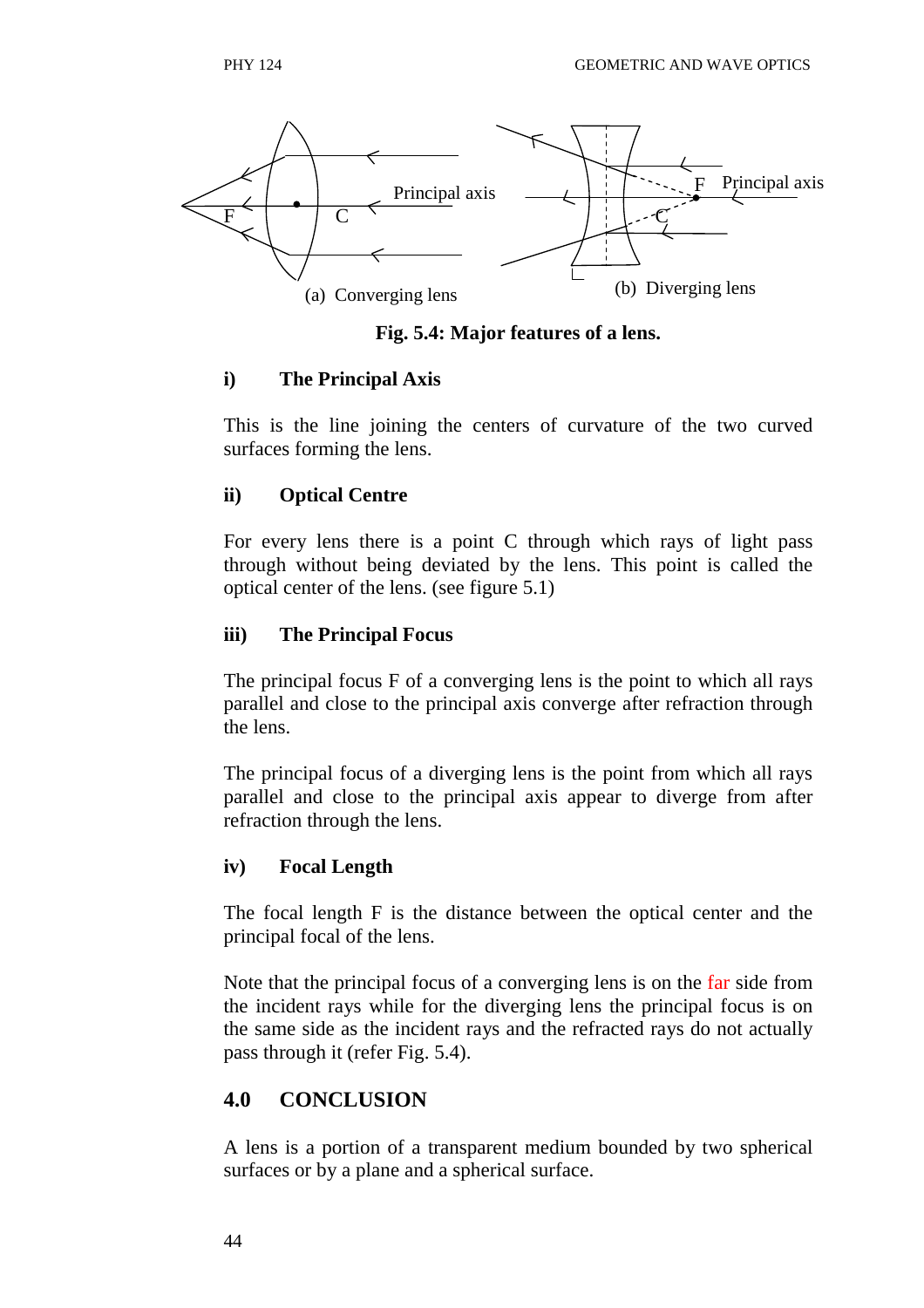When refraction takes place at a curved surface, this results into an image formation. The magnification m of the image is given by the expression,

$$
m = \frac{\mu_1}{\mu_2} \frac{v}{u}
$$

The equation relating the image distance v to the object distance u and the radius of curvature r and refractive index of the curved refracting medium is

$$
\frac{\mu_1}{u} + \frac{\mu_2}{v} = \frac{\mu_2 - \mu_1}{r}
$$

A typical lens has an optical axis, principal axis, principal focus, center of curvature. For a converging lens the light rays close to the principal axis are brought to the focus on the side of the lens where as in a diverging lens, parallel rays close to the principal axis diverge or appears to come from the focus at the same side as the incident rays.

# **5.0 SUMMARY**

- Unlike refraction at a plane surface, refraction at curved surface results in image formation which can be real or imaginary.
- A lens is a portion of a transparent medium bounded by two spherical surfaces. Therefore refraction through a lens involves refraction at two curved surfaces.
- A typical lens has an optical center, principal focus, principal axis and center of curvature.

# **6.0 TUTOR-MARKED ASSIGNMENT**

A small tropical fish is at the center of a spherical fish bowl 1m in diameter. Determine the position and the lateral magnification of the image of the fish seen by an observer outside the bowl. The refractive

index of water is 3 4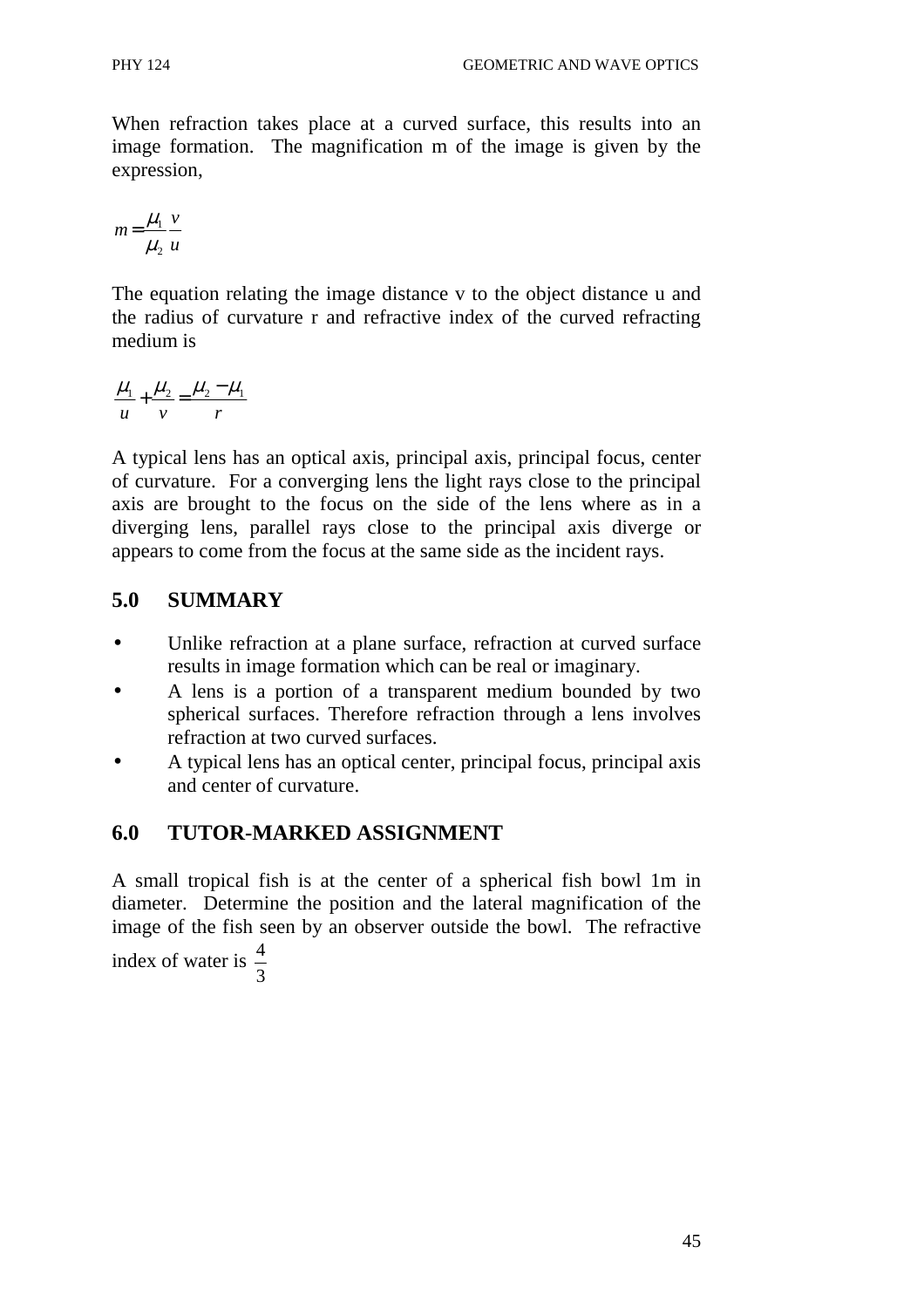#### **7.0 REFERENCES/FURTHER READINGS**

Nelkon and Parker. *Advance Level Physics*. British Library Publication.

Kenneth .W. Ford. *Basic Physics.* Toronto London: Waltham Massachusetts.

Mark .W. Zemansky. *College Physics*. London: Addison – Wesley.

Shortley and Williams. *Principles of College Physics.* Englewood Cliff New Jersey: Prentice Hall Inc.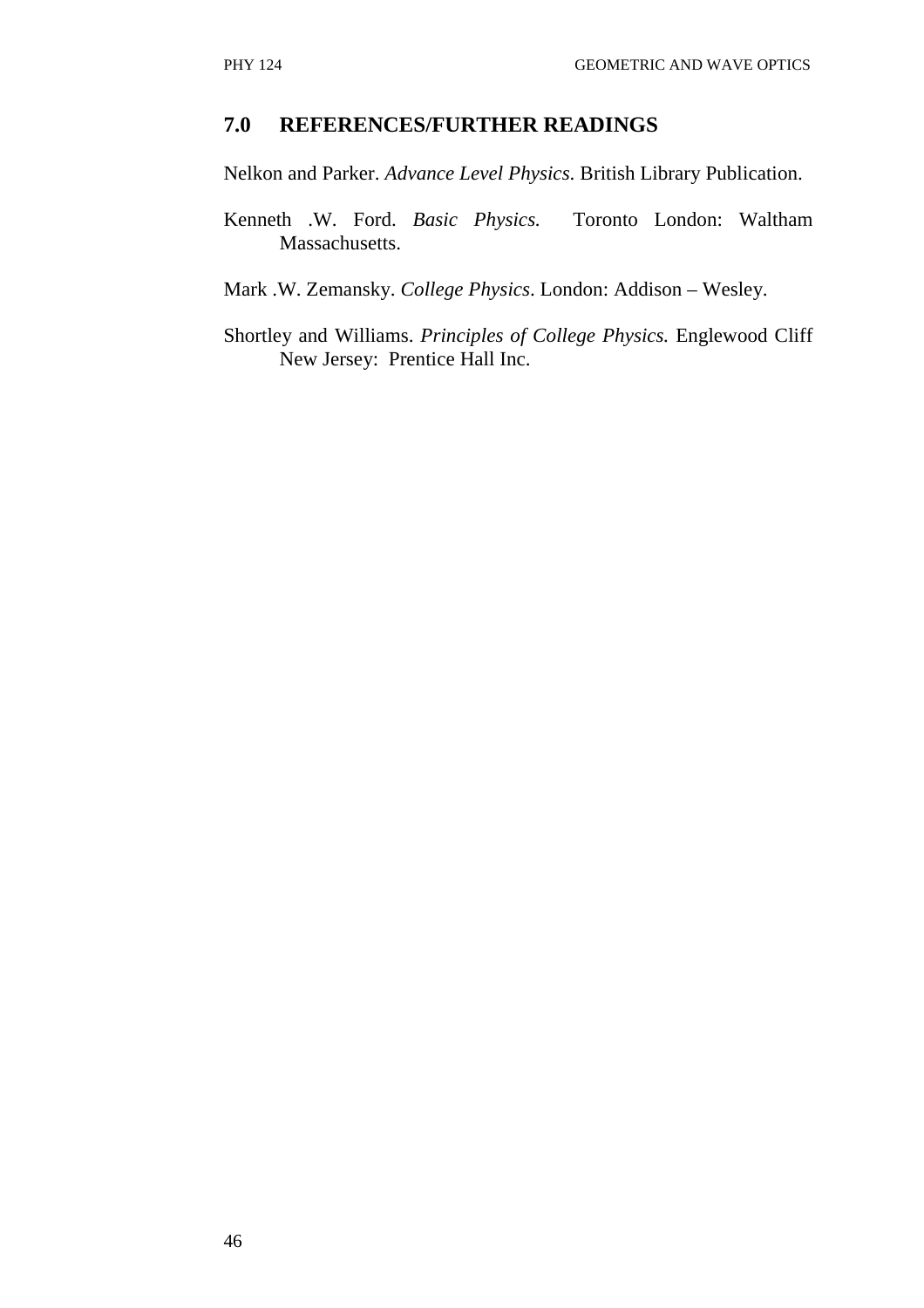# **MODULE 2 LENSES AND OPTICAL INSTRUMENTS**

- Unit 1 Images Formed by a Converging Lens and Diverging Lens (Ray Tracing)
- Unit 2 Lens Formula and Spectra
- Unit 3 The Eye<br>
Unit 4 Ontical I
- **Optical Instruments**
- Unit 5 Other Types of Telescopes

# **UNIT 1 IMAGES FORMED BY A CONVERGING LENS AND DIVERGING LENS (RAY TRACING)**

# **CONTENT**

- 1.0 Introduction
- 2.0 Objectives
- 3.0 Main Content
	- 3.1 Images Formed by a Convex (Converging) Lens
		- 3.1.1 Object Placed at Position 2f
		- 3.1.2 Object at Principal focus
		- 3.1.3 Object between F and the lens
	- 3.2 Images Formed by Concave Lens
- 4.0 Conclusion
- 5.0 Summary
- 6.0 Tutor-Marked Assignment
- 7.0 References/Further Readings

# **1.0 INTRODUCTION**

In Unit 5, we have discussed that refraction at a curved surface gives rise to image formation. That is, if an object is placed in front of a curved refracting surface, the image of the object is formed. This is also true of a lens which, as we have also discussed in Unit 5, consists of two refracting curved surfaces.

In this Unit, you will study how images are formed by lenses (either converging or diverging) for various object positions. This unit will concentrate on using ray diagrams to determine the position of images formed by such lenses. As we have discussed about the refraction. The law of refraction is responsible to govern the behavior of lens images.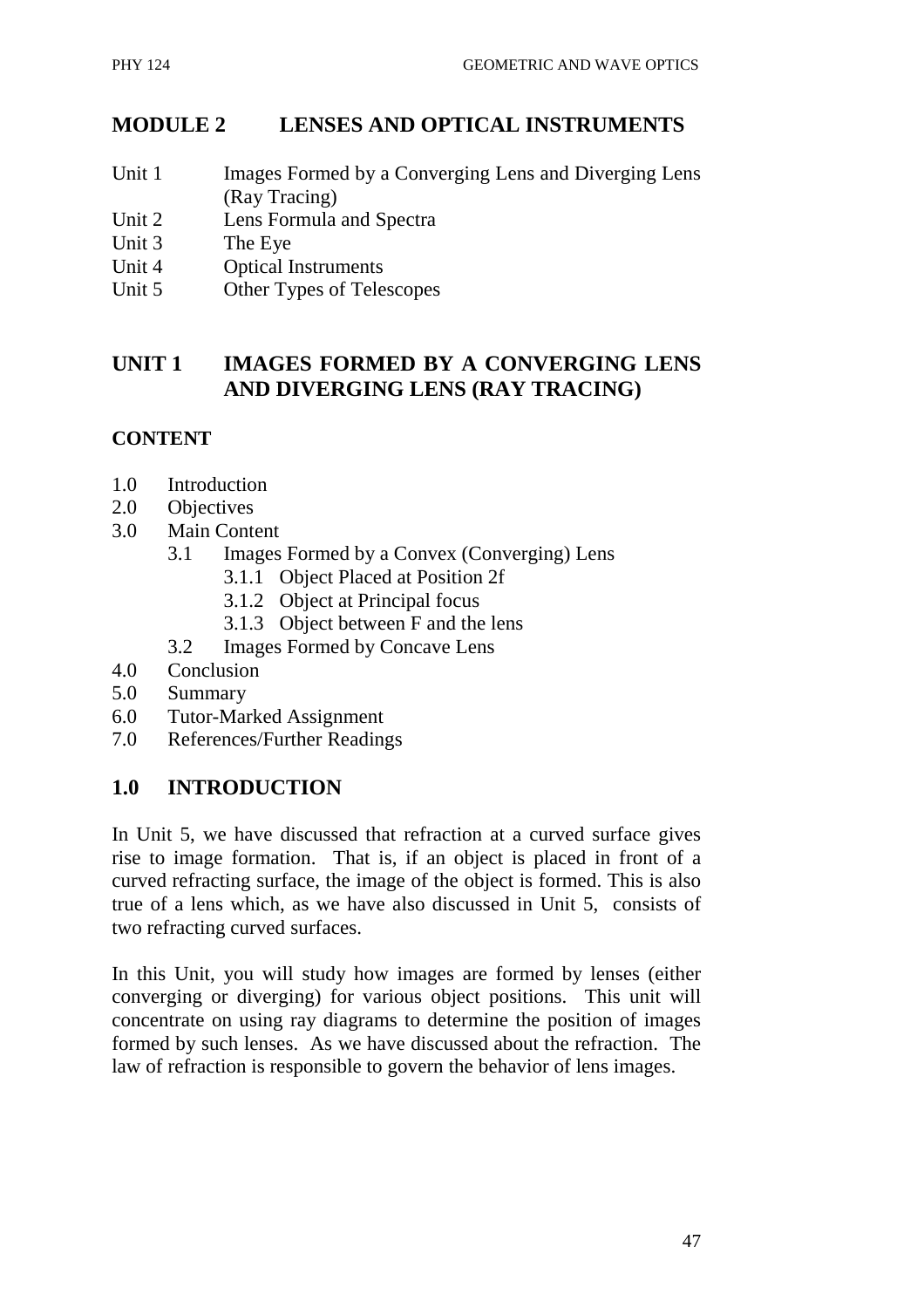## **2.0 OBJECTIVES**

After studying this Unit, you will be able to:

- trace rays to locate the image formed by a convex lens for various objects distances
- trace the rays to locate the image formed by a concave lens for various object distances
- distinguish the differences between images formed by convex and concave lenses
- solve problems associated with images formed by convex and concave lenses using ray tracing.

### **3.0 MAIN CONTENT**

### **3.1 Images Formed by a Convex (Converging) lens**

In this section discussion is on the image formed by a convex (converging) lens. Here, we are going to look at how the image of an object is formed by a convex lens for the three different object position discussed below. The method is illustrated in Fig. 5.1 (a), 5.1 (b) and 5.1 (c).

In using the ray diagram to determine the position of the image of an object formed by a lens either (convex or concave), a set of rules, similar to rules that govern the reflection case, exist. These are as follows:

(i) a ray parallel to the principal axis incident on one side of the lens is refracted to the far side of the lens through the far focus as shown in Fig.51 (a).



**Fig. 5.1 (a): A ray parallel to the principal axis passes through the focus on the far side of the lens.** 

(ii) A ray passing through the near focus on one side emerges parallel to the principal axis on other side as shown in Fig 5.1 (b).



**Fig. 5.1 (b): A ray coming through the near focus becomes parallel to the principal axis on the other side.**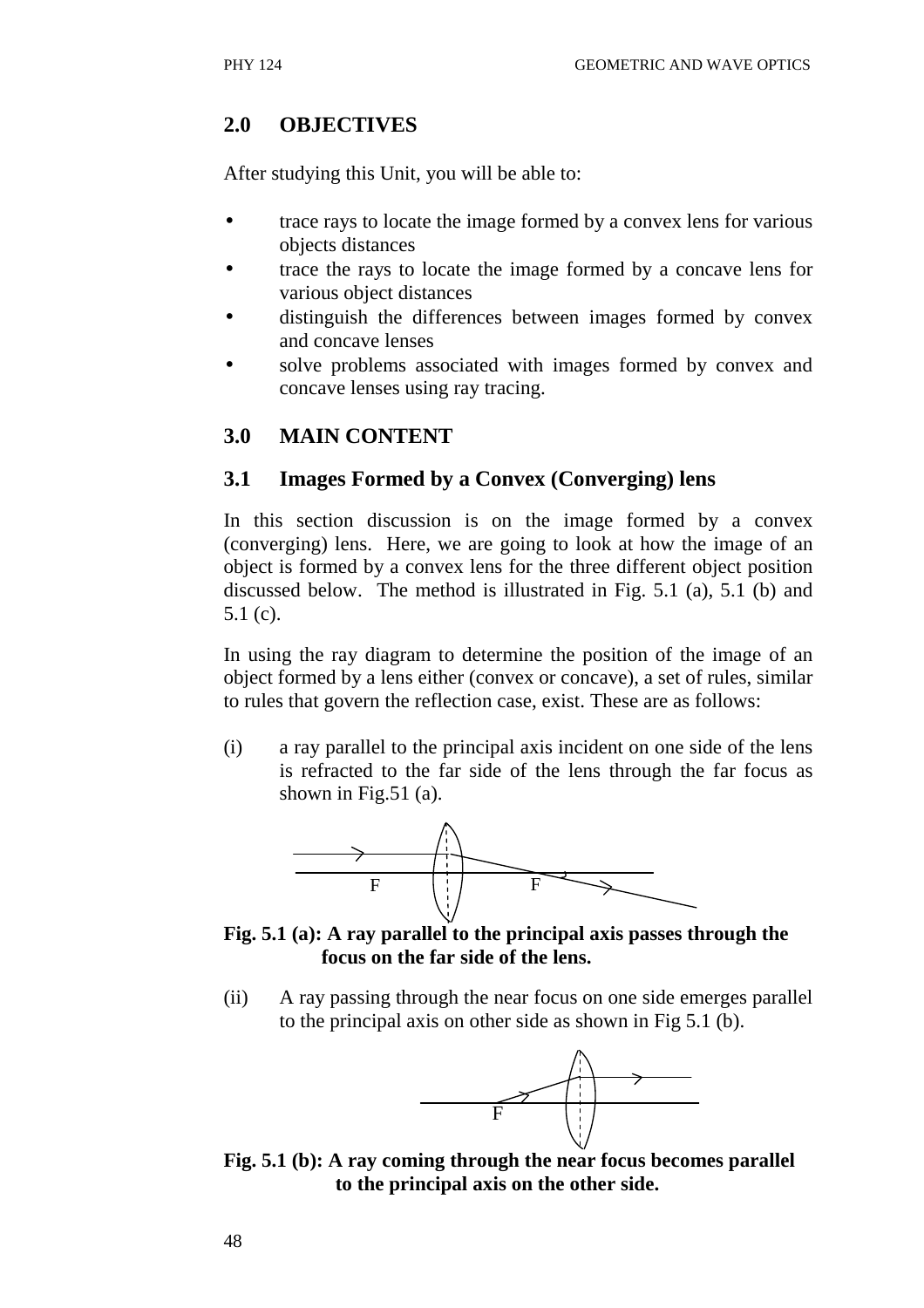(iii) A ray incident along the optical centre of the lens goes through to the other side without any deviation as shown in Fig. 5.1 (c).



#### **Fig. 5.1 (c): A ray incident along the optical centre of the line is undeviated and passes to the other side without any deviation**.

As it will be seen in the case discussed below, the use of any two of three rays is sufficient to determine the location and magnitude of the image.

#### **3.1.1 Object Placed at Distance Greater than 2f**



#### **Fig. 5.2: Shows the image formed when the object placed at a distance greater than 2f.**

Fig. 5.2 shows the ray diagram for the image formed by a convex lens of focal length f, in which object OP is placed at distance greater than 2f from the lens. Ray PQ which is parallel to the principal axis is refracted through the principal focus to give ray QR. Then the ray PC which is directed towards the optical center C of the lens through the lens undeviated to give ray CR. The two refracted rays QR and CR intersect at R to form the image IR. So, therefore IR gives the magnitude of the image and CI the image distance and OC is the object distance so the magnification M as earlier defined equal to

$$
M = \underline{IR} = \underline{CI} = \underline{Image \ distance}
$$
  
OP OC Object distance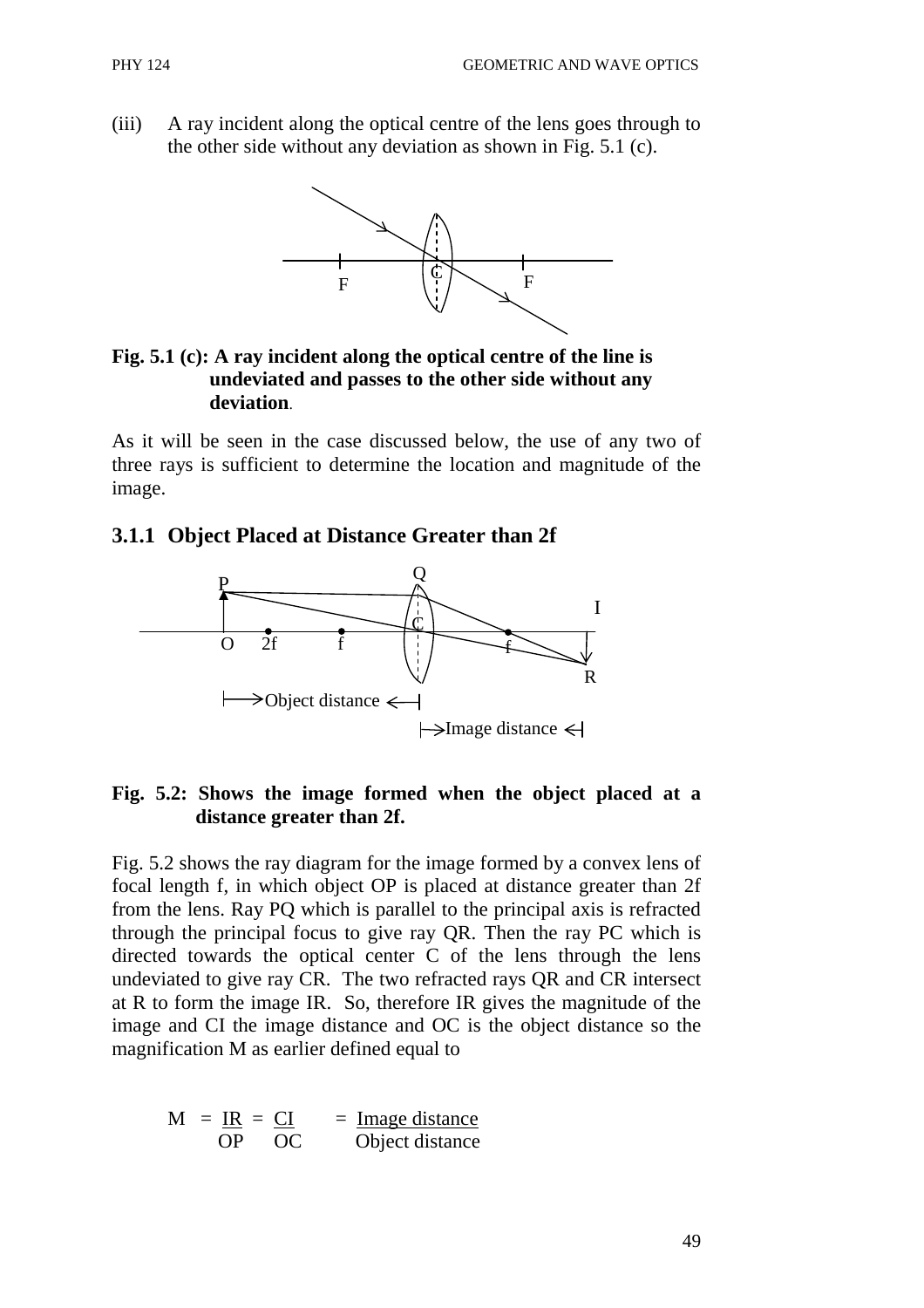It can be seen from Fig. 5.2 that the image formed (IR) is real, inverted and magnified.

# **3.1.2 Object Placed at the Position 2f**



**Fig. 5.3: A ray diagram for an object placed at 2f** 

Fig. 5.3 shows the ray diagram for the image formed by a convex lens of focal length f when the object distance is 2f. The two rays considered are similar to those in Fig. 5.2. It can be seen from Fig. 5.3 that the image formed is real, inverted, and of unit magnification. That is, the size of the image is same as that of the object.

## **3.1.3 Object is kept at Principal Focus**



**Fig. 5.4: A ray diagram for an object placed at f.** 

Fig. 5.4 shows the ray diagram for the image formed by a convex lens when the object is kept at focus which is at focal length f. Considering just the two rays either discussed above, ray PQ parallel to the principal axis is refracted through the far focus to give ray Qf. On the other hand ray PC goes through the optical centre of the lens undeviated on the other side. Thus, we have a set of parallel rays emerging on the other side of the lens. Since parallel rays (lines) only converge infinity, it applies that the image formed under this condition is at infinity. Thus, the image formed by a convex lens, when the object is placed at the principal focus, is at infinity.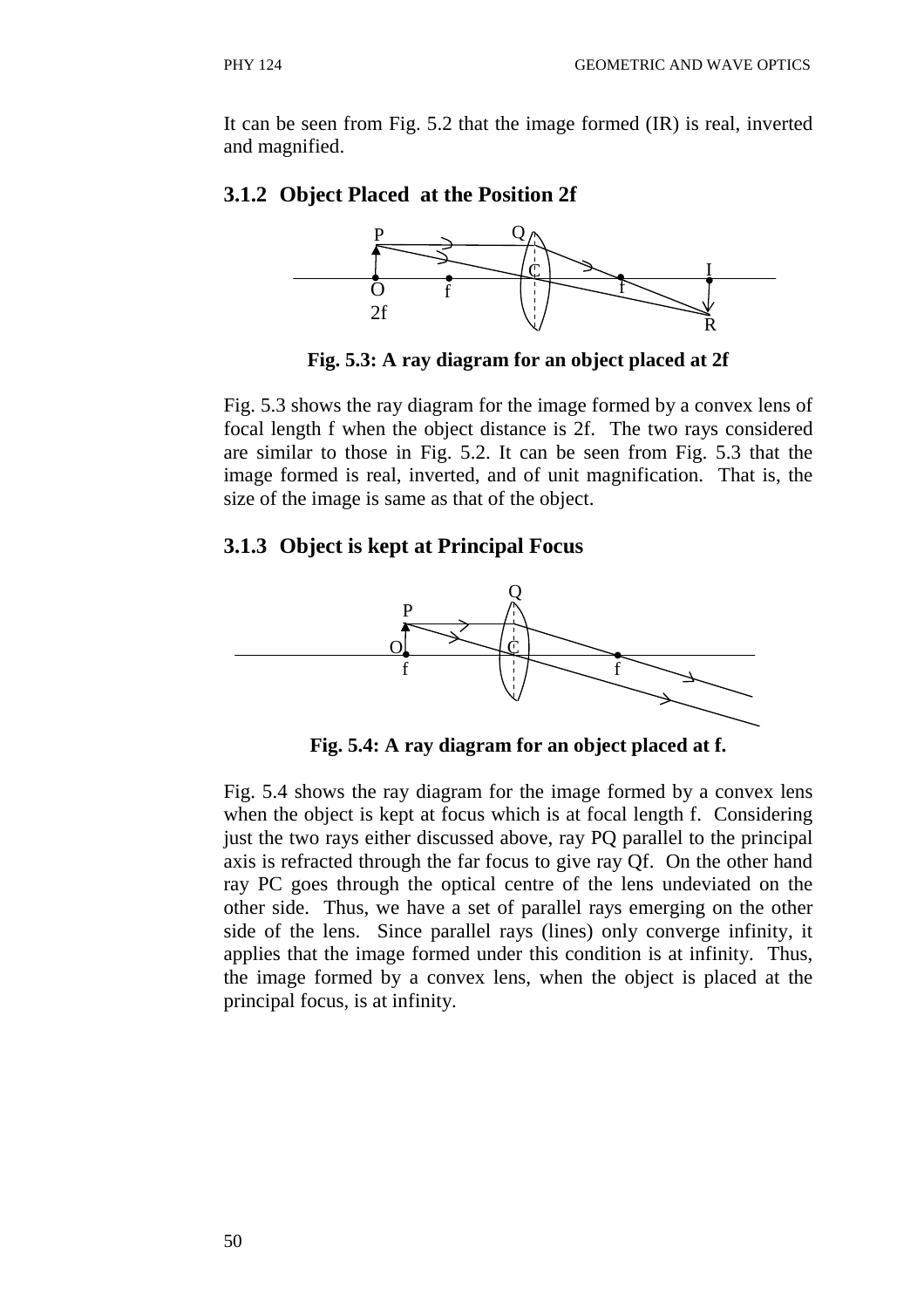

## **3.1.4 Object kept between f and the Lens**

**Fig. 5.5: A ray diagram for an object kept between f and the lens.** 

Fig. 5.5 shows a ray diagram for image formed by convex lens when the object distance is less than the focal length of the lens. Ray PQ is refracted to give ray Qf while ray PC, as usual, is undeflected. Consequently, the emerging, (refracted rays) diverge and appear to come from point R consequently given rise to image IR.

From Fig. 5.5 it can be seen that the image IR is virtual, erect and magnified.

### **3.2 Images Formed by Concave Lens**



**Fig. 5.6: Image formed by a concave lens.** 

Fig. 5.6 shows the ray diagram for the image formed by a concave (diverging) lens. As can be seen from this figure that a ray PQ, parallel to the axis, diverges at the other side of the lens after refraction to give ray QR, ray PC through the optical center of the lens passes through to the other side of the lens without any deviation. Hence, the image is formed by the intersection of the apparent source of the divergent ray (dotted line) and ray PC.

These two rays intersect at *R*. therefore, *IC* gives the image distance and *IR* gives the magnitude of the image. As before the magnification of the image can be written as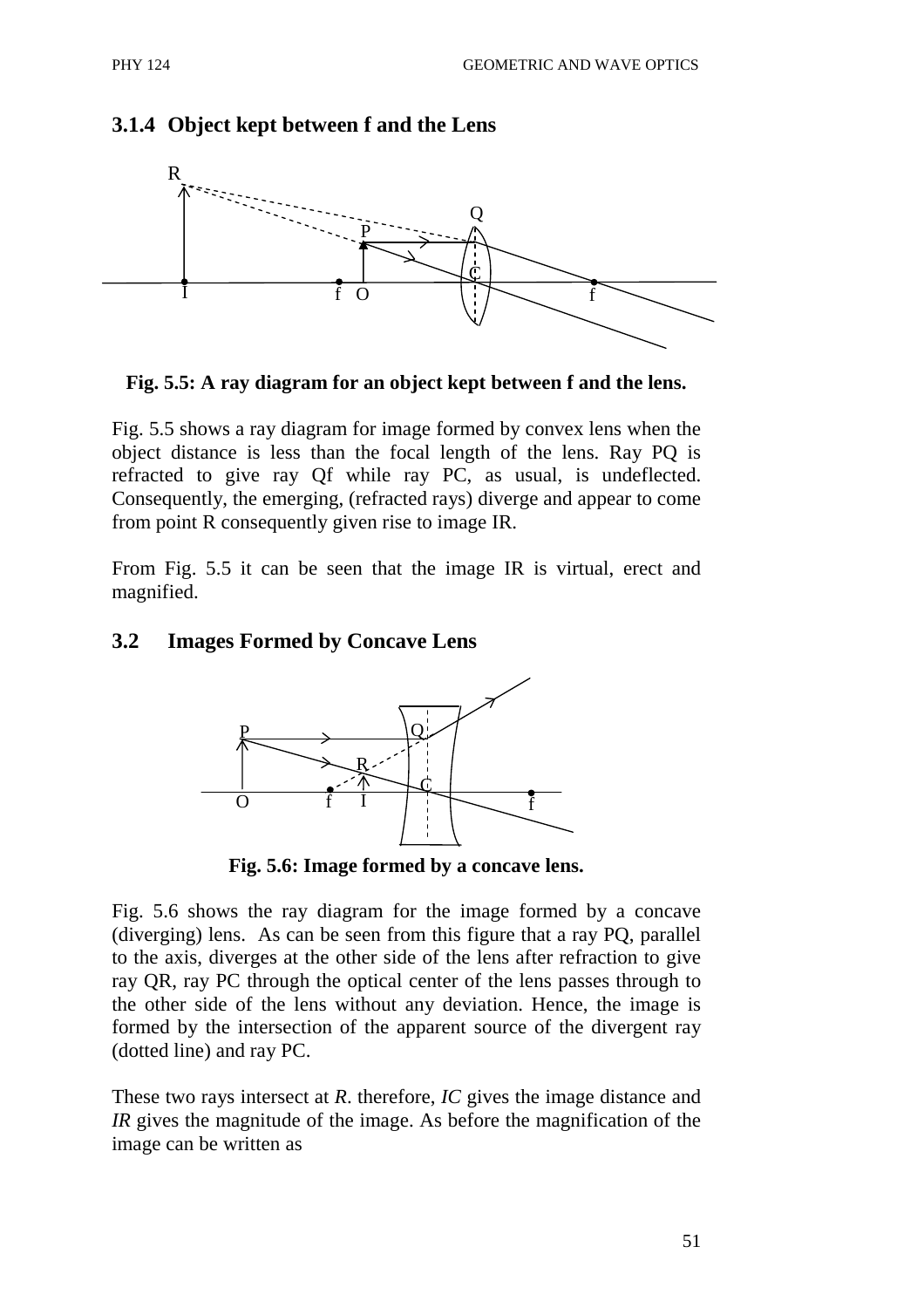$$
M = \frac{IR}{OP} = \frac{IC}{OC}
$$

It can be observed from Fig. 5.6 that the image formed is imaginary, it is erect and it is diminished.

Also it has been found that irrespective of the position of the Object, the shape of image and type of the image formed are always the same.

#### **Example 1.1**

An object 3 cm tall is placed 30 cm in front of a convex lens of focal length 10 cm. Determine using a ray diagram

- (i) magnification of the image
- (ii) the image distance

#### **Solution**

Choose a suitable scale e.g.  $1 \text{ cm} = 5 \text{ cm}$ 



**Fig. 5.7** 

∴ The object distance  $OC = 30$  cm= 6cm (in choosen unit) Object height  $OP = 3cm = 0.6cm$  ( in choosen unit) Utilizing the above information, the resulting ray diagram is shown in Fig. 5.7. IR as indicated earlier is the magnitude of the image and OC is the object distance.

So (i) Using the definition of magnification

$$
M = \underline{IR}
$$
OP

Which means the image is diminished, it is reduced by half.

(ii) the image distance  $IC = (3x5)$  cm = 15 cm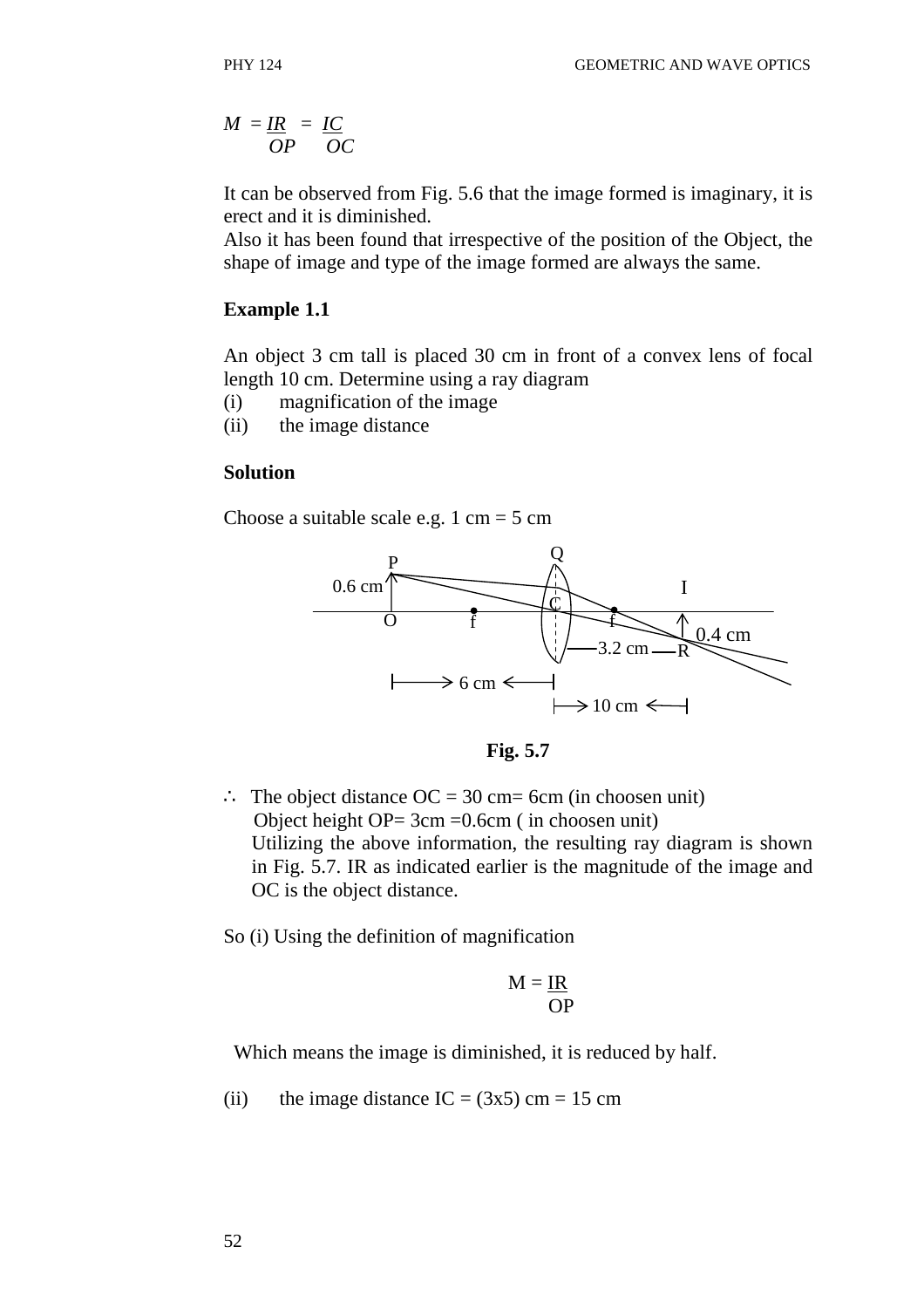## **Example 1.2**

 If the object in example 6.1 above is placed 15 cm away from lens, what will be

- (i) the height of the new image formed?
- (ii) the new image distance?



**Fig. 5.8**  $IR = 1 \text{ cm} = 5 \text{ cm}$  $IC = 5cm = 25 cm$ 

### **Solution**

Refer Fig. 5.8

- (i) The new height of the image  $= (1.0 \times 5)$  cm  $= 5$  cm ∴The new magnification =  $5.0 \text{ cm} = 1.67 \text{ cm}$ 3.0
- (ii) The new image distance  $= (5 \times 5)$  cm  $= 25$  cm So that there is a magnification 1.67 times which means the image is enlarged.

# **4.0 CONCLUSION**

The image formed by convex and concave lens can be determined by ray tracing for various object distance. For obtaining these images, the basic rules to be followed are;

- (i) Rays parallel to the principal axis incident to the lens on one side of a convex lens are brought to a focus on the other side of the lens after refraction of the lens. For the concave lens, on the other hand, the rays are diverge from the same side as the incident parallel rays are appear to be brought to a focus on the far focus.
- (ii) For a convex lens, rays emanating from focus on one side incident on the one side of the lens emerge parallel to the principal axis on other side. For a concave lens, such rays are reflected on the same side parallel to the principal focus.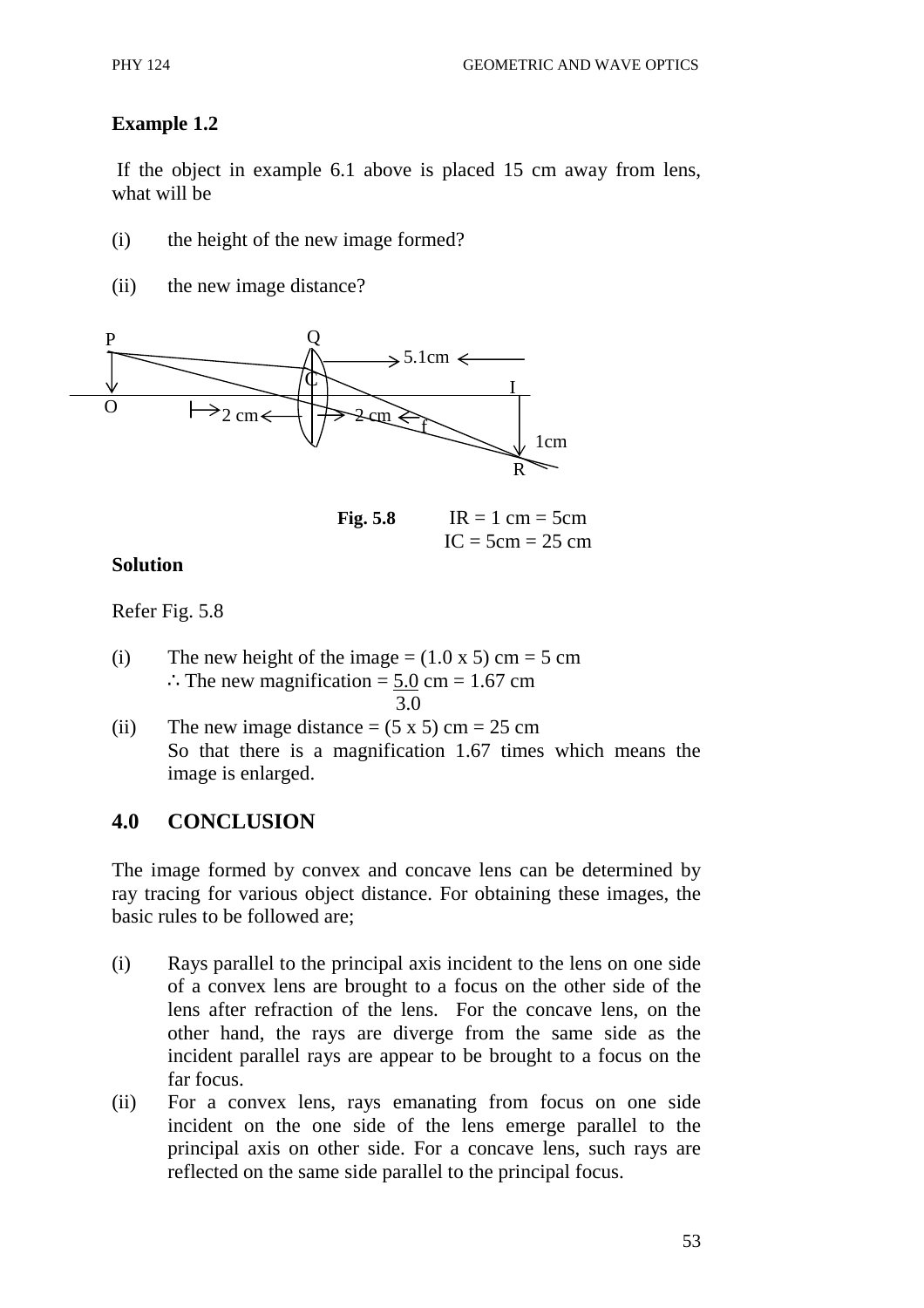(iii) Light rays directed to the optical centre of the lens (whether Convex or Concave) pass through the lens to the other side undeviated.

When the object distance for a convex lens is greater than 2f, the image formed is real, inverted and magnified.

When the object distance for a convex lens is equal to 2f, the image formed is real, inverted and of unit magnification.

When the object distance for a convex lens is at f, the image is formed at infinity.

When the object distance is less than f the image formed is virtual, erect and magnified.

Finally, the image formed by a concave lens is always virtual and erect.

### **5.0 SUMMARY**

Ray tracing is an interesting technique to determine the images formed by concave and convex lenses. The three rules governing the rays are summarized as in Section 3.1 above. The characteristics of image formed by convex lens are as follows:

When object distance is greater than 2f then image formed is as follows:

- (i) Real
- (ii) Inverted
- (iii) diminished.

The characteristics of image formed by convex lens when the object is kept at 2f are;

- (i) Real
- (ii) Inverted
- (iii) It is of unit magnification

When the object is placed at the focal point of a convex lens, the image is formed at infinity.

The characteristics of image formed by a convex when the object distance is less than f is as follows:

- (i) it is virtual
- (ii) it is erect
- (iii) and it is enlarged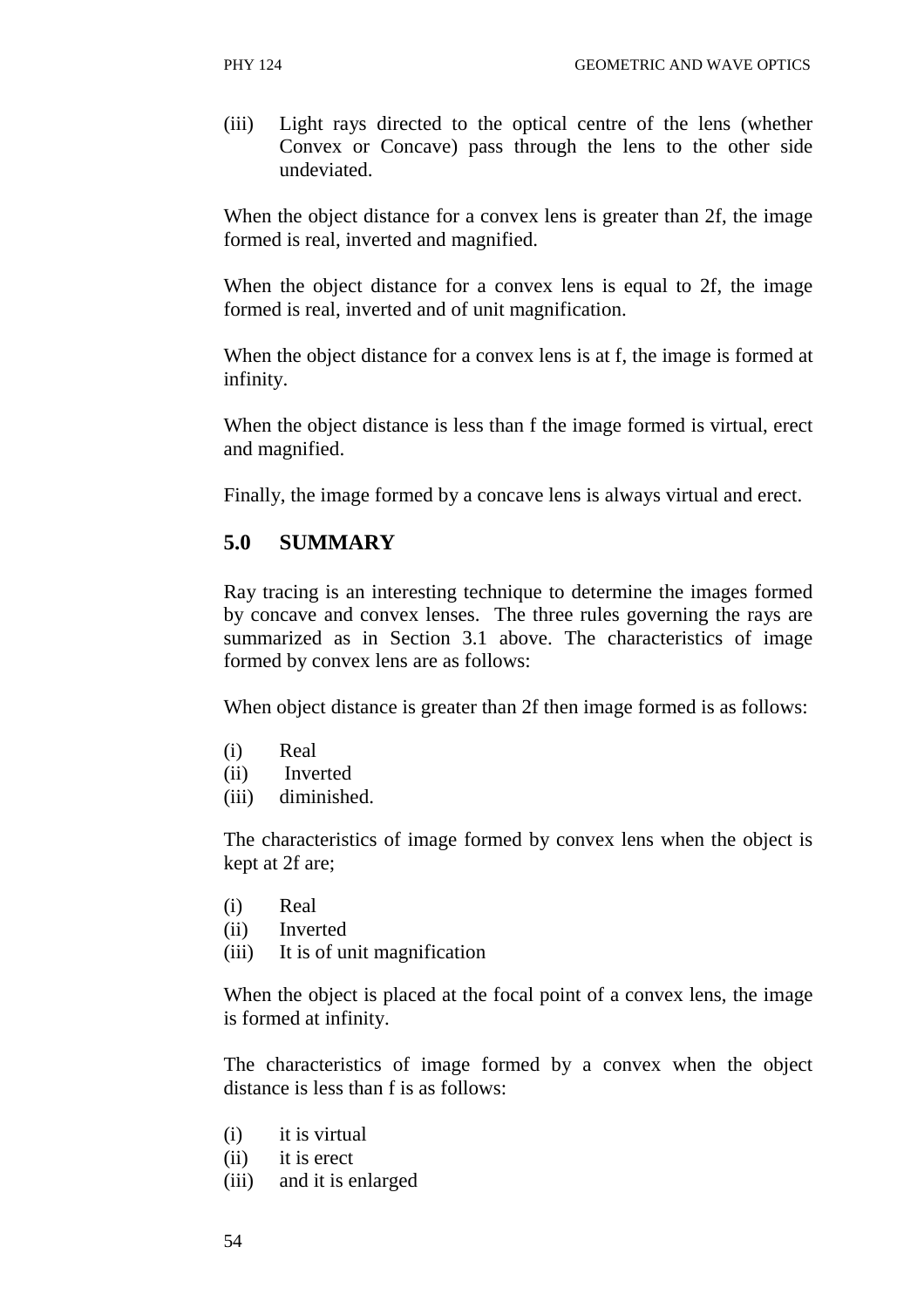The image formed by a concave lens irrespective of its object distance is always virtual and erect and upright. It may be diminished or enlarged.

# **6.0 TUTOR-MARKED ASSIGNMENT**

- 1.a) A convex lens with focal length 15 cm is placed 45 cm away from the object 2.5 cm tall (a) Determine the position and the size of the image.
- b) If the convex lens were a concave lens, what is the value of the magnitude of the image and the image distance?

# **7.0 REFERENCES/FURTHER READINGS**

Nelkon and Parker. *Advance Level Physics*. British Library Publication.

- Kenneth .W. Ford. *Basic Physics.* Toronto London: Waltham Massachusetts.
- Mark .W. Zemansky. *College Physics*. London: Addison Wesley.
- Shortley and Williams. *Principles of College Physics.* Englewood Cliff New Jersey: Prentice Hall Inc.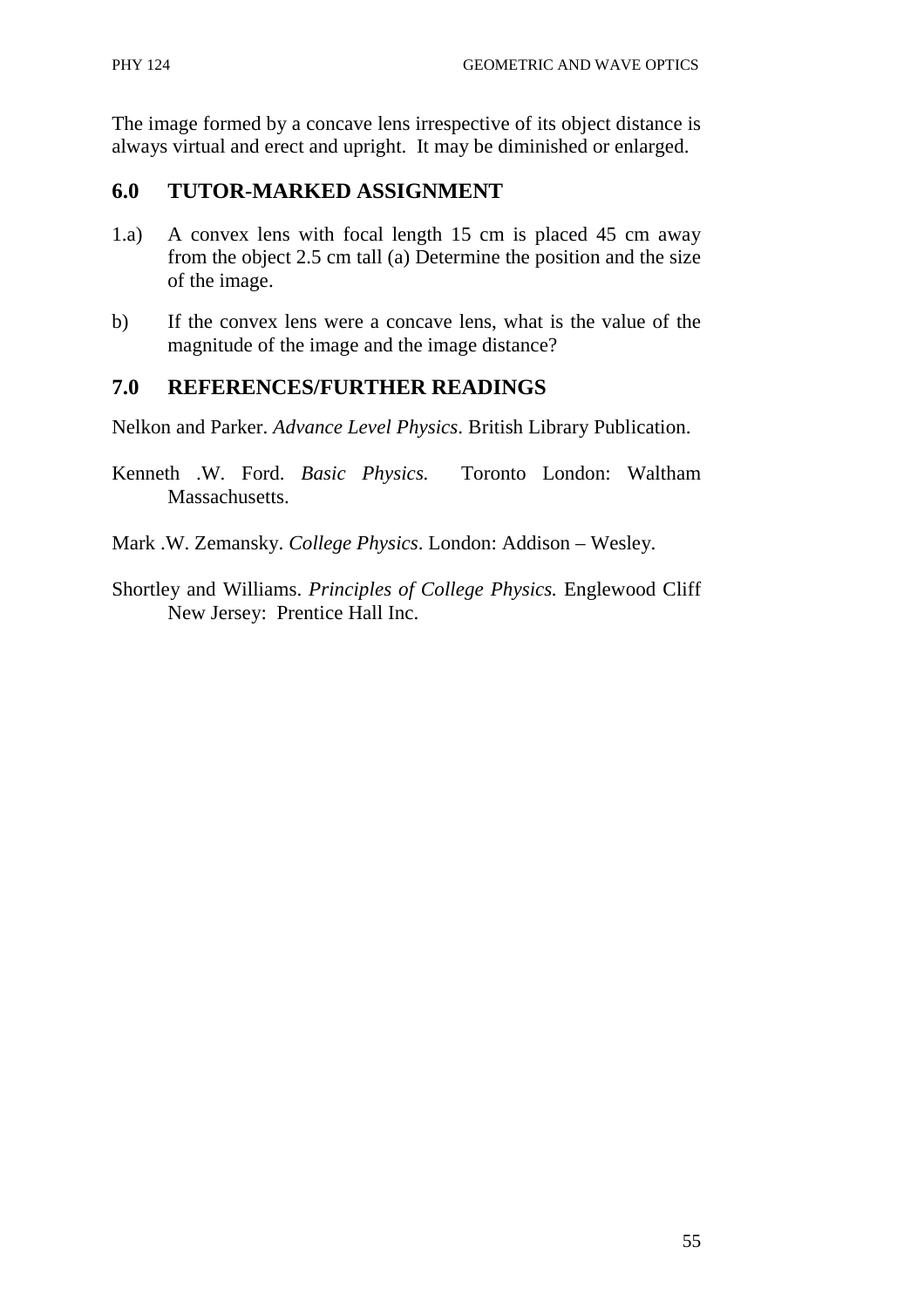### **UNIT 2 LENS FORMULA AND SPECTRA**

#### **CONTENTS**

- 1.0 Introduction
- 2.0 Objectives
- 3.0 Main Content
	- 3.1 The Lens Formula
	- 3.2 The Lens Makers' Equation
	- 3.3 Dispersion and Spectra
	- 3.4 Spectra
		- 3.4.1 Types of Spectra
- 4.0 Conclusion
- 5.0 Summary
- 6.0 Tutor-Marked Assignment
- 7.0 References/Further Readings

### **1.0 INTRODUCTION**

In Unit 1, we discussed how to obtain image distance and the magnification of the image by ray tracing formed by convex and concave lenses for different object distances. The same kind of information can be obtained using the lens formula.

This equation relates the focal length f to the object distance u and image distance v of a lens to the refractive index and the radii of curvature,  $r_1$  and  $r_2$  of the curved surface of the lens.

Also, there is another equation that relates the focal length of a lens to its refractive index and the radii of curvature of the lens, this law is known as the lens maker's law. You will know more about these laws while you study this unit.

Further in this unit, you will study about dispersion of white light, that is, how white light is splits into its different colour components by a glass prism. As you will see in Section 3.2, dispersion is related to the angle of deviation i.e. dispersion is due to the fact that the various colour component of white light are associated with different angles of deviation while traveling through glass prism. In addition, in this Unit, you will study different types of spectra.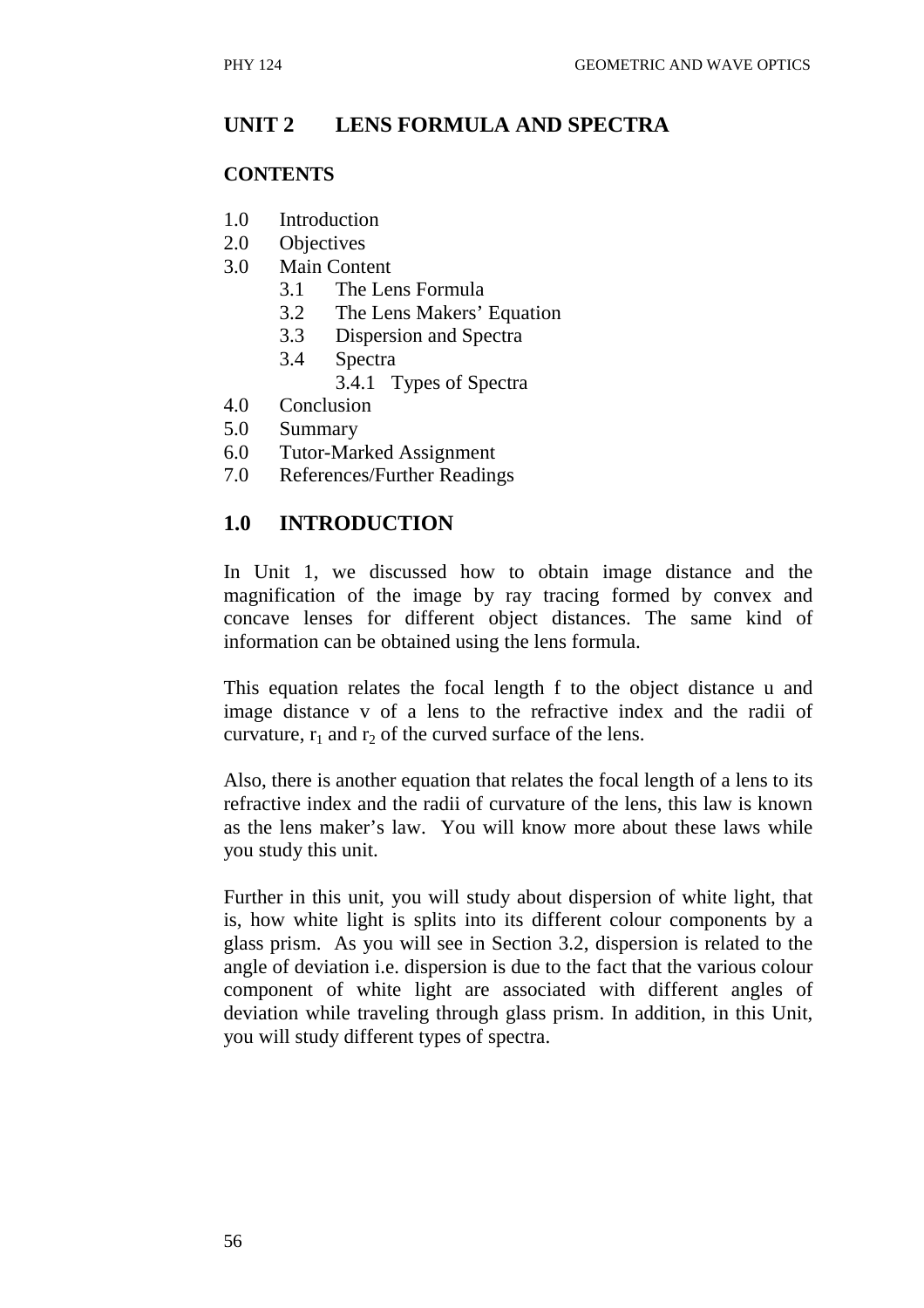# **2.0 OBJECTIVES**

After studying this unit, you will be able to:

- state the lens maker's law
- apply the lens maker's law in solving problems
- define and explain dispersion
- identify the colours of white light
- differentiate and explain different kinds of spectra.

# **3.0 MAIN CONTENT**

# **3.1 The Lens Formula**

It has been found that there is a mathematical relationship linking the focal length of a lens (f), the object distance from the lens (u) and image distance from the lens (v).

This relation is given as

$$
\frac{1}{f} = \frac{1}{v} - \frac{1}{u}
$$
 ...... (2.1)

This Eq.(2.1) is the same as that for curved mirrors (concave or convex). Hence, if any two of these parameter f, u and v are known, Eq. (2.1) can be used to determine the third unknown parameter. Consequently, this equation can be used to derive the same pieces of information obtained in Unit 6 by ray tracing.

# **3.2 The Lens Makers' Equation**

The best way to represent the focal length of a lens is by using the radius of curvature of the two faces (or surfaces).

Now in this section, we will derive an expression for the focal length f of a convex lens. Here, it is assumed that the ray falls on the flat surface of the lens and these surfaces at which a ray enters and leaves similar to the surfaces of a prism. So, we will use prism formula to determine the deviation d.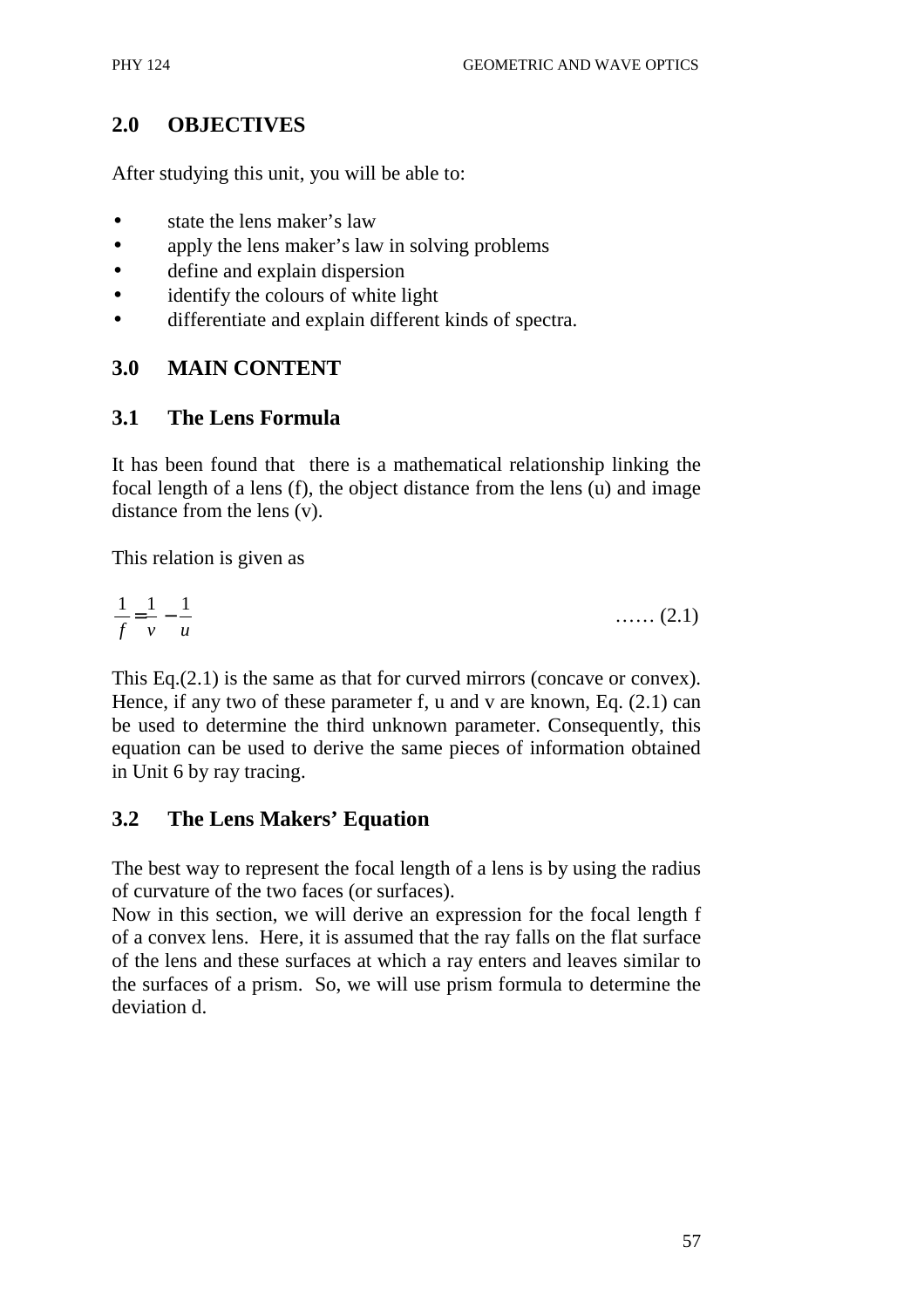

When a ray of light enters a prism, it deviates. Let d be the angle of deviation of light from a small angle prism. The small angle of the prism is A. Let  $\mu$  is the refractive index of the glass. Then the expression for the deviation of a ray passing through a prism can be written as

$$
d = (\mu - 1) A \tag{2.2}
$$

But from Fig. 2.1 (a), it is observed that the light rays are parallel to the principal axis. To focus these light rays on the focal point f, each ray is deflected by an angle θ, then

$$
d = \frac{h}{f} \tag{2.3}
$$

(here the value of  $\theta$  is small  $\langle 15^{\circ} \rangle$ 

It means that all light rays do not hit lens too far from its centre. It is also known that a transparent material whose surface is spherical will deflect light rays according to Eq. 7.3 i.e. will make useful lens.

Combining Eq. (2.2) and (2.3), we get another expression,

$$
\frac{h}{f} = (\mu - 1) A
$$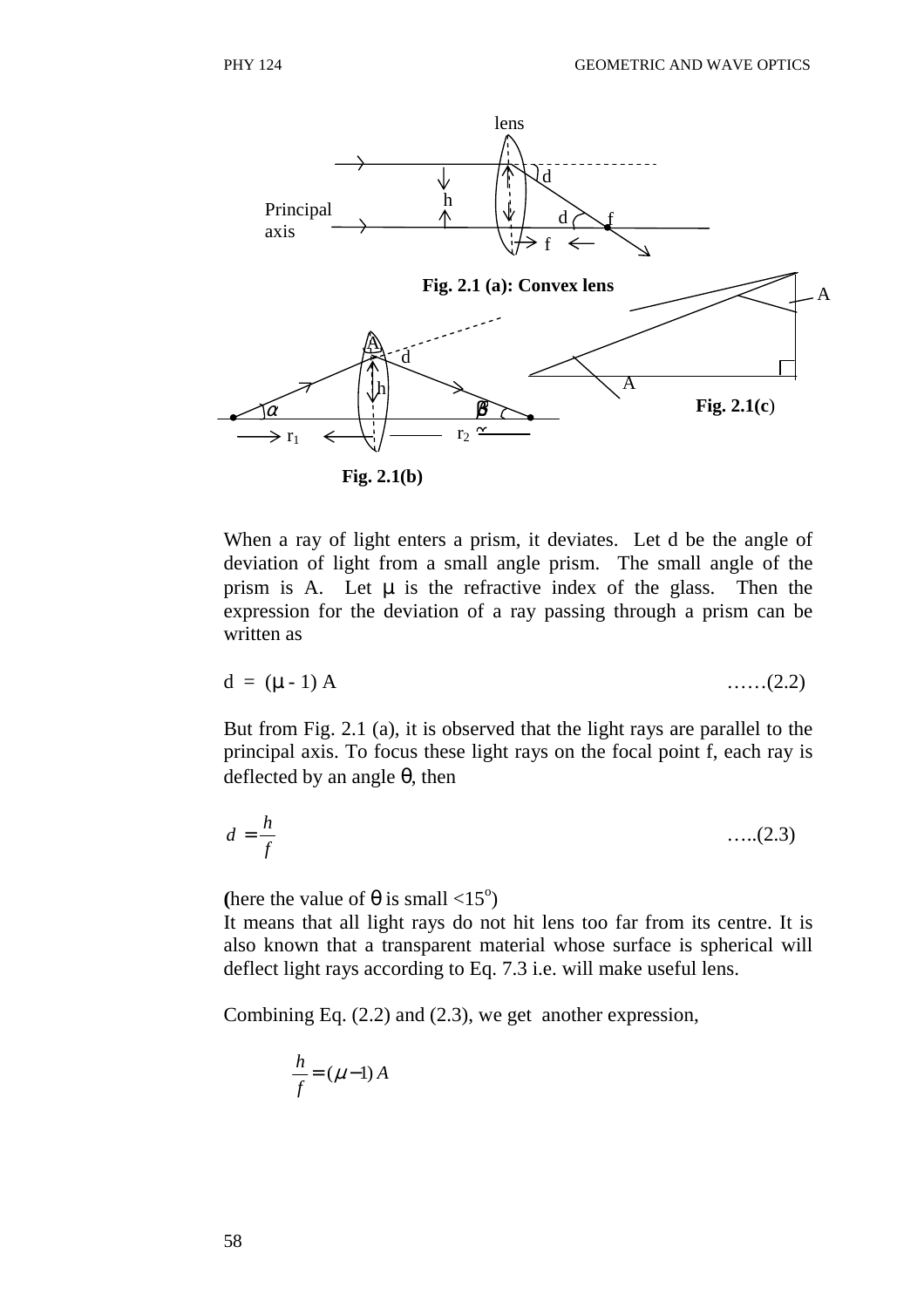Rewriting the above equation in another form, we get

$$
\frac{1}{f} = (\mu - 1)\frac{A}{h}
$$
 .... (2.4)

from Fig. 2.1 (b), it can be seen that  $r_1$  and  $r_2$  are the radius of curvature and

$$
d = \alpha + \beta \tag{2.5}
$$

(The sum of two interior opposite angles is equal to the exterior angle)

and 
$$
d = A
$$
 .... (2.6)

Now substituting Eq. (2.6) in Eq. (2.5), and also substituting the values of

$$
\alpha = \frac{h}{r_1} \quad \text{and} \quad \beta = \frac{h}{r_2}
$$

we get

$$
\alpha = \frac{h}{r_1}
$$
 and  $\beta = \frac{h}{r_2}$  or  $\frac{A}{h} = \frac{1}{r_1} + \frac{1}{r_2}$  .... (2.7)

Substituting Eq. (2.7) into Eq.( 2.4), we get

$$
\frac{1}{f} = (\mu - 1) \left( \frac{1}{r_1} + \frac{1}{r_2} \right) \tag{2.8}
$$

So, now you can see a relation between focal length of a lens in terms of its refractive index and radius of curvature. Now, it can be seen from the Eq. (2.8) that to obtain a short focal length f the lens should have a small value of  $r_1$  and  $r_2$  and refractive index of the material should be high. The Eq.  $(2.8)$  is known as the lens maker's equation.

It can also be noted that the values of the radii of curvature of the two spherical surfaces, which a lens of required focal length should have, can be determined by using this formula. Then the two surfaces of glass can be given the calculated value of the radii of curvature. Hence, the lens so produced will possess the required focal length.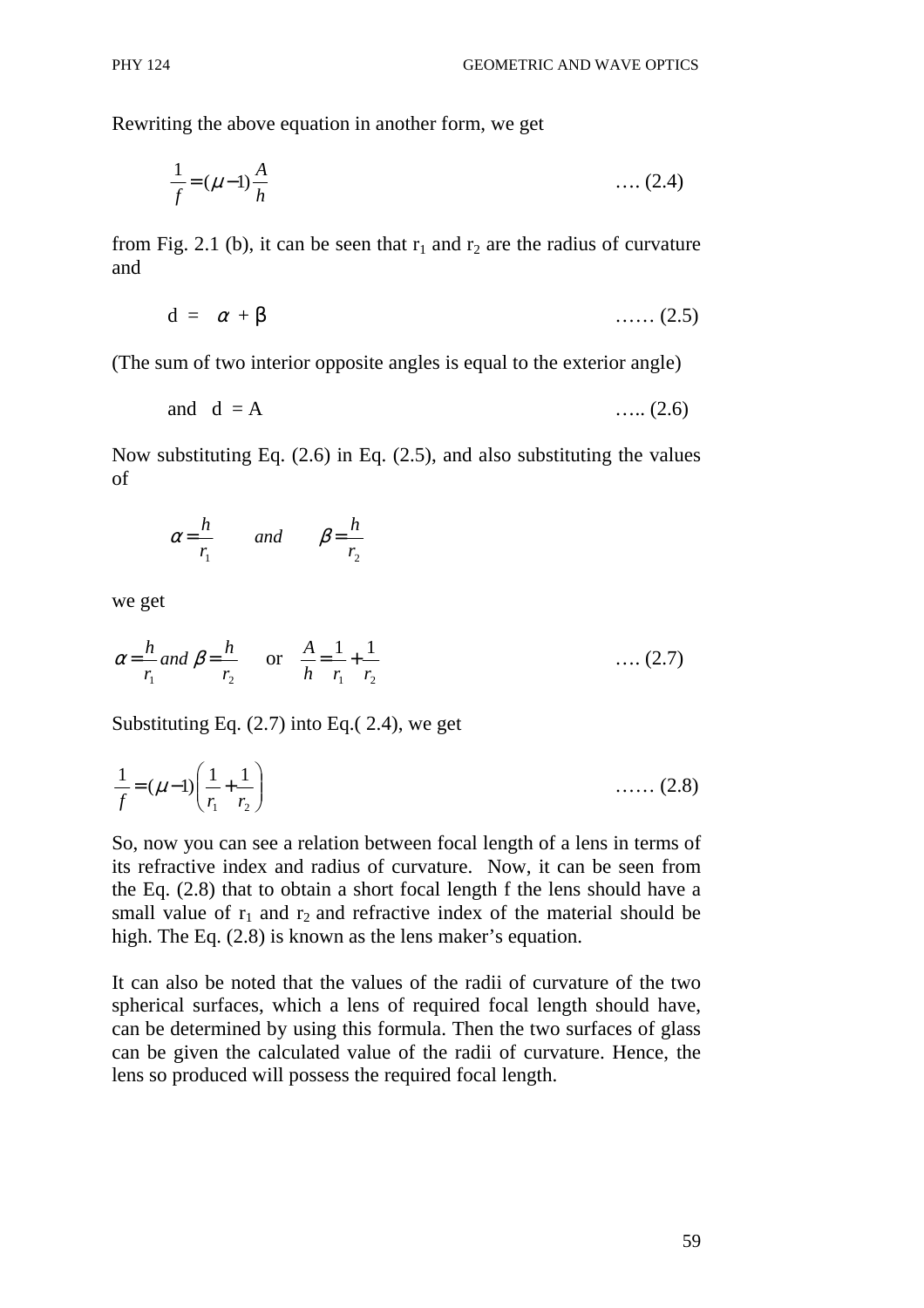### **Example 7.1**

A pin is placed 40 cm away from a convex lens of focal length 15 cm. Determine the magnification of the pin formed by the lens.

#### **Solution**

Focal length (f) of the lens =  $15 \text{ cm}$ Object distance ( $u$ ) = 40 cm The image distance ( v) is to be determined

Using Eq. (2.1)

$$
\frac{1}{v} + \frac{1}{u} = \frac{1}{f}
$$

On rearranging the terms on either side, we get

$$
\frac{1}{v} = \frac{1}{f} - \frac{1}{u}
$$

Now substituting the given values

$$
\frac{1}{v} = \frac{1}{15} - \frac{1}{40}
$$
  

$$
\frac{1}{v} = \frac{8 - 3}{120} = \frac{5}{120}
$$
  

$$
\frac{1}{v} = \frac{5}{120}
$$
  

$$
\therefore v = 24 \text{cm}
$$

But Magnification is defined as

$$
M=\frac{v}{u}
$$

Again substituting the values, we get

$$
= \frac{40}{24}
$$
  

$$
\therefore M = 1.67
$$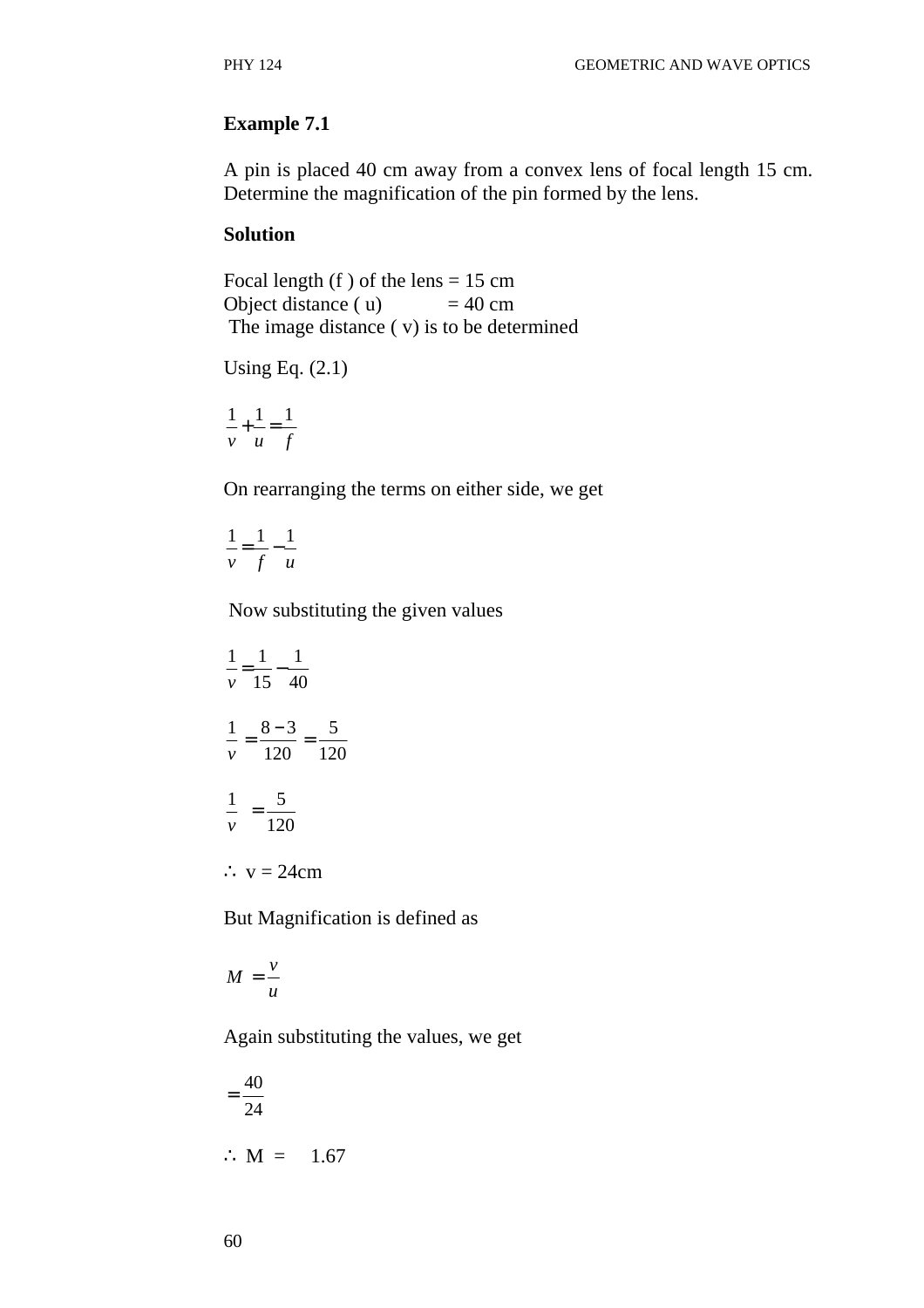Intensity and colour are the two properties of light. The colour of the light is related to the wavelength or frequency of the light. The intensity (brightness) of light is related to the square of the amplitude of the wave. The visible spectrum to which our eyes are sensitive lies in the range of 450 x  $10^{-9}$ m to 750 x  $10^{-9}$ m. Within this spectrum lie the different colours from violet to red. Light with wavelength shorter than 450 x 10-  $9<sup>9</sup>$ m is called ultraviolet and light with wavelength greater than 750 x 10<sup>-</sup>  $9<sup>9</sup>$ m is called infrared. It is to be noted that human eyes are not sensitive to ultraviolet and infrared.

In your physics course earlier, you come across with the prism. A prism is a triangle (wedge) shaped piece of transparent material make up of glass. So, what happens if while light from a source is passed through this prism? Let us discuss about it.

# **3.3 Dispersion and Spectra**

It is found that if white light, such as light from the sun, passes through a prism, an elongated coloured patch of light is obtained on a screen placed behind the prism as shown in Fig. 2.2.



**Fig. 2.2: A white light pass through a prism** 

This patch of light is called a **spectrum** and it consist of the following colours arranged in the order of presentation with the red light rays having the least of deviation and the violet light rays having the most angle of deviation. The incident white light actually consists of these colours combined but because each component colour has different speed in the glass medium. However, in ordinary air, the speed of each of these components is virtually the same and these components cannot be differentiated as they travel together with a common speed. However, in a medium like glass these components travel with different speeds (i.e. red travel with the fastest speed and violet is the slowest) and therefore they are associated with different angles of deviation. (Also we have learnt that light of different wave lengths bent at different angles when falls on a refracting material. The index of refraction of material depends on the wavelength.) Therefore, the component splits into their different colours as they travel through glass and separated the white light into its various colours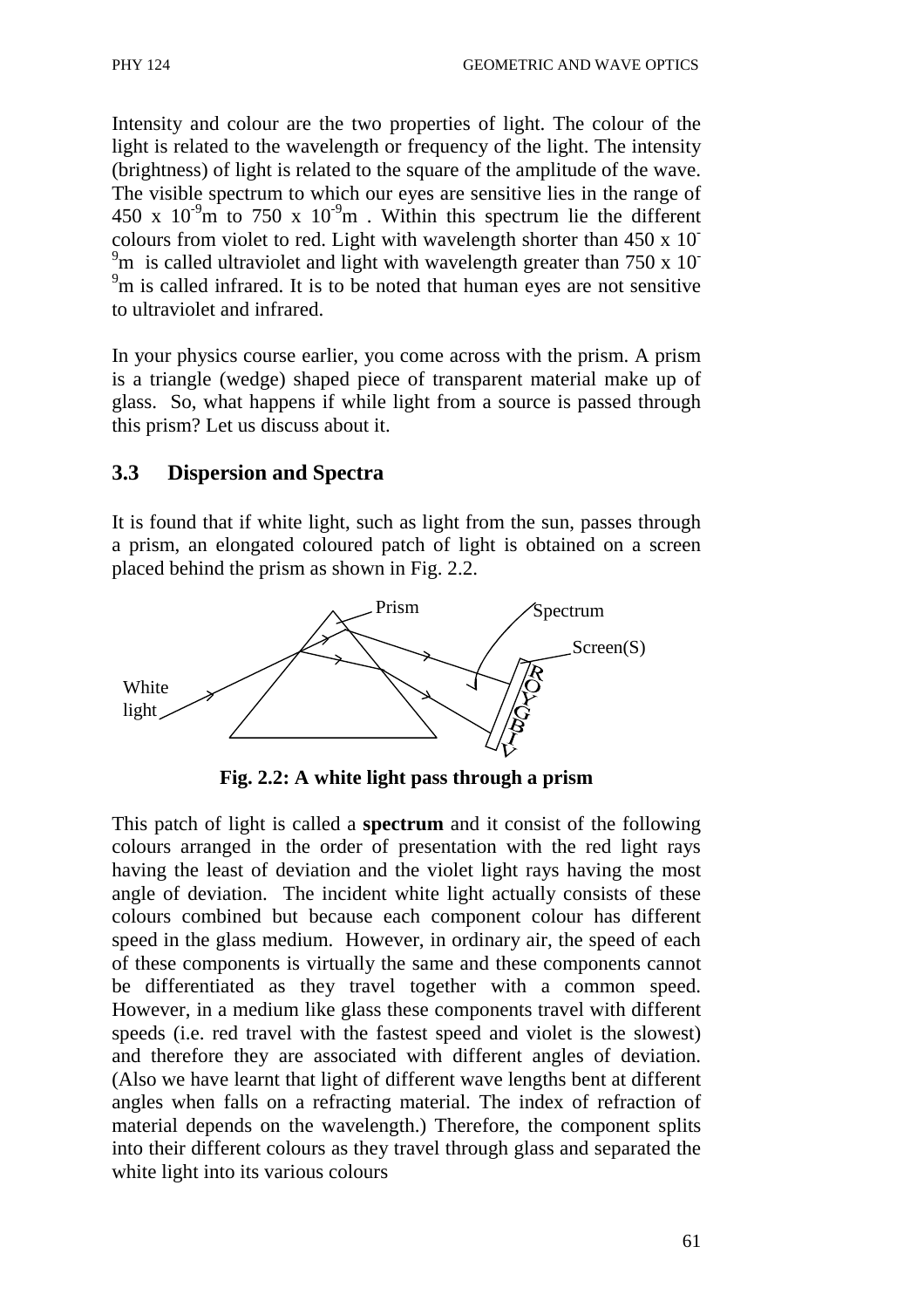The wavelength of red light in air is  $750 \times 10^{-9}$ m (the longest wavelength) and violet light has a wavelength in air  $450 \times 10^{-9}$ m (the shortest wavelength).

As shown in Fig. 2.2, a band of impure colours is obtained on a screen S. The separation of colours (red, orange, yellow, green, blue, indigo and violet) by a prism is called dispersion. In simple words, the spreading of white light into the full spectrum is called **dispersion**. The formation of rainbows is a natural example of dispersion.

The prism alone produces what is called an impure spectrum or continuous spectrum in which different colours overlap. Therefore in order to produce a pure spectrum, the set up is as shown in Fig. 2.3.



### **Fig. 2.3: Two convex lenses in addition to the prism to obtain pure spectrum.**

After discussing the dispersion in this section, now in section 3.4 the topic of spectra will be discussed. Here also, we will familiarize you with the different type of spectra.

### **3.4 Spectra**

Spectra is the study of wavelengths of the radiation coming out from a hot body. There are two types of spectra, the emission spectra and the absorption spectra.

#### **Emission spectra**

When an atom is heated, it's electrons gain thermal energy until it gets to the excited state. And within a very short time, the electron can go back to a lower energy level, thereby emitting energy in the form of photons. For example, iron has 400 different wavelengths in its spectrum, but a very element has a unique spectrum characteristics of it's atoms. Consequently a study of the spectrum of a substance enables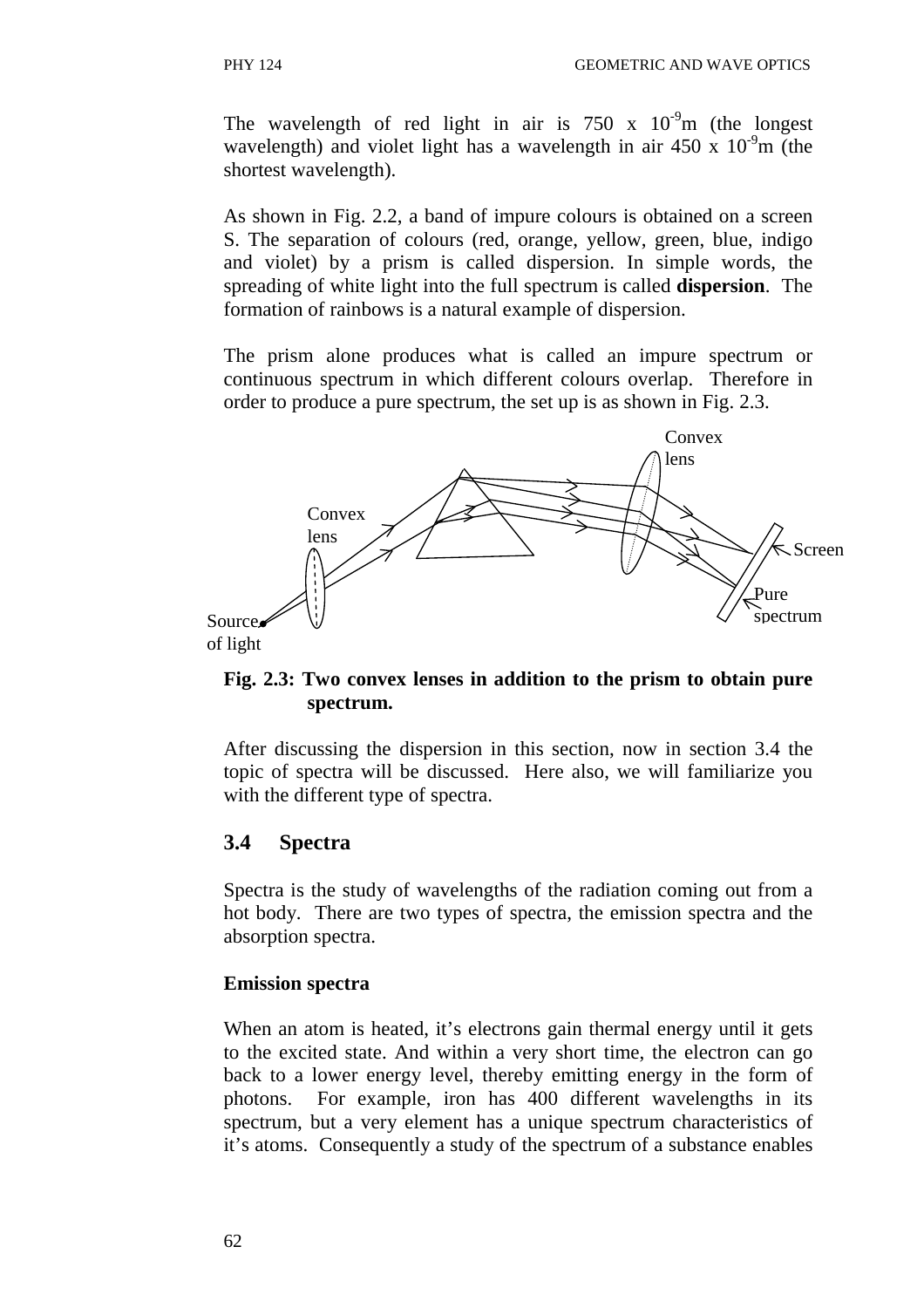its composition to be readily determined. Spectroscopy is the analysis of mixtures or compounds by a study of their spectra.

# **3.4.1 Types of Spectra**

### **1. Line Spectra**

This is the type of spectra obtained from atoms or molecules and is displayed in the form of lines. The line spectrum is obtained when a gas is heated or a large electric current is passed through it. It is important to note that, only certain wavelengths of light are emitted and these are different far different elements and compounds. These lines are actually the image of the narrow slit of the spectrometer in which the light is incident. These lines occur in series as shown in the Fig. 2.4 below.



**Fig.2.4: Line spectra for series of lines** 

The various series and their wavelength are:

Lyman series:  $\frac{1}{a} = R \left( \frac{1}{a^2} - \frac{1}{R} \right)$ , 1  $1 \n\begin{bmatrix} 1 \end{bmatrix}$  $\frac{1}{2} - \frac{1}{u}$ J  $\backslash$  $\mathsf{I}$ l ſ  $= R \frac{1}{2}$  –  $\lambda$   $(1^2$   $\mu$  $R\left|\frac{1}{12} - \frac{1}{12}\right|$ ,  $\mu = 2,3, \ldots$ Balmer Series :  $\frac{1}{a} = R \left( \frac{1}{2} - \frac{1}{2} \right)$ , 2  $1\quad n\begin{pmatrix} 1 \end{pmatrix}$  $\frac{1}{2} - \frac{1}{u}$ J  $\backslash$  $\overline{\phantom{a}}$ L ſ  $= R \frac{1}{2}$  –  $\lambda$   $(2^2$   $\mu$  $R\left|\frac{1}{2^{2}} - \frac{1}{2}\right|, \qquad \mu = 3,4,5...$ Paschen Series  $\frac{1}{a} = R \left( \frac{1}{a^2} - \frac{1}{R} \right)$ , 3  $1\quad n\begin{pmatrix} 1 \end{pmatrix}$  $\frac{1}{2} - \frac{1}{u}$ J  $\backslash$  $\overline{\phantom{a}}$ l ſ  $= R \frac{1}{2}$  –  $\lambda$   $(3^2$   $\mu$  $R\left|\frac{1}{2^{2}} - 1\right|$ ,  $\mu = 4,5$ ……………. Bracket series:  $\frac{1}{a} = R \left( \frac{1}{a^2} - \frac{1}{R} \right)$ , 4  $1\quad p\begin{pmatrix} 1 \end{pmatrix}$  $\frac{1}{2} - \frac{1}{u}$ J  $\backslash$  $\mathsf{I}$ l ſ  $= R \frac{1}{2}$  –  $\lambda$   $(4^2$   $\mu$ *R* µ = 5,6………………

where R is a Rydberg constant =  $1.097 \times 10^7 \text{ m}^{-1}$ 

### **2. Band Spectra**

This is the kind of spectra obtained from molecules and it consists of bands (fine lines) sharp atom end and at the other end as shown in Fig. 2.5.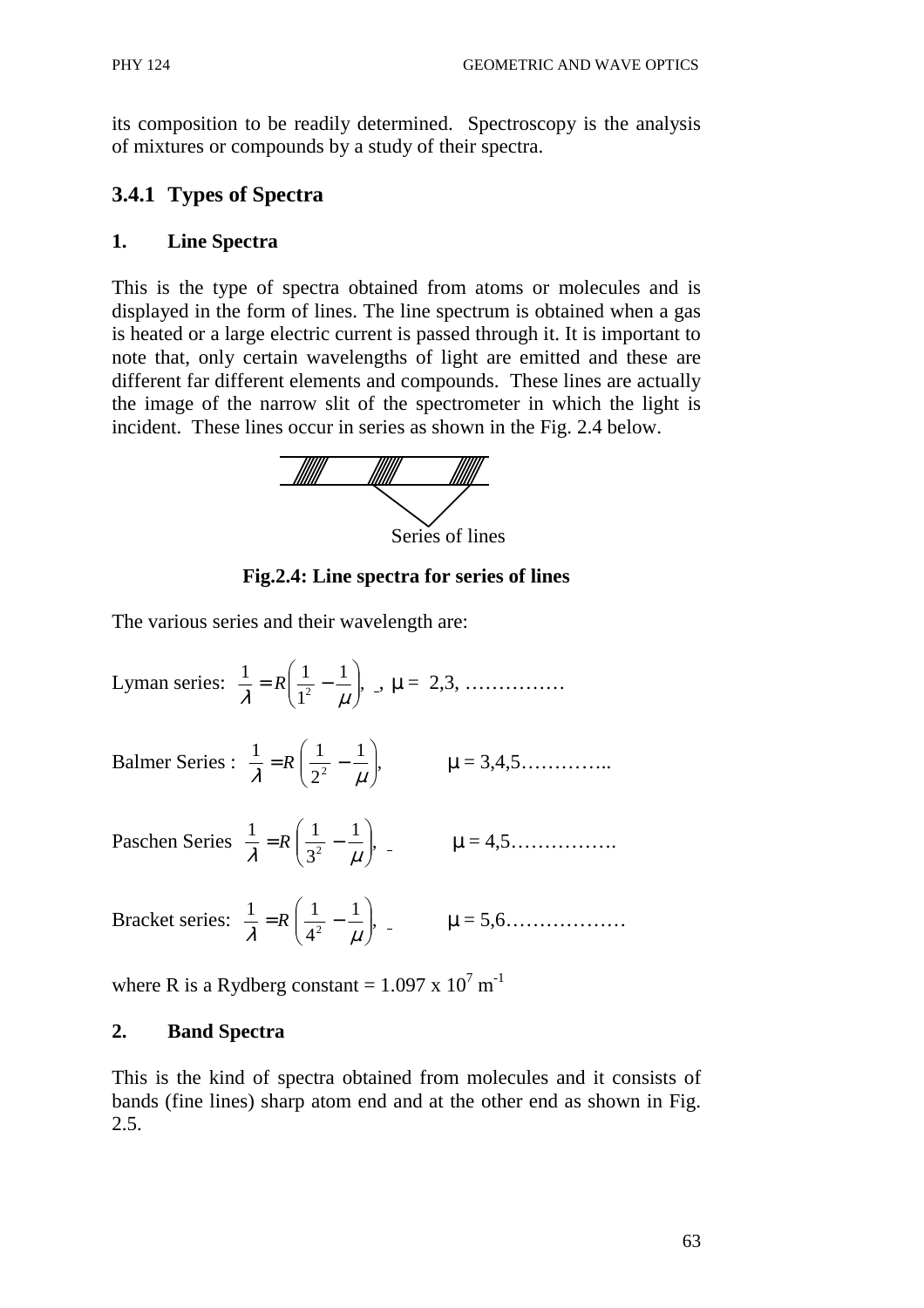

**Fig. 2.5: Band Spectra** 

#### **3. Continuous Spectra**

This is kind of spectra obtained from solids and liquids. Since the atoms and molecules are closely packed, there interaction exists between neighboring atoms, such that all radiations of different wavelength are emitted. For example, light bulb filament produces a continuous spectrum.

### **4. Absorption Spectra**

When a white light (for example a continuous spectrum) is passed through a sodium, the flame absorbs from the light, a wavelength equal to that which it can emit at that state (temperature). This will produce a dark line with in the continuous spectrum when viewed with a spectrometer. This dark line is a natural characteristic of the absorbing substance (sodium). Also atom and molecules absorb light at the same wavelength at which they emit light i.e. if we look at sun's continuous spectrum, it will contain a number of dark lines called absorption lines. This kind of spectra is called absorption spectra.

### **Example 2.2**

When an object is placed 10 cm away from a lens it is found that the image formed 5 cm behind the object on the same side of the lens (i) Determine the focal length of the lens (ii) the magnification and (iii) type of image.

### **Solution**

(i) The object distance,  $u = 10$  cm The image distance,  $v = -(10 + 5)$  cm (since the image is on the same side as the side of the object.)

Because the image distance is negative, Eq. 2.1 becomes

$$
\frac{1}{f} = \frac{1}{u} - \frac{1}{v}
$$

That is on inserting the values of the parameters, we get

$$
\frac{1}{f} = \frac{1}{10} - \frac{1}{15}
$$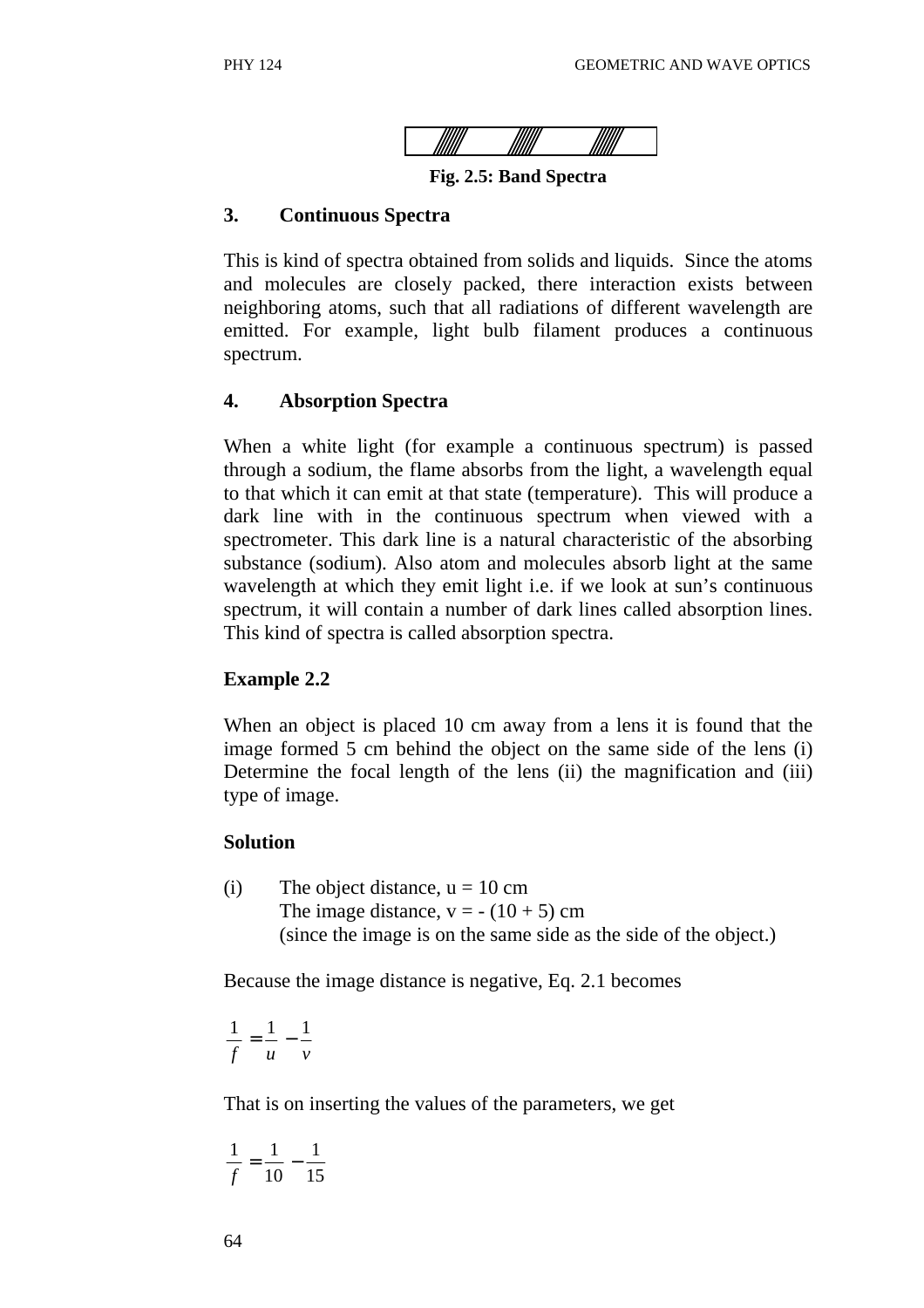$$
i.e \frac{1}{f} = \frac{1}{30}
$$

∴  $f = 30$  cm.

(b) Since the sign of f is positive, the lens concerned must be a convex one as by convention, a convex lens has positive focal length.

Magnification, *u*  $M = \frac{v}{v}$ 

But v is negative, therefore the magnification is

$$
\therefore M = -\frac{15}{10}
$$

 $M = -1.5$ 

Actually, the negative sign of the magnification, M and the image distance, v shows the image is virtual.

#### **Example 2.3**

The curved face of a plano- convex lens of refractive index 1.5 is placed in contact with a plane mirror. An object at a distance of 20 cm coincides with the image produced by the lens and reflects by the mirror. A film of liquid is now placed between the lens and the mirror and the coincident object and image are at 100 cm distance. Determine the refractive index of the liquid.

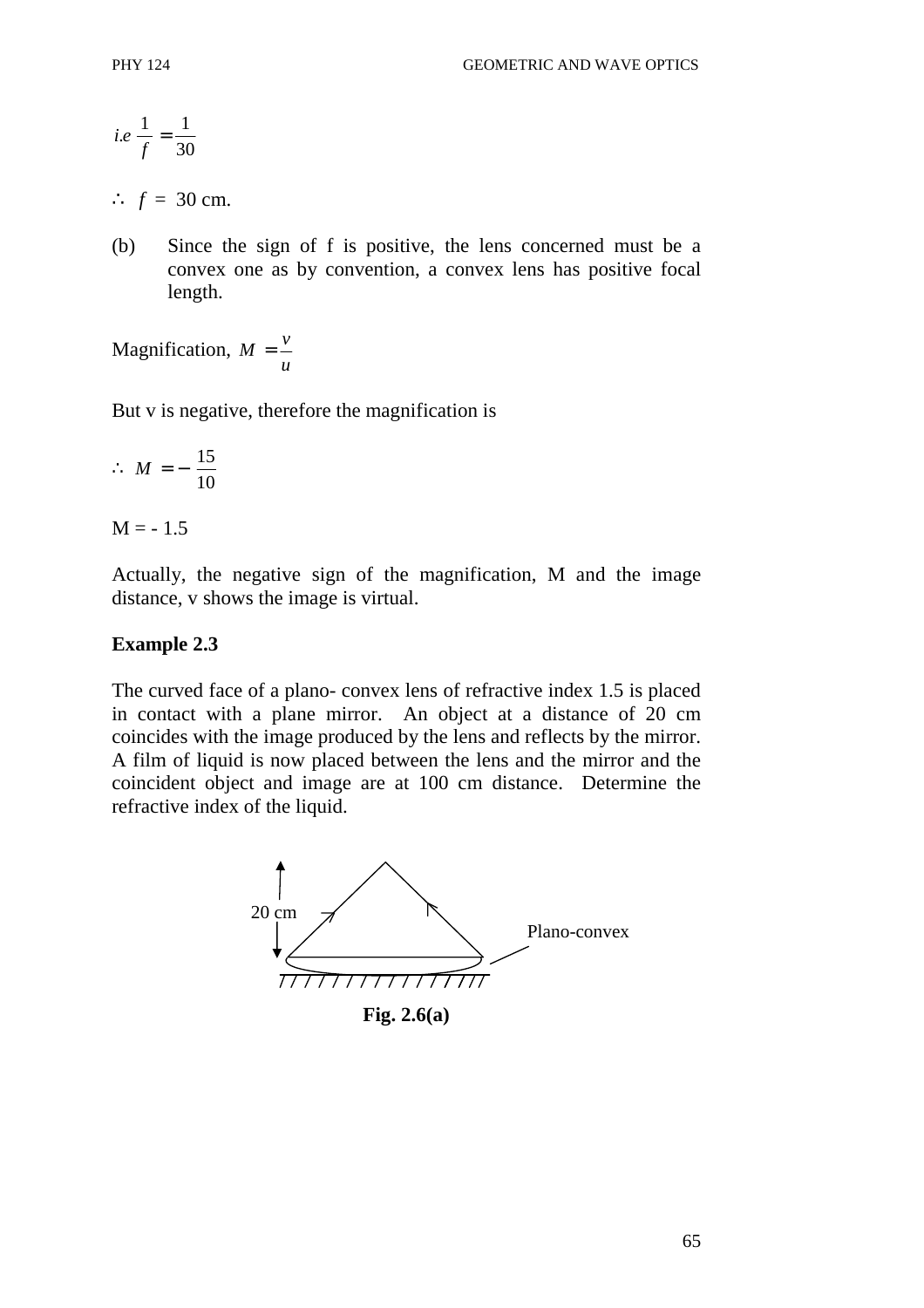

#### **Solution**

In Fig 2.6 (a), the rays reflected by mirror are parallel. Therefore, they would converge at the focus of the overlying lens after reflection. Similarly, when the space between the lens and the mirror is filled with liquid the reflected rays converge at the joint focus of Plano concave lens formed by the liquid and the existed Plano convex lens after refraction through these two lenses.

This implies that  $f_1 = 20$  cm,  $f = 100$  cm. Relating the focus lens to their joint focal (f) is

$$
\frac{1}{f} = \frac{1}{f_1} + \frac{1}{f_2}
$$
\n
$$
\frac{1}{f} = \frac{1}{f_1} + \frac{1}{f_2}
$$
\n
$$
\frac{1}{f_2} = \frac{1}{f} - \frac{1}{f_1} = \frac{1}{100} - \frac{1}{20}
$$
\n
$$
\frac{1}{f_2} = \frac{-4}{100}
$$
\n
$$
\frac{1}{f_2} = \frac{-1}{25}
$$
\n
$$
\therefore f_2 = -25 \text{ cm.}
$$

The negative sign indicates that the lens is a concave lens.

A Plano – concave has a negative focal length. Using the lens maker's equation for the Plano – convex lens, we have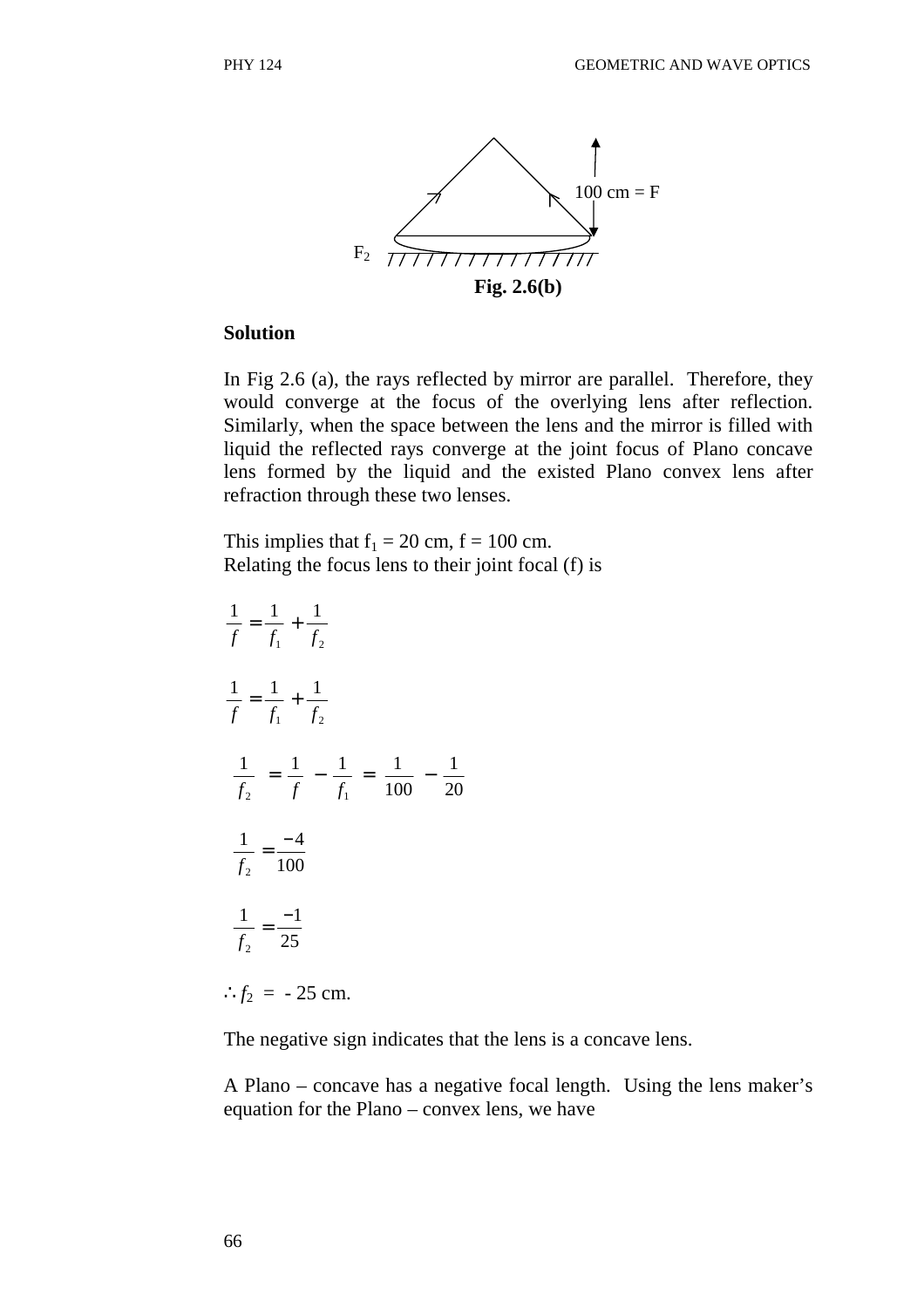$$
\frac{1}{f} = (\mu - 1)\left(\frac{1}{r_1} + \frac{1}{r_2}\right)
$$

hence,  $\mu$  is the refractive index of the glass for the Plano-convex lens  $r_2$ is infinity ( $r_2 = \infty$ ) because one of it's surfaces is flat.

$$
\therefore \frac{1}{20} = (1.5 - 1) \left( \frac{1}{r_1} + \frac{1}{\infty} \right)
$$
  
=  $(1.5 - 1) \frac{1}{r_1}$   $\left( \text{sin } ce \frac{1}{\infty} = 0 \right)$ 

Therefore, 
$$
r_1 = 10.0
$$
 cm

Using the lens maker's equation for the Plano-concave liquid lens, we have

 $\overline{\phantom{a}}$ J  $\backslash$ 

 $\overline{\phantom{a}}$ J  $\backslash$  $\overline{\phantom{a}}$ l ſ  $=(\mu-1)\left| \right|$  + 2  $\binom{r_1}{r_2}$  $\frac{1}{2} = (\mu - 1)\left( \frac{1}{2} + \frac{1}{2} \right)$  $\frac{1}{f_2} = (\mu - 1) \left( \frac{-}{r_1} + \frac{-}{r_2} \right)$ 

where  $\mu$  = refractive index of liquid

 $f_2 = -25$  cm  $r_1 = 10$  cm  $\Rightarrow \frac{1}{ } = \frac{1}{ } = 0$ 2  $\frac{1}{r_2} = \infty$ ,  $\Rightarrow \frac{1}{r_2} = \frac{1}{\infty} =$  $=\infty, \Rightarrow \frac{1}{\overline{\phantom{a}}}$  = *r r* 10  $(\mu - 1) \frac{1}{16}$ 25  $-\frac{1}{25} = (\mu \mu = 0.6$ 

#### **4.0 CONCLUSION**

The lens formula is *f v u*  $\frac{1}{a} = \frac{1}{a} + \frac{1}{b}$ 

Thus, if any two of the three parameter f, v, and u are known, then third one can be easily computed using the above Equation. Therefore the information that can be obtained about the object for image distance through ray tracing can also be obtained by using this equation.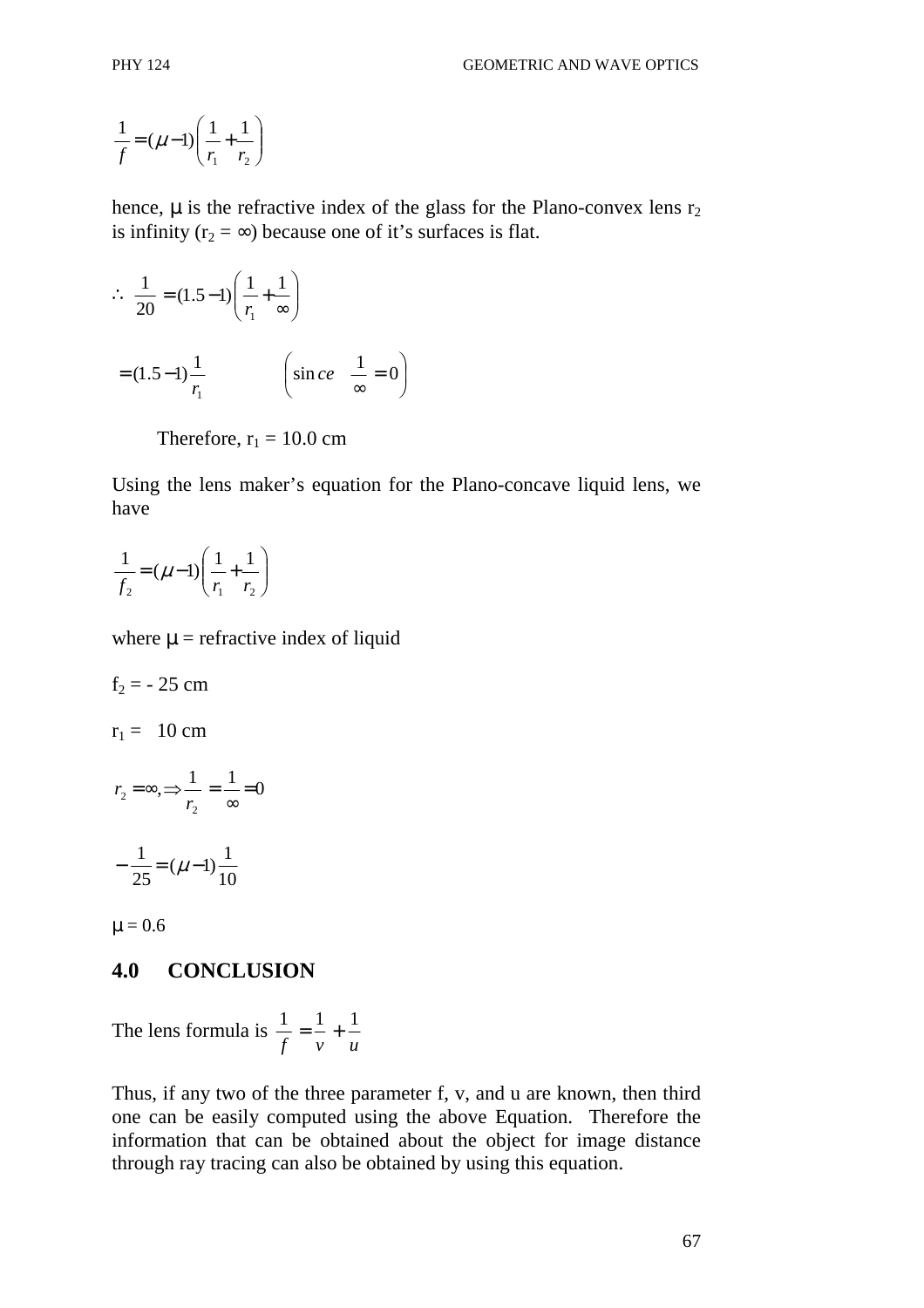The lens maker's equation

$$
\frac{1}{f_1} = (\mu - 1) \left( \frac{1}{r_1} + \frac{1}{r_2} \right)
$$

This equation relates a focal length, refractive index and the radii of curvature of a given lens. Consequently, if we know any of the three parameters above we can always use the equation to determine the fourth one.

Dispersion is the break down of white light into its colour component. These colours are red, orange, yellow, green, blue, indigo and violet.

Dispersion results from the fact that the various colour components have moved through the glass prism at different velocities and are associated with different angles of deviations. While red light has the least angle of deviation, violet has the most angle of deviation. This gives the colour spectra of white light after dispersion. The spectrum can be continuous in which case, the colours match with each other pure, in this case they appear distinctly in fine lines.

### **5.0 SUMMARY**

- The lens formula can be used to obtain the same information about the u or v or f as by a lens by ray tracing.
- The lens maker's equation relates the focal length, the refractive index and the radii of curvature of a given lens.
- When white light passes through a prism, it splits into its basic component colours. This is known as dispersion.
- Dispersion is due to different velocities of travel and consequently, different angle of deviation of the component colours of white light through the glass prism.
- Red light is least deviated whereas violet deviates most out of the component colours.
- The emerging ray of light received on the screen after incident, white have passed through a prism is usually in form of a continuous spectrum in which the adjacent colours interfere with each other with appropriate instrumentation, pure spectrum can be obtained.
- Other forms of spectra are band spectra and absorption spectra.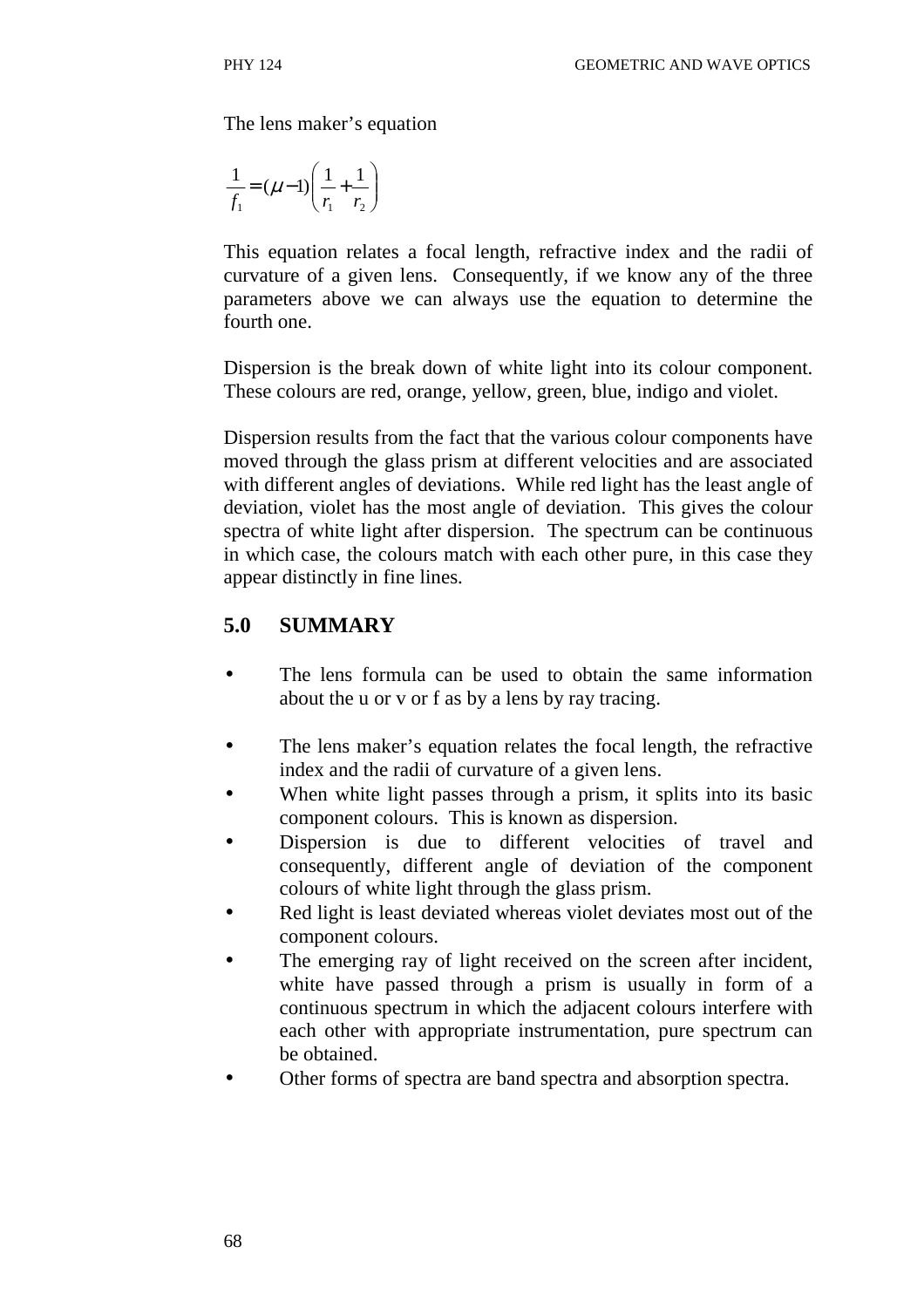### **6.0 TUTOR-MARKED ASSIGNMENT**

- 1. Determine the radius of curvature of the convex surface of a plano convex lens if its focal length is 0.3m and the refractive index of the material of the lens is 1.5.
- 2. An object placed 45 cm away from a lens forms an image on a screen placed 90 cm on the other side of the lens.
- (a) What type of lens it is?
- (b) Determine the focal length of this lens.
- (c) Calculate the size of the image if the size of the object is 15 cm.

### **7.0 REFERENCES/FURTHER READINGS**

Nelkon and Parker. *Advance Level Physics*. British Library Publication.

- Kenneth .W. Ford. *Basic Physics.* Toronto London: Waltham Massachusetts.
- Mark .W. Zemansky. *College Physics*. London: Addison Wesley.
- Shortley and Williams. *Principles of College Physics.* Englewood Cliff New Jersey: Prentice Hall Inc.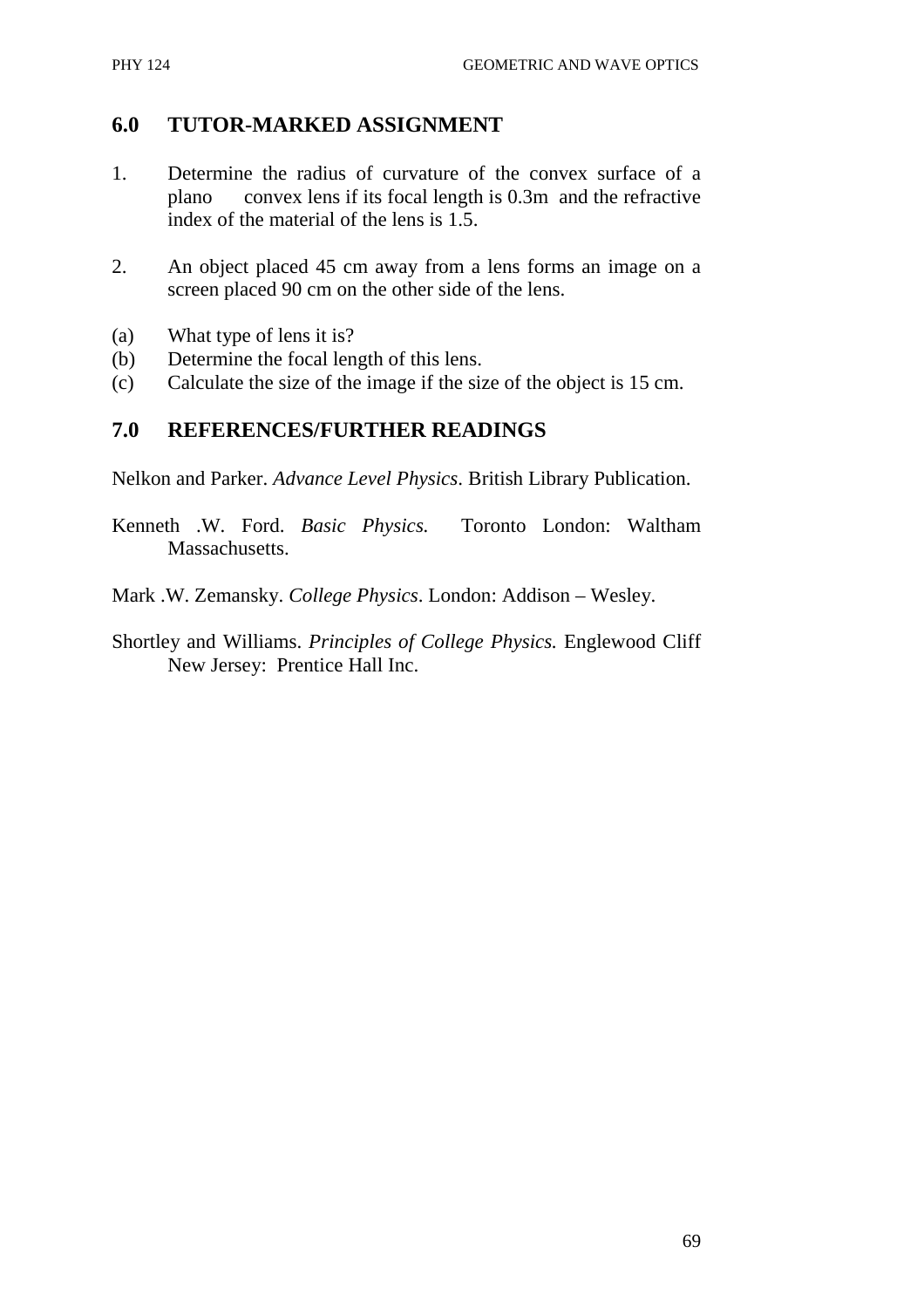### **UNIT 3 THE EYE**

### **CONTENTS**

- 1.0 Introduction
- 2.0 Objectives
- 3.0 Main Content
	- 3.1 The Human Eye
	- 3.2 Power of a Lens
	- 3.3 Eye Defects and Their Corrections
		- 3.3.1 Long Sightedness
		- 3.3.2 Short sightedness
- 4.0 Conclusion
- 5.0 Summary
- 6.0 Tutor-Marked Assignment
- 7.0 Reference/Further Readings

### **1.0 INTRODUCTION**

We have learnt about the lenses in earlier units. You can recall that how different kind of images are formed when the object is kept at different positions. Eyeglasses are now a day commonly used to correct visual problems. We use lenses to solve the problem of nearsightedness, farsightedness or to magnify object. Now, you may ask logically what goes wrong with our vision. Why are we not able to see properly? To get the answer of these questions, first, it is vital to know about the human eye and its essential parts and their functions.

The eye is a natural optical instrument which an average person uses to see. It is analogous in every way to the camera. It has a lens, a shutter known as the iris and a retina which acts like film of a camera. The image of an object being viewed is formed on the retina in the same manner as the image is formed on the film of a camera.

In this unit you will study about essential parts of the eye as well as the defects of the eye and their corrections. The major defects of eye are far – sightedness, and short sightedness. They are corrected using appropriate convex or concave lenses which are usually worn in form of eye glasses (spectacles).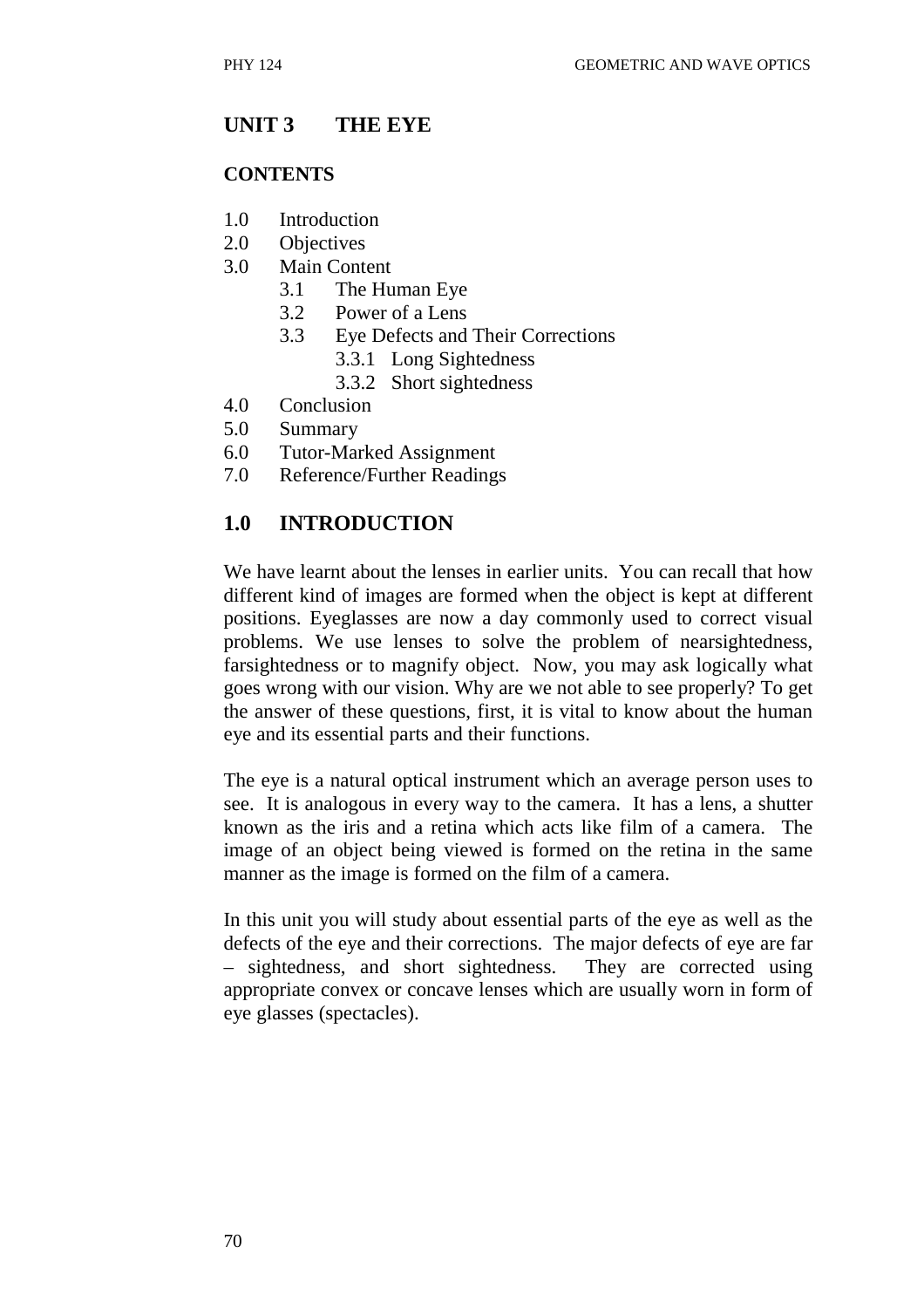# **2.0 OBJECTIVES**

After studying this unit, you will be able to:

- identify the various parts of the eye
- discuss the function(s) of each part of the eye
- define the power of a lens
- solve problems involving power of a lens
- discuss the major defects of the eye and their corrections.

### **3.0 MAIN CONTENT**

### **3.1 The Human Eye**

A vertical section of the human eye is shown in Fig. 3.1 below. As you can see, the eye has the following essential parts:



**Fig. 3.1: Main parts of human eye** 

- i) The cornea is the transparent part of the eye. The light which enters to the eye passes through it. It serves as a protective covering to the parts like pupil, crystalline lens etc. and also partly focuses light entering the eye.
- ii) The iris which acts as a muscular diaphragm of variable size that controls the size of pupil. Its function is to regulate the amount of light entering to the eye. In low light conditions, it dilates the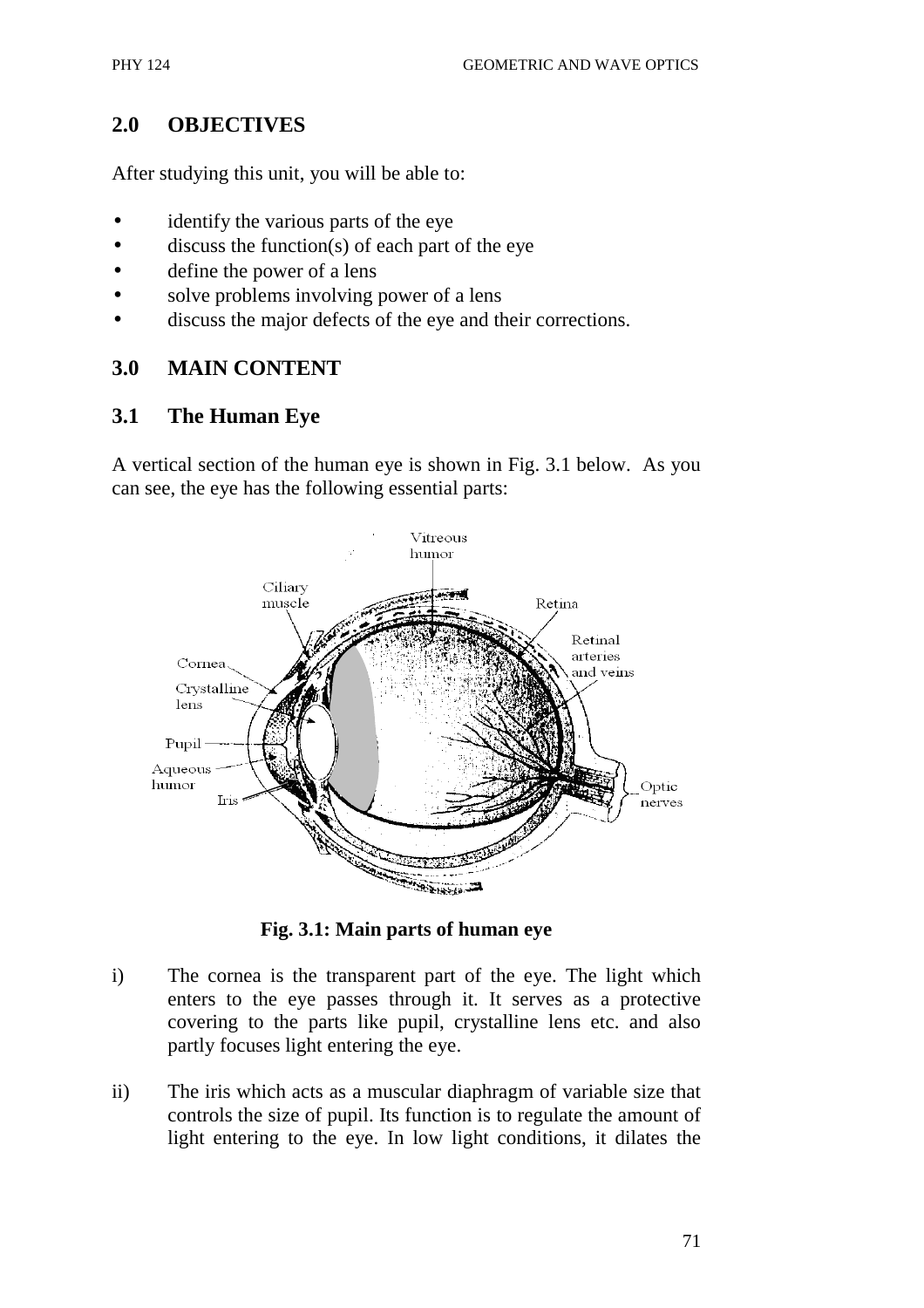pupil and on the other hand, it contracts the pupil in high light conditions.

- iii) The pupil is a circular aperture in the iris.
- iv) The eye lens which is supported by the ciliary's muscles and its function is to focus light entering the eye onto the retina. The action of the ciliary's muscles alters the focal length of the lens by changing its shape.
- v) The retina is the light sensitive portion at the back inside surface of the eye. The optic nerves of the brain begin at the retina from which they transmit massages to the brain. The most sensitive spot of the retina is known as the yellow spot and its least sensitive portion is the blind spot, which is where the optic nerve leaves the eye for the brain. An image is perceived. The retina in the eye works in the same way as the film in a camera. It is interesting to note that our brains interpret the object scene as right side up.
- vi) Cornea is the curved membrane forming the front surface of the eye.
- vii) The aqueous humor is the transparent liquid between the lens and the cornea.
- viii) The vitreous humor is a jelly liquid between the lens and the rest of the eye ball.

The optical system of the eye consists of the cornea, the aqueous and vitreous humor and the lens. The rod and cones known as receptors, when stimulated by light, send signals to the brain through optic nerves and where an image is perceived. They form an ideal and inverted image of an external object on the retina. The retina transmits the impression created on it by this image through the optic nerve to the brain. The brain then interprets the inverted image as being vertical in reality.

The focal length of the eye lens is not constant. The shape of the lens is altered by the action of the ciliary muscles to obtain a convex lens of appropriate focal length required to focus the object viewed (far or near) on the retina. The ability of the lens to focus on near and far objects is known as **accommodation.** 

You may have come across with Optometrists and Ophthalmologists in regard of eyeglass or contact lenses. It is important to know that they use inverse of the focal length to determine the strength of the eyeglass or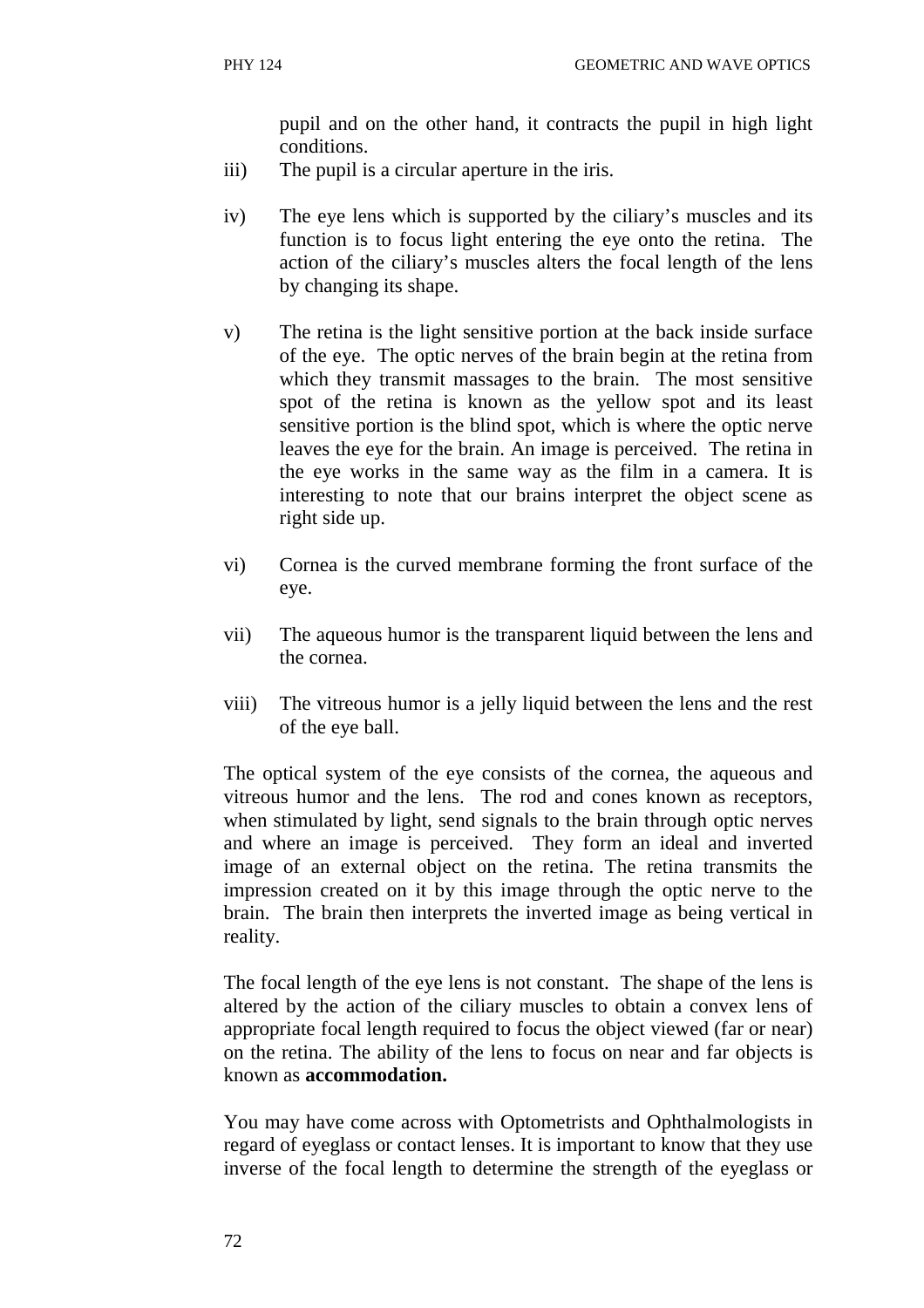lens. This inverse of the focal length is called power, which we will discuss in the next section 3.2.

# **3.2 Power of a Lens**

The power of a lens is defined as the reciprocal of the focal length. Where P is the power of the lens and f is the focal length. The power of a lens is measured in diopter (D). For example, when the focal length is 1m, the power of the lens is 1D.

$$
P = \frac{1}{f} \tag{3.1}
$$

Hence the power of a lens in diopters is given by the expression

$$
P = \frac{100}{f(cm)}
$$

Here the focal length is taken in centimeters.

The power of a converging lens is positive while that of a diverging lens is negative because their focal lengths are positive and negative respectively,

# **Example 3.1**

Determine the focal length of a lens with power  $+ 2.5$  diopters.

# **Solution**

$$
P = \frac{100}{f} = 2.5
$$

$$
\Rightarrow f = \frac{100}{2.5}
$$

 $=40$  cm

# **Example 3.2**

Determine the power of a concave lens with focal length 20 cm.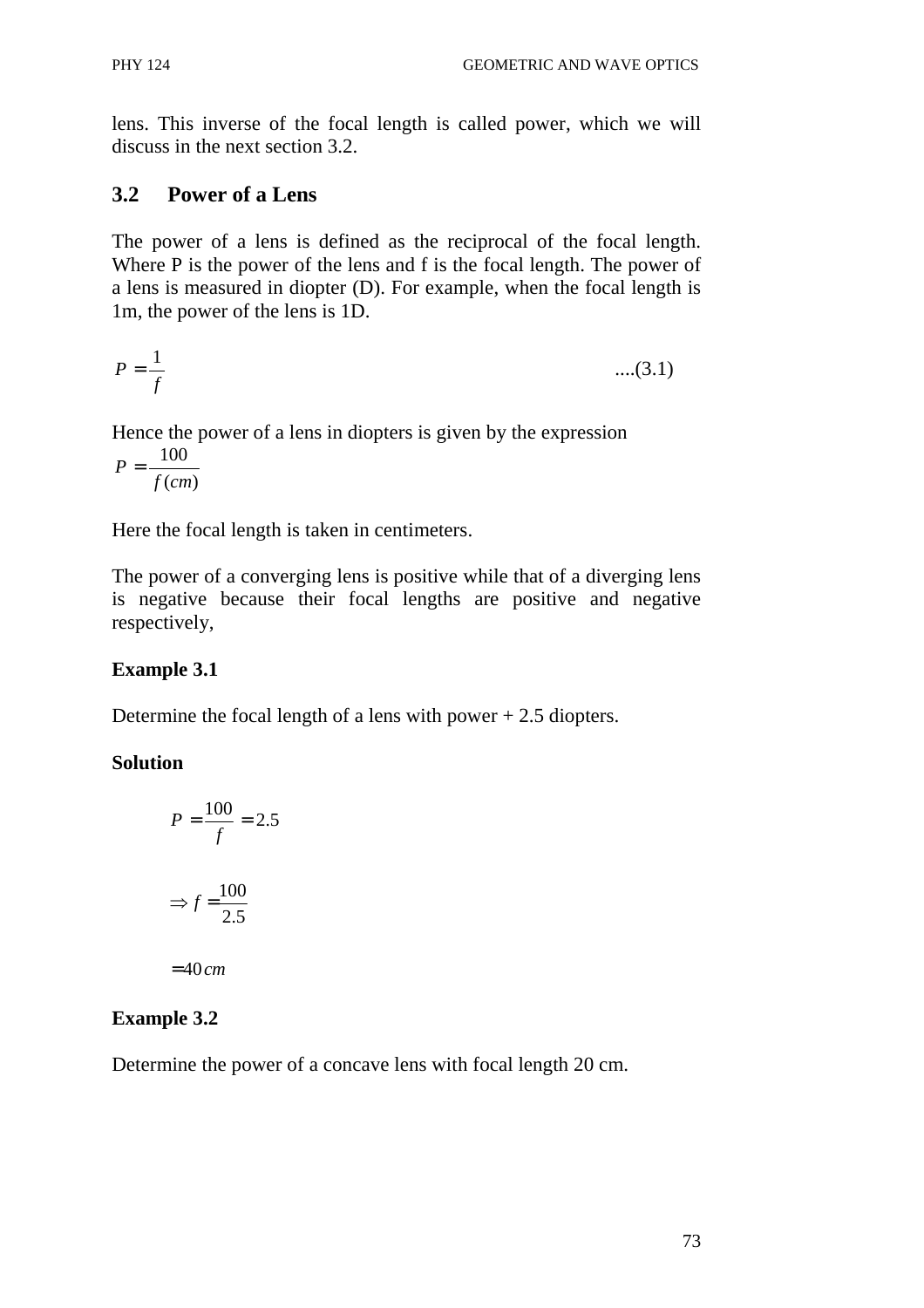#### **Solution**

$$
\frac{100}{f} = -\frac{100}{20},
$$
  

$$
\Rightarrow f = -5 \text{ cm}
$$

Many of us encountered with the visual problems like nearsightedness and farsightedness. Most of us use glasses at some point of time in our life. In section 3.1, various parts of eyes and their functions were discussed. It was mentioned that focused image of an object is observed on the retina. But sometimes the image of the object is not formed on the retina because the lens in the eye does not focus the light rays properly on to the retina. Hence, we are not able to see properly or there is some defect observed in the eye. Now in the next section, let us discuss about the eye defects and also learn how these defects can be corrected?

### **3.3 Eye Defects and their Corrections**

The closest distance a normal eye can see an object clearly (without accommodation) is called "the **near point** or the least distant of distinct vision". The near point is the closest distance for which the lens can accommodate to focus light on the retina. This distance is equal to 25 cm for a normal eye. This distance increases with the age. It is mentioned in the literature that it is about 50 cm at age 40 and to 500 cm or greater at age 60.

The farthest distance a normal eye can see an object is called the **far point** and is at infinity for a normal eye. Therefore, a person with normal eye can see very distant objects like moon.

# **3.3.1 Farsightedness (hyperopia)**

In farsightedness (or hyperopia), a person can usually see far away objects clearly but not nearby objects. The light rays do not converged by the eye on the retina but focuses behind the retina. Hence, the image formed by the lens in the eye fall behind the retina (see Fig. 3.2(a).

**Correction:** In order to correct this defect, a convex lens needs to be placed before the eye. It help in converging further more the incoming rays before they enter the eye, so that by the time the lens in the eye converges them, they would exactly fall on the retina (see Fig. 3.2 b).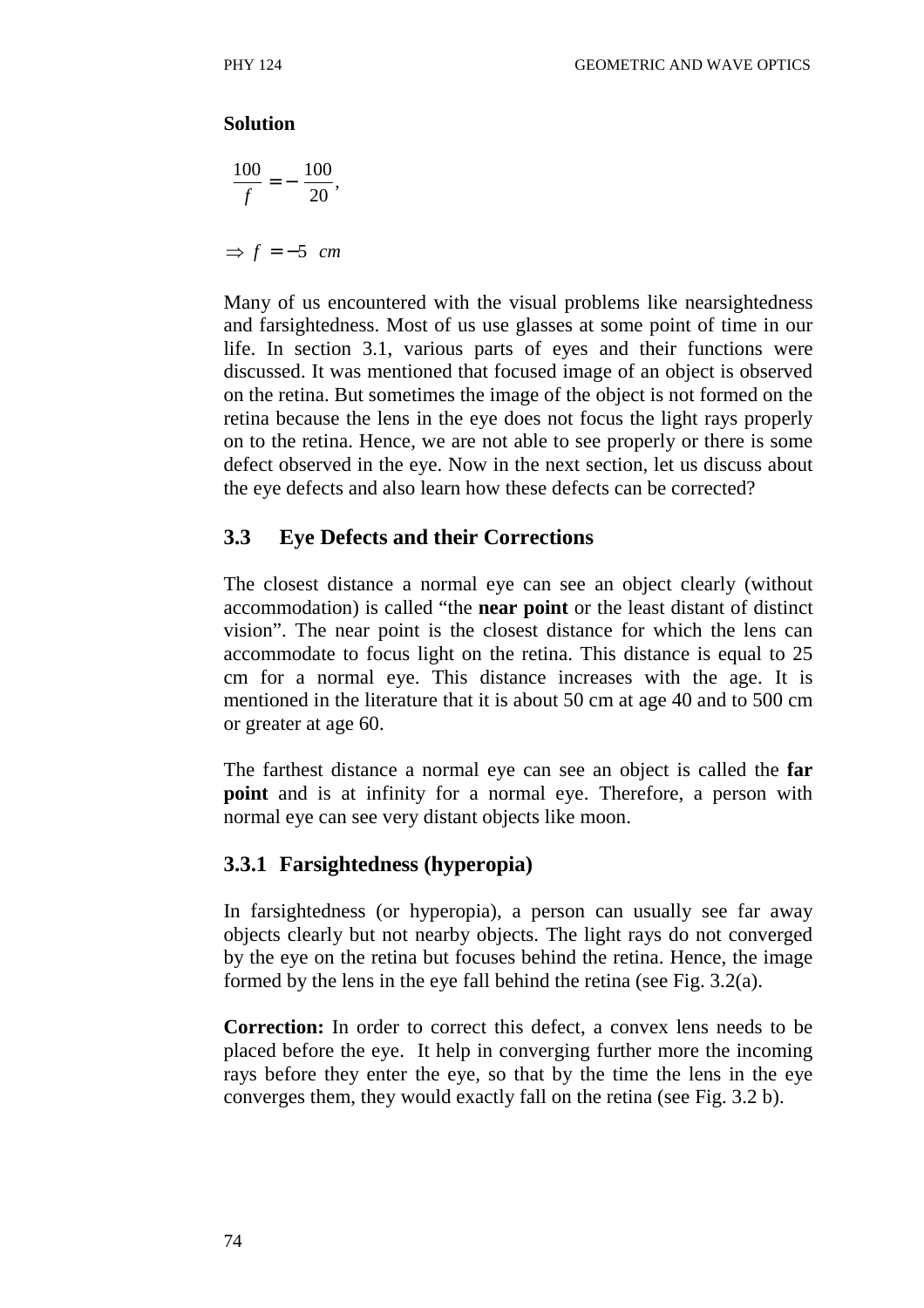

**Fig. 3.2 (a): Farsightedness** 



### **Fig. 3.2 (b): Use of convex lens to correct farsightedness.**

### **3.3.2 Nearsightedness (or myopia)**

When a person cannot see clearly or focus to the retina objects at the far point but can focus on the nearby objects, then the person is said to be suffering from nearsightedness (or myopia). Usually this problem arises with the people who do a lot of reading. Fig. 3.3 (a) shows that for nearsighted person, rays from a distance objects get focused before getting to the retina.

#### **Correction**

The type of defect can be corrected by using a concave lens placed before the eye (see Fig. 3.3 (b). It can be seen in Fig. 3.3 (b) that the concave lens diverge the rays from distant object before getting to the cornea and thereby enabling the natural lens of the eye to focus the rays on the retina.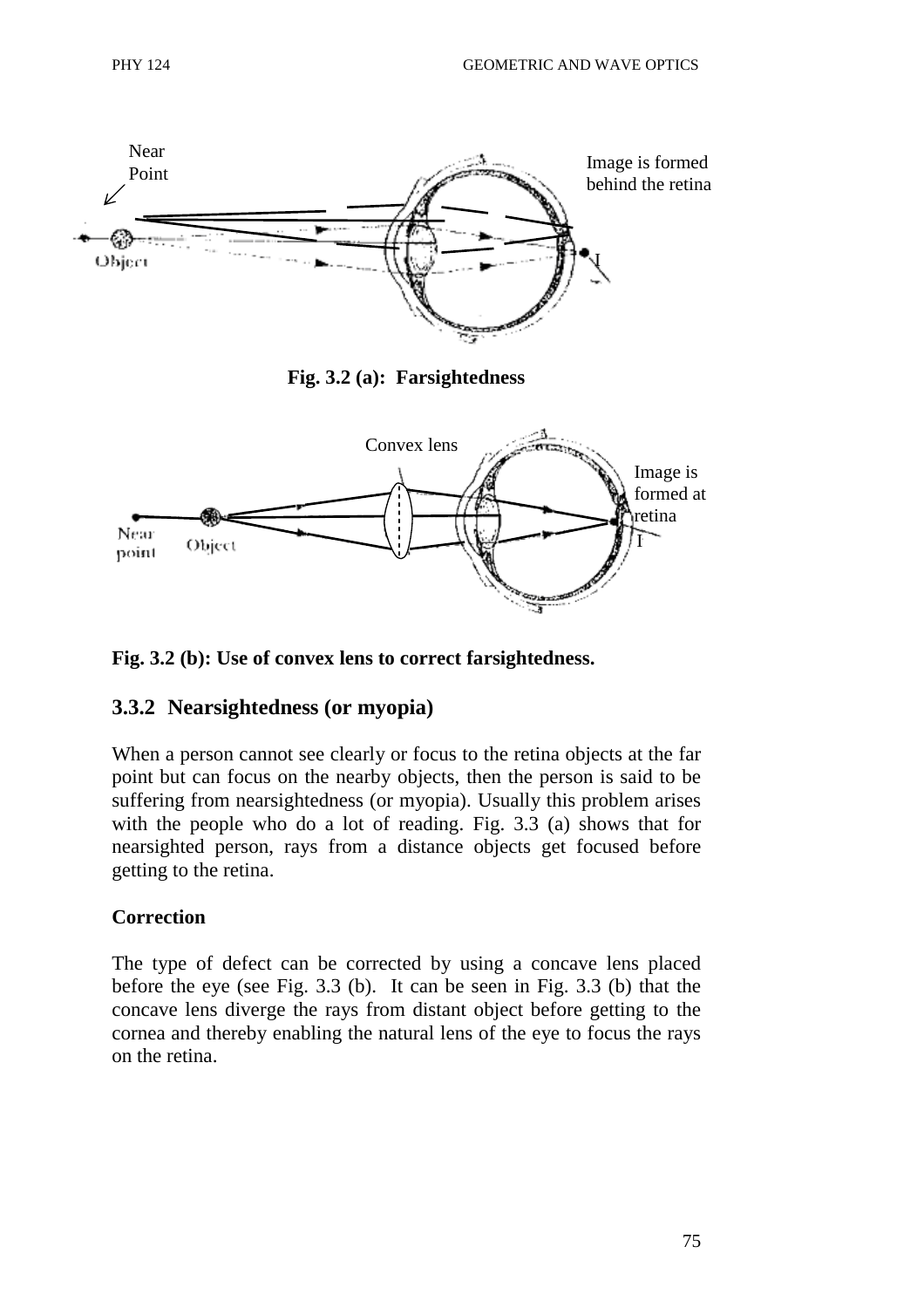

**Fig. 3.3 (a): Nearsightedness** 



**Fig. 3.3 (b): Use of a concave lens to correct nearsightedness.** 

#### **Example 3.3**

A man cannot see clearly objects beyond 100 cm from his eye. Calculate the power of the lens he needs to see distant object clearly.

#### **Solution**

Since the man cannot see beyond 100 cm, it implies that he is shortsighted and would need a diverging lens for correction.

For him to see the object at infinity, the lens must assure his object distance to be infinity and image distance at 100 cm, because the object to man appear to be at 100 cm away.

∴  $u = ∞$ 

 $v = -100$  cm (negative sign because lens is concave)

 $f = ?$ 

Using the lens formula, we can insert the values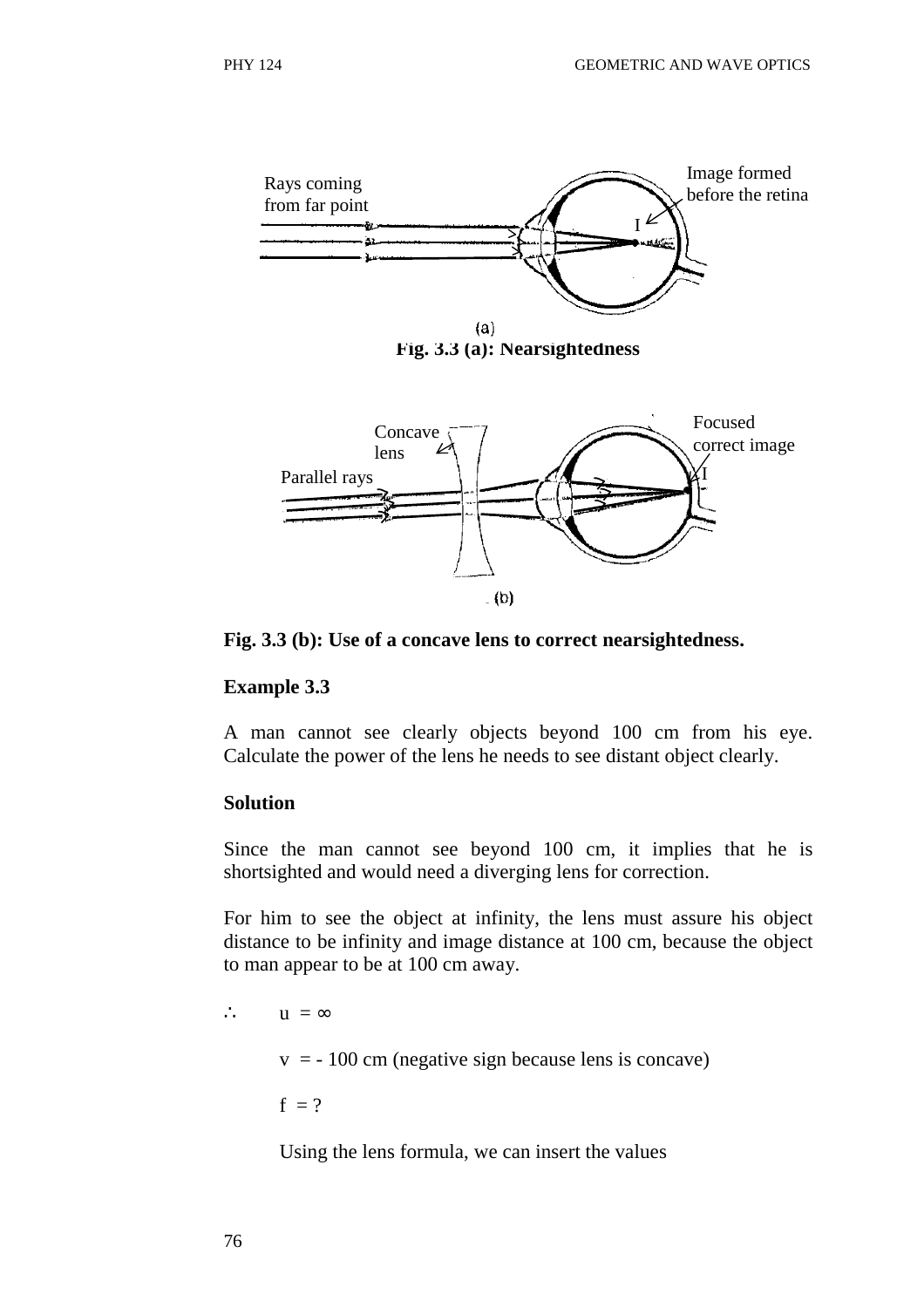$$
\frac{1}{f} = \frac{1}{v} + \frac{1}{u} = -\frac{1}{100} + \frac{1}{\infty}
$$

$$
\frac{1}{f} = -\frac{1}{100} + 0
$$

 $f = -100$  cm Therefore, power

$$
=\frac{100}{-100} \text{ dioptres}
$$

 $=$  - 1.0 dioptres

 $= -1.0 D$ 

# **4.0 CONCLUSION**

The eye is similar to the camera in many ways. It has a lens, a shutter (iris) and a film (retina). Its mode of image formation is very similar to that of a camera in all respect. The image formed on the retina is always inverted just like the image formed by a camera on a film. The only difference is that the human brain interprets the image and also the lens of the eye is usually adjustable to enable it focus on far or near objects. The ability of the lens to adjust it so if for the purpose is known as accommodation.

The power of a lens is usually expressed as the inverse of the focal length. Its unit is diopter. The diopter is represented by D.

The two defects of eye are farsightedness (or hyperopia) and nearsightedness (or myopia). In farsightedness, the person is able to see distinctively far away objects but not nearly objects. In this case, light from near objects are focused behind the retina and a convex lens is used to correct these defect.

In the case of nearsightedness, the eye is able to see distinctively objects that are near but not those far off. In this case, rays from distant object are focused by the lens before the retina. A concave lens is used to correct this defect.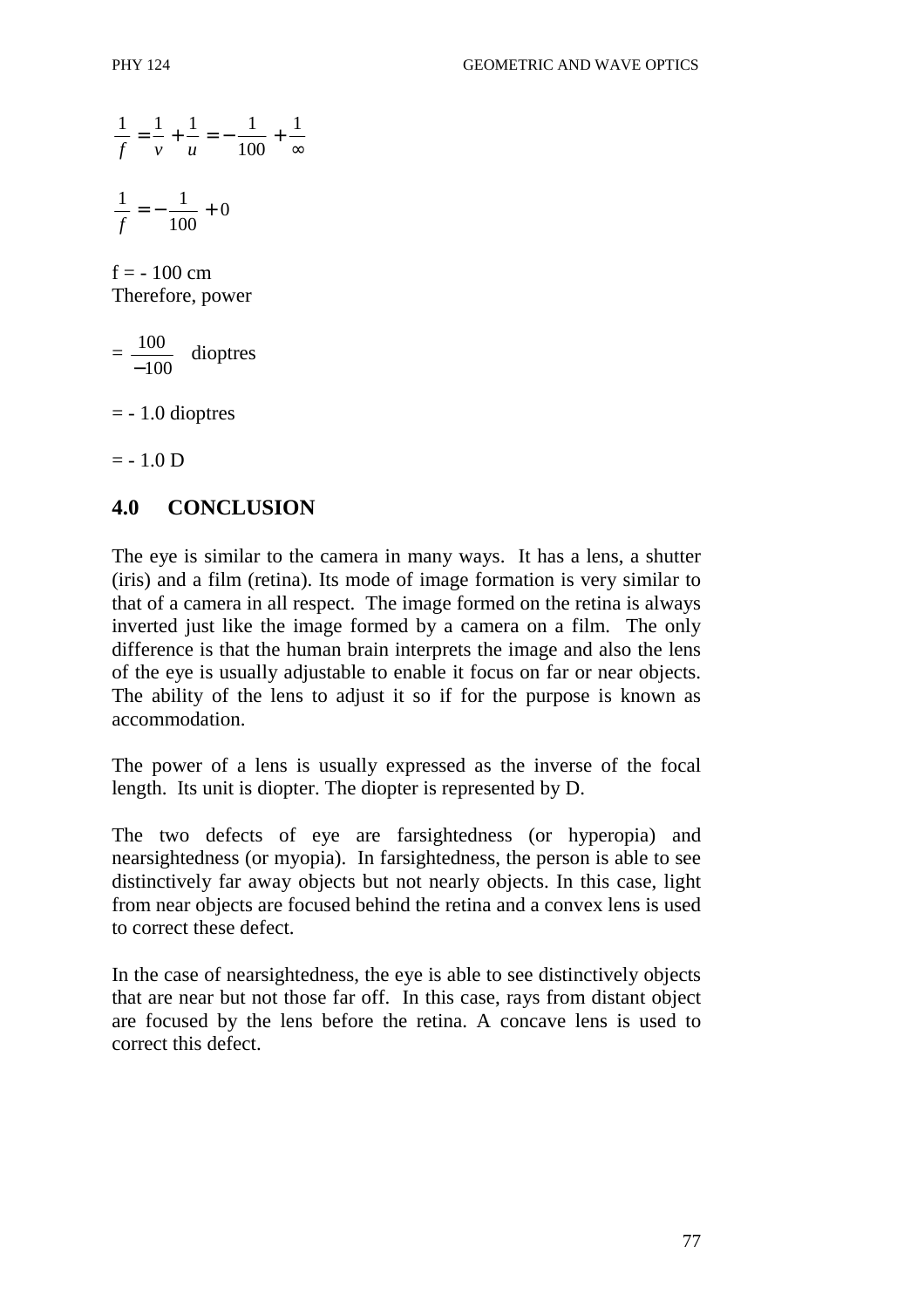# **5.0 SUMMARY**

- The eye is similar in form and in operation to the camera.
- The image formed by the eye is inverted just like the one formed on the camera film but it's interpreted as being correct by the brain.
- Also the shape and consequently the focal length of the normal eye are variable and can therefore focus on near or far object when required. The ability of the eye to do these is known as accommodation.
- One of the major defects of the eye is farsightedness. This defect occurs when light from far objects are focused behind the retina. The defect is corrected by introduction of a convex lens before the eye.
- Another major defect of the eye is nearsightedness. This defect occurs when light from distant object are focused before the retina. The defect is corrected by the introduction of a concave lens before the eye.

# **6.0 TUTOR-MARKED ASSIGNMENT**

- 1.(a) Calculate the focal length of a lens of power 2.0 D.
- (b) Explain, how a normal eye produces a sharp image?
- 2. What are the two defects of vision? How they can be corrected? Explain with diagram.

# **7.0 REFERENCES/FURTHER REDINGS**

Nelkon and Parker. *Advance Level Physics*. British Library Publication.

- Kenneth .W. Ford. *Basic Physics.* Toronto London: Waltham Massachusetts.
- Mark .W. Zemansky. *College Physics*. London: Addison Wesley.
- Shortley and Williams. *Principles of College Physics.* Englewood Cliff New Jersey: Prentice Hall Inc.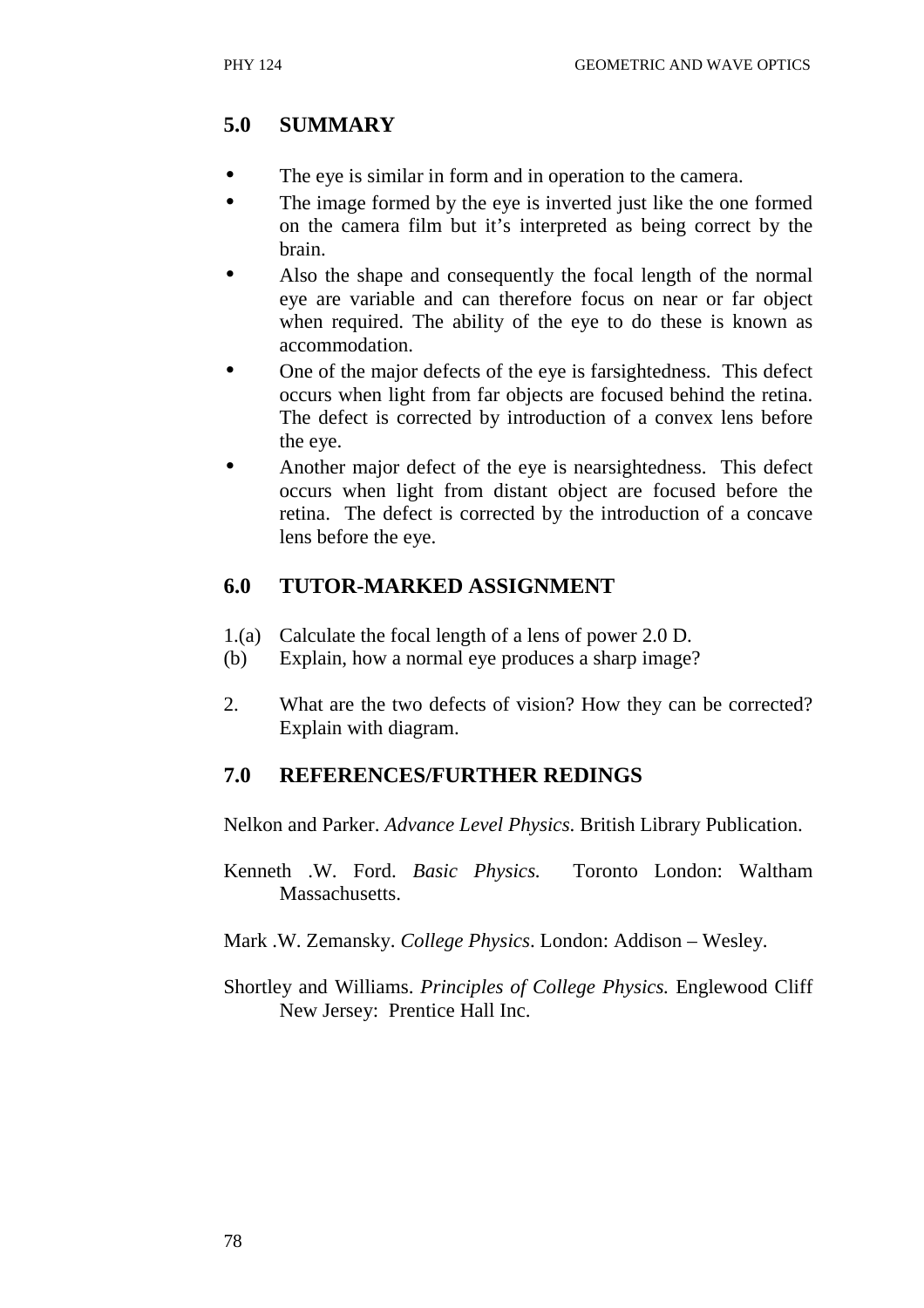# **UNIT 4 OPTICAL INSTRUMENTS**

#### **CONTENTS**

- 1.0 Introduction
- 2.0 Objectives
- 3.0 Main Content
	- 3.1 The Microscope
		- 3.1.1 Simple Microscope in Normal Use
		- 3.1.2 Simple Microscope with Image at Infinity
		- 3.1.3 Compound Microscope
		- 3.1.4 Telescope
		- 3.1.5 The Astronomical Telescope in Normal Adjustment
- 4.0 Conclusion
- 5.0 Summary
- 6.0 Tutor-Marked Assignment
- 7.0 References/Further Readings

### **1.0 INTRODUCTION**

In earlier units, we have studied about reflection and refractions and see how the rays are reflected and refracted. Then, we learnt about lenses and studied that these lenses can be used to converge or diverges the rays from distant objects. These lenses focus light and produce a sharp image. In the last unit, we discussed that how lenses are used to correct the defects of vision. Now the question arises: can we make use of these lenses further? Yes, we can, in the form of microscope, telescope, which you may have come-across in your earlier school physics curriculum. In this unit, we will study about the further use of lenses in optical instruments like microscope and telescope. You will also learn that how the combination of lenses form these optical instruments.

The microscope or a magnifier is used to see very tiny objects or to magnify the size of the objects which cannot be seen by naked eyes whereas telescope is used to view the distant object such as planets or other Astronomical objects.

The invention of these instruments (i.e. microscope and telescope etc.) has made a great impact on our life. So, now we will study in detail about these two optical instruments and also look how they operate.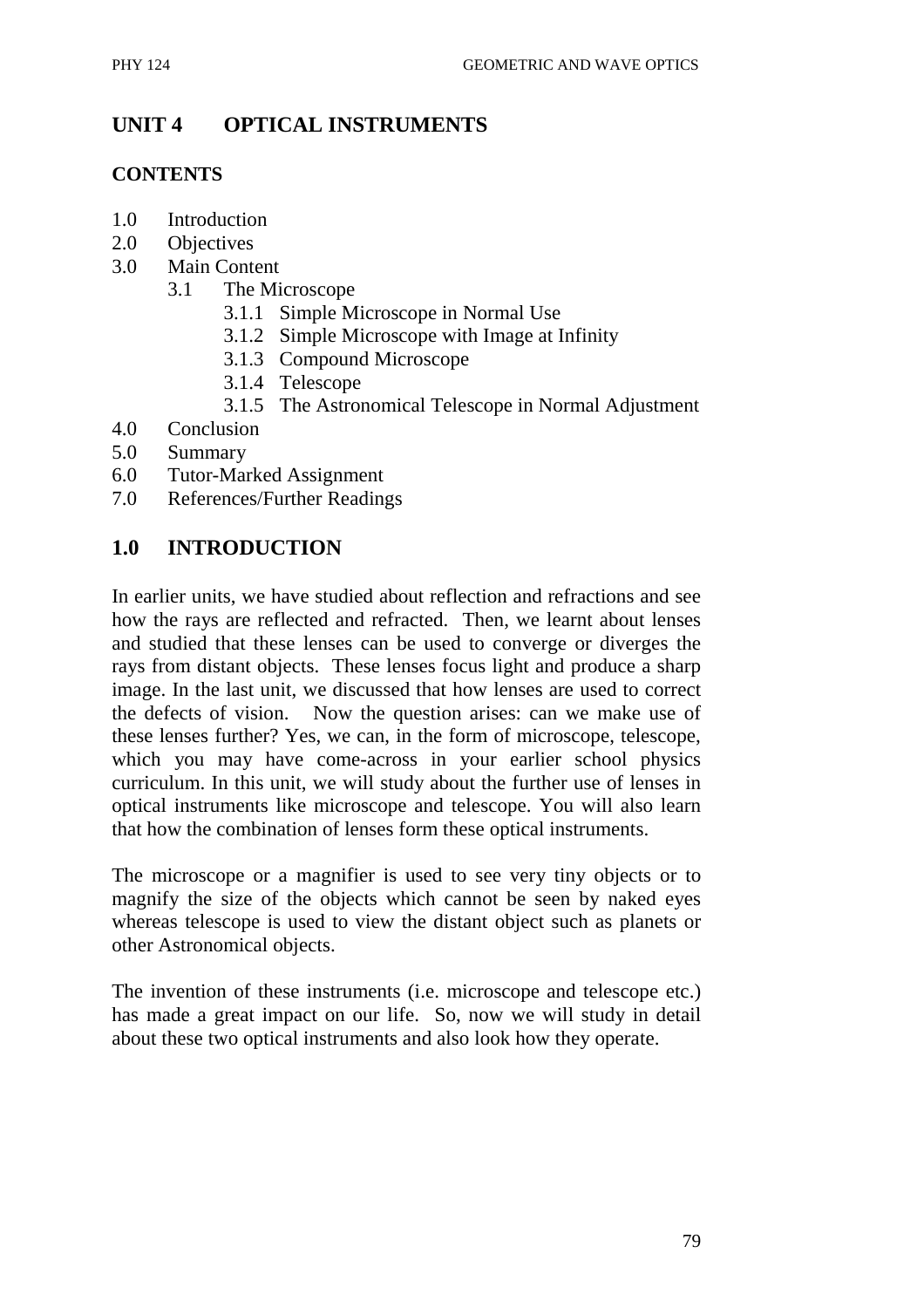

**Fig. 4.1: Size of the image on retina, q and angle** θ **subtended on eye.** 

# **2.0 OBJECTIVES**

After studying this unit you will be able to:

- define visual angle and angle of magnification
- distinguish between microscope and the telescope
- explain how the microscope function
- explain how the astronomical telescope functions in normal adjustment
- explain how the astronomical telescope functions when its image is formed at near point.

# **3.0 MAIN CONTENT**

# **3.1 The Microscope**

Before discussing the details of simple microscope, first we briefly discuss about visual angle subtended by an object at the eye. This is because in the optical instruments like telescopes and microscopes, we are concerned with the visual angle.

An object NM is placed at some distance from the eye as shown in Fig. 4.1. This object is subtended an angle  $\theta$  at the eye.

The length of the image q formed by the eye is proportional to angle  $\theta$ subtended at the eye by the object. This angle is called the visual angle.

Using the relation

$$
Angle = \frac{Arc}{Radius}
$$

 $q = p\theta$ 

∴q is directly proportional to  $\theta$  (as p is constant)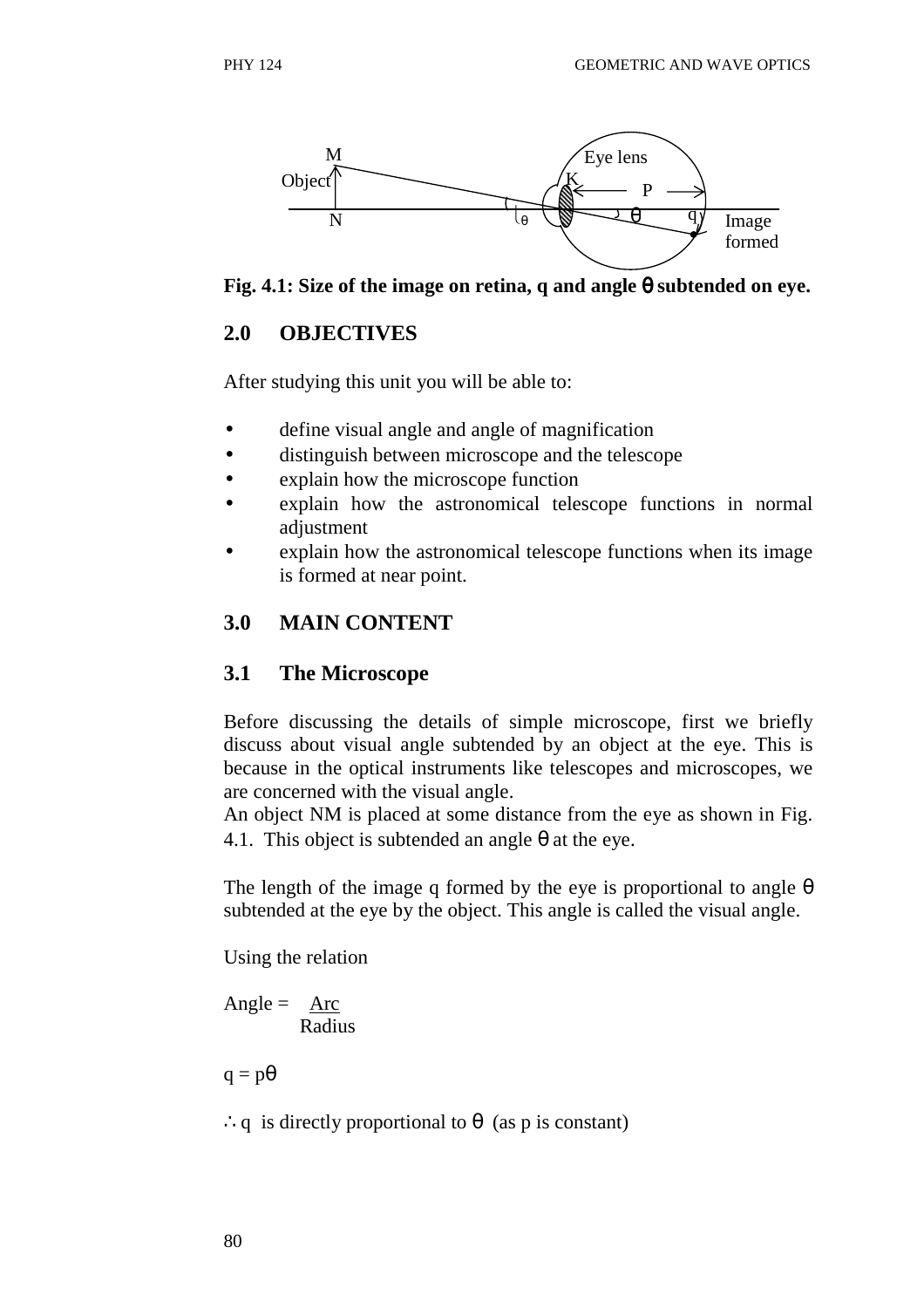This shows that the visual angle is directly proportioned to apparent size of the object.

Optical Instruments such as telescopes and microscopes are designed to increase the visual angle. The resultant effect of this is that the image of the object formed on the retina becomes much bigger than it is when these instruments are not used to view them i.e., image formed on the retina when these instruments are used become much magnified than when they are not used.

Now in our next subsections you will learn about simple microscope and compound microscope. First, we will discuss about the simple microscope in normal use and then simple microscope with image infinity.

### **3.1.1 Simple Microscope (in normal use)**



**Fig. 4.2: Object move from N to N'**

Fig. 4.2 shows that two objects (of different size) MN and M**'**N **'** are subtending the same visual angle  $\theta$  at the eye, therefore appears to be of equal size. But in actual, the objects are of different sizes and object MN is bigger in size.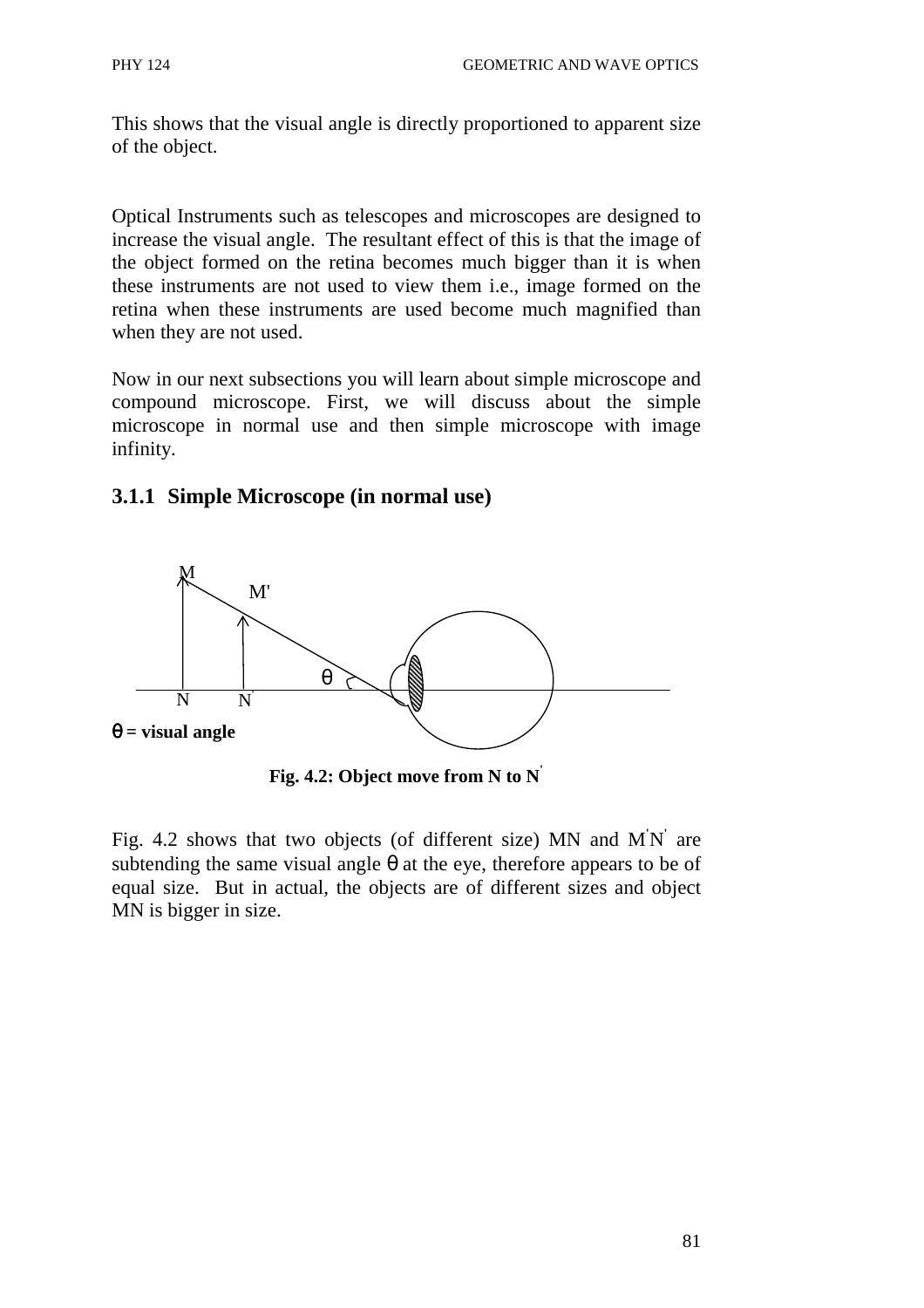

**Fig. 4.3:** (a) The visual angle  $\alpha$  **Fig. 4.3** (b):  $\alpha'$  is the visual angle without microscope subtended after using the **microscope** 

A simple microscope in normal use means that the image is formed at the near point as shown in Fig. 4.3 above. Here h is the length of the object viewed at near point (it means at D). The visual angles subtended are  $\alpha$  (in radian) and  $\alpha'$  (in radian). The  $\alpha'$  is the increased angle when the simple microscope is used to view the object given in Fig 4.3 (b).

As you can see, magnified image is obtained which is erect and the distance of image is equal to D.

The angular magnification is maximum when the image is at the near point of the eye.

The angular magnification in terms of visual angle is

$$
M = \frac{\alpha'}{\alpha} \quad \dots \dots \dots \dots \dots \dots \dots (4.1)
$$

Now, the values of  $\alpha$  and  $\alpha'$  can be obtained from Fig. 4.3 (a) and (b).

 $\alpha' = h'_{D}$  $h/$ <sub>D</sub>

Therefore Eq. 4.1 becomes

$$
M = \frac{h/D}{h/D} = \frac{h}{h} = \left(\frac{v}{u}\right) \tag{4.2}
$$

Here u is the object distance and v is the image distance.

Since you know that

$$
\frac{1}{u} + \frac{1}{v} = \frac{1}{f}
$$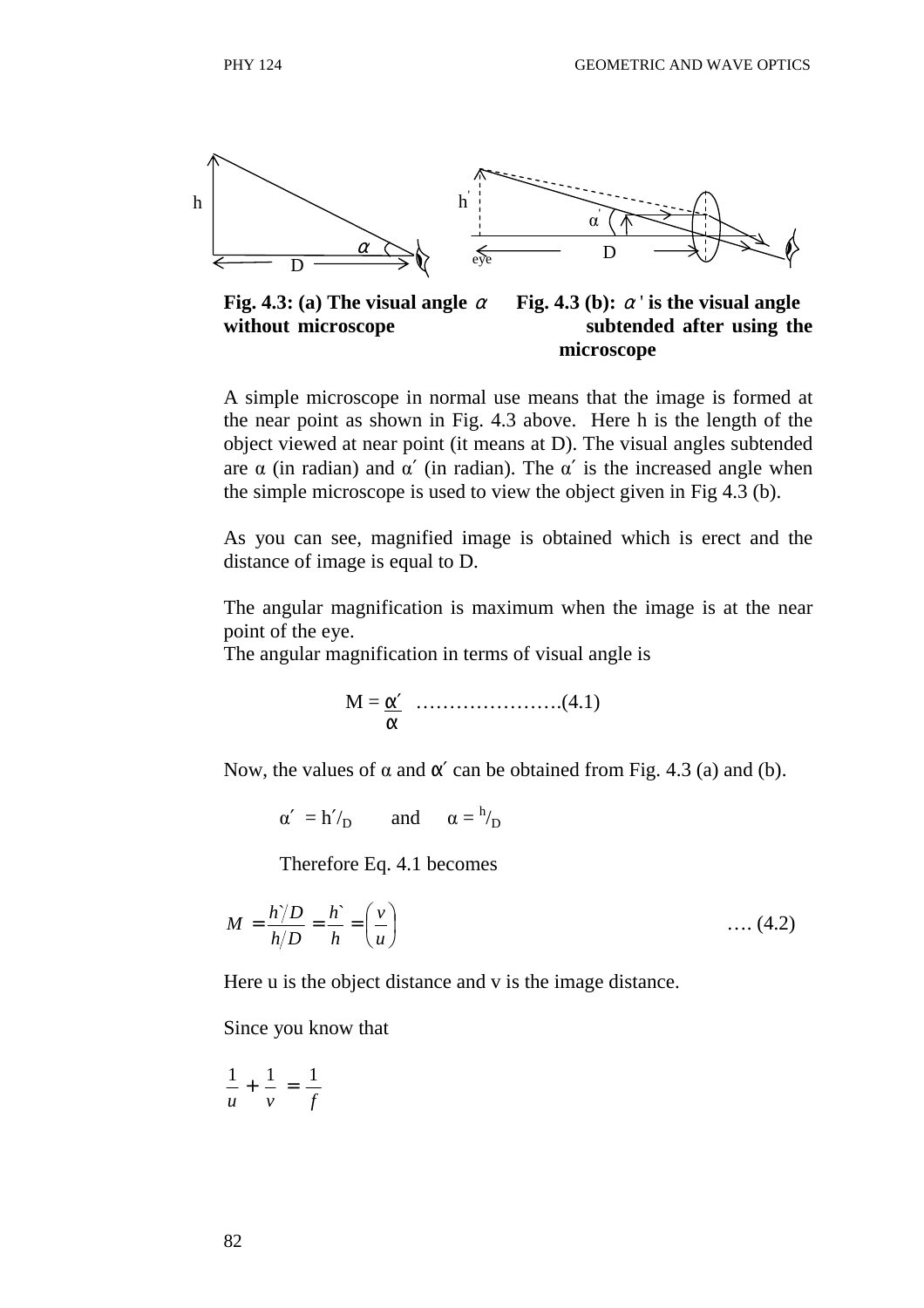*v*

*v*

On multiplying the above Eq. by v and on rearranging the terms, we get

$$
\frac{v}{u} = \frac{v}{f} - 1
$$
  
Or  

$$
\frac{v}{u} = -\frac{D}{f} - 1
$$
  

$$
\frac{v}{u} = -\left(\frac{D}{f} + 1\right)
$$
  
∴ 
$$
\frac{h'}{h} = \frac{v}{u} = -\left(\frac{D}{f} + 1\right)
$$
 (4.3)

Substituting Eq. (4.3) in Eq. (4.2), we get the expression

 $\overline{\phantom{a}}$ J  $\backslash$  $\overline{\phantom{a}}$ l ſ  $= -1\frac{12}{9} + 1$ *f*  $M = -\left(\frac{D}{a}\right)$ 

Numerically, magnification can be written as

$$
M = \left(\frac{D}{f} + 1\right) \tag{4.4}
$$

Eq. (4.4) gives the angular magnification of a microscope in normal use and the negative sign is an indication that the final image is virtual. Further, it can be seen that for higher angular magnification, a lens of short focal length is needed. You know that the eye has the tendency to focus on an image formed anywhere between the near point and infinity by a simple microscope. So, now you will study another case, when the image is formed at infinity.

### **3.1.2 Simple Microscope (with Image at Infinity)**

You know that the eye has the tendency to focus on an image formed anywhere between the near point and infinity by a simple microscope.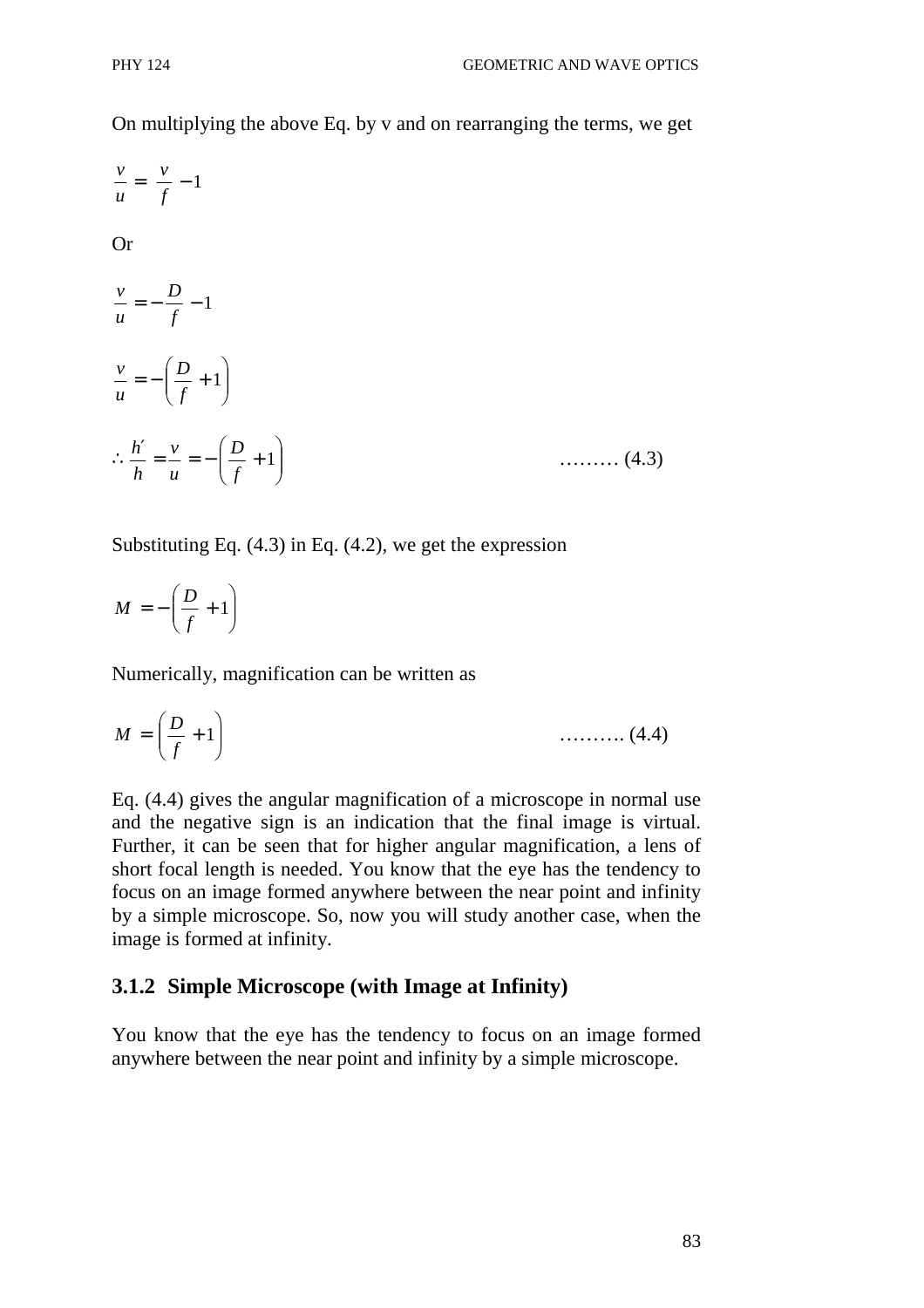

A simple microscope is an instrument which is used to see very small objects. As discussed in the earlier sub-section (section 3.1.1) that, when it is in normal use, the image is formed at D (least distance of distinct vision)



#### **Fig. 4.4: (a) Visual angle when the object is placed at the distance D, (b) Visual angle formed when the object is placed near the focal point.**

A simple microscope with the image formed at infinity means that the eye must be accommodated to bring the image to infinity as shown in Fig. 4.4 above.

Where f is the focal length of a lens. The magnification M can be defined as

$$
M = \frac{\alpha'}{\alpha} = \frac{\frac{h'}{f}}{\frac{h'}{D}} = \frac{D}{f}
$$
  
....(4.5)  

$$
\therefore M = \frac{D}{f}
$$

Eq. (4.5) gives an angular magnification with a microscope having a single lens. Magnification can be further increased by using one or two additional lenses. So, now we will discuss about the compound microscope.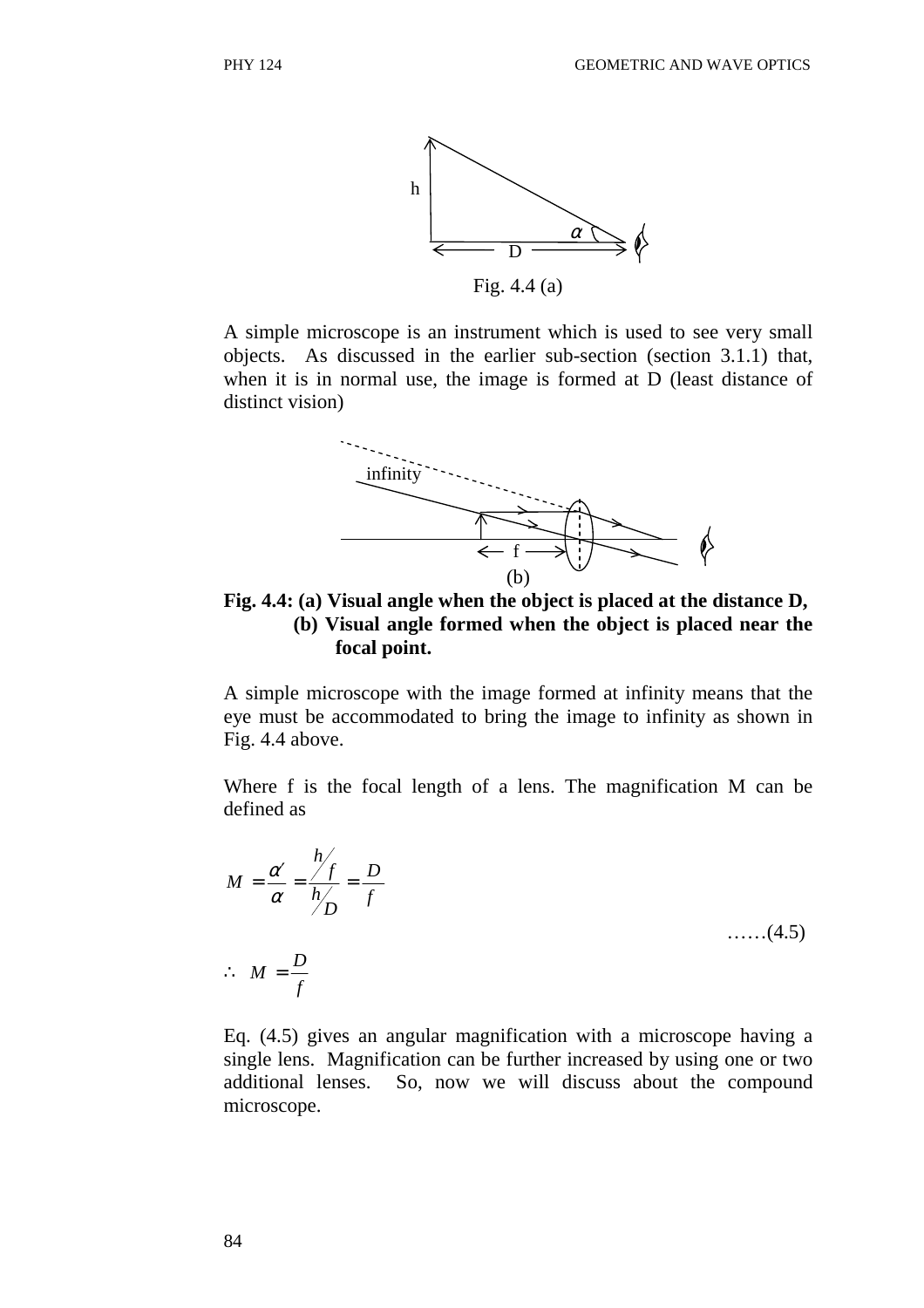# **3.1.3 Compound Microscope**

A simple microscope in normal adjustment has its magnification numerically as

$$
M = \frac{D}{f} + 1
$$

 A decrease in f implies an increase in angular magnification. But in practice, it is difficult to obtain a very small f. Therefore two lenses can be used to increase angular magnification. This two lens microscope is known as the compound microscope as shown in Fig. 4.4 below.



**Fig. 4.4 (a) Compound microscope (b) compound microscope in normal use** 

A compound Microscope in normal use means that the final image is formed at the near point. The details of the image formation are discussed below.

The compound microscope essentially consists of two convex lenses of focal length  $f_1$  and  $f_2$  in which one of the lenses (of focal length  $f_1$ ) is the objective lens and the second lens (of focal length  $f_2$ ) is the eye piece. The objective lens is placed near the object being viewed while the eyepiece is the lens near the eye as shown in Fig. 4.4(a).  $f_0$  is the focus of the objective lens and the  $f_e$  is the focus of the eyepiece.  $h_1$  is the height of the image formed by the objective and finally we get image  $h_2$ by an eyepiece.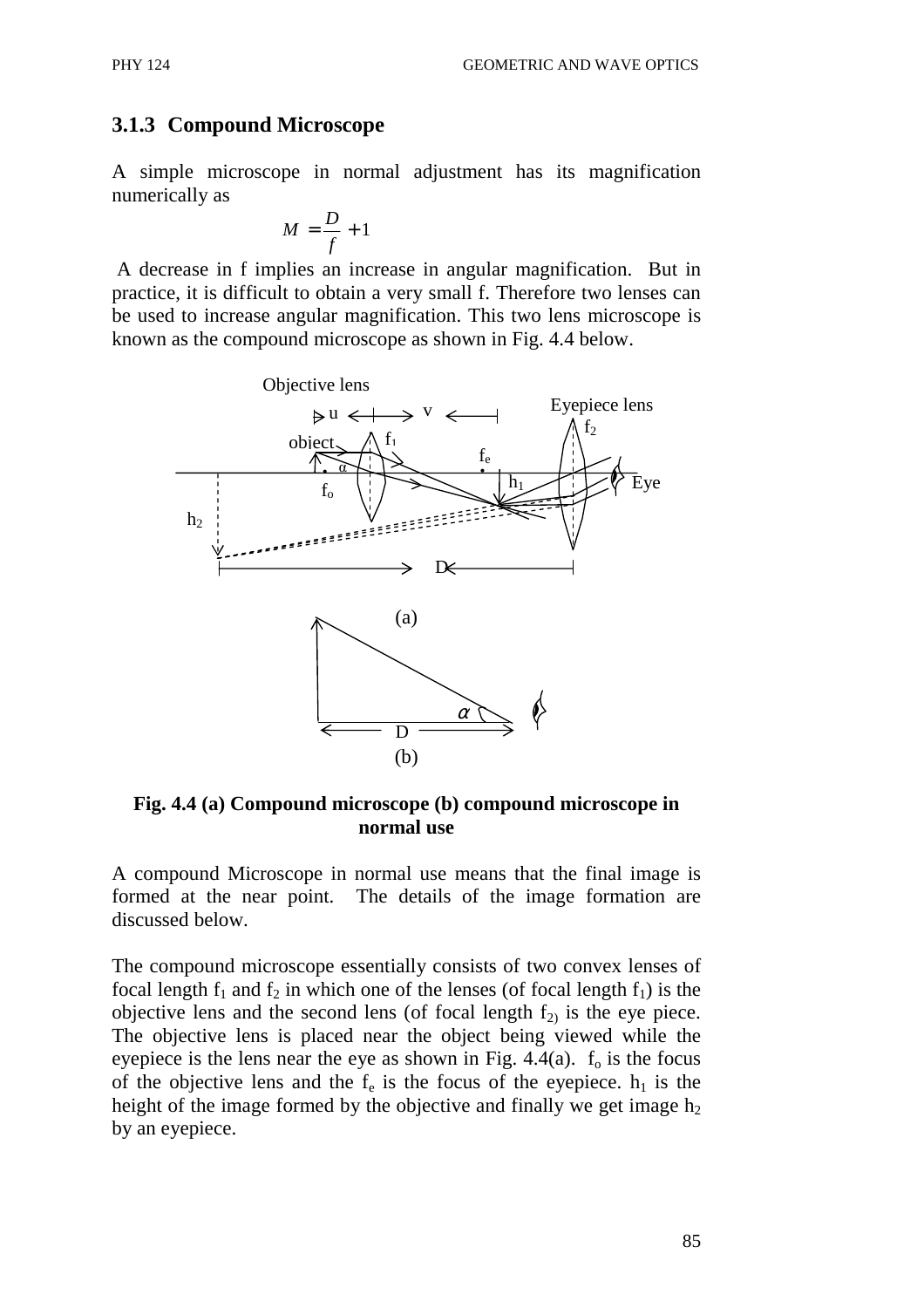The lenses are arranged such that their separation is less than  $f_1 + f_2$ . As such the image of the object formed by the objective lens is located from the second lens at a distance less than the focal length of the second lens. Thus the image of the first image formed by the second lens must be virtual and magnified. Consequently the final image formed is several times larger than the object to the observer.

Now, the formula of angular magnification for compound microscope is given by

$$
\therefore M = \left(\frac{D}{f_2} + 1\right) \left(\frac{v}{f_1} - 1\right) \tag{4.6}
$$

Therefore, from Eq. (4.6), it can be noted that M is large for small  $f_1$ and  $f_2$ . It means that if the focal lengths of the objective lens and eyepiece lens are both small, angular magnification will be high.

After discussing about microscope, now you will learn about the telescopes in the next subsection. Telescopes are the instruments used to see distant objects or heavenly bodies like stars, planets etc.

### **3.1.4 Telescope**

The angular magnification of a Telescope is defined as the ratio:

$$
M = \frac{\alpha'}{\alpha} \qquad \qquad \ldots (4.7)
$$

Where  $\alpha$  is the visual angle subtended by the distance object at the unaided eve and  $\alpha'$  is the angle subtended at the eve by its final image when telescope is used.

There are different types of telescope one of which is the astronomical telescope. Now, we will discuss in the succeeding section first the Astronomical Telescope in normal Adjustment.

#### **3.1.5 The Astronomical Telescope in Normal Adjustment**

Astronomical telescope like compound microscope, consist of two lenses: objective and eyepiece. The objective is of large focal length and eyepiece is of short focal length closer to the image.  $f_1$  is the focal length of the objective while  $f_2$  is the focal length of eyepiece.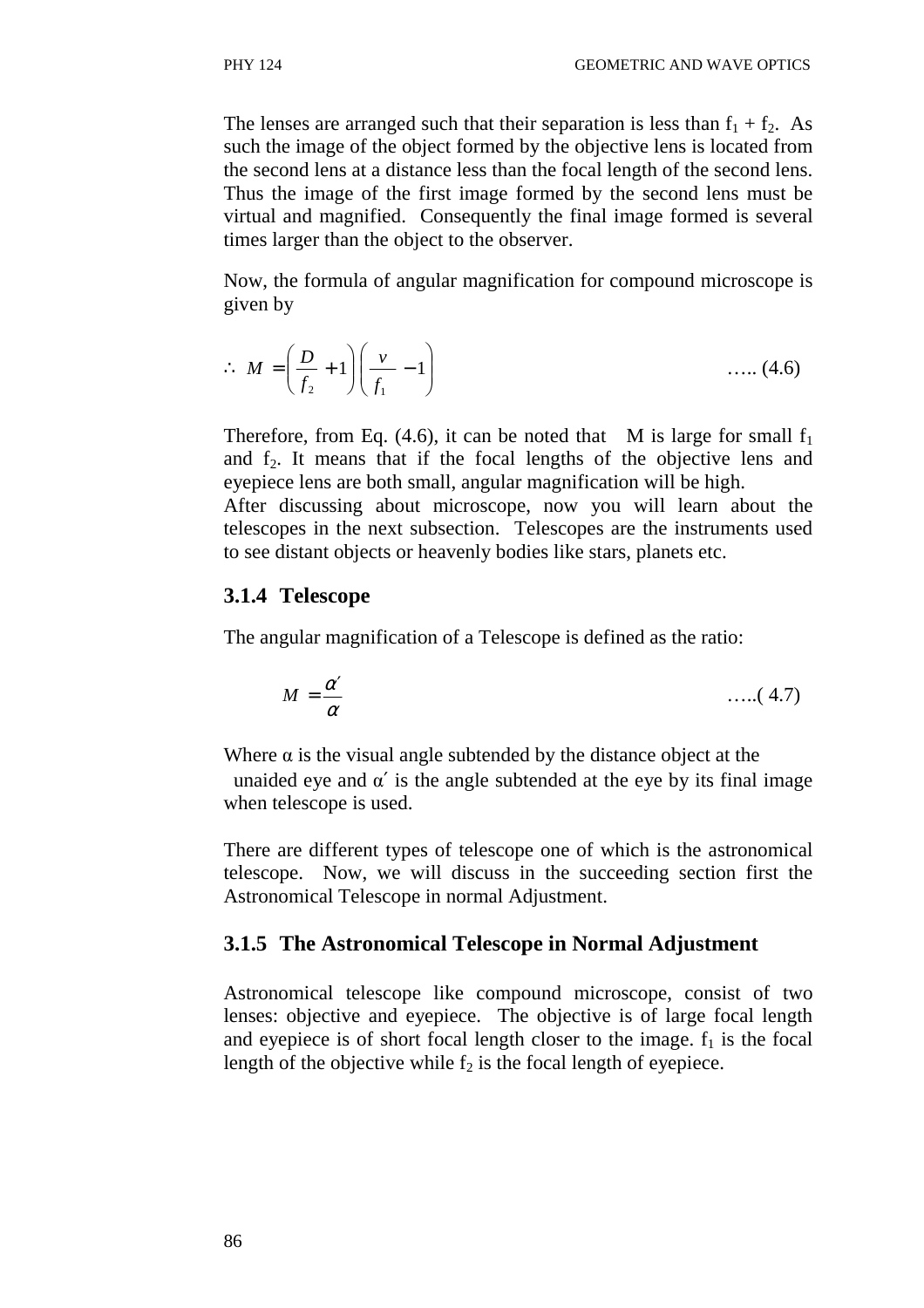

**Fig. 4.5: An Astronomical Telescope in normal adjustment.**

The parallel rays are collected by the objective lens O and an image h is formed. Final image is formed at infinity  $(\infty)$ .

In normal adjustment the two foci  $f_1$  and  $f_2$  coincides and it therefore implies that the distance between the two lenses is  $f_1 + f_2$ .

If  $\alpha$  is the angle subtended by the unaided eye and  $\alpha'$  is the angle subtended by the aided eye. Then, since  $\alpha$  and  $\alpha'$  are small the angular magnification of the telescope is

$$
M = \frac{\alpha'}{\alpha} = \frac{h'_2}{h'_2}
$$
  

$$
M = \frac{f_1}{f_2}
$$
 ......(4.8)

So from Eq. 4.8, the angular magnification is the ratio of focal length of objective to the focal length of eyepiece. For high angular magnification the eyepiece should have a small focal length and objective should have high focal length.

#### **Example 4.1**

An astronomical telescope consists an objective of focal length 100 cm and an eyepiece of focal length 4 cm. Calculate the angular magnification of the telescope and also determine the distance between the two lenses.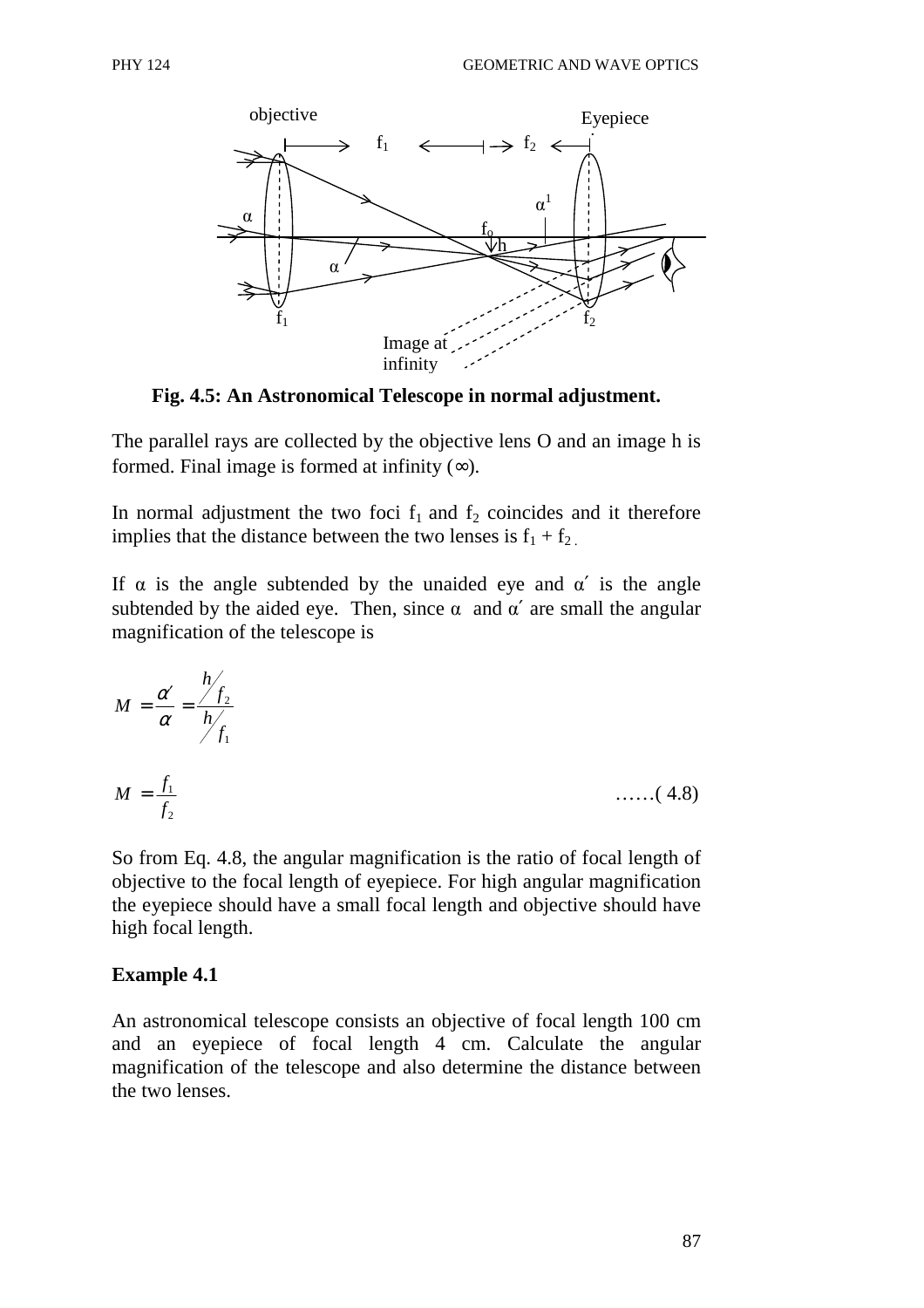#### **Solution**

Given

 $f_1 = 100$  cm,  $f_2 = 4$  cm The angular magnification of the telescope is (Refer Eq. 4.8)

$$
M = \frac{f_1}{f_2}
$$

$$
= \frac{100}{4}
$$

$$
= 25 \, \text{cm}
$$

The distance between the two lenses =  $f_1 + f_2$  $= 100 + 4 = 104$  cm

# **4.0 CONCLUSION**

- The visual angle of an object dictates the size of the image on the retina. To increase the image size of an object therefore required increasing the visual angle of the object. This is usually done by means of optical instruments such as the microscope and the telescope.
- Angular magnification is defined as,  $M = \frac{\alpha}{\alpha}$  $M = \frac{\alpha'}{a}$

where  $\alpha$  is the angle subtended by the unaided eye and  $\alpha'$  is the angle subtended by the aided eye.

- The Compound microscope consists of an object lens and an eyepiece of focal length  $f_1$  and  $f_2$  respectively. These lenses are separated at a distance slightly less than  $f_1 + f_2$ . The image formed by the objective lens serves as the objects for the eyepiece. As the object distance for the eyepiece is less than  $f_2$ , the image formed by the eye piece is virtual and enlarged and this is the image of the object seen by the eye. Consequently, the image is magnified.
- Also the telescope essentially consists of two convex lenses of focal length  $f_1$  and  $f_2$ . At normal adjustment the distance between two lenses is  $f_1 + f_2$  and the image formed is at infinity. Thus the astronomical telescope is useful for viewing objects at infinity such as the moon and stars.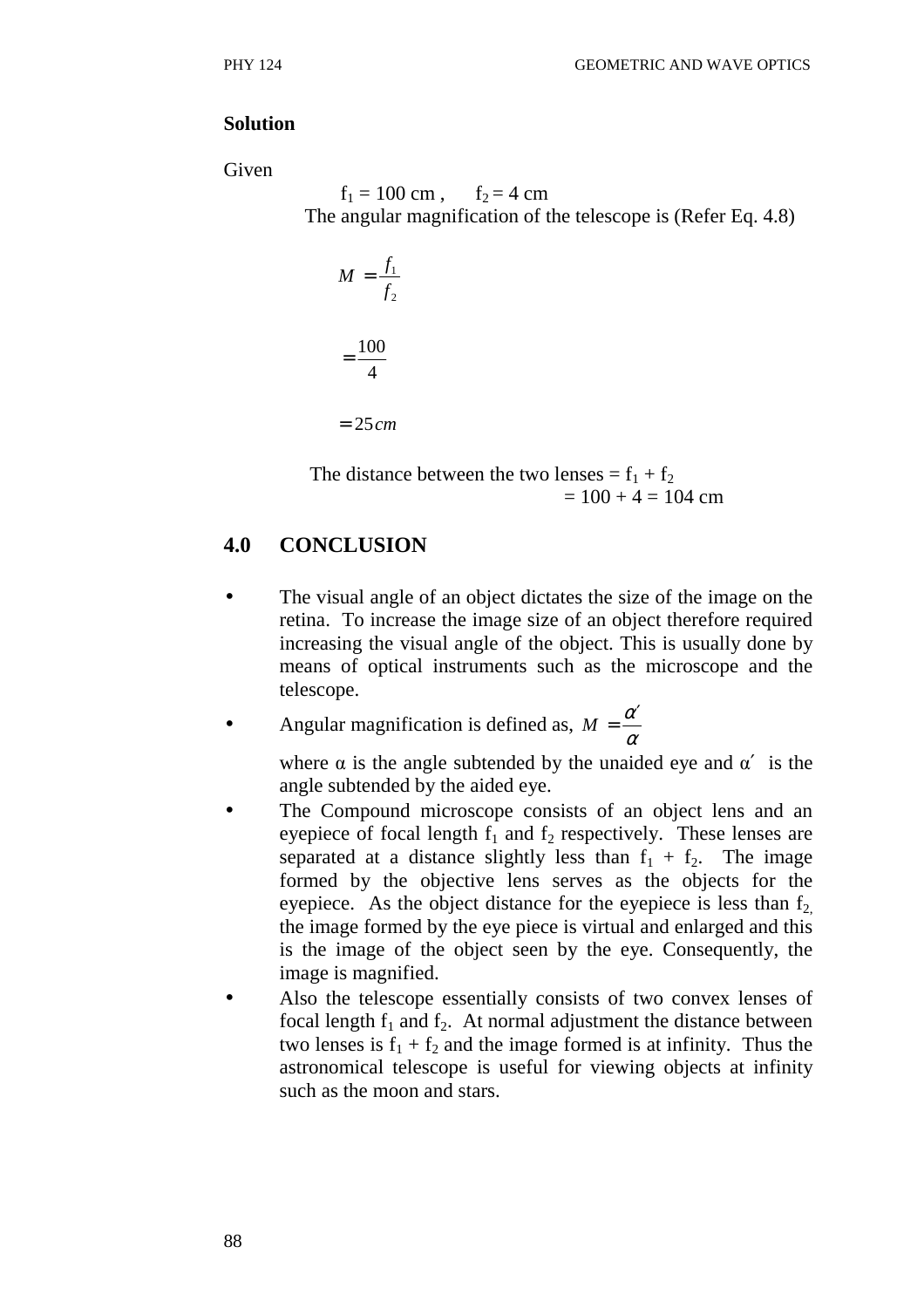# **5.0 SUMMARY**

- The magnitude of the image of an object formed on the retina is determined by its visual angle.
- Angular magnification is achieved by using optical instruments such as the microscope and telescope.
- The microscope has an objective lens and an eye-piece, the two lenses are arranged in such a way that their separation is slightly less than  $f_1 + f_2$ .
- In the microscope the image formed by the objective lens falls between the second lens and its near principal focus. As such, the final image formed by the eyepiece is virtual and enlarged. Consequently, the final image seen by the eye is much more magnified than the object.
- The telescope also consists of an objective lens and eyepiece of focal lengths  $f_1$  and  $f_2$  respectively. At normal adjustment, the separation of the two lenses equals  $f_1 + f_2$  and the final image formed is at infinity. Hence such telescope is good for viewing very distant (astronomical) objects at infinity.

# **6.0 TUTOR-MARKED ASSIGNMENT**

Calculate the angular magnification of a magnifying glass of focal length 7 cm. Also, determine the object distance.

### **7.0 REFERENCES/FURTHER REDINGS**

Nelkon and Parker. *Advance Level Physics*. British Library Publication.

- Kenneth .W. Ford. *Basic Physics.* Toronto London: Waltham Massachusetts.
- Mark .W. Zemansky. *College Physics*. London: Addison Wesley.
- Shortley and Williams. *Principles of College Physics.* Englewood Cliff New Jersey: Prentice Hall Inc.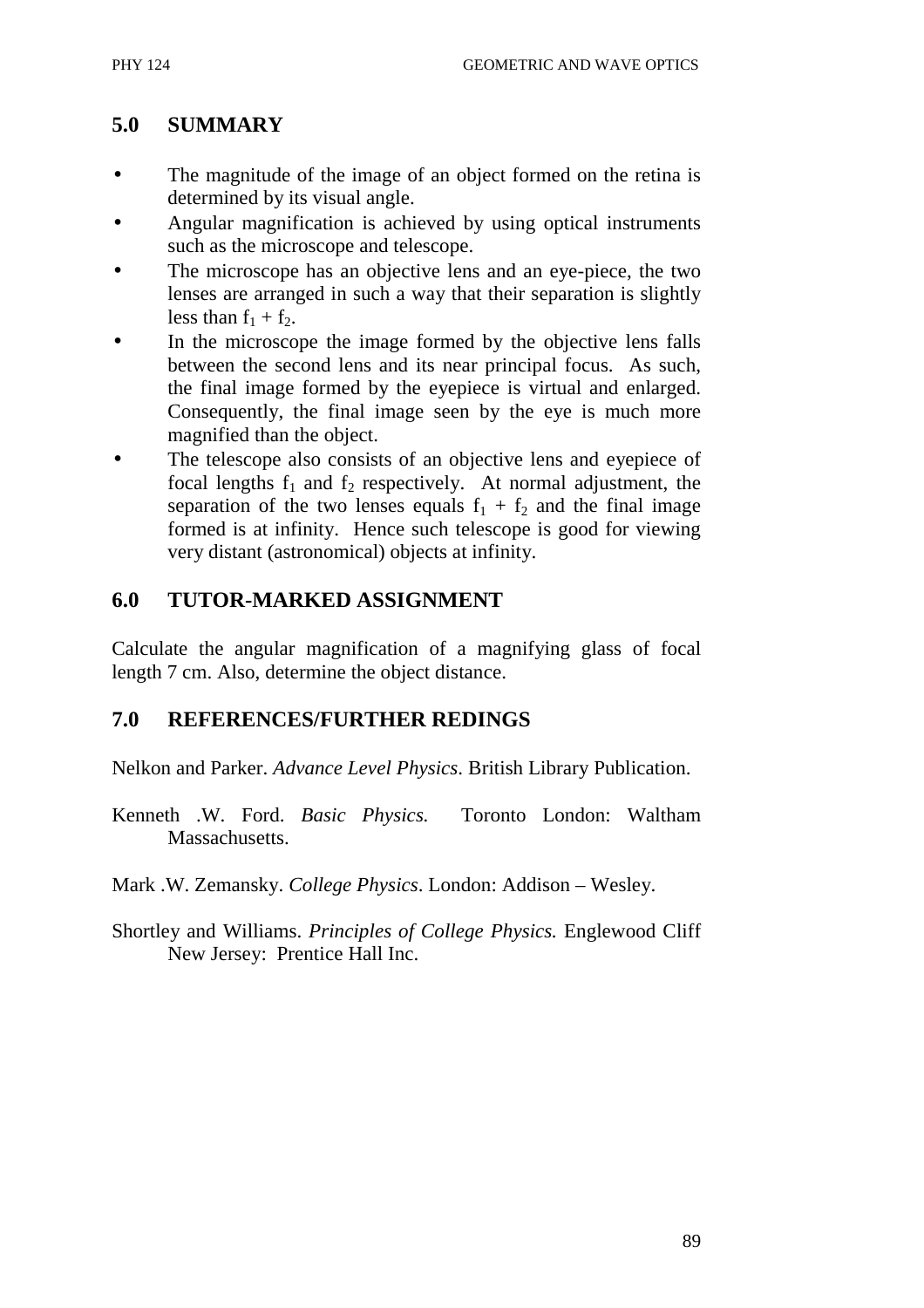### **UNIT 5 OTHER TYPES OF TELESCOPES**

### **CONTENTS**

- 1.0 Introduction
- 2.0 Objectives
- 3.0 Main Content
	- 3.1 The Eye Ring
	- 3.2 Astronomical Telescope with Image Formed at Near Point
	- 3.3 The Terrestrial Telescope
	- 3.4 The Reflective Telescope
- 4.0 Conclusion
- 5.0 Summary
- 6.0 Tutor-Marked Assignment
- 7.0 References/Further Readings

### **1.0 INTRODUCTION**

In the last unit, we discussed the different optical instruments like compound microscope and telescope. Both these optical instruments consist of two lenses, objective and an eyepiece, of different focal length. The astronomical telescope is used primarily for viewing objects at very large distances or astronomical bodies like stars and the moon. On the other hand, the compound microscope is used to magnify the size of the object. So, in these optical instruments, objective lens collects light rays from the object which is bounded by the perimeter of the objective lens. Therefore the lens acts as a stop to the light rays from the object.

As the eyepiece is a lens, the objective lens also serves as an object to it. The image of the objective lens formed by the eyepiece is called the eyering. When the observer places the eye at the eye-ring of the instrument (i.e. compound microscope or telescope) he receives maximum light from the objective and consequently from the object being viewed.

In this unit, you will learn the principle and theory behind the formation of eye-ring. Also in this unit you will study about two other types of telescopes. One of them is another type of astronomical telescope known as the reflector telescope and second one is primarily used to view distant objects on earth and this type of telescope is known as the terrestrial telescope.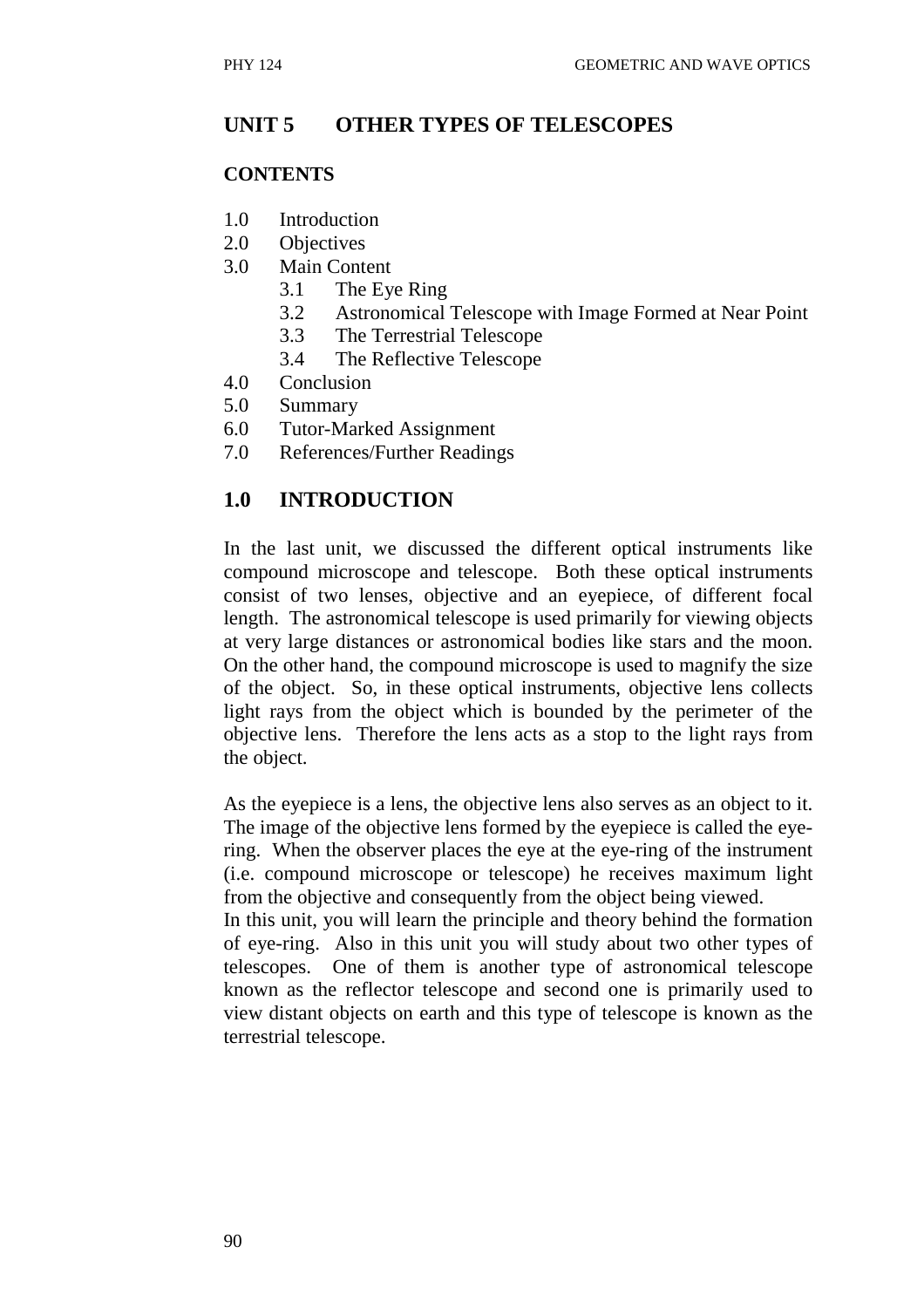## **2.0 OBJECTIVES**

After studying this unit you should be able to:

- define and explain the eye-ring
- distinguish between astronomical and terrestrial telescope
- distinguish between reflector and the terrestrial telescope
- explain the operation of the terrestrial telescope
- explain the operation of the reflector telescope.

## **3.0 MAIN CONTENT**

## **3.1 The Eye Ring**



**Fig. 5.1: Formation of an eye-ring** 

In the Fig. 5.1 as shown above, the rays are refracted from the boundary of objective lens to make the image at  $f_0$  in normal adjustment. These rays again refracted from the boundary of eye-lens and an eye-ring ab is formed. The eye-ring ab is the image of the object lens AB formed at the eyepiece. It is the best position of the eye when using the telescope because maximum amount of light enters the object lens from outside thereby creating a wide field of view. At a distance closer to the eyelens than the eye-ring, no further improvement in view is obtained.

Using the lens equation for the above figure, one can obtained the value of distance v from the eye-ring as

 $1$   $J_2$   $J_2$ 1  $(f_1 + f_2)$  $1 \quad 1$ *v*  $(f_1 + f_2)$  *f* = +  $+\frac{1}{\sqrt{2}} = \frac{1}{2}$ 

On rearranging the terms of the equation, we get

$$
v = \frac{f_2}{f_1} (f_1 + f_2) \dots (5.1)
$$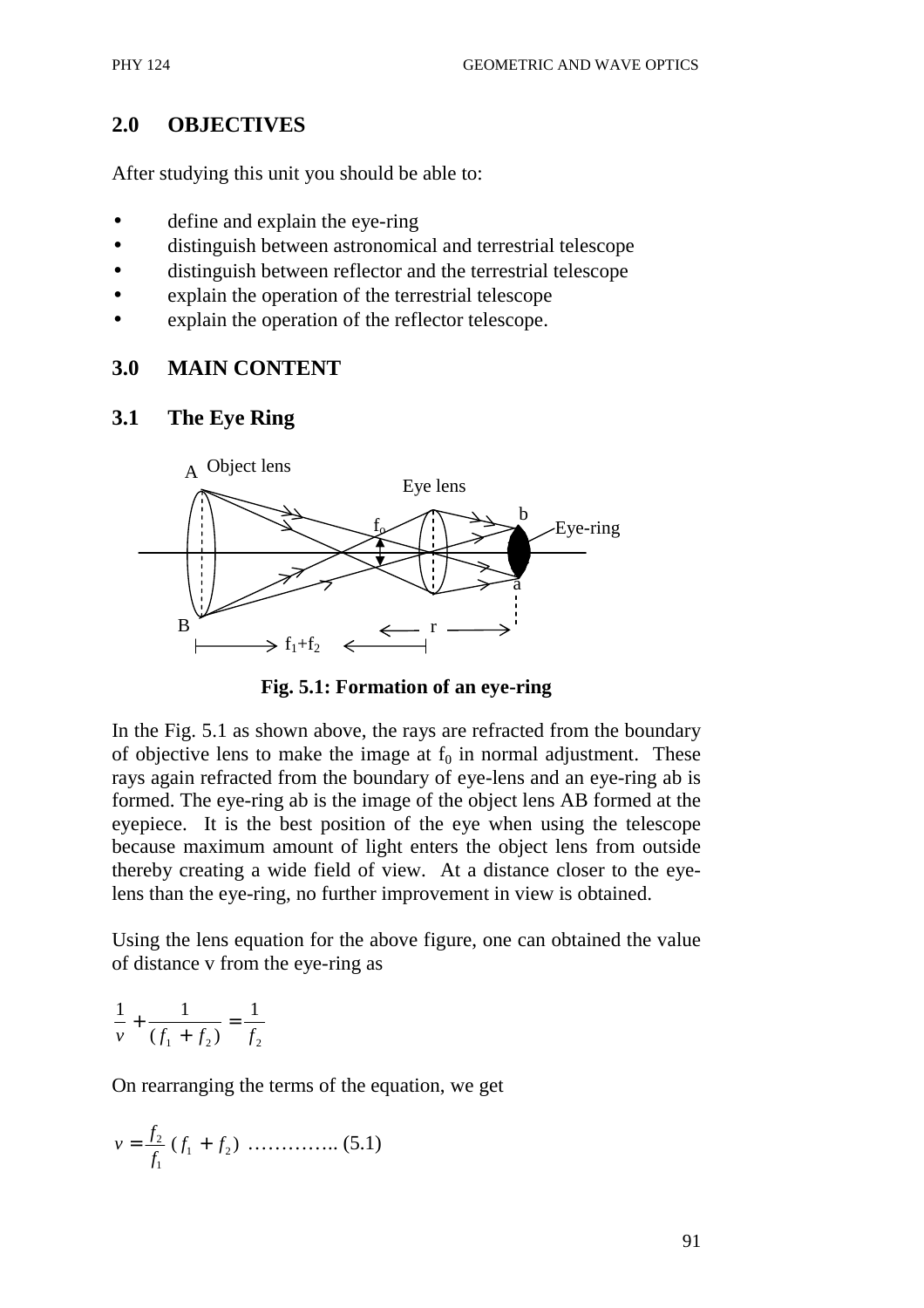∴ Objective diameter: eye-ring diameter  $=$  Height of object Height of image

=Distance of object Distance of Image

Or

$$
\frac{AB}{ab} = \frac{u}{v} = \frac{(f_1 + f_2)}{\frac{f_2}{f_1}(f_1 + f_2)} = \frac{f_1}{f_2}
$$
 ...... (5.2)

But as you know, that the angular magnification of the telescope is given by the relation as

$$
M=\frac{f_1}{f_2}
$$

This implies that for the angular magnification to be large,  $f_1$  must be much greater than  $f_2$ 

So, the angular magnification for a telescope in normal adjustment can also be expressed as

$$
M = \frac{\text{diameter of objective}}{\text{diameter of eye-ring}} \qquad \qquad \dots \dots \dots \quad (5.3)
$$

## **3.2 Astronomical Telescope with Image Formed at Near Point**

When the telescope is not in normal adjustment the eye needs accommodation to focus the image to a numerical distance D (the least distance of distinct vision). This is shown in fig. 5.2 below.



**Fig. 5.2: Telescope with image formed at near point.**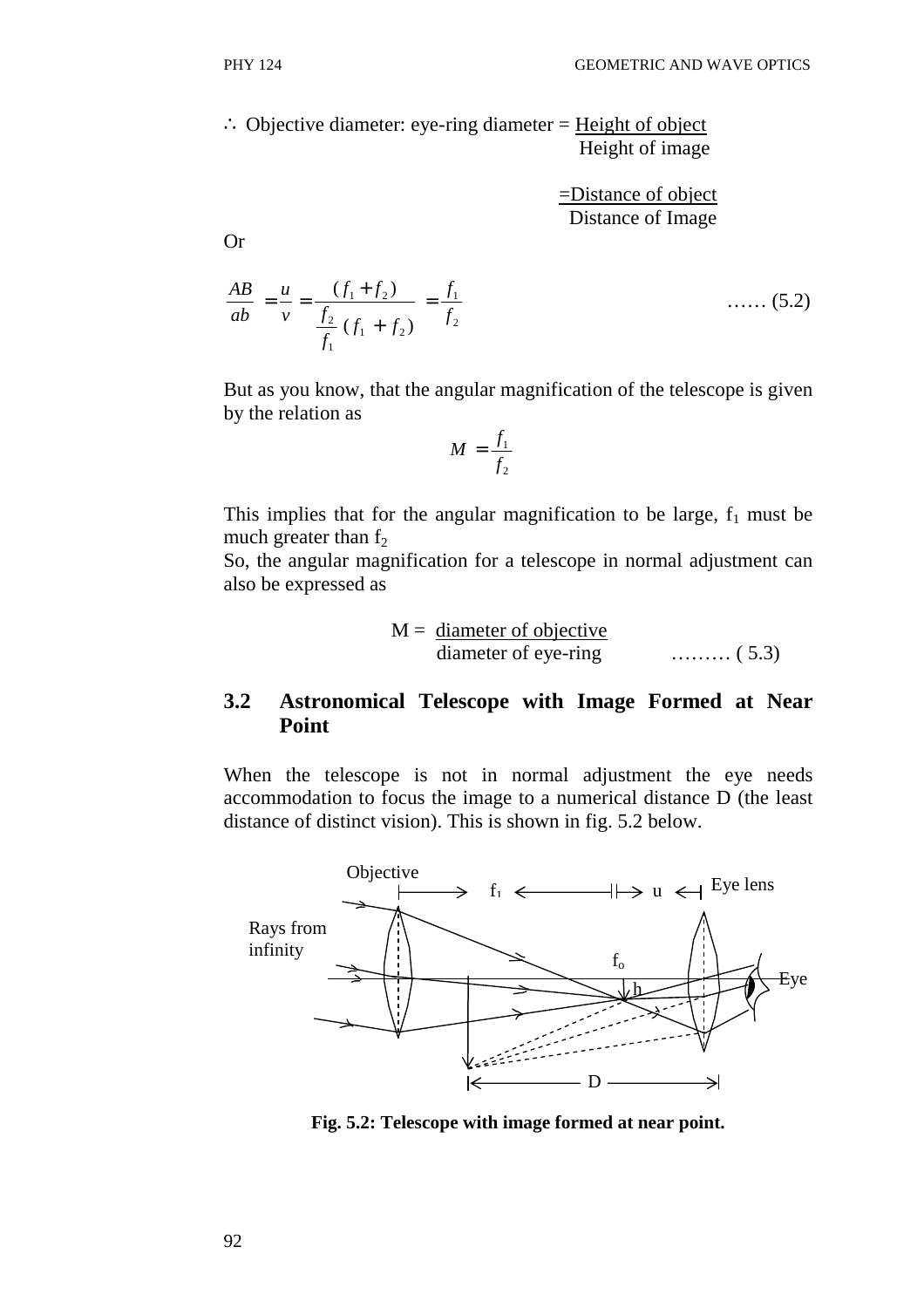In the Fig. 5.2, the image formed by the objective lens fall between the focus of the eye lens and the eye lens so that the final image is virtual. The angular magnification is given by

$$
M=\frac{\alpha'}{\alpha}
$$

Or in another form, it can be written as

$$
M = \frac{h'_{\mu}}{h'_{f_1}} = \frac{f_1}{u}
$$
 (5.4)

But as you know that the value of u can be obtained using the Eq.

$$
\frac{1}{u} + \frac{1}{v} = \frac{1}{f}
$$

Then

$$
\frac{1}{u} + \frac{1}{-D} = \frac{1}{f_2}
$$
  

$$
u = \frac{f_2 D}{f_2 + D} \qquad \qquad (5.5)
$$

Substituting the value of u from Eq. (5.5) in Eq (5.4), we get the expression for magnification as

$$
M = \frac{f_1}{f_2} \frac{(f_2 + D)}{D}
$$

Or

$$
M = \frac{f_1}{f_2} \left( 1 + \frac{f_2}{D} \right)
$$

But as you know

2 1 *f*  $\frac{f_1}{f_2}$  = M (angular magnification)

This implies that angular magnification can also be written as

M = Diameter of objective Diameter of eye-ring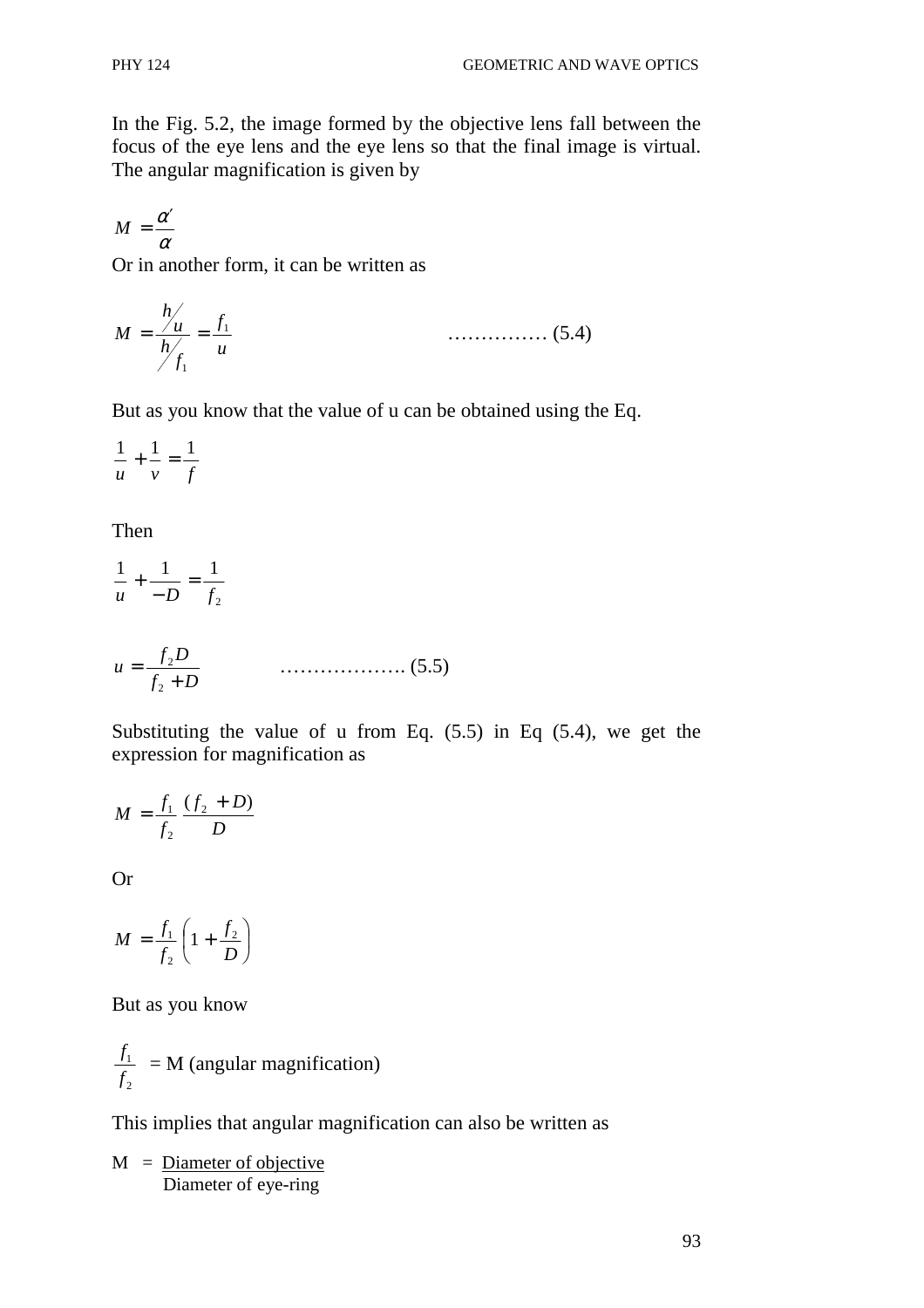After studying about astronomical telescope with image formed at near point, we will now discuss another telescope known as the terrestrial telescope.

## **3.3 The Terrestrial Telescope**



**Fig. 5.3: A terrestrial telescope** 

Unlike the astronomical telescope used to view distant objects or objects at infinity, such as the stars and moon, the terrestrial telescope is used to view distant objects on land. This means that it is important for the final image to be erect. It therefore consists of an erecting lens placed between the object lens and the eye-lens as shown in Fig. 5.3 above. The erecting lens is placed such that the center of curvature of its faces coincides with the focus of the object lens. This is done so that the angular magnification of the instrument is retained and also the final image remains erect (recall that when an object is placed at the center of curvature, the image formed is of the same size as the object).

Despite the importance of the erecting lens, its disadvantages are:

- i) The erecting lens reduces intensity of light through the eye-piece.
- ii) The instrument is now longer by 4f, where f is the focal length of the erecting lens.

Now, we will study another telescope, known as the reflector telescope. It was first suggested by Newton. This telescope consists of a large curved mirror as its objective lens. Let us discuss about it briefly.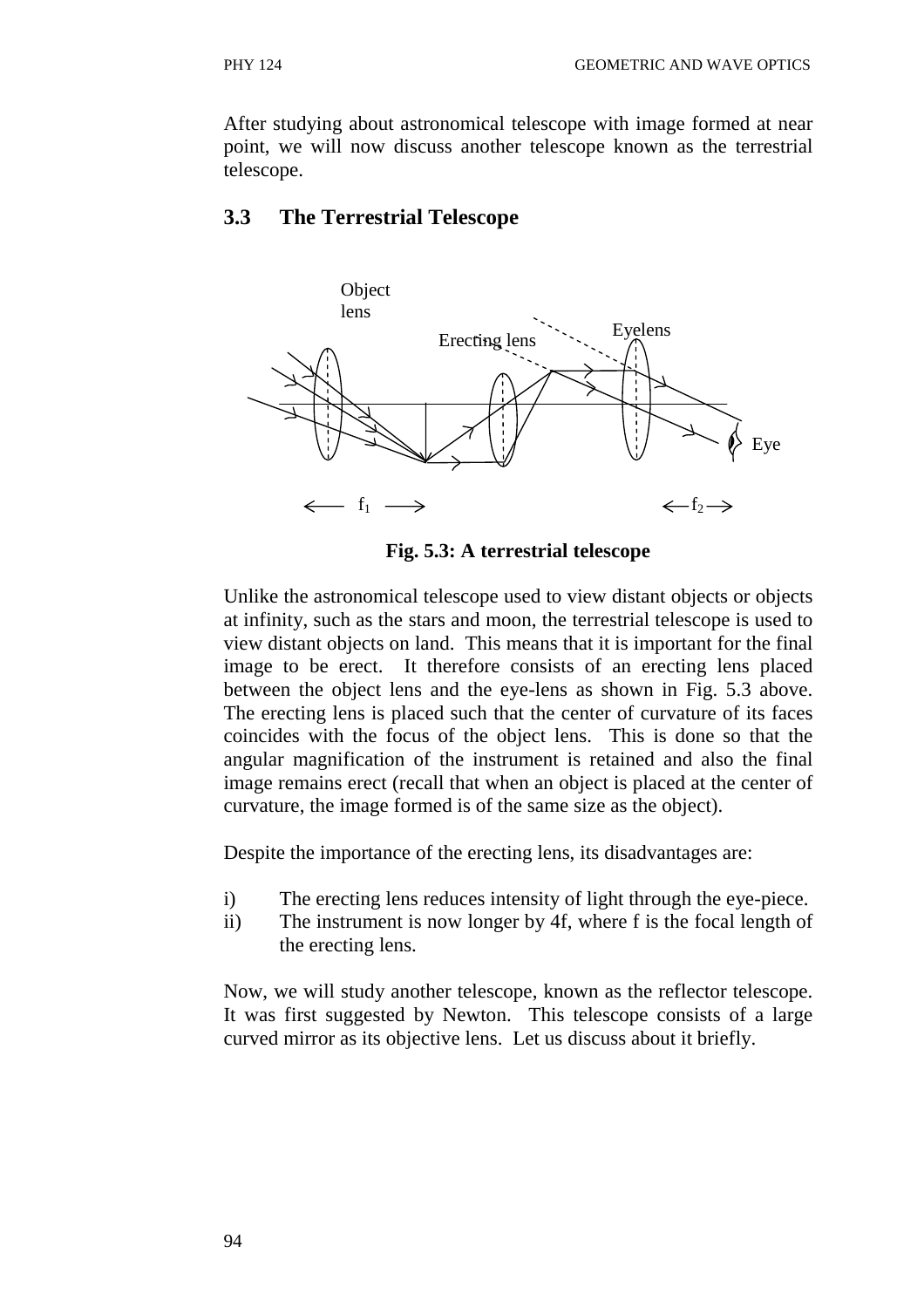#### **The Reflector Telescope**



**Fig. 5.4: Newton Reflector Telescope** 

Fig. 5.4 refers to a reflector telescope. An astronomical telescope with lens as its objective is called a refractor telescope while a reflector telescope has a large curved mirror as its objective as shown in Fig. 5.4 above. It consists of a parabolic mirror of large size as its objective. Because of its large size, the mirror collects large amount of light from distant planets and brought to focus to be photographed. The advantages of using this kind of telescope are:

i) It has a large angular magnification. Recall the expression

$$
\mathbf{M} = \frac{f_1}{f_2}
$$

Where,  $f_1$  is the focal length of the objective.

 As it is difficult to manufacture a lens with very large focal length, there is a limitation to the magnification. This can be achieved with a mirror; it is preferable to use a very large mirror as the objective.

- ii) The telescope is free from chromatic aberration caused by an objective lens.
- iii) There will be no loss of light due to absorption and reflection of light as on the surface of a lens.
- iv) The large diameter of the objective increases the resolving power of the telescope.

The resolving power of a telescope (the two distant objects just seem separated) is given by

$$
P = \frac{D}{1.22\lambda} = \frac{1}{\theta} \tag{5.8}
$$

Here,  $\theta$  is the smallest angle which is subtended at the telescope by two distant objects which can just be seen separated. The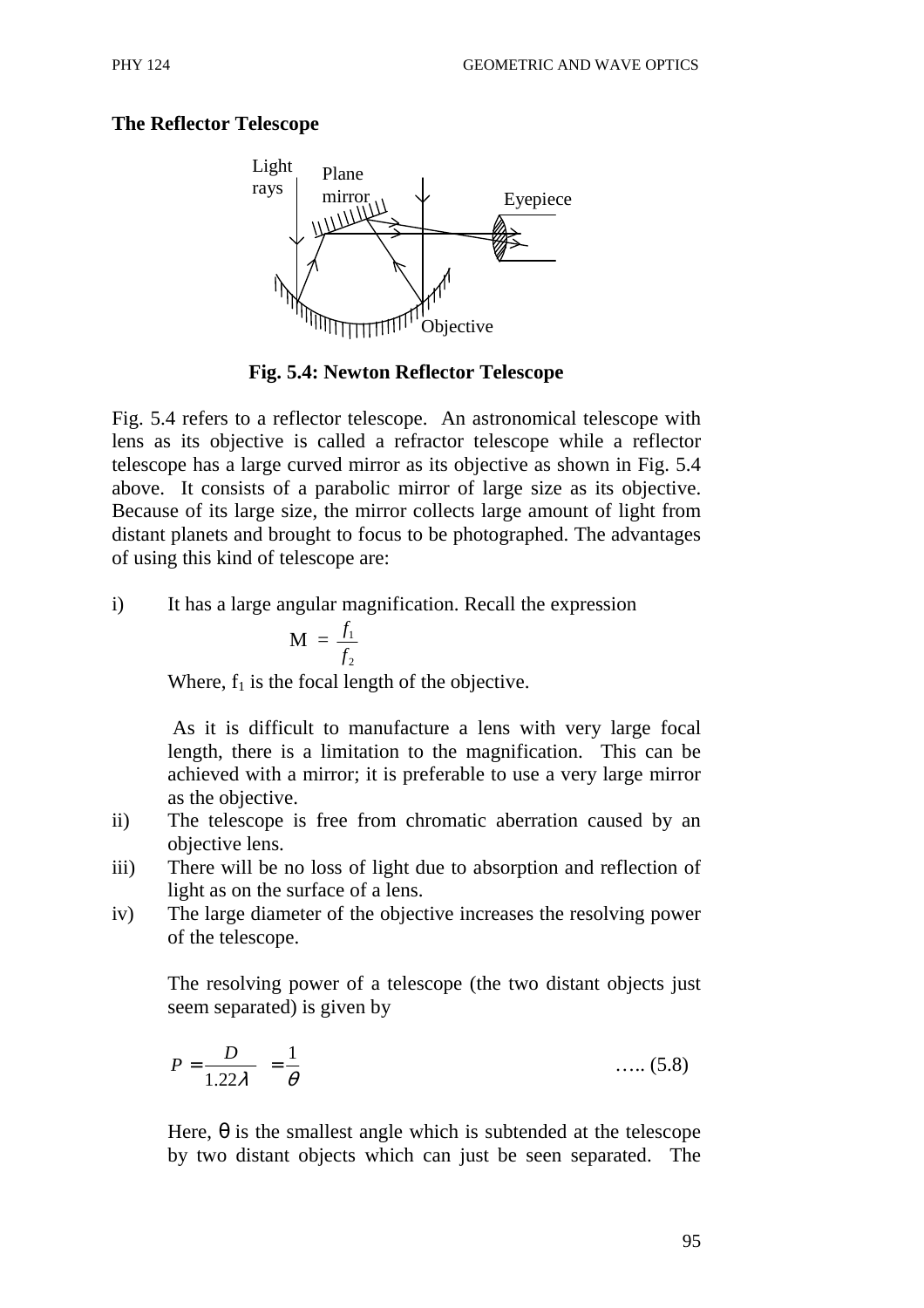other symbols used here are: D is the diameter of the objective lens and  $\lambda$  is the mean wavelength of light from the object.

From Eq. (5.8), it can be observed that  $\theta$  is inversely proportional to resolving power of a telescope. If the value of  $\theta$  is smaller, then the resolving power is greater. The value of  $\theta$  does not depend upon the focal length of the objective but only depends on its diameter.

# **4.0 CONCLUSION**

The eye-ring is the image of the objective lens formed at the eyepiece. That represents the position at which the observer eyes should be placed in order to obtain the maximum light from the objective lens. Under this condition, the angular magnification obtained from the image formed is

## $M =$ Diameter of objective Diameter of eye-ring

The other type of telescope studied in this unit is the terrestrial telescope. This type of telescope is used mainly for viewing distant object on the earth surface. The astronomical telescope has an additional convex lens whose sole purpose is to make the final image appear erect. The refractor telescope is another type of astronomical telescope. It has a very large concave mirror as its objective rather than a lens. The advantages of this type of telescope are:

- i) It has a large angular magnification;
- ii) It is free from chromatic aberration;
- iii) It is not associated with loss of light due to absorption and reflection of light on the surface of lens; and
- iv) It has better resolving power.

# **5.0 SUMMARY**

- The eye-ring is the image of the objective lens at the eyepiece.
- The angular magnification associated with eye-ring is

Diameter of objective Diameter of eye-ring  $M =$ 

- The terrestrial telescope is a telescope used mainly for viewing distant objects on the earth surface.
- Te terrestrial telescope has an additional lens which makes the final image erect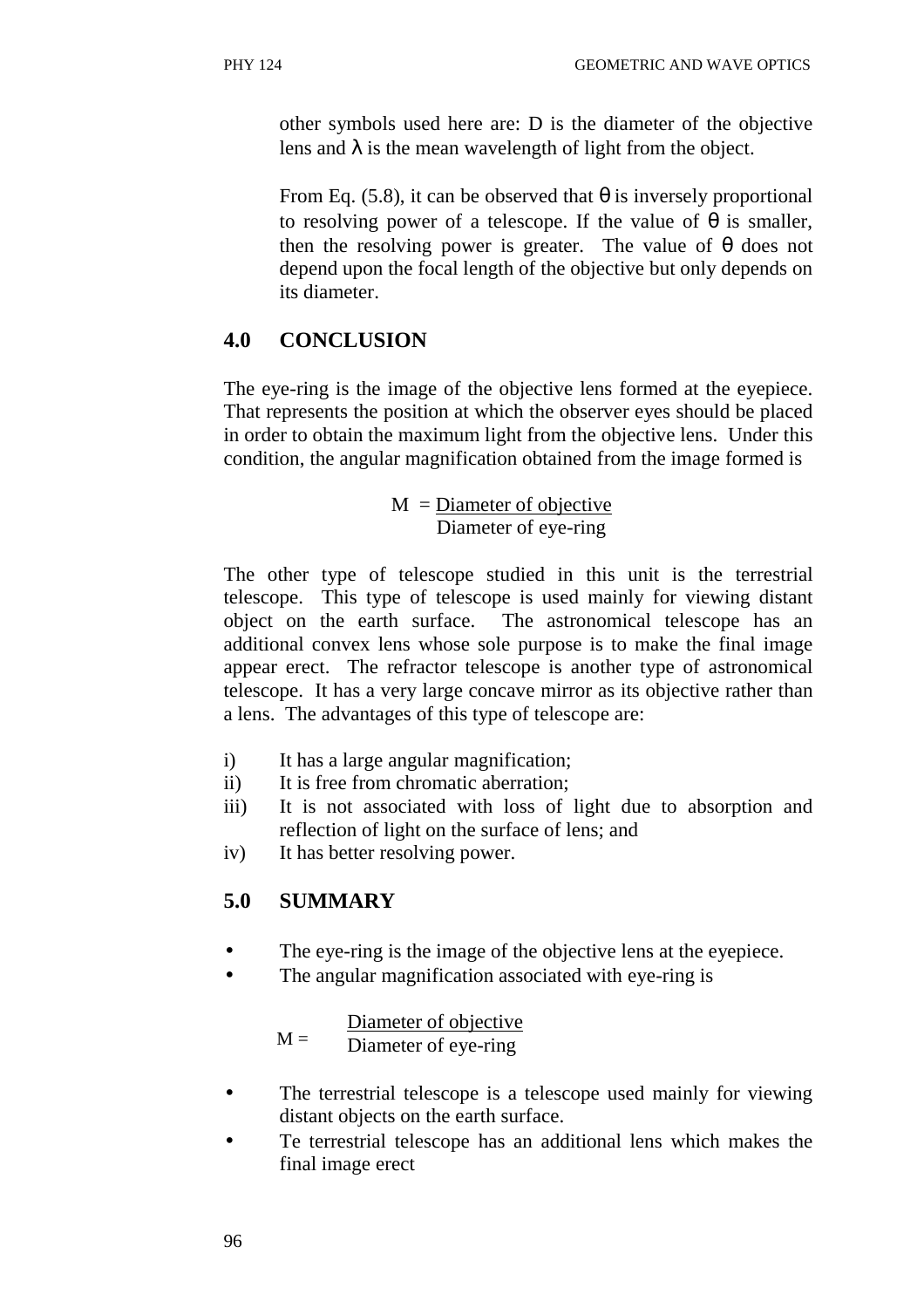- The introduction of this additional lens in the terrestrial telescope causes a reduction in intensity of light available to the eye thereby making the image dull.
- The reflector telescope is another type of astronomical telescope, however unlike the normal telescope its objective is a large concave mirror.
- The advantages of the reflector telescope over the normal astronomical telescope are its large angle of magnification, its better resolving power and its freedom from chromatic aberration.
- A large mirror as objective in reflector telescope reduces loss of light by lens telescope

# **6.0 TUTOR-MARKED ASSIGNMENT**

- 1. Determine the resolving power of a telescope, if the objective of a telescope has a diameter of 300mm. The mean wavelength of the light from stars is  $6 \times 10^{-7}$  m.
- 2. Explain the term eye-ring of a telescope. Show with a ray diagram, how the eye ring is formed in an astronomical telescope.
- 3.(a) What is meant by angular magnification of an optical instrument?
- (b) Calculate the angular magnification of a simple astronomical telescope in normal adjustment which has an objective of focal length 120 cm and an eyepiece of 6 cm.

# **7.0 REFERENCES/FURTHER READINGS**

Nelkon and Parker. *Advance Level Physics*. British Library Publication.

- Kenneth .W. Ford. *Basic Physics.* Toronto London: Waltham **Massachusetts**
- Mark .W. Zemansky. *College Physics*. London: Addison Wesley.
- Shortley and Williams. *Principles of College Physics.* Englewood Cliff New Jersey: Prentice Hall Inc.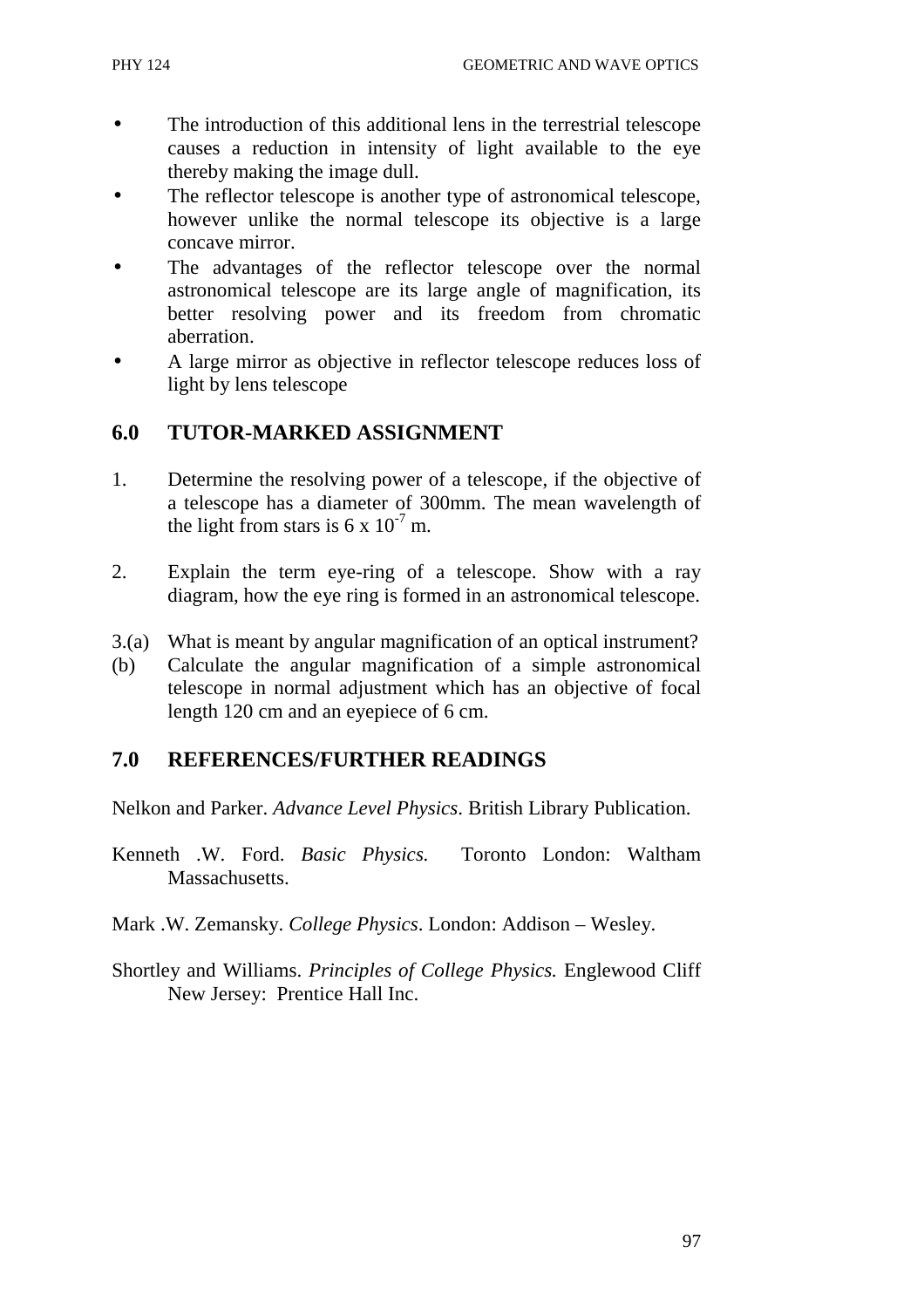# **MODULE 3 INTERFERENCE AND POLARIZATION OF LIGHT**

- Unit 1 Interference
- Unit 2 Interference in Thin Films and Air Wedge
- Unit 3 Newton's Rings and Interference in Thin Films
- Unit 4 Polarization of Light
- Unit 5 Laws and Application of Polarization

## **UNIT 1 INTERFERENCE**

### **CONTENTS**

- 1.0 Introduction
- 2.0 Objectives
- 3.0 Main Content
	- 3.1 Wave Nature of light
	- 3.2 Coherent Sources
	- 3.3 Interference
	- 3.4 Optical Path
	- 3.5 The Young's Double Slit Experiment
	- 3.6 Fringe Separations
- 4.0 Conclusion
- 5.0 Summary
- 6.0 Tutor-Marked Assignment
- 7.0 References/Further Readings

# **1.0 INTRODUCTION**

You know that light travels as a stream of particles and also in the form of waves. Light is wave motion. However light is an electromagnetic wave, which vibrates at right angle to its direction of propagation while sound energy is a mechanical wave, which vibrates, in the same direction as the direction of propagation. In other words, light wave is a transverse wave of electromagnetic origin and sound is a longitudinal wave of mechanical origin. But here, we will study a very important characteristic of wave motion that is the phenomena of interference.

When two beams of light superposed, there intensity varies from point to point between maxima and minima in the region of superposition. This phenomenon is called interference. It means at certain point, the intensity exceeds the sum of intensities in the beams and on the other point, the intensity weaken or may be zero. Hence, we obtain bright and dark fringes on a screen.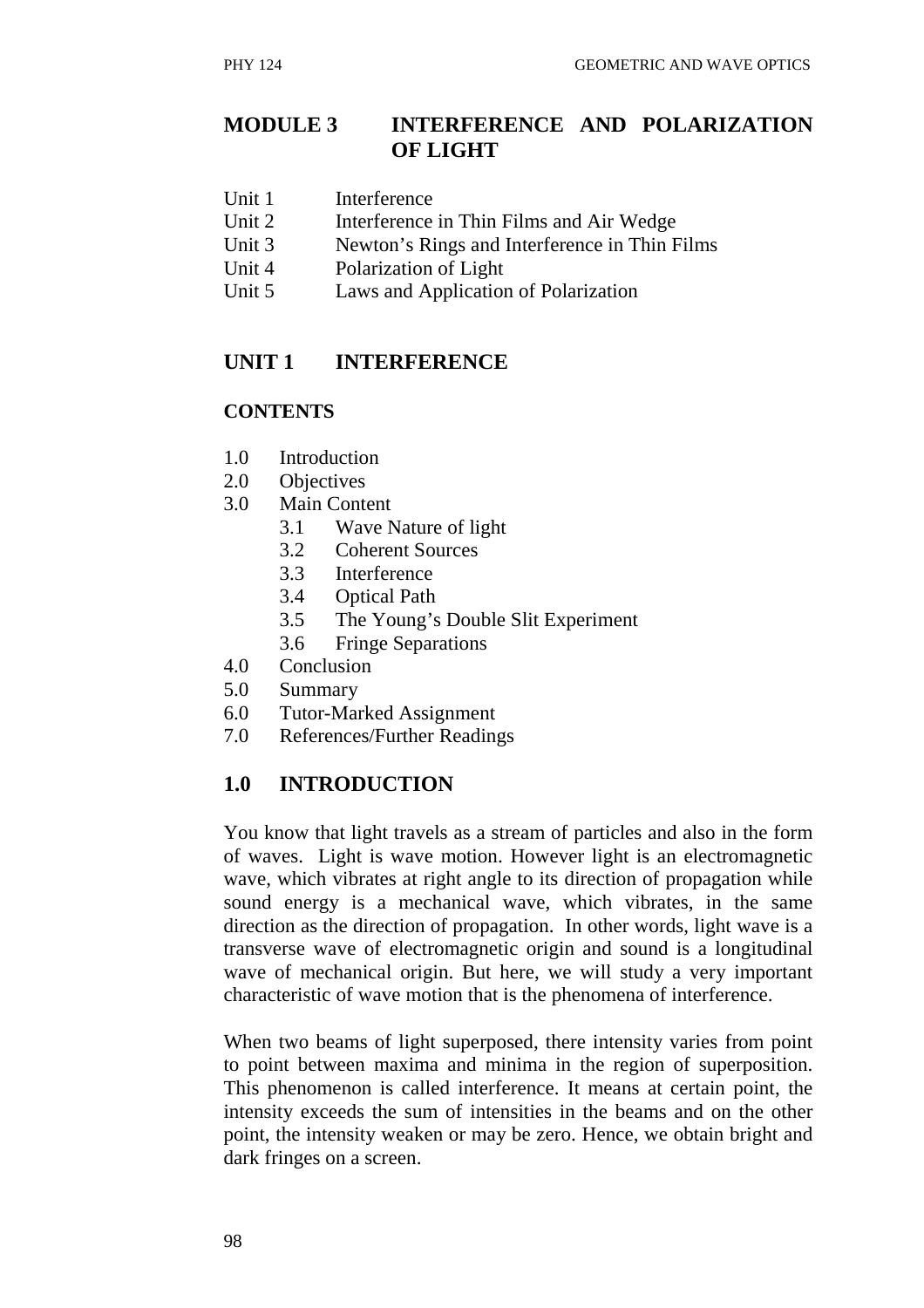In this unit, we discuss the coherent sources and the use of path difference for constructive and destructive interference. The interference pattern produced by waves originating from two point sources is also discussed here. You will also learn about the interference produced in Young's two-slit experiment.

In the next unit, you will study how interference takes place in thin films and Air wedge.

# **2.0 OBJECTIVES**

After studying this unit, you should be able to:

- explain the wave nature of light
- explain what coherent sources are
- define the interference and its types
- define optical path
- explain the conditions for interference
- describe Young's double slit experiment
- express the fringe width in terms of wavelength of light
- solve problems involving Young's experiment.

# **3.0 MAIN CONTENT**

# **3.1 Wave Nature of Light**

Even though in units  $1 - 10$ , we have considered light in a form of rays. It has been found that in reality light is a form of wave traveling in straight lines represented by the rays. These waves are different from sound waves because sound waves are longitudinal while light waves vibrate perpendicularly to the direction of propagation. Also sound wave is a mechanical wave, whereas light is an electromagnetic wave.

The human eye can see light of wavelength which lies between 450 x  $10^{9}$ m and  $750 \times 10^{9}$ m. This range of wavelength is known as the **visible range of electromagnetic spectrum.** Some electromagnetic waves have shorter wavelength that visible light, while others have longer wavelength then visible light. These invisible electromagnetic waves differ from visible light only in terms of wavelength and in the ways by which they are produced.

Before studying interference in detail, it is necessary to familiarize with the terms like coherent sources used in interference phenomena. Now we shall first discuss coherent sources.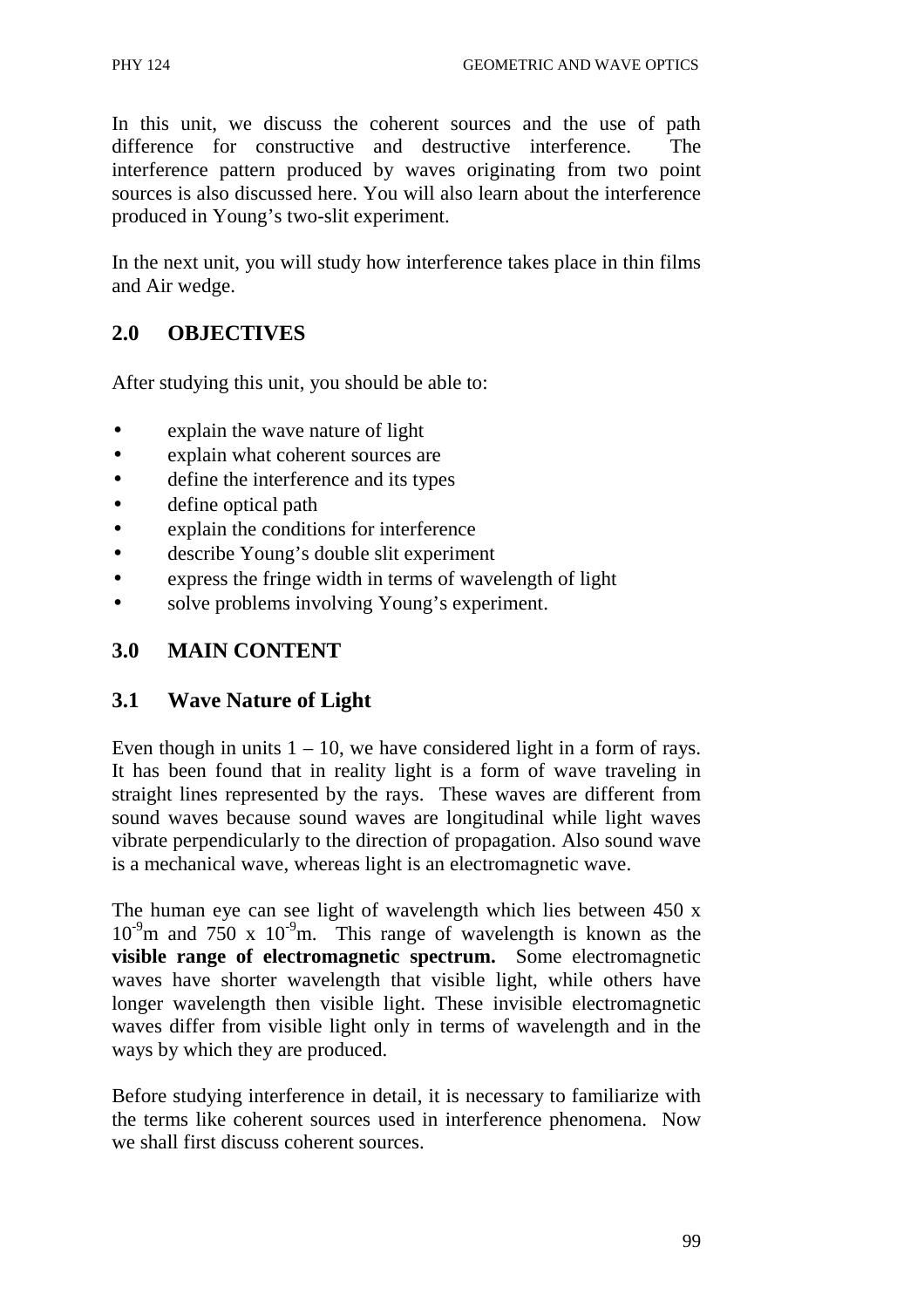## **3.2 Coherent Source**

Let there are two interfering waves (light waves). If these interfering waves are produced randomly, it means that they are out of phase with each other (or there is a continual change of phase), then such sources of interfering waves are known as **incoherent source**.

**Coherent sources** are the sources which must emit light waves of

- (i) same frequency or wavelength and
- (ii) a constant phase difference or which are always in phase with each other (and they must be traveling in the same or nearly the same direction).

So, now in the next section we discuss in details the phenomena of interference produced by two coherent sources.

### **3.3 Interference**

Consider two waves originated from two coherent sources of light A and B, of the same frequency (or wavelength) travel in the same direction and having a constant phase difference with the passage of time. The resultant intensity of light do not distributed uniformly in space. Therefore, non-uniform distribution of the light intensity due to combined effect (superposition) of two waves is called **interference.** Usually, it is found that at some points the intensity of light is maximum and on the other points, the intensity of light is minimum. Refer to Fig. 1.1.



### **Fig. 1.1: Point of constructive interference (T) and destructive interference (M)**.

Now, let us discuss the different types of interference patterns.

The interference is of two types: (a) constructive interference (b) destructive interference.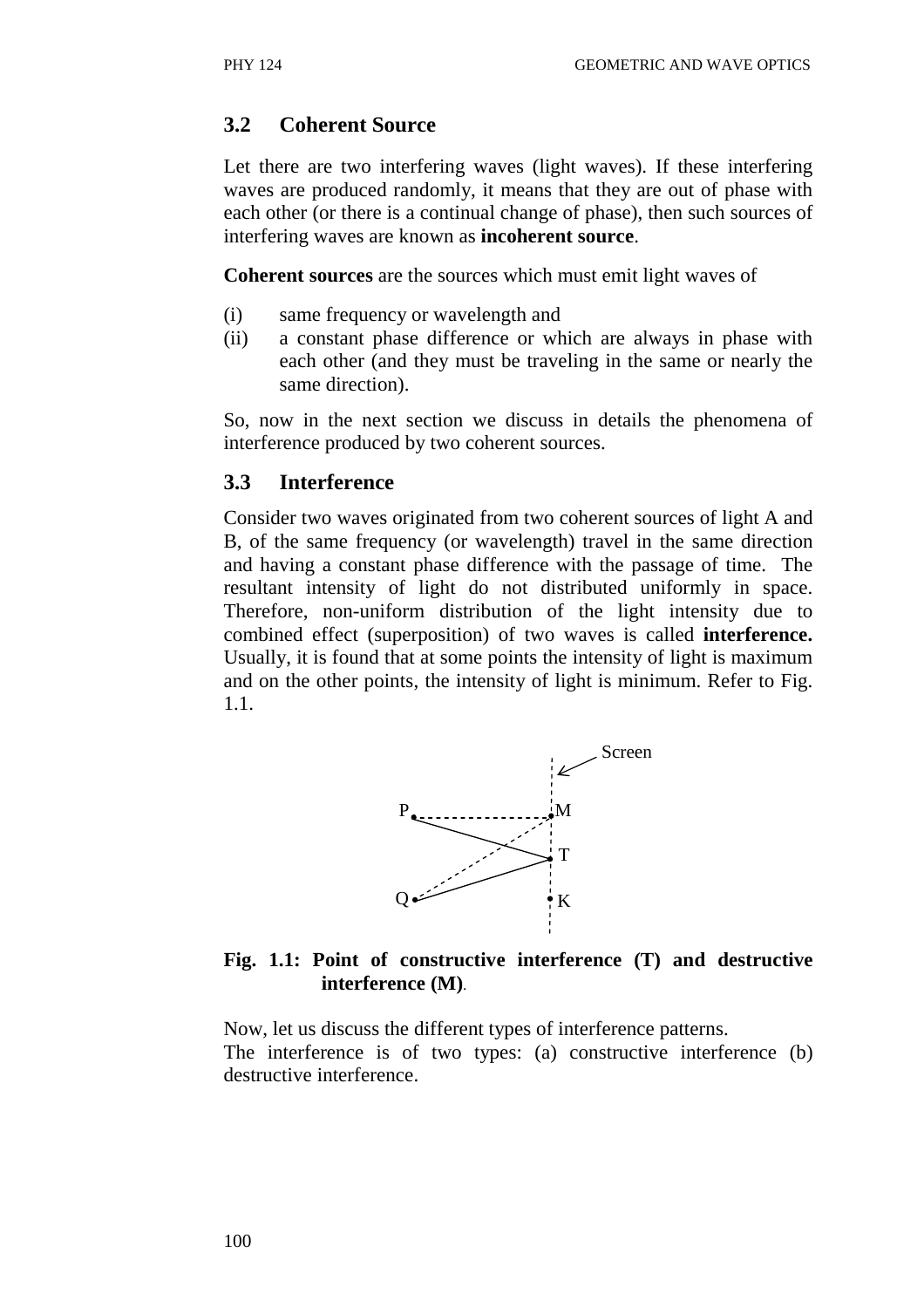### **(a) Constructive Interference**

Constructive interference occurs when the effect of two interfering waves is additive at the point of interest. At these points, intensity becomes maximum. The resultant vibration at the point is obtained by adding them (their amplitudes). A bright 'band' of light is obtained at these points. That is, they add up to give something bigger than contribution from either source of the two sources.

Suppose we consider two coherent source A and B that are exactly in phase as shown in Fig. 1.2, the interference effect at an equidistant point T is constructive, and obtained by adding the displacement of the individual wave at the point.

Displacement



Displacement



Displacement



**Fig. 1.2: Constructive Interference: (a) wave from source A (b) wave from source B (c) Resultant of two waves.** 

In general constructive interference would occur if the path difference, d, at any point P is multiples of zero or whole number wavelength that is

$$
d=n\lambda
$$

Where  $n = 0, 1, 2, \dots$  so on.  $\dots$  .  $(1.1)$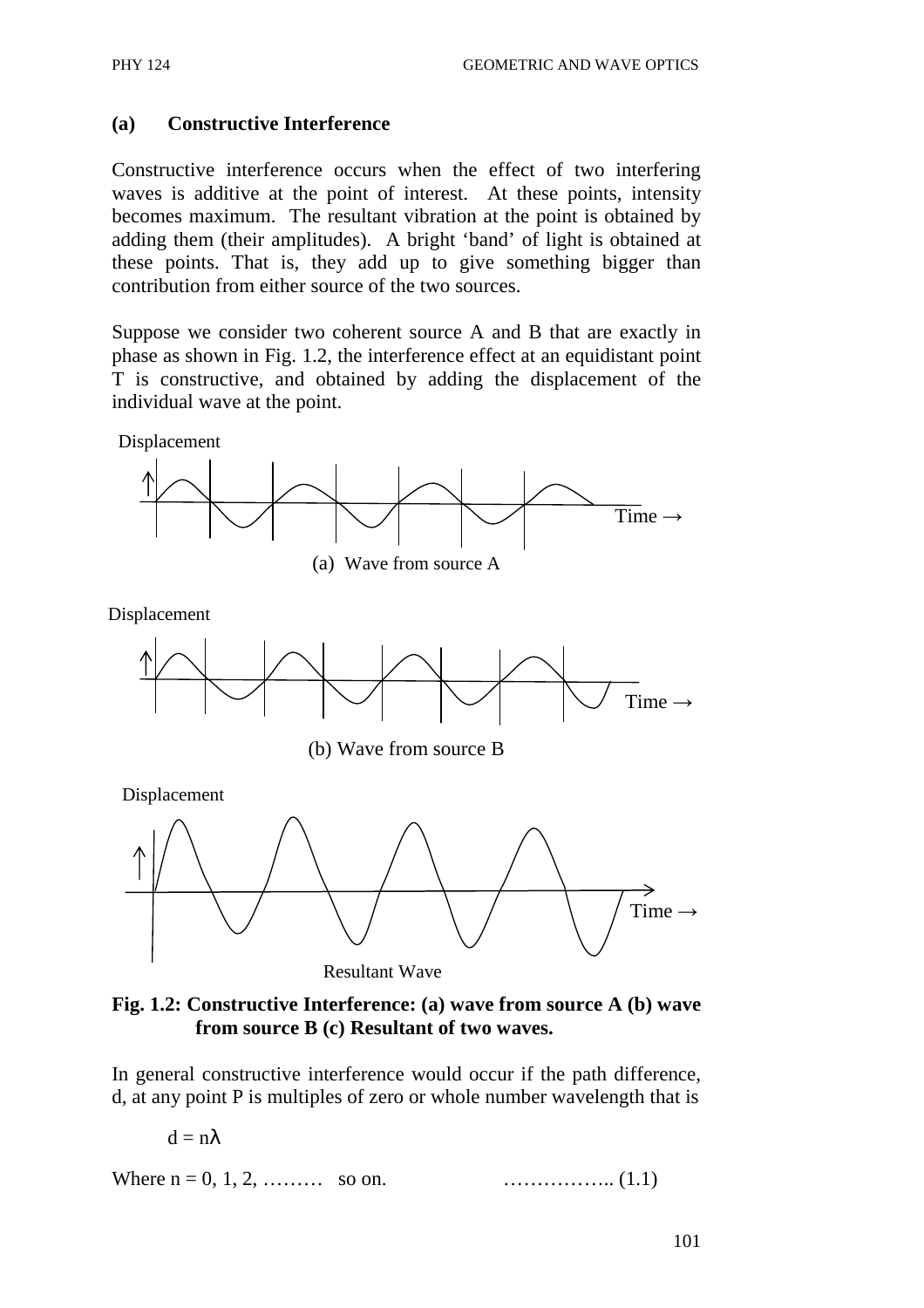On the other hand destructive interference occurs when the net effect at the point of interest, is the effect of one source minus the effect of the other source. Now you will learn about destructive interference in detail.

## **(b) Destructive Interference**

The destructive interference occurs at some point where the intensity is minimum. This is the situation in which the interference effects is smaller than that produced by the individual waves. Refer to fig. 1.3. At these points, a dark band of light is obtained.

The path difference d for constructive interference can be given by the expression

$$
d=QM-PM = \left(n + \frac{1}{2}\right)\lambda
$$
 ....... (1.2)

where  $n = 0, 1, 2, 3, \ldots$  so on.



**Fig.1.3: Graphical representation of Destructive interference** 

# **3.4 Optical Path**

Consider a medium of refractive index  $\mu$  and its thickness is t. A light ray is traveling from a point O (in air) to another point A (in air) through a medium which is introduced in between this ray. So the light ray partly travels in air and partly in a medium introduced between as illustrated in Fig. 1.4. In interference phenomena, the optical paths of the coherent light rays are found. The product of the refractive index  $\mu$  and the path length t is called **optical path** in the medium.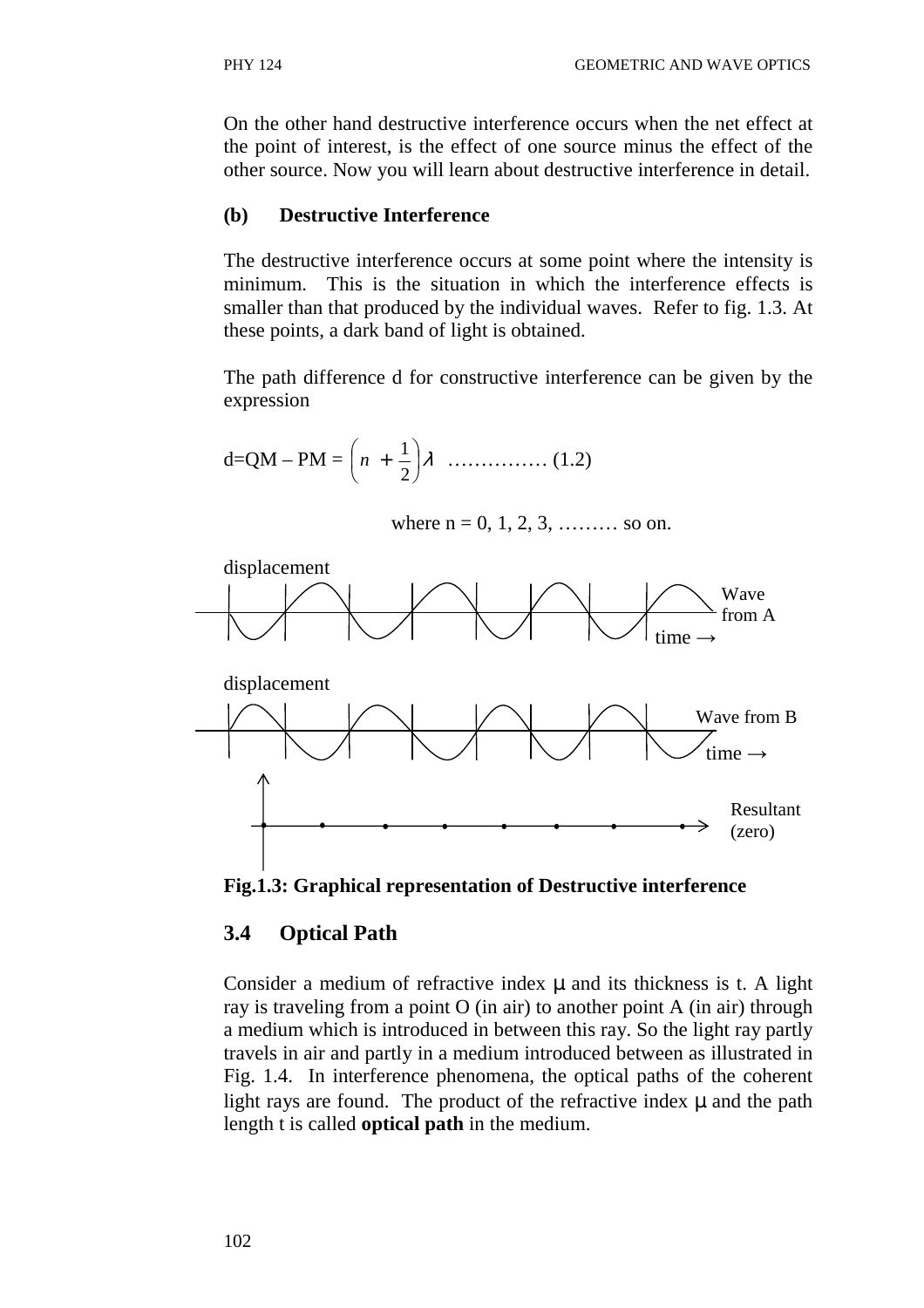

Optical path  $= \mu t$ 

When a glass slab is introduced between a ray from O to A, then the expression for optical path is given by

Optical path  $=$  (d-t) +  $\mu$ t

$$
=d + (\mu - 1) t
$$
 (1.3)

This shows that the effect of introducing a material of thickness t, refractive index  $\mu$  is increased the optical path by  $(\mu - 1)$  t. In other words, the air path OA is increased by an amount  $(\mu - 1)t$  due to the introduction of the plate of material of refractive index µ and thickness t.

Young had first demonstrated the interference of light. In the following section, we will discuss the interference produced in the Young two-slit experiment.

### **3.5 The Young's Double slit experiment**



**Fig. 1.5: Young's double slit experiment** 

Two slit A and B are illuminated by the same monochromatic source of light S. This ensures that the wave leaving A and B are coherent. It was Thomas Young who first observed that if a transparent screen is placed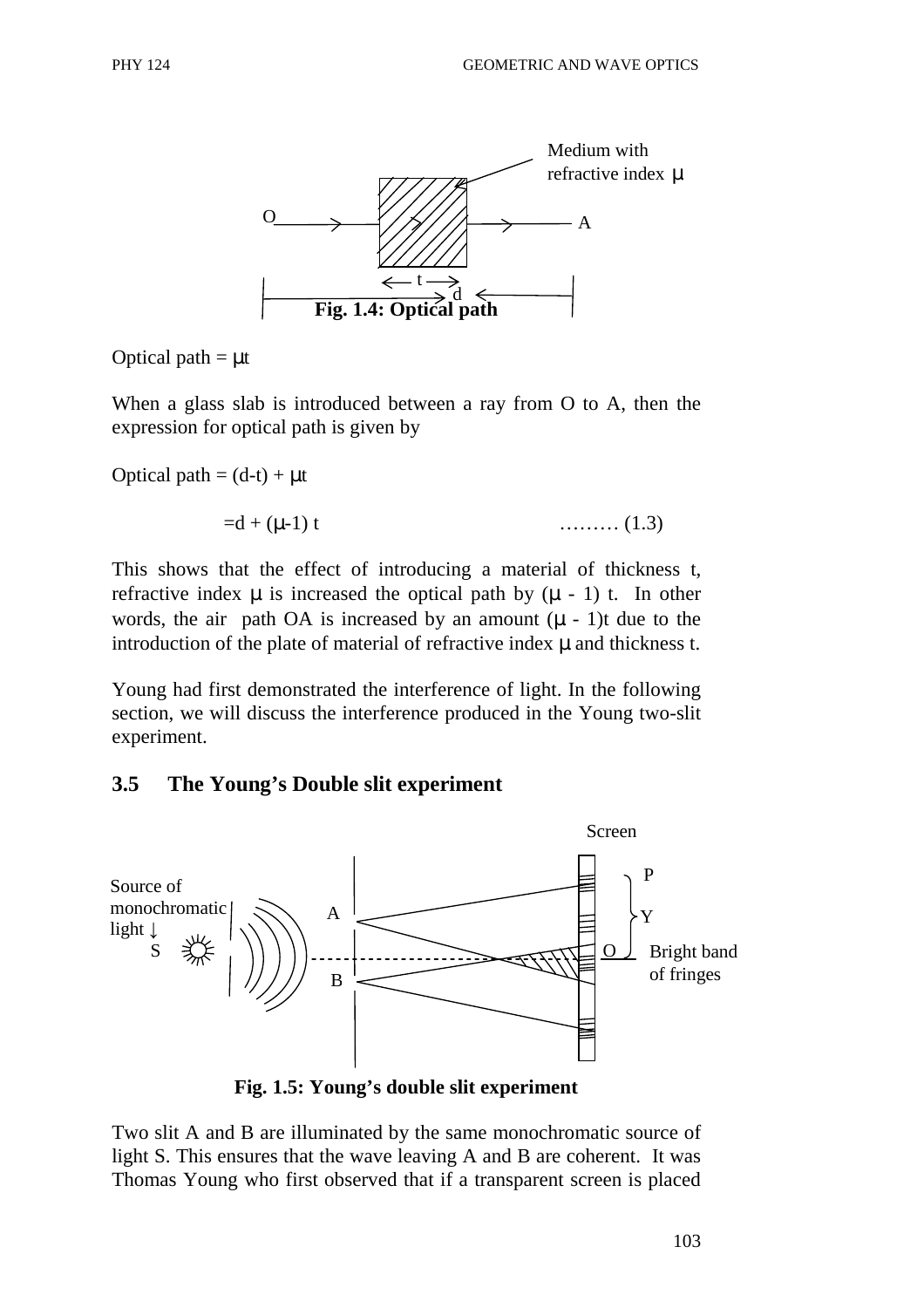parallel to AB, band of bright and dark images (fringes) would be formed in the region where the beams overlap.

At O, along the perpendicular bisector of AB, the waves due to A and B are in phase. Hence, a bright band or fringe is formed. This is because the two light wave coming from A and B would have traveled the same distance at the point O. Bright and dark bands are subsequently formed on either side of O. The bright bands occur where  $d = n \lambda$  where  $n = 0$ , 1, 2, 3, …. i.e. constructive interference takes place.

On the other hand the dark bands are formed where  $d = \lambda | n + \frac{1}{n}$ J  $\left(n+\frac{1}{2}\right)$ l ſ + 2  $\lambda \left( n + \frac{1}{2} \right)$ .

These conditions of dark and bright fringes have been discussed earlier also.

These alternate bright and dark bands are known as interference fringes. At point O, the path difference is zero.

## **3.6 Fringe Separations**

In this section you will see that the thickness Y between two adjacent bright or dark fringes and a is the distance between the slits A and B. D is the distance of the slit from the screen and the wavelength of the monochromatic light is  $\lambda$ . Refer to Fig. 1.6.



**Fig. 1.6: The geometry of Young's experiment.** 

In Fig.1.6, P is the position of the nth bright fringe, then the path difference at that point P is given by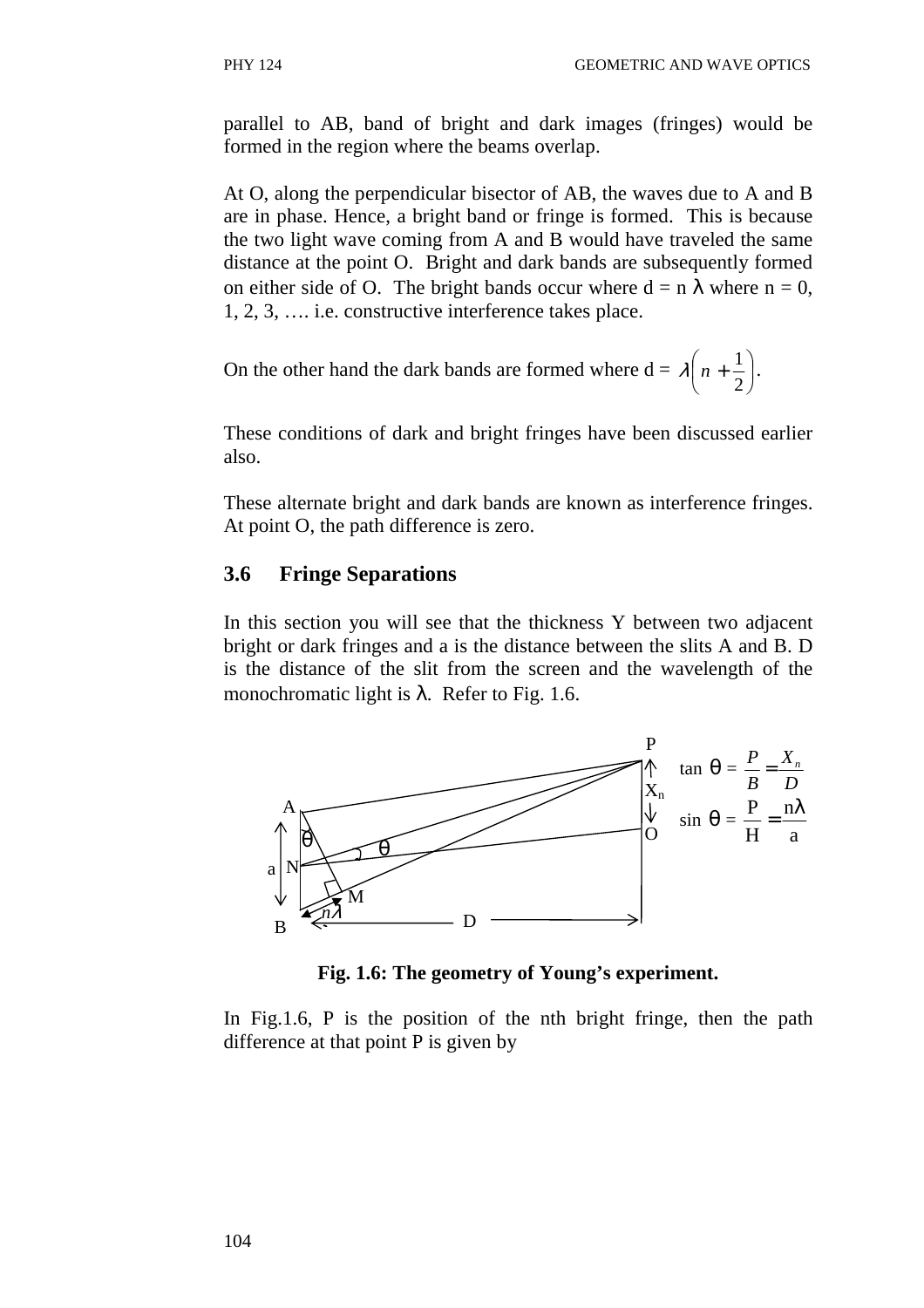$BP - AP = BM = n\lambda$ .

Consider a ∆ NPO, then

$$
\tan \theta = \frac{X_n}{D}
$$
........(1.4)  
Similarly in  $\triangle$  AMB,  

$$
\sin \theta = \frac{n\lambda}{a}
$$
........(1.5)

In practice, D is large and  $X_n$  is very small, thus  $\theta$  is small, Hence tan  $\theta \simeq \sin \theta$ 

$$
\therefore \ \frac{X_n}{D} = \frac{n\lambda}{a}
$$

The position of the nth bright fringe from origin O is given by the relation

Or 
$$
X_n = \frac{n\lambda D}{a}
$$
 ...... (1.6)

The distance of the next bright fringe from O is given by  $X_{n+1}$ 

$$
X_{n+1} = (n+1) \frac{\lambda D}{a} \qquad \qquad \dots \dots \dots (1.7)
$$

[i.e. replaced n with n+1]

Hence the spacing Y between the  $n^{th}$  and  $(n+1)^{th}$  fringes can be determined by subtracting Eq. 1.6 from Eq. 1.7

 $Y = X_{n+1} - X_n$ Hence on substituting the values

$$
Y = (n+1)\frac{\lambda D}{a} - \frac{n\lambda D}{a}
$$

$$
y = \frac{n\lambda D}{a} + \frac{\lambda D}{a} - \frac{n\lambda D}{a}
$$

Therefore the expression for the fringe width is

$$
\therefore Y = \frac{\lambda D}{a} \tag{1.8}
$$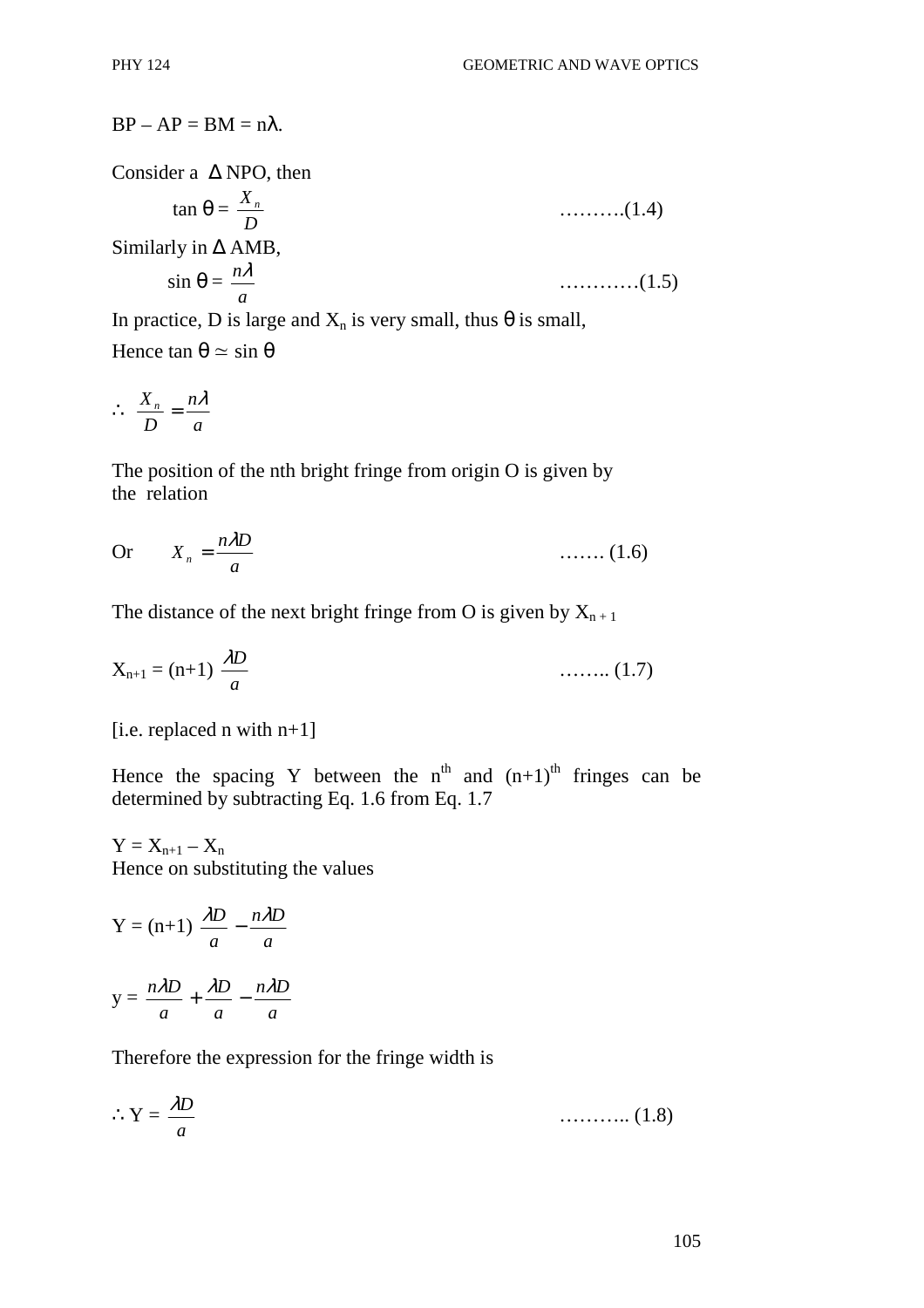Therefore it can be found from Eq (1.8) that the fringe width varies directly proportional to D and  $\lambda$  and inversely proportional to the distance between the slits a. Hence using the expression in Eq. 1.8, one can measure the wavelength of light easily.

### **Example 1.1**

Young's experiment is performed with sodium light of wavelength of 589nm. Fringes are measured carefully on a screen 100 cm away from the double slit and the center of the  $20^{th}$  fringe is found to be 11.78nm from the axis. Determine the separation of the two slit.

### **Solution**



Data Given:

 $n = 20$ ,  $D = 1m$ , and  $\lambda = 589 \text{ X } 10^{-9} \text{m}$ 

∴ The distance of the 20<sup>th</sup> fringe  $X_{20} = 11.78 \times 10^{-3}$ m

Using the Eq. 1.8

$$
X_n = \frac{n\lambda D}{a}
$$

On substituting the values and rearranging the terms, we get

Or 
$$
a = {n\lambda D \over X_{20}} = {20 \times 589 \times 10 - 9 \times 1.0 \over 11.78 \times 10^{-3}}
$$

∴a = 1.0 nm

### **Example 1.2**

Using red light, state the effect of the following procedure on the appearance of the fringes.

- (a) The separating of the slit is decreased.
- (b) The source slit is moved closed to the two slits.
- (c) The screen is moved closer to the slit.
- (d) Blue light is used in place of red light.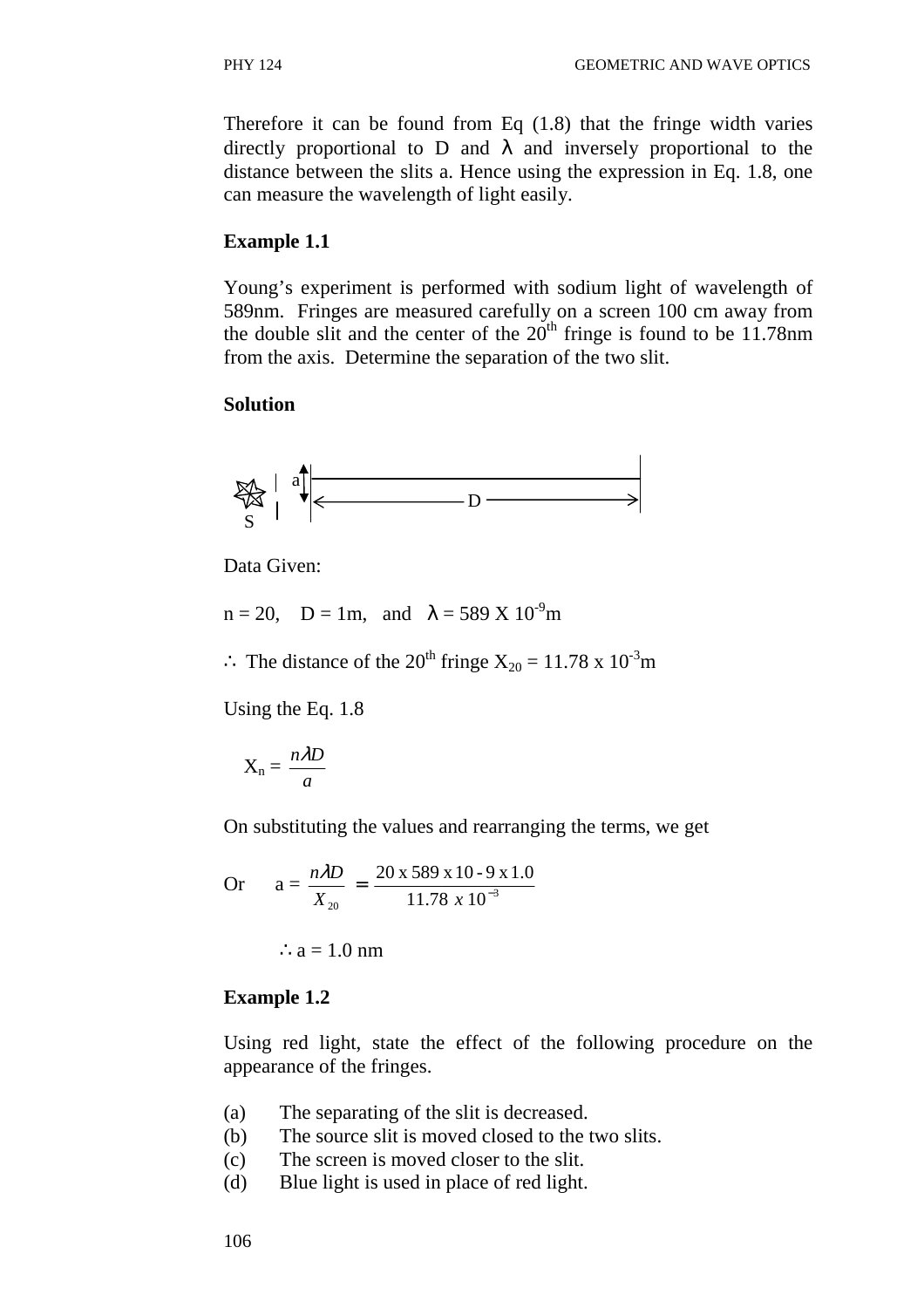- (e) One of the slit is covered up.
- (f) The source slit is made wider.

#### **Solution**

(a) Since 
$$
Y = \frac{\lambda D}{a}
$$

Then the separation of the fringes would increase if a slit separation is decreased

- (b) The fringes would appear brighter but their separation Y would not change
- (c) Since  $Y =$ *a* λ*D*

If the screen's distance D is reduce, the separation of the fringes Y would also decrease.

(d) Replacing the light source with blue light instead of red is equivalent to changing the wavelength of light used. The wave length of red light is longer than that of blue light. Therefore the separation of the fringe would decrease because.

$$
Y = \frac{\lambda D}{a}
$$

as  $\lambda_{\text{blue}} < \lambda_{\text{red}}$ 

- (e) When one of the two slit is covered up, the fringes would disappear because there would be no interference.
- (f) If the source slit is made wider, the fringes would overlap and become blurred because the edge of each opening would behave as a source on its own, as shown in Fig. 1.7.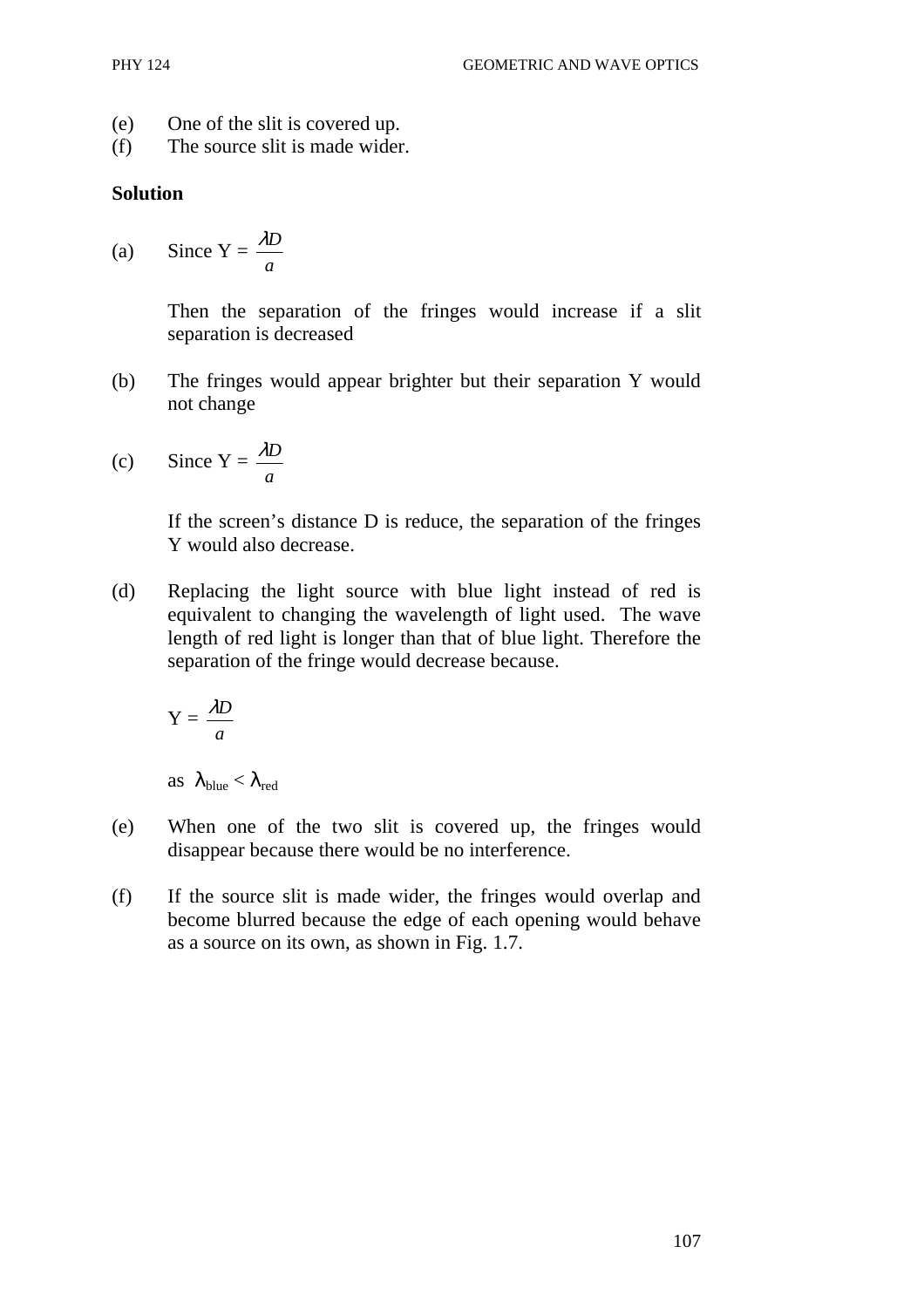

**Fig. 1.7** 

### **4.0 CONCLUSION**

Light is an electromagnetic wave. It represents the visible range of electromagnetic spectrum. The wave is transverse in nature and therefore, vibrates in a direction perpendicular to the direction of propagation. The range of wavelength associated with light energy is visible spectrum of electromagnetic wave.

Coherent sources are the sources of light which emit light waves of (i) same frequency or wavelength (ii) having a constant phase difference between them.

An interference phenomenon occurs due to overlapping waves from coherent sources. Young's double slit interference produces bright and dark fringes when the two slits are close and when coherent monochromatic light passes through them.

For constructive interference, the path difference, d between the light waves from the two sources must add up constructively. This happens when the path difference,  $d = n\lambda$  where  $n = 0, 1, 2, \dots$  where  $\lambda$  is the wavelength of the light.

For dark fringes to form, the light rays from the two surfaces must add up destructively at a point. This happens when the path difference d between the two light rays is equal to

$$
d = \left(n + \frac{1}{2}\right) \lambda
$$
 where n = 0, 1, 2, 3, .........

The optical path in the medium of refraction  $\mu$  and thickness t is given as µt.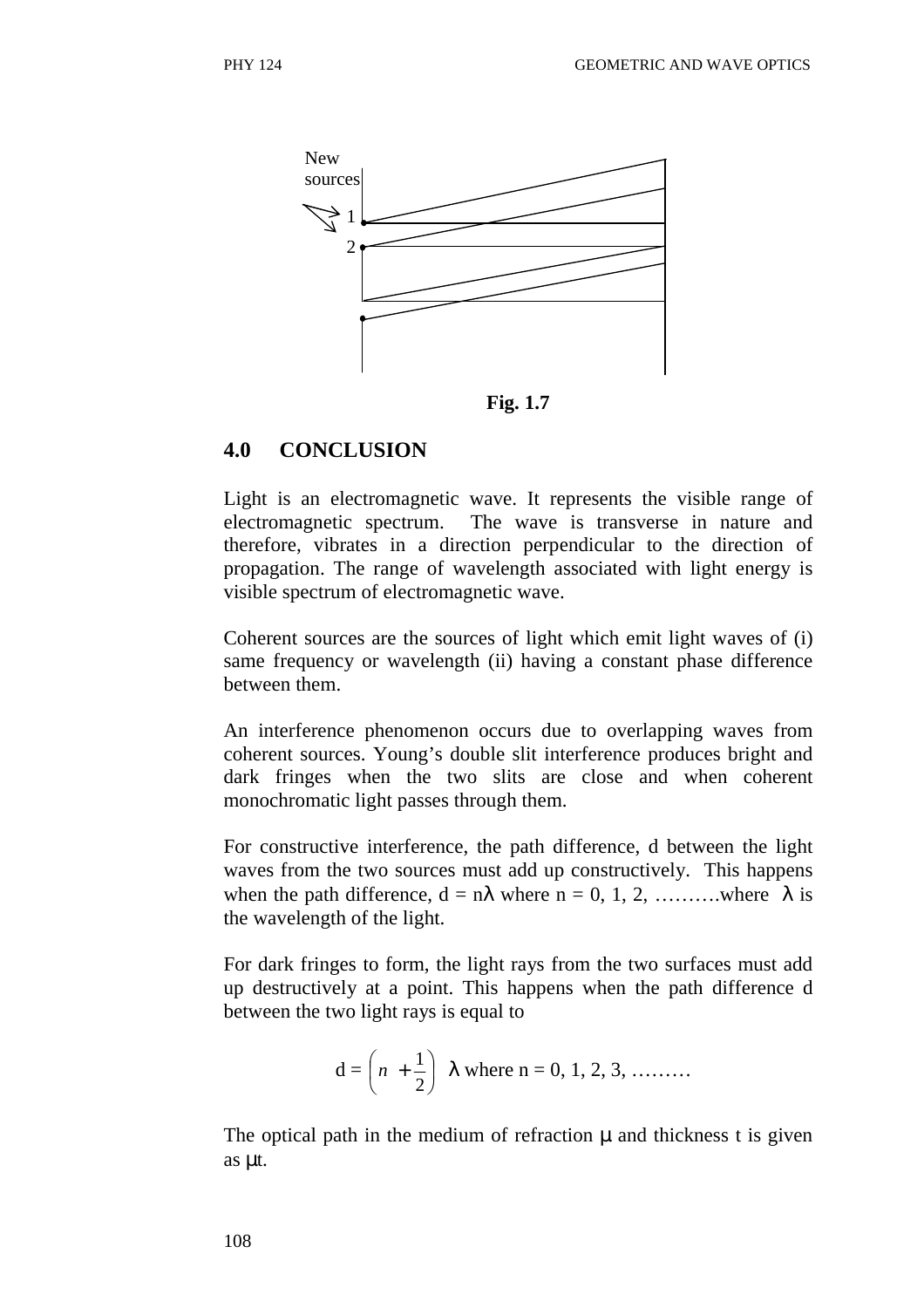The separation between any two adjacent bright or dark fringes Y depends on the distance a between the slits A and B. The mathematical expression is given by the relation

$$
Y = \frac{\lambda D}{a}
$$

## **5.0 SUMMARY**

- Light lies in visible range of the electromagnetic spectrum. Therefore light is an electromagnetic wave.
- Light from two coherent sources can interfere either constructively or destructively.
- Young's double slit experiment demonstrates the constructive and destructive interference when light from coherent sources is obtained.
- The bright fringe represent constructive interference which takes place only when the path difference between light ray from the two sources is equal to  $n\lambda$  where  $n = 0, 1, 2, \ldots$  so on.
- The dark fringe represent destructive interference which takes place when the path difference d is equal to

$$
d = \left(n + \frac{1}{2}\right) \lambda
$$
 where  $n = 0, 1, 2, \ldots$  so on.

The separation between any two adjacent dark or bright fringes is given by the relation  $Y =$ *a* λ*D*

# **6.0 TUTOR-MARKED ASSIGNMENT**

- 1. Interference fringes were produced by a Young's slit method, the wavelength of the light being 6 x  $10^{-7}$ m when a film of material  $3.6 \times 10^{-3}$  cm thick was placed over one of the slit, the fringe pattern was displaced by the distance equal to 30 times that between two adjacent fringes. Calculate the refractive index of the material. To which side is the fringes displaced.
- 2. In a two-slit interference pattern with  $\lambda = 5600 \text{ A}^{\circ}$ , the zero order and tenth order maxima fall at 12.42mm and 14.64 mm respectively. Determine the fringe width.
- 3. In a Young's slits experiment, the separation between the first and the sixth bright fringe is 3.0 mm when the wavelength used is 6.2 x  $10^{-7}$ m. The distance between the slits and the screen is 0.9m. Determine the separation of the two slits.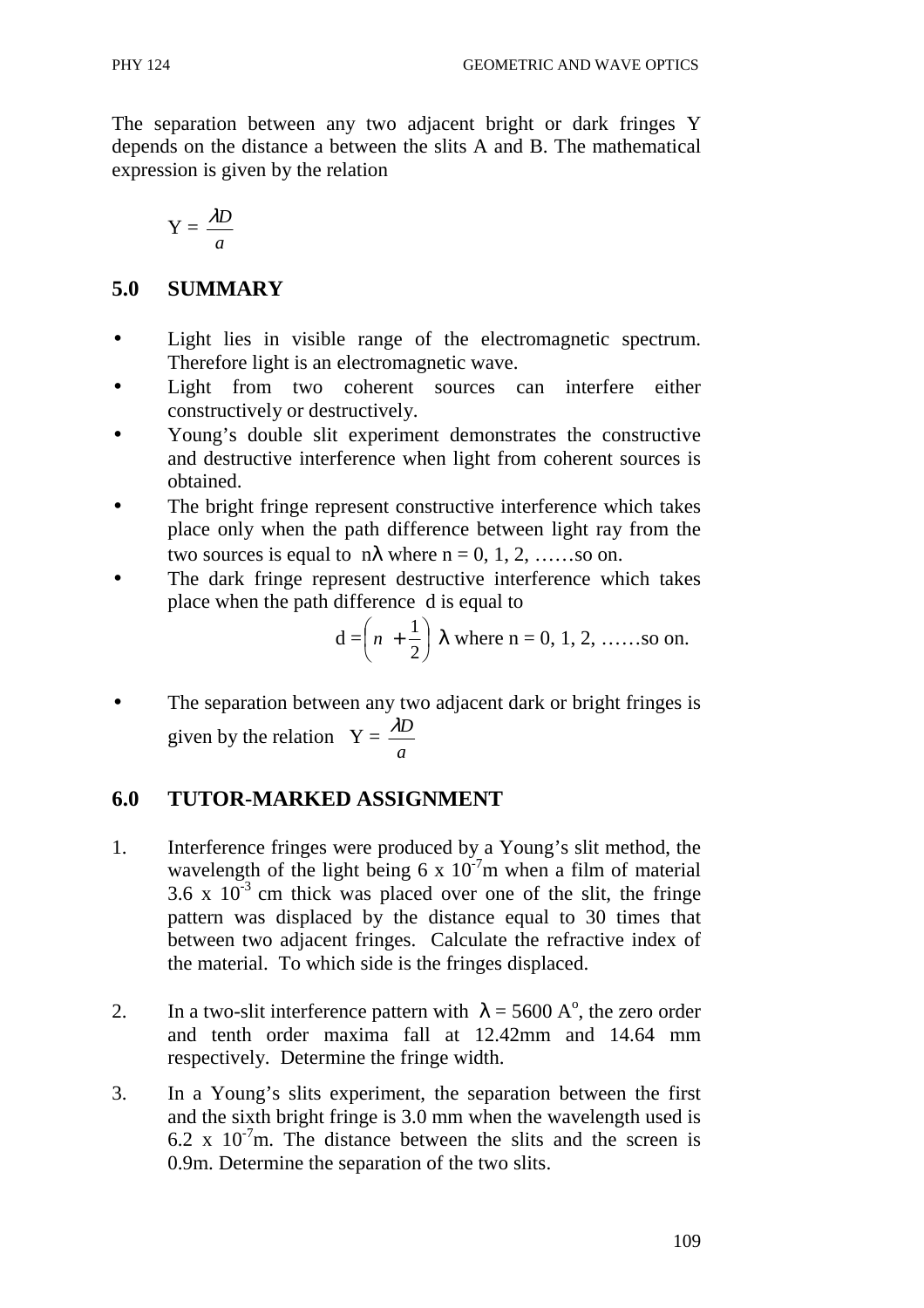### **7.0 REFERENCES/FURTHER READINGS**

Nelkon and Parker. *Advance Level Physics*. British Library Publication.

Kenneth .W. Ford. *Basic Physics.* Toronto London: Waltham Massachusetts.

Mark .W. Zemansky. *College Physics*. London: Addison – Wesley.

Shortley and Williams. *Principles of College Physics.* Englewood Cliff New Jersey: Prentice Hall Inc.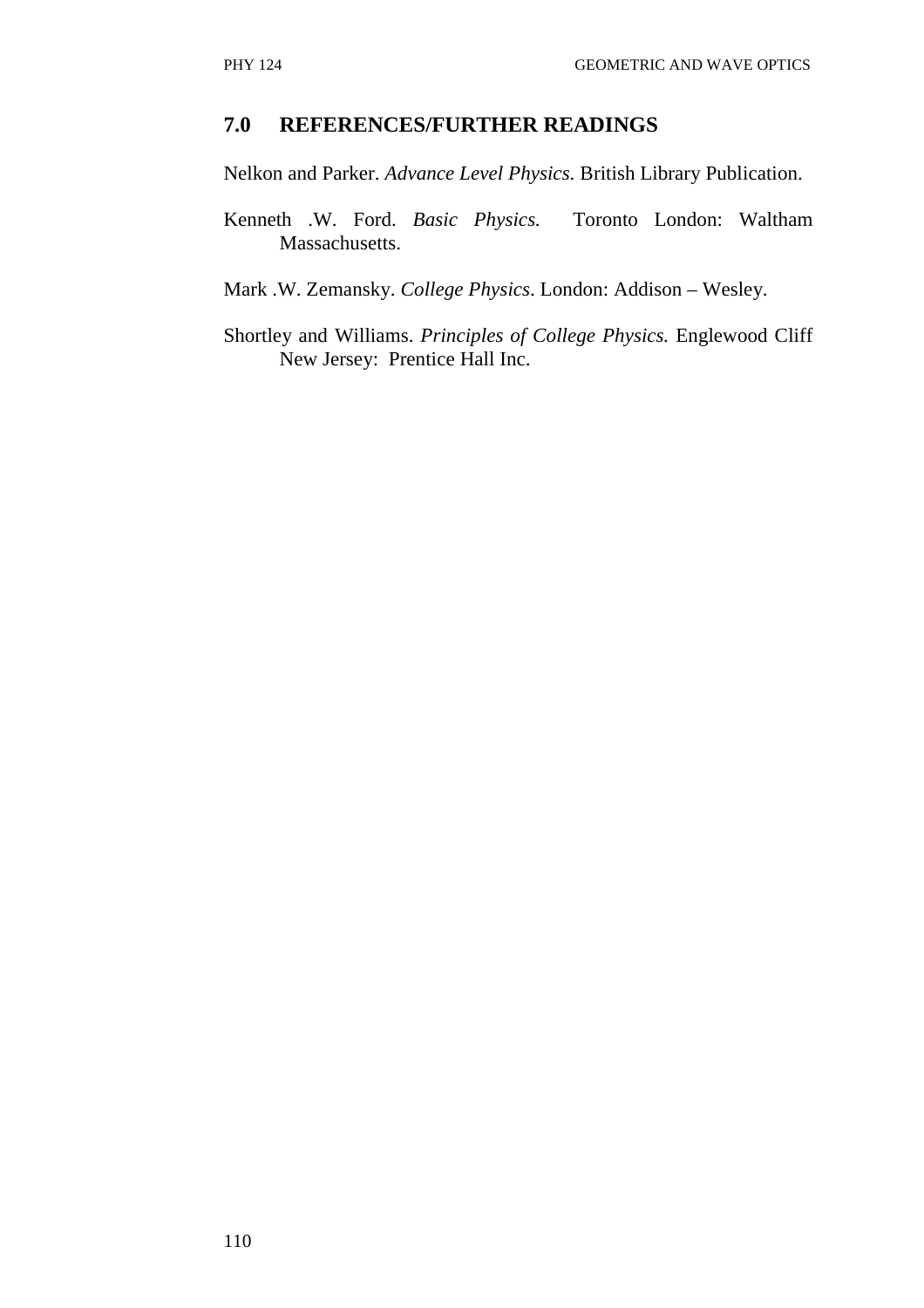# **UNIT 2 INTERFERENCE IN THIN FILMS AND AIR WEDGE**

## **CONTENTS**

- 1.0 Introduction
- 2.0 Objectives
- 3.0 Main Content
	- 3.1 Interference in thin Wedge Films
	- 3.2 Phase Change in Reflection
	- 3.3 The Air Wedge
- 4.0 Conclusion
- 5.0 Summary
- 6.0 Tutor-Marked Assignment
- 7.0 References/Further Readings

# **1.0 INTRODUCTION**

In the last unit, you studied the phenomenon of interference of light waves but there the two interfering light waves are produced by **division of wave-front.** As an example, in Young's double slit experiment, how inference pattern is produced from two coherent light sources produced by the division of wave-front by the two slits A and B. but now you may ask: Is there any other method to produce interference pattern?

You may have observed another set of interference pattern in thin films and Air wedge. In these patterns, two light beams derived from a single incident beam by **division of amplitude** of the incident wave. These interference patterns are produced due to optical path differences in thin films and Air wedge. The amplitude of the wave (measure of energy) is divided into parts.

In this unit, you will study about interference patterns produced in thin film and Air wedge. You would also see that light reflected by a material of higher refractive index than the medium in which the rays are traveling undergoes 180° phase change.

# **2.0 OBJECTIVES**

After studying this unit, you will be able to:

- explain what a thin film is
- describe the origin of the interference pattern produced by a thin film
- show that reflection of light at the surface of optically denser medium is accompanied by a phase change of  $180^\circ$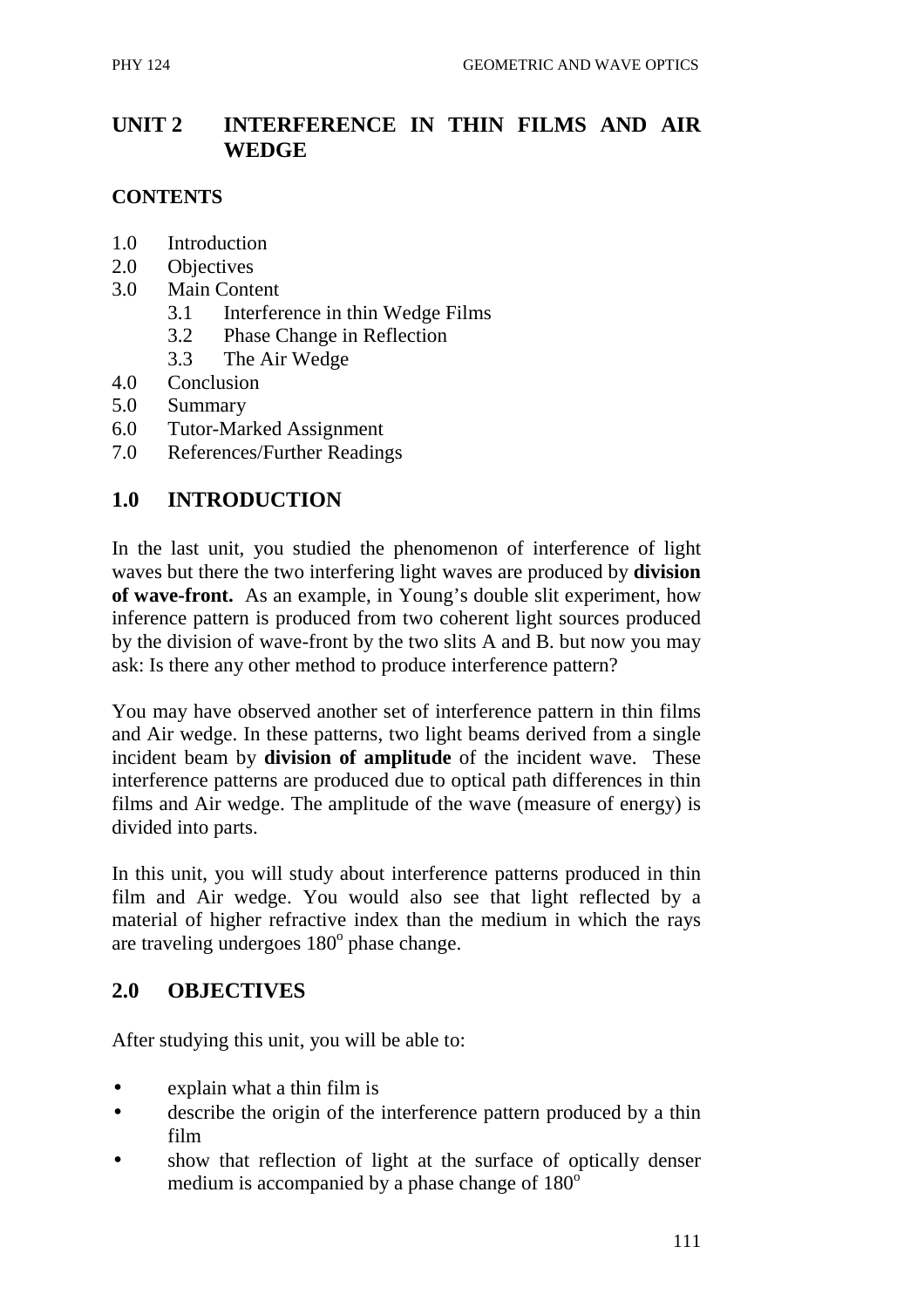- explain what an air wedge is
- explain how the air wedge forms interference patterns
- solve problems associated with interference in the thin films and the air wedge.

## **3.0 MAIN CONTENT**

### **3.1 Interference in Thin Wedge Films**

Here, we will consider the interference pattern produced by a film of varying thickness i.e. a film which is not plane parallel which is produced by a wedge. Refer to Fig. 2.1. It consist of two non-parallel surfaces inclined at an angle  $\theta$ .

Suppose a ray of light from a monochromatic source S strikes a half silvered mirror and reflected onto an air wedge.



Light from a monochromatic source is partly reflected from the mirror onto an air wedge. The air wedge is formed by inclining two microscope slides at very small angle  $\theta$  as shown in Fig. 2.1 above. If the region of reflection at the slides is magnified, the result is shown in Fig. 2.2. It can be seen from the Fig. 2.2 that some of the light is reflected from the lower surface of the top slide and some from the top side of the lower slide. Both wave trains  $R_1$  and  $R_2$  then combine together and gives rise to interference patterns when viewed from above the half silvered mirror by an eye or microscope.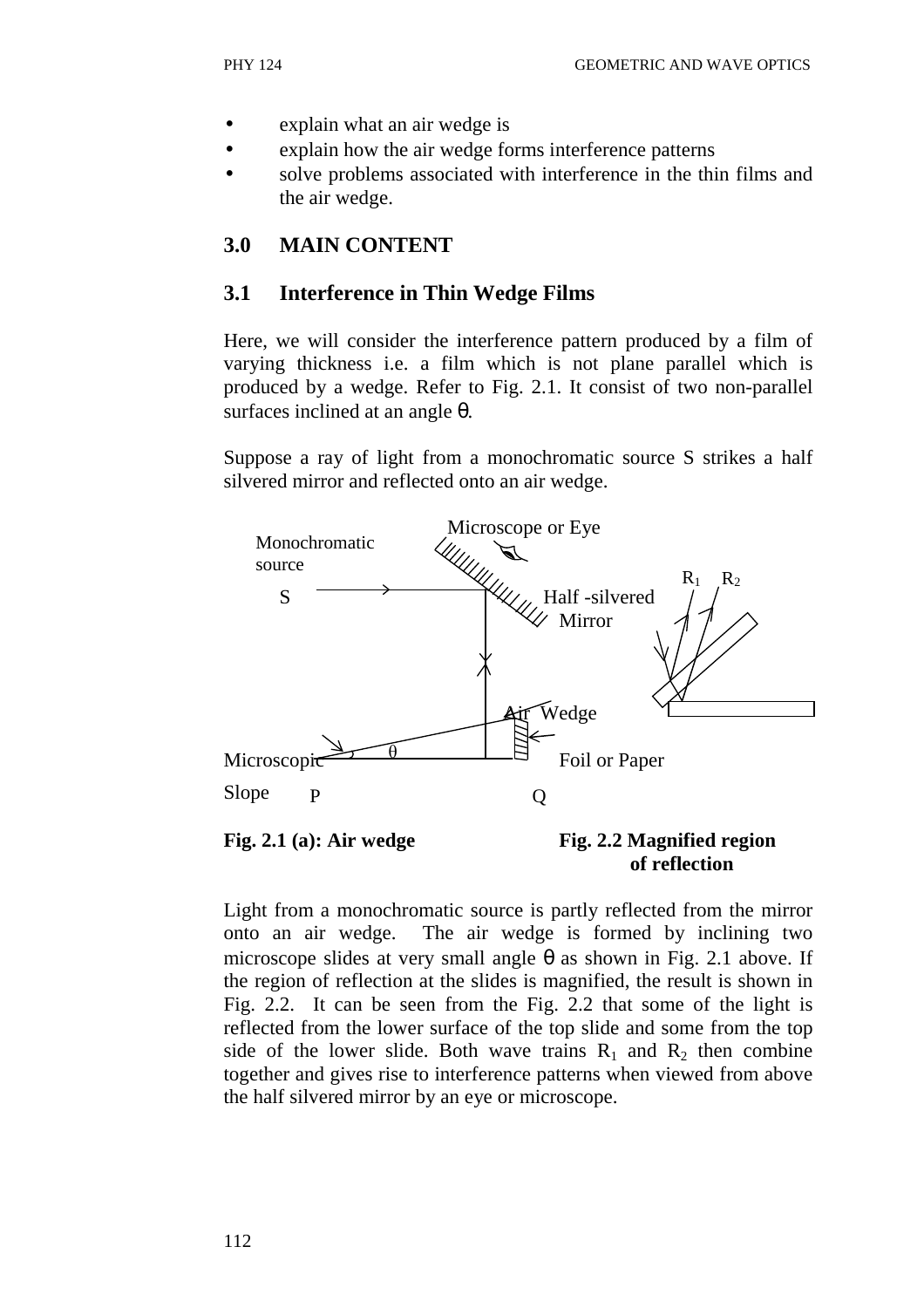The two coherent sources are produce by **division of amplitude**. This is different from the Young's experiment in which the sources are produced by division of wave-front.

## **3.2 Phase Change in Reflection**

There is a very significant fact concerning the reflection of waves from the surface of higher refractive index  $\mu$ . The phase change of  $\pi$  (or 180°) occurs when the light strikes the boundary from the side of rarer medium.

Hence, one can say that the light reflected by a material of higher refractive index than the medium in which the rays are traveling undergoes a phase change of  $\pi$  (or 180<sup>o</sup>). This phase change is equivalent to a path change of 2  $\frac{\lambda}{\lambda}$ . For example, consider two standing waves as shown in Fig. 2 3 below:



**Fig. 2.3: Two standing waves having a phase difference of** π

It can be seen that the phase difference and path difference between the waves A and B are respectively  $\pi$  (180<sup>o</sup>) and 2  $\frac{\lambda}{2}$ .

## **3.3 The Air Wedge**

Refer to Fig. 2.4. Here  $\theta$  is the angle of the wedge. S is the distance between bright bands. B and B′ are two consecutive bright bands.

As  $\theta$  is small, in triangle  $\Delta$  ACA',

$$
\therefore \tan \theta = \frac{\lambda/2}{s}
$$
  
Or  $\qquad \theta = \frac{\lambda}{2s}$  ......(2.1)

Also, the vale of tan  $\theta$  can be found as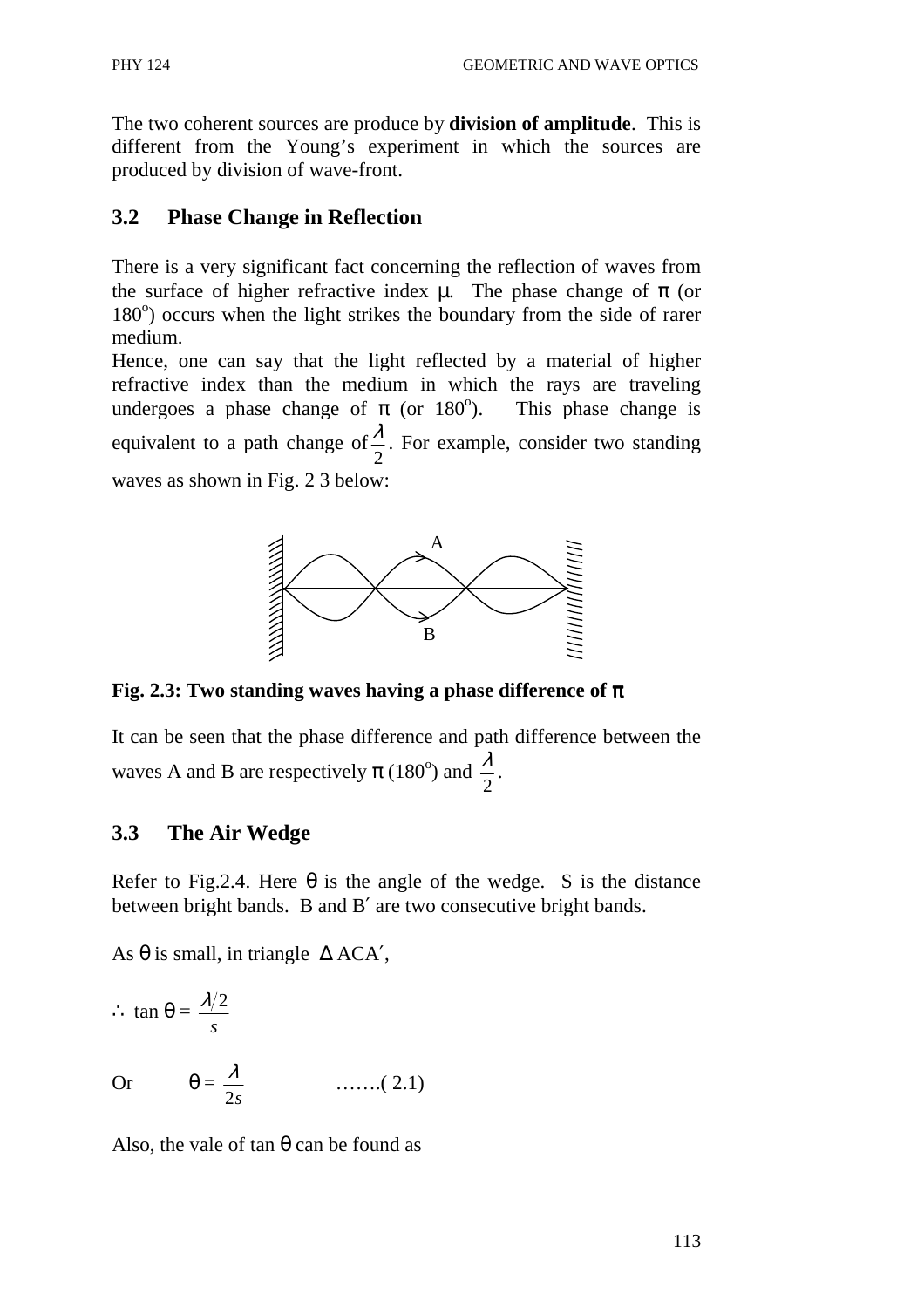$$
\tan \theta = \frac{t}{a}
$$

As the value of  $\theta$  is very small. Therefore

$$
\text{or }\theta = \frac{t}{a} \qquad \qquad \ldots \ldots \ldots \quad (2.2)
$$

On compairing Eq.  $(2.1)$  and Eq.  $(2.2)$ , we get

$$
\therefore \frac{\lambda}{2s} = \frac{t}{a} = \theta \qquad \qquad \dots \dots \dots \dots (2.3)
$$

Here  $\theta$  is measured in radians.



**Fig. 2.4** 

Suppose that the  $m<sup>th</sup>$  bright fringe is seen above A, one would expect that

 $2AB = m\lambda$ 

However there is a path change of 2  $\frac{\lambda}{\lambda}$  when light is reflected from B, thus  $2AB +$ 2  $\frac{\lambda}{2} = m\lambda$ 

In general, the band is bright if

$$
2AB = \left(m - \frac{1}{2}\right)\lambda \tag{2.4}
$$

And for dark band, the condition is

 $2AB = m\lambda$  Where m = 0, 1, 2 ……… (2.5)

If at A', the  $(m + 1)$ <sup>th</sup> bright fringe is seen then it follows that the extra path difference is

$$
2 A' B' - 2AB = \lambda
$$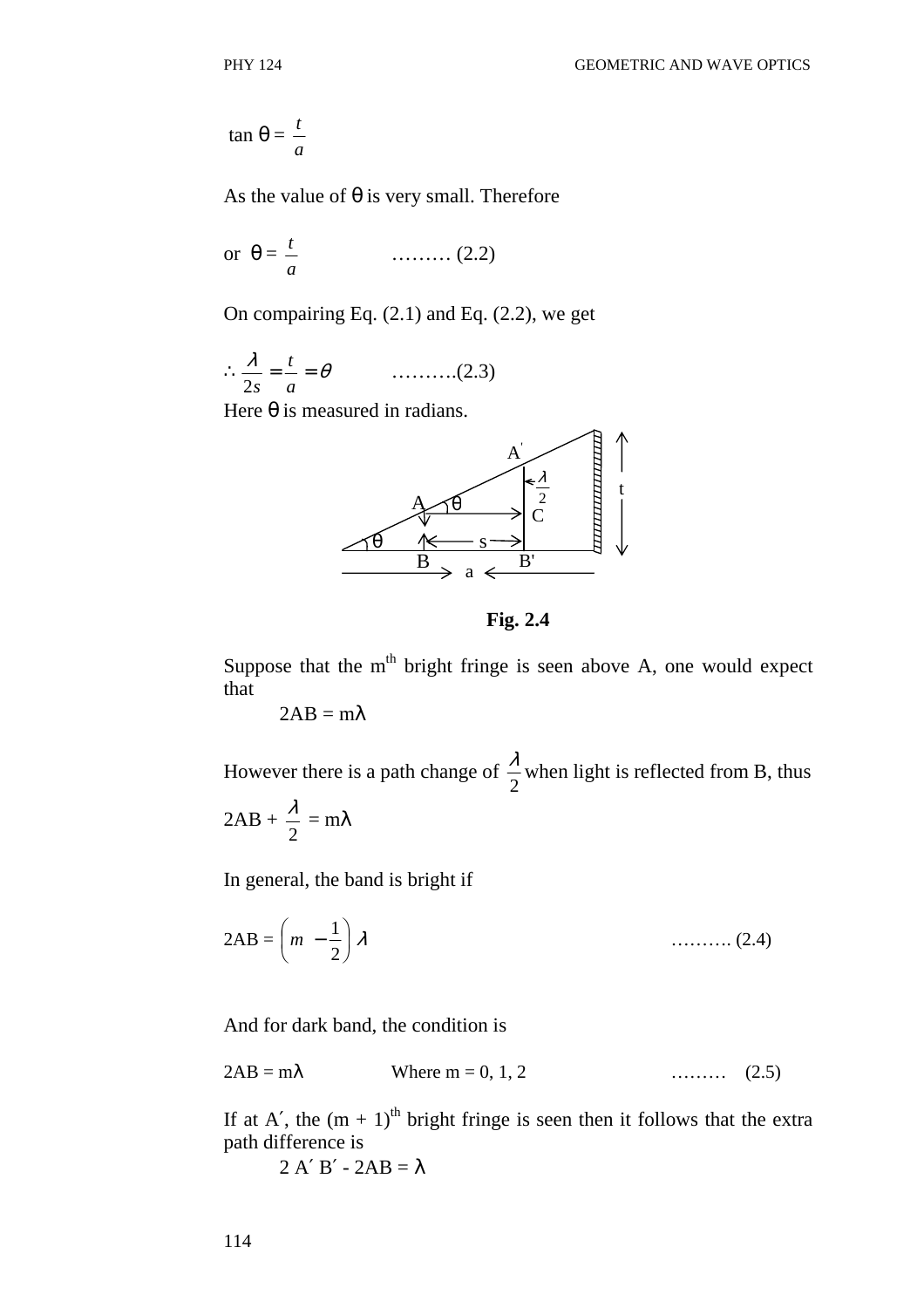$A' B' - AB = \lambda/2$ 

You may now like to attempt the following example to know whether you have grasped the concept of air wedge. Try the following example.

## **Example 2.1**

 A wedge-shaped film of air between two glass plates gives equal spaced dark fringes, using reflected sodium light, which are 0.22 mm apart. When monochromatic light of another wavelength is used the fringes are 0.24 mm apart. Calculate the wavelength of the second source of light. Assume for sodium light  $\lambda = 589$  nm.

Solution: As we know that  $\theta =$ 1 1 2*S* 2*s*  $\frac{\lambda}{\lambda s} = \frac{\lambda_1}{2}$  for the 1<sup>st</sup> source

Similarly, 2 2 2*s* λ

On comparing the above two equations

$$
\therefore \frac{\lambda_1}{2s_1} = \frac{\lambda_2}{2s_2}
$$

Or

 $v_2 = \frac{\lambda_1 \times 2s_2}{2s_1}$ *s*  $\lambda_2 = \frac{\lambda_1 x 2s}{2}$ 

On substituting the values

 $\lambda_1 = 589 \text{ x } 10^{-9} \text{ m}$ ,  $S_2 = 0.024 \text{ m}$ , and  $S_1 = 0.022 \text{ m}$ We get

1

2

$$
\lambda_2 = \frac{589 \times 10^{-9} \times 0.024}{0.022}
$$
  

$$
\lambda_2 = 643 \text{ nm}
$$

# **4.0 CONCLUSION**

Apart from the case of Young's experiment in which interference occurs for coherent light originating from two different sources, interference can occur in thin films.

In thin films, the interference results from the splitting of amplitude rather than the splitting of wave-front as in the Young's experiment.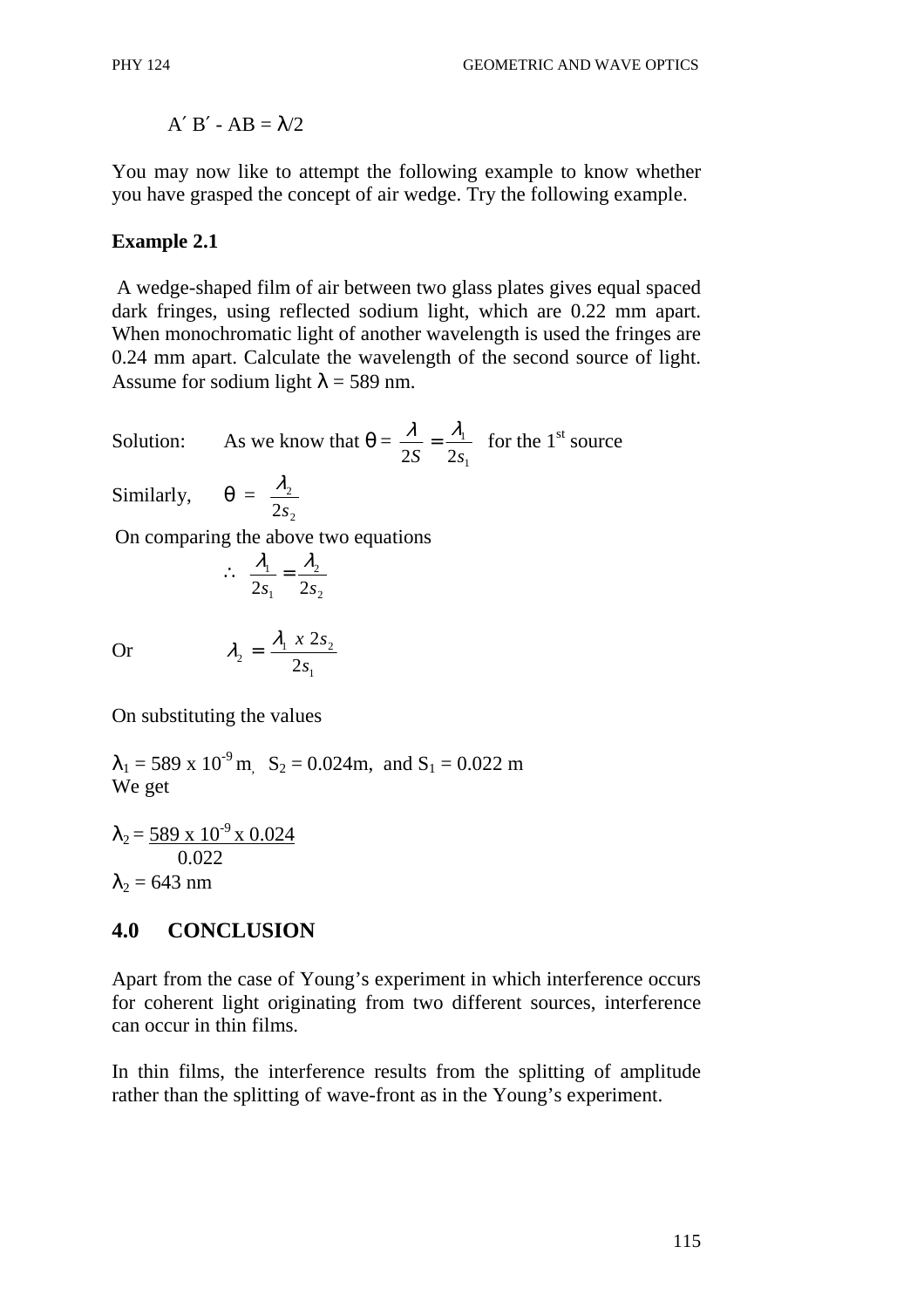2

.

When light is reflected on a surface, the reflection is accompanied by a phase change of 180 $^{\circ}$  or  $\pi$  which is equivalent to path difference or 2 λ (i.e. half a wavelength).

Interference can also occur in the air wedge. Reflection also has a role to play in the formation of the interference pattern. Therefore, the associated path difference between the reflection and the direct ray is λ

Generally, the bright fringe is governed by the relation  $2AB = |m - \frac{1}{2}|$ J  $\left(m-\frac{1}{2}\right)$ l ſ − 2  $m - \frac{1}{2} \lambda$ 

whereas the formation of the dark fringes is given by the relation  $2AB =$ mλ.

# **5.0 SUMMARY**

- The thin film can also produce interference fringes just as for two coherent sources in the Young's experiment.
- While fringes are produced in the Young's experiment due to splitting of wave-front but interference pattern are produced in thin films due to splitting of amplitude.
- Reflection of light is associated with a phase of change of  $180^\circ$  or  $\pi$  and a path difference of 2  $\frac{\lambda}{2}$ .
- Interference can also be formed by thin films. In this case, the path difference for a bright fringe is governed by the relationship  $2AB = |m - \frac{1}{2}|$ J  $\left(m-\frac{1}{2}\right)$ l ſ − 2  $(m - \frac{1}{2})\lambda$  while that of the dark fringe is governed by the

relationship  $2AB = m\lambda$ .

# **6.0 TUTOR-MARKED ASSIGNMENT**

- 1. Using monochromatic light of wavelength 5873A°, an air wedge is illuminated and the separation of the bright band is 0.29 mm. Calculate the angle of wedge.
- 2. An air wedge is illuminated perpendicularly by monochromatic light of wavelength  $5.73 \times 10^{-7}$  m, interference fringes are produced parallel to the line of contact, which have separation of 1.25 mm. This air wedge film is formed by keeping a foil between two glass slides at a distance of 80 mm from the line of contact of the slides. Determine the angle of the wedge and the thickness of the foil.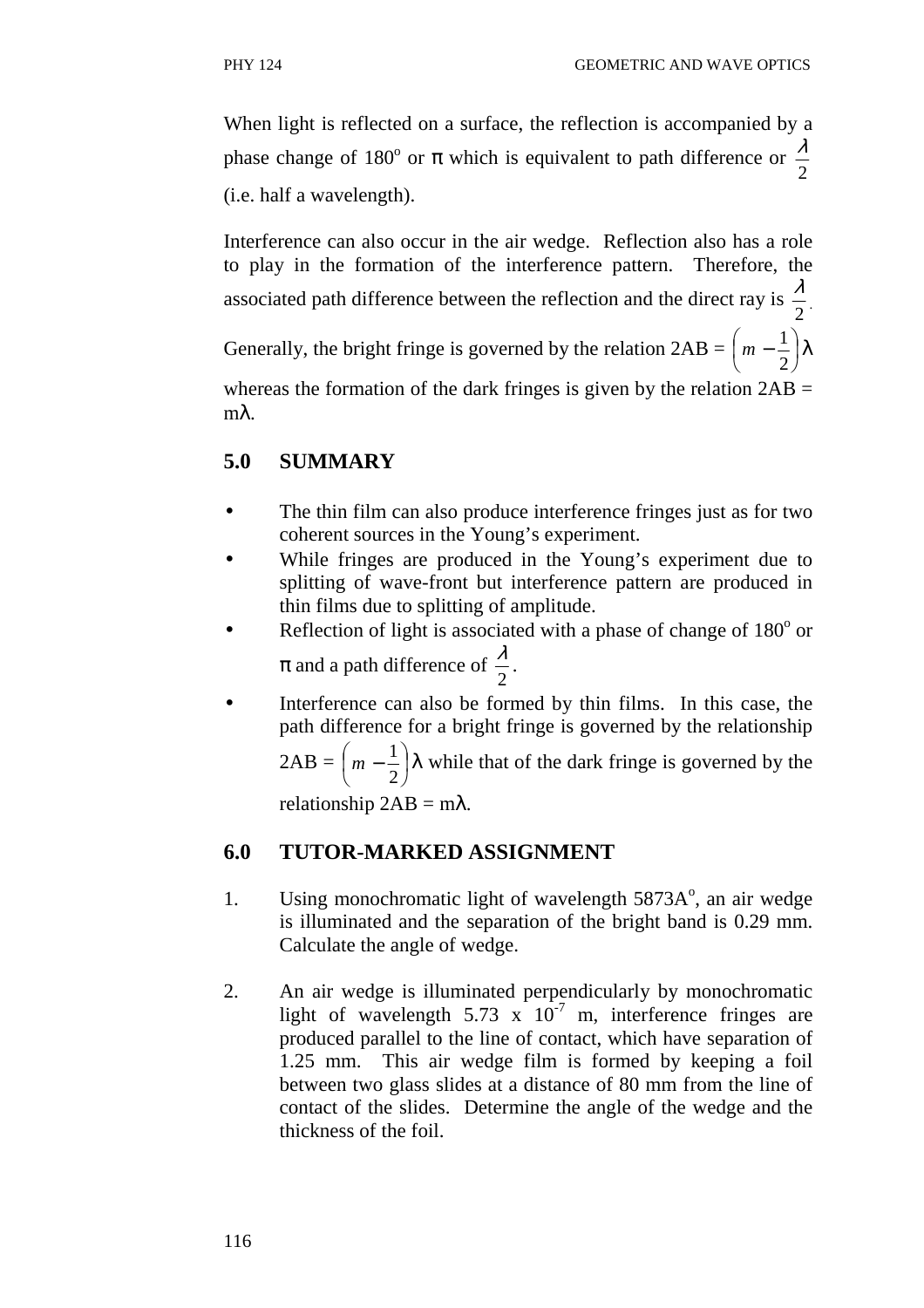## **7.0 REFERENCES/FURTHER READINGS**

Nelkon and Parker. *Advance Level Physics*. British Library Publication.

Kenneth .W. Ford. *Basic Physics.* Toronto London: Waltham Massachusetts.

Mark .W. Zemansky. *College Physics*. London: Addison – Wesley.

Shortley and Williams. *Principles of College Physics.* Englewood Cliff New Jersey: Prentice Hall Inc.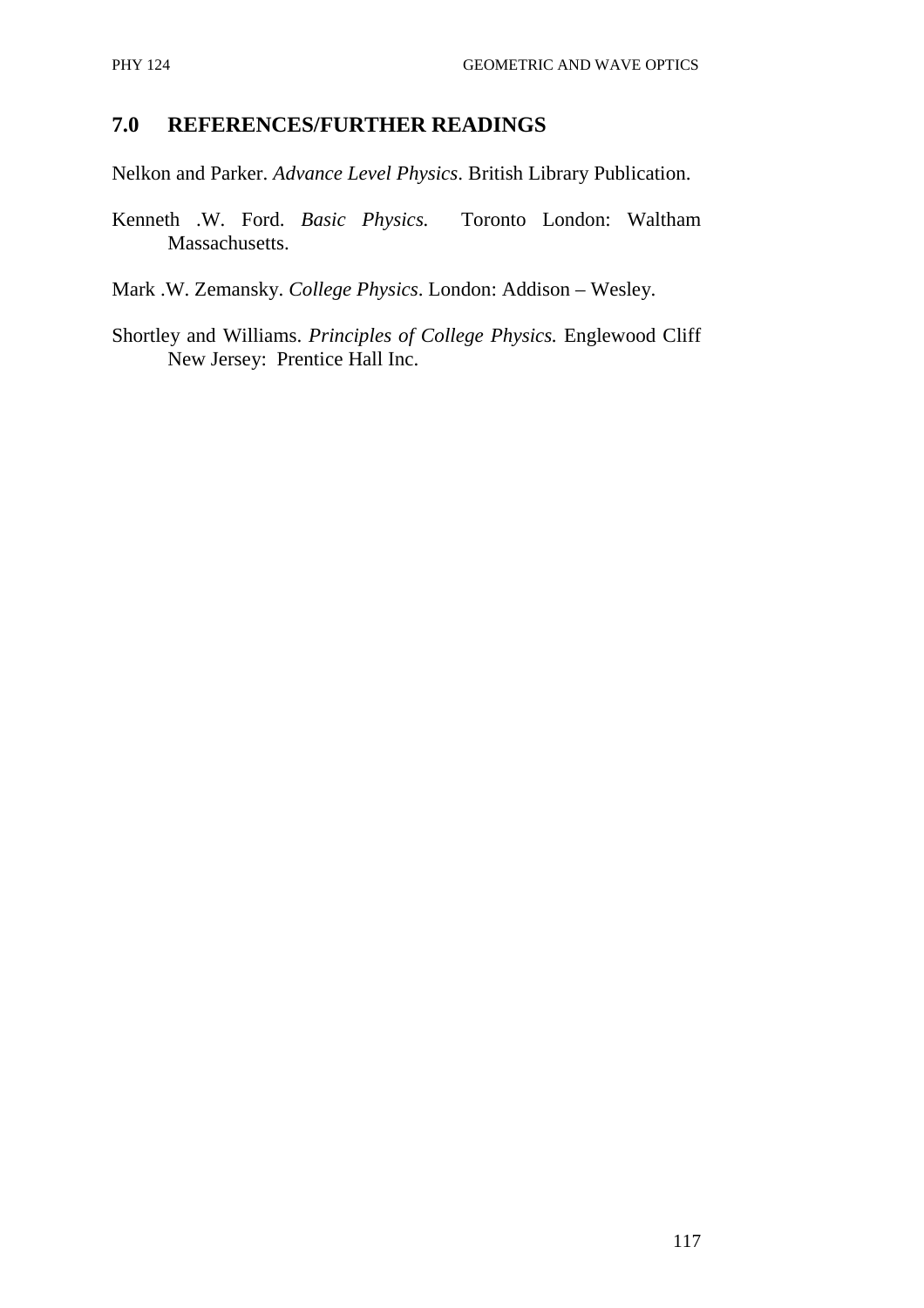## **UNIT 3 NEWTON'S RING AND INTERFERENCE IN THIN FILMS**

### **CONTENTS**

- 1.0 Introduction
- 2.0 Objectives
- 3.0 Main Content
	- 3.1 Newton's Rings
		- 3.1.1 Radius of a Ring
	- 3.2 Interference in Thin Films
- 4.0 Conclusion
- 5.0 Summary
- 6.0 Tutor-Marked Assignment
- 7.0 References/Further Readings

## **1.0 INTRODUCTION**

In unit 2, you noted that apart from Young's experiment, there are other ways of producing interference pattern by division of amplitude i.e. interference in air wedge. In this method, two light beams derived from the single incident beam by division of amplitude of the incident wave. It means, the amplitude of wave is divided into two parts. The other ways of producing interference are Newton's ring and thin films.

Newton rings were discovered by Newton. A lens is placed on a glass plate and an air film is formed between the lower surface of the lens and upper surface of the plane glass plate. As a result, a pattern of bright and dark fringes consist of concentric circles are formed.

Now in this unit, you will study about Newton's rings and interference in thin films.

## **2.0 OBJECTIVES**

After studying this unit, you will be able to:

- identify Newton's ring
- explain the theory of Newton's ring
- solve problems involving Newton's ring
- differentiate between Newton's rings and interference by thin film
- explain a theory of interference in thin film
- solve problems involving thin film.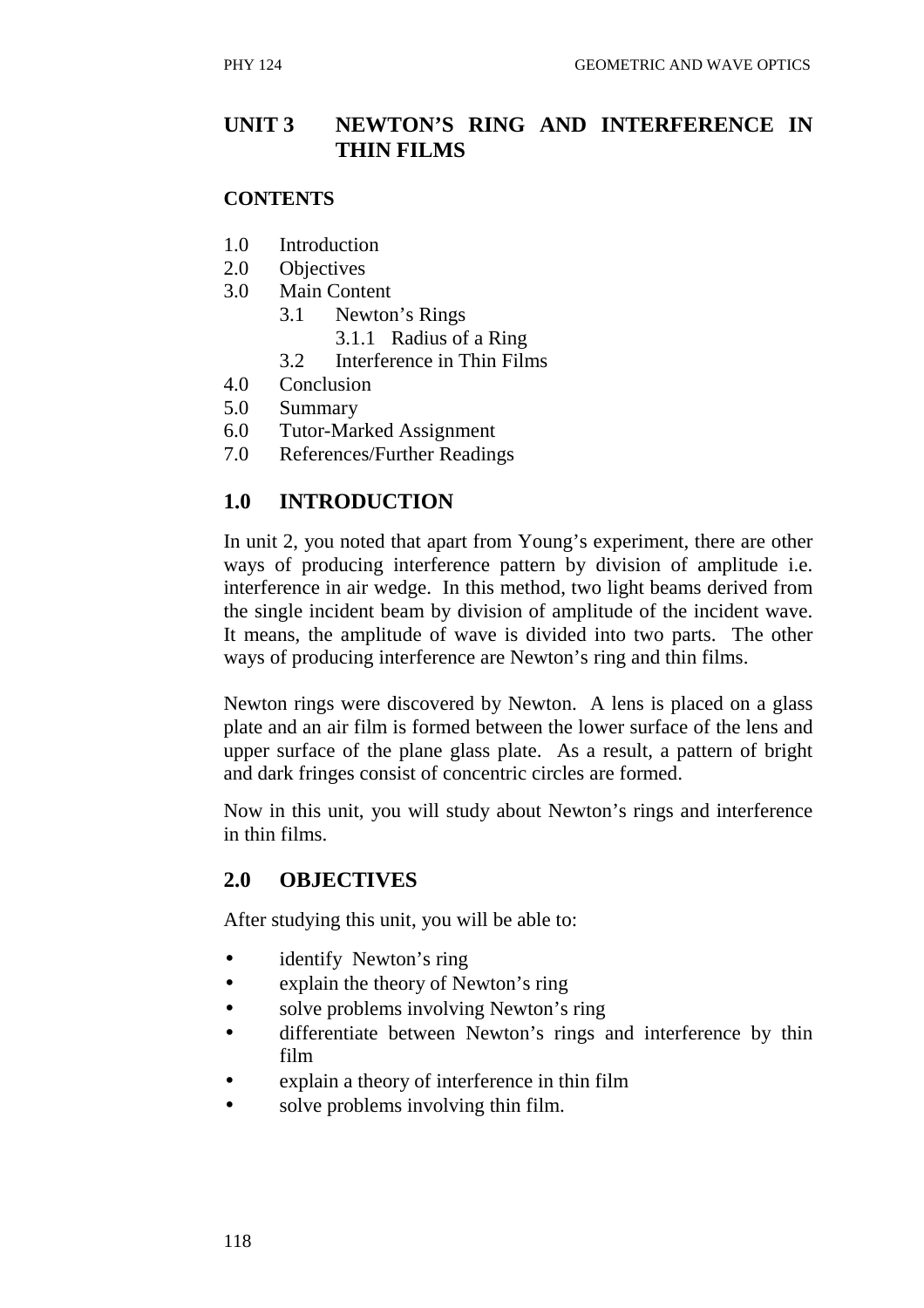#### **3.0 MAIN CONTENT**

#### **3.1 Newton's Rings**

As shown in Fig.3.1 below, a lens is placed in contact with a plane sheet of glass. The len's lower surface is of very large radius of curvature. Because of this, an air film is formed between the lower surface of the lens and upper surface of the plate. At the point of contact, the thickness of the air-film is zero and it increases as one move away from this point of contact. When light rays reflected back and brought to the focus to the microscope, bright and dark fringes are obtained. Therefore taking into account the phase change at B, the nth bright and dark rings are thus given by



**Fig. 3.1: Newton's rings experiment arrangement** 

An interference pattern known as Newton's rings is obtained when light from a monochromatic source is reflected from a sheet of glass. Interference occurs between light reflected from the lower surface of the lens and upper surface of the plane glass.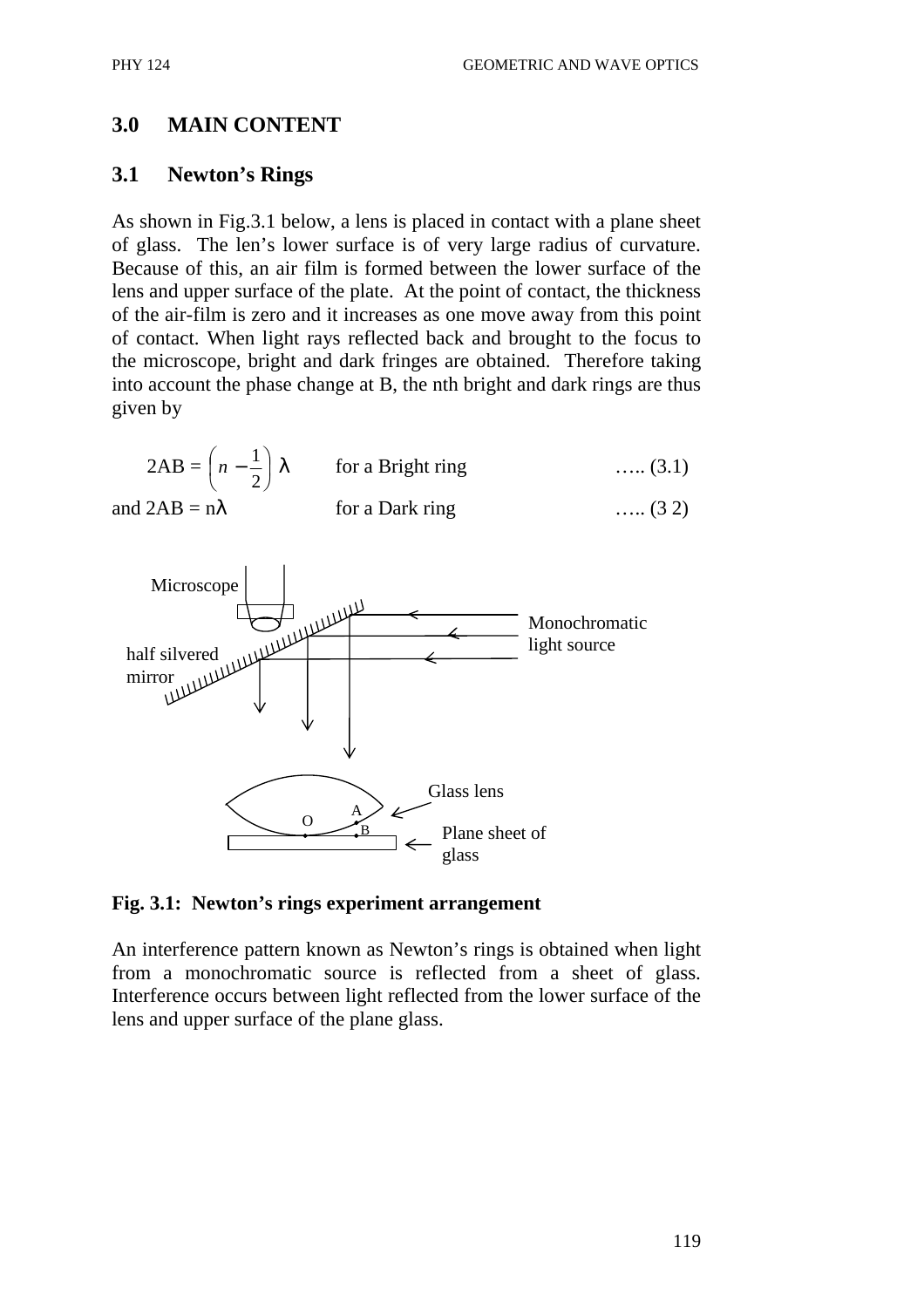#### **3.1.1 Radius of a Ring**



**Fig. 3.2: Newton's ring** 

Now refer to Fig. 3.2 to obtain a relation between the radii of rings and the wavelength of light.

In this section, we shall determine the radius of either a dark or bright Newton's rings formed.

Let  $r_n$  be the radius of the nth Newton's ring at A where the film thickness is  $t = AB$ , and a is the radius of curvature of the lens surface of which A is a part.

By the theory of intersecting chords  $(2a - t)$  x  $t = r_n x$   $r_n$ 

On expanding the above equation, we get

 $2at - t^2 = r^2$ n On rearranging this equation, we get  $2t =$ 2  $r_{\vert_n}^2$ a (Since t is small as compared to a, therefore  $t^2$  is neglected) The condition for bright ring is

∴ 2  $r_{\vert_n}^2$ a  $= |n - \frac{1}{2}|$ J  $\left(n-\frac{1}{2}\right)$ l ſ − 2 1  $\dots$  (3.3) Or  $r_n^2 = (2n-1) \frac{\lambda a}{2}$ 2 λ (Bright ring) The condition for dark ring is and 2  $r_{\vert_n}^2$ a  $\ldots$  .......(3.4)

 $=$  n $\lambda$ a (Dark ring)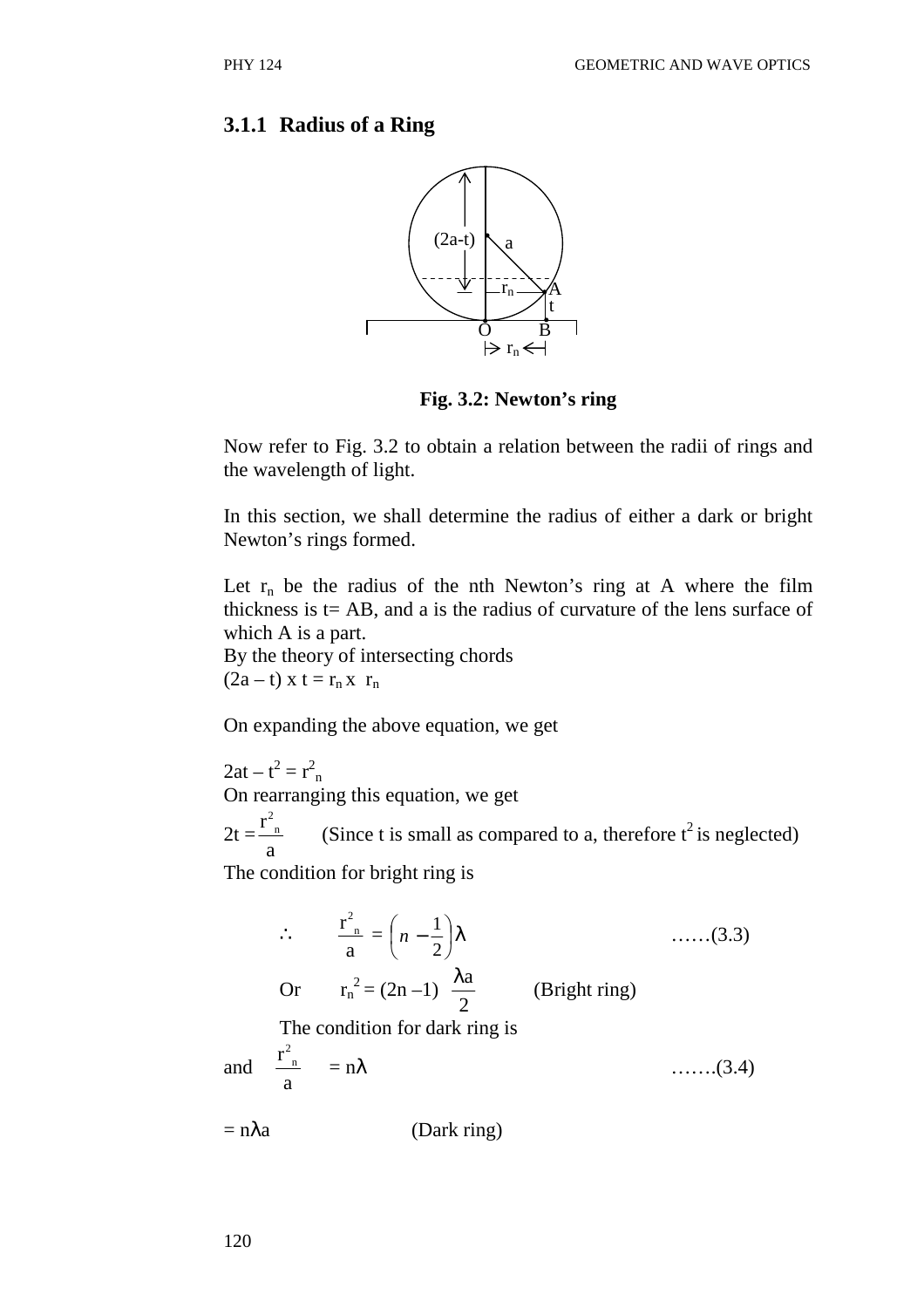These expressions can also be easily written in terms of diameter of the ring. Suppose  $D_n$  is the diameter of the n<sup>th</sup> ring, then Eq.(3.3) and Eq. (3.4) becomes

$$
D_n = 2r_n \Rightarrow r_n = \frac{D_n}{2}
$$
  
\n
$$
\therefore \qquad D_n^2 = 2(2n-1) \lambda a \qquad \text{(Bright ring)}
$$
  
\n
$$
\therefore \qquad D_n^2 = 4 \text{ n } \lambda a \qquad \text{(Dark ring)}
$$

#### **Example 3.1**

 In a Newton's rings experiment the radius of curvature of the lens is 5.0 m and its diameter is 2.0 cm. Determine (a) how many dark rings are produced? (b) how many dark rings would be seen if the arrangement were immersed in water of refractive index 1.33. Assume the wavelength of light used is 589 nm.

### **Solution**

(a) Diameter of lens = Diameter of largest ring =  $2.0 \text{ cm}$ ∴ Radius of last ring  $r = 1.0 \times 10^{-2}$ m Radius of curvature  $a = 5.0$  m Wavelength of light  $\lambda = 589 \times 10^{-9}$ m Using the equation and substituting the values  $n = r^2 = (1.0 \times 10^{-2})^2$ a $\lambda$  5.0 x 589 x 10<sup>-9</sup>

No. of rings  $(n) = 34$ 

(b) If immersed in water the refractive index is

$$
\mu_{\rm w}=\frac{f\lambda_{\rm air}}{f\lambda_{\rm w}}=\frac{\lambda_{\rm-air}}{\lambda_{\rm w}}
$$

| When $\lambda_{\text{air}}$ | $=$ | vacuum wavelength of the light     |
|-----------------------------|-----|------------------------------------|
| $\mathcal{N}_{\mathrm{W}}$  | $=$ | wavelength of light in water       |
| $\mu_{w}$                   | $=$ | refractive index of water $= 1.33$ |

$$
\therefore \lambda_w \ \ = \ \,
$$

and  $n =$ 

in water

n = 
$$
\frac{r^2 \mu_w}{a \lambda_{air}} = \frac{(1.0 \times 10^{-2})^2 \times 1.33}{5.0 \times 589 \times 10^{-9}}
$$

$$
n=46
$$

*w air*  $\mu_{\scriptscriptstyle \rm I}$ 

> $a\lambda_{\scriptscriptstyle{w}}$ *r* λ 2

λ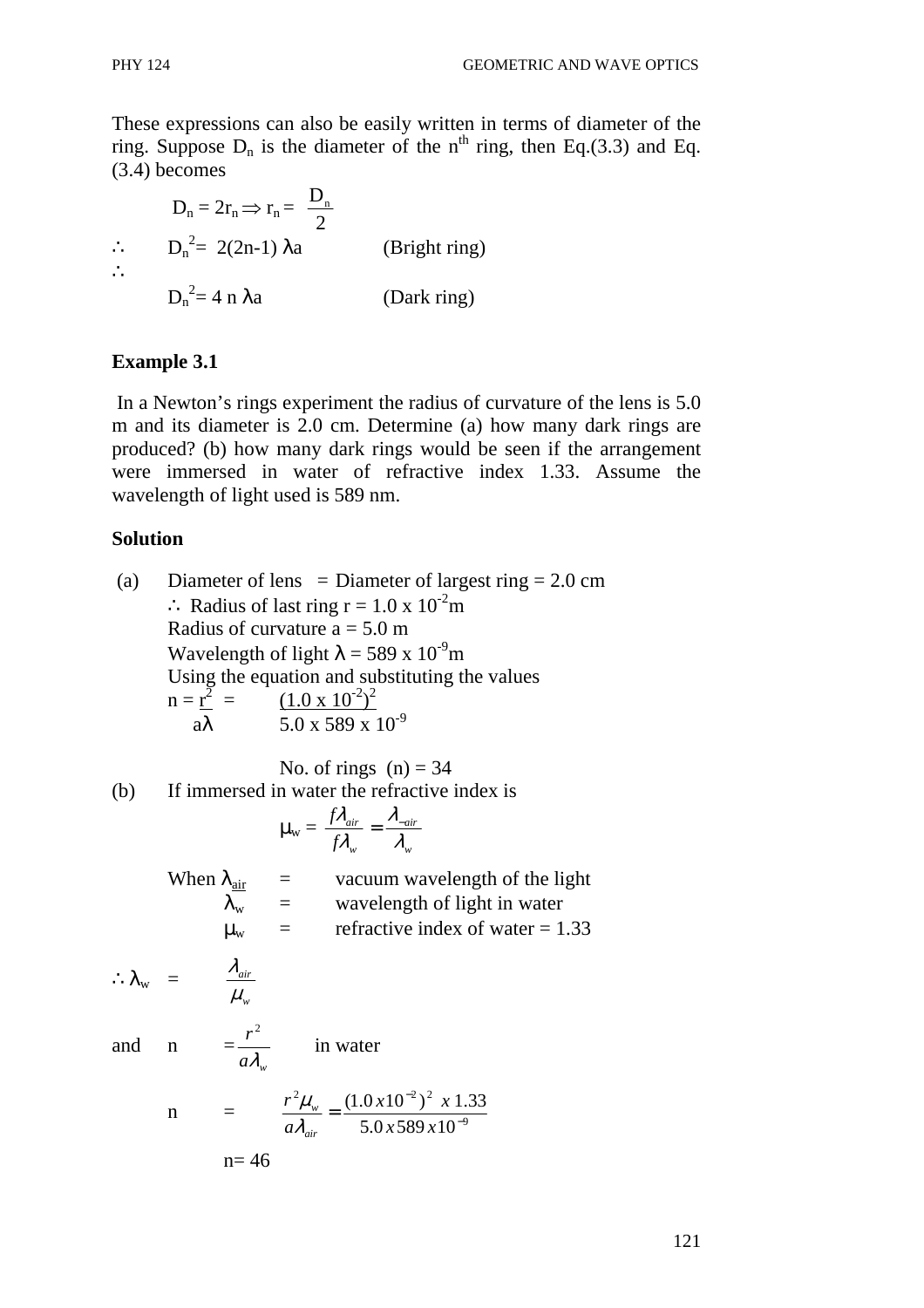#### **Example 3.2**

The diameter of the  $7<sup>th</sup>$  and  $17<sup>th</sup>$  bright rings formed by a plano- convex lens resting on a plane glass surface is respectively 0.14 cm and 0.86 cm. When the space between the lens and glass is filled with water, the diameter of the  $11<sup>th</sup>$  and  $21<sup>st</sup>$  bright rings is respectively 0.23 cm and 0.77 cm. What is the refractive index of water?

### **Solution**

In air have

| $r_1^2$                     | $\equiv$     | am $_1$ $\lambda_a$       | $\ldots \ldots (3.5)$ |
|-----------------------------|--------------|---------------------------|-----------------------|
| r <sub>2</sub> <sup>2</sup> | $=$          | am $\lambda$ <sub>a</sub> | (3.6)                 |
| $\lambda_{\rm a}$           | $\alpha = 1$ | wavelength in air         |                       |
| m <sub>1</sub>              |              |                           |                       |
| m <sub>2</sub>              | $=$          |                           |                       |

Subtracting Eq. $(3.5)$  from Eq. $(3.6)$ , we have

$$
r_2^2 - r_1^2 = (m_2 - m_1) a \lambda_a
$$
...(3.7)

In water, we have

$$
r_3^2 = am_3 \lambda_w
$$
 ....(3.8)  
\n
$$
r_4^2 = am_4 \lambda_w
$$
 ....(3.9)  
\n
$$
\lambda_w =
$$
 wavelength in water  
\nSubtracting Eq. (2.8) from Eq. (2.0) two heavy

Subtracting Eq.(3.8) from Eq.(3.9), we have

$$
r_4^2 - r_3^2 = (m_4 - m_3) a \lambda_w
$$
...(3.10)

Equation  $(3.7)$  divided by  $(3.10)$ , gives

$$
\frac{{r_2}^2 - {r_1}^2}{r_4^2 - r_3^2} = \frac{(m_2 - m_1) a \lambda_a}{(m_4 - m_3) a \lambda_a}
$$
  
\n
$$
\mu_w
$$

$$
= \frac{10\mu_w}{10}
$$

$$
\frac{{r_2}^2-{r_1}^2}{r_4^{\;2}-{r_3}^2} \qquad = \qquad \mu_w
$$

or 
$$
\mu_w
$$
 =  $\frac{(0.86^2 - (0.14^2)}{(0.77^2) - (0.23^2)}$   
 $\mu_w$  = 1.33

In the next section, you will study interference in the thin films.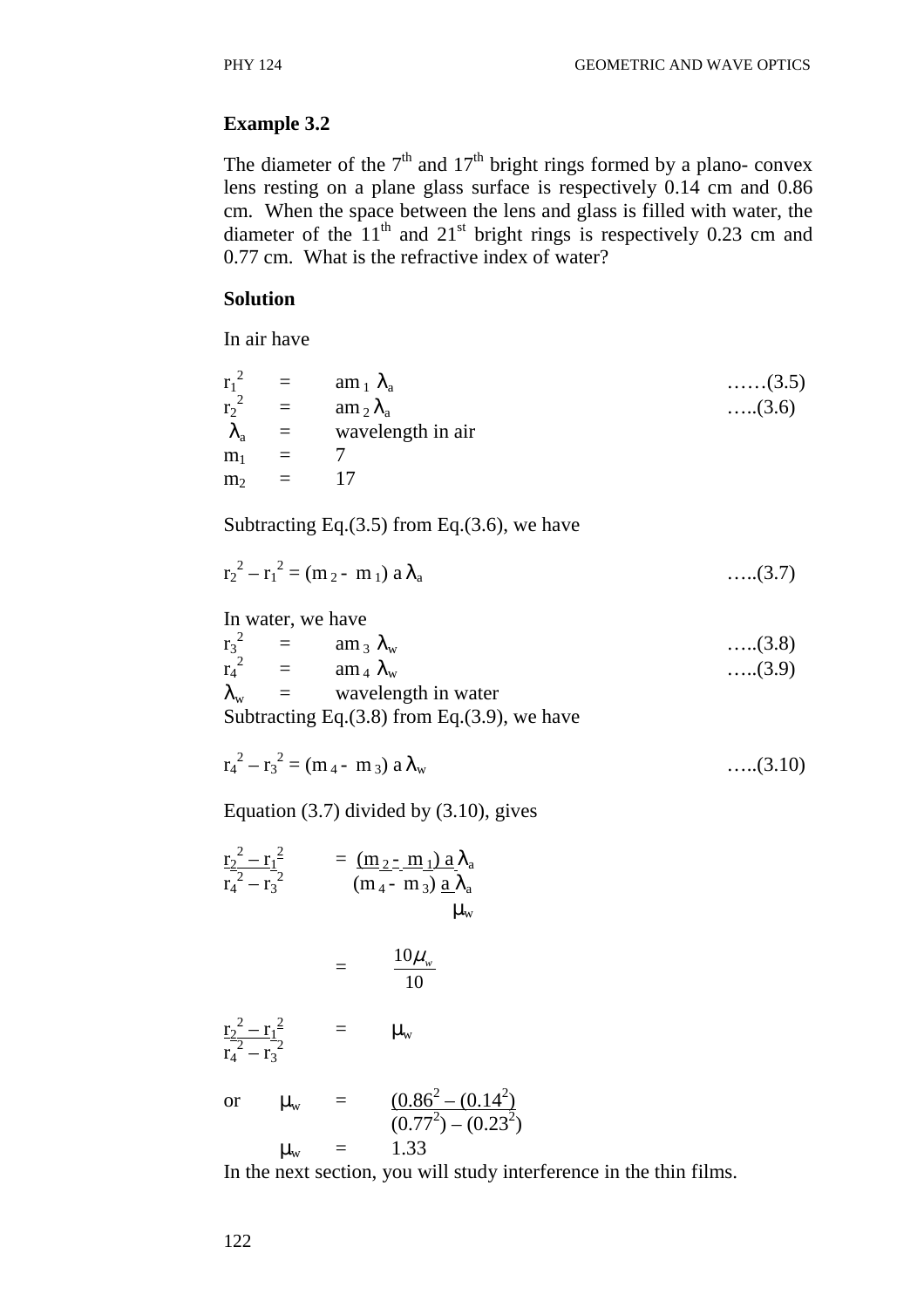## **3.2 Interference in thin Films**

A thin film is a very thin layer of the medium concerned. Examples of thin film are a soap film or a bubble and thin layer of oil spread over water surface. Such layers are also known to cause interference patterns. The details of how this is done are discussed below.

Consider a thin transparent film of refractive index µ. A ray IA from a point monochromatic source is partly reflected as a ray AR and part refracted into the material of the film along AB, such that the r is the angle of refraction. At point B, the ray of light is partly reflected to A′, and partly transmitted out. At A′, the ray will again get partly reflected along A′B′ and refracted as ray A′R′. When these two rays, AR and A′R′, meet, then interference occurs as shown in Fig. 3.3. It is to be noted that the amplitude decreases from one ray to the next.



**Fig. 3.3: Interference in thin film** 

Let A<sup>'D</sup> is the perpendicular to AR. Then optical path difference between these rays is

$$
= \mu (AB + BA') - AD
$$
 ...... (3.5)  
But  $\cos r = \frac{BT}{AB} = \frac{t}{AB} \Rightarrow \frac{t}{cos r} = BA' = AB$  ...... (3.6)  
and  $\sin i = \frac{AD}{AA'}$   
:.AD = AA' sin i  
AA' = AT + TA'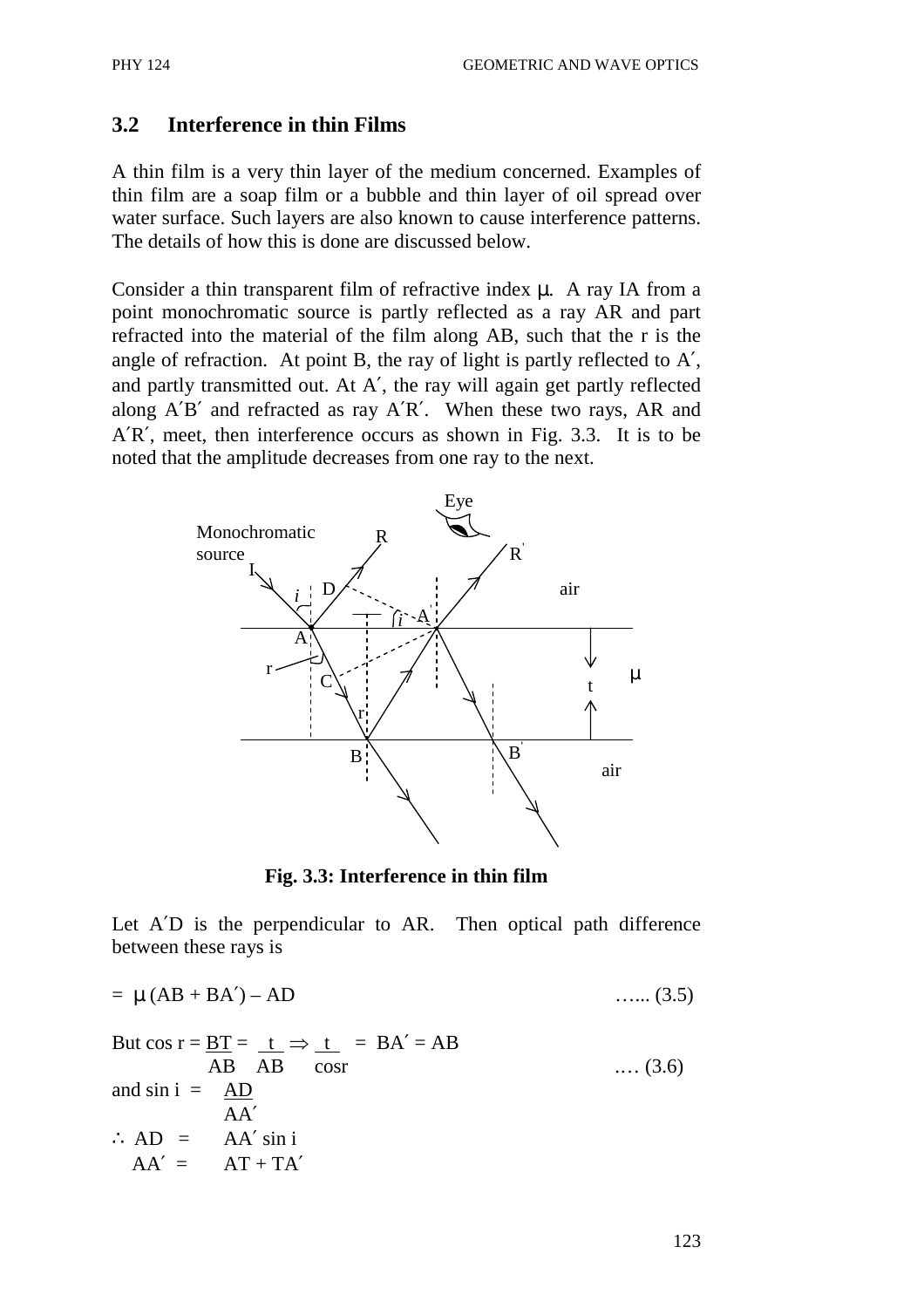$$
AA' = BT \tan r + BT \tan r
$$
  
= 2t \tan r  
Therefore  

$$
AD = 2t \tan r \sin i
$$
  

$$
AD = 2t \sin r \sin i
$$
 ..... (3.7)

Using Snell's law as

$$
\mu = \frac{\sin i}{\sin r} \implies \sin i = \mu \sin r \qquad \qquad \dots (3.8)
$$

Substitute Eq. (3.8) into Eq (3.7), we get

 $AD = 2t \sin r$   $\mu \sin r$ cosr

$$
AD = 2\mu t. \qquad \frac{\sin^2 r}{\cos r}
$$

Now substitute the value in Eq. (3.5), for the path difference, the expression is

Path difference = 
$$
\mu
$$
 (t + t) - 2 $\mu$ t  $\frac{\sin^2 r}{\cos r}$   
\n=  $\frac{2\mu t}{\cos r}$  (1 - sin<sup>2</sup>r)  
\ncosr  
\n= 2 $\mu$ t cos r [as sin<sup>2</sup>r + cos<sup>2</sup>r  
\n= 1]

At point A, the ray is reflected when it is going from a rarer to a denser medium and suffers a path difference of  $\lambda/2$  or a phase change of  $\pi$ . But at B, the reflection takes place when the ray is going from a denser to a rarer medium, and hence there is no phase change.

Hence the effective path difference between two rays is  $2\mu t$  cos r -  $\lambda$ 2

The condition for destructive interference in the film is given by

2
$$
\mu t
$$
 cos r -  $\frac{\lambda}{2}$  = (2n-1)  $\frac{\lambda}{2}$   
2 $\mu t$  cos r = n  $\lambda$  where n = 1, 2, .........

The condition for constructive interference is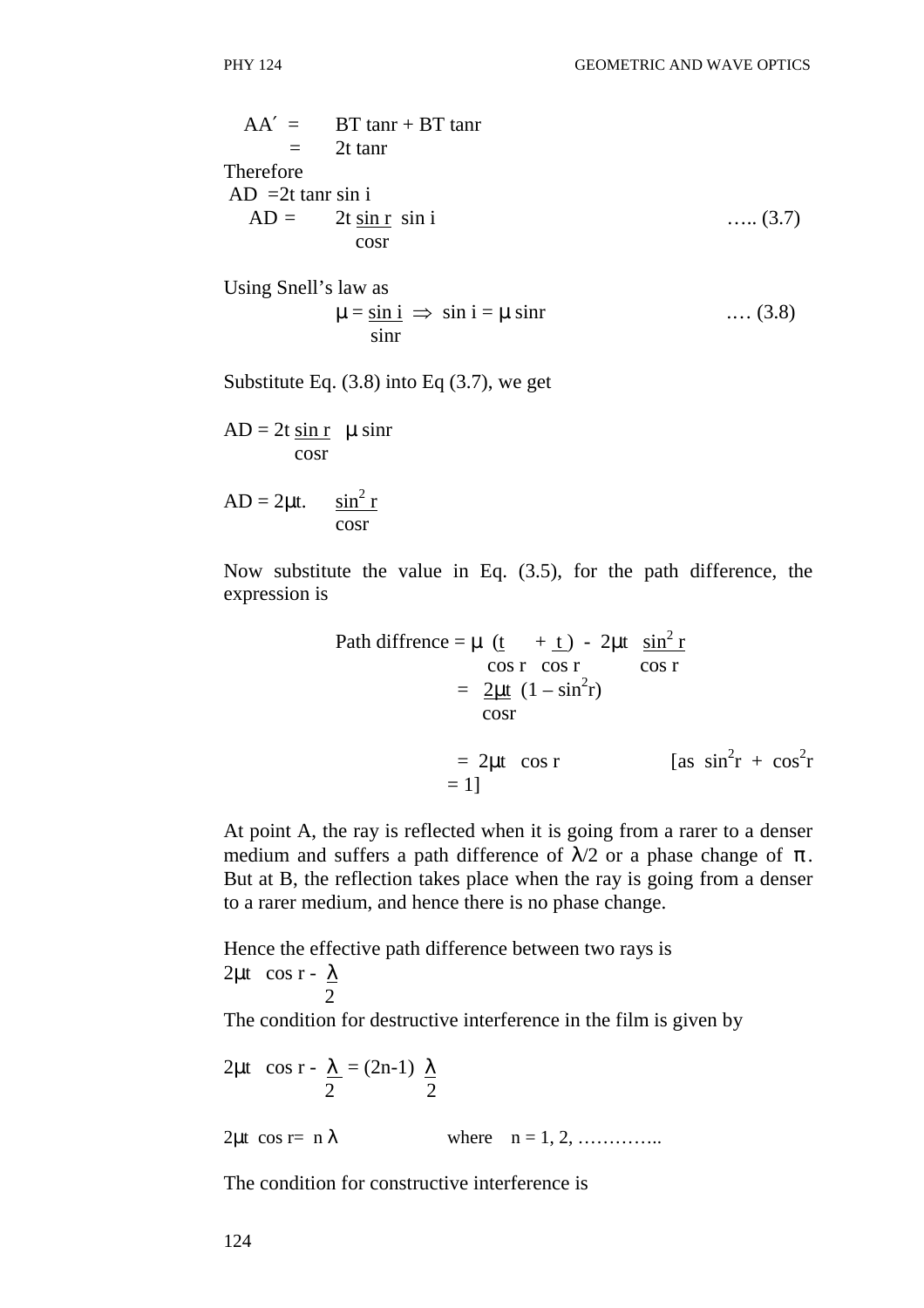2
$$
\mu t
$$
 cos r -  $\frac{\lambda}{2} = n \lambda$   
2 $\mu t$  cos r = (2n +1)  $\frac{\lambda}{2}$   
Where n = 0,1,2 .........

### **Example 3.3**

White light falls on a soap film with a refractive index of 1.33 at an angle of  $45^\circ$ . What must be the minimum thickness of the film for the reflected rays to be yellow and a wavelength of  $6.0 \times 10^{-7}$ m.

#### **Solution**



For a bright fringe, we have the condition

$$
2\mu t \cos r = (2n+1) \frac{\lambda}{2}
$$

where  $\mu$  is the refractive index of thin film

 $= 1.33$ t = thickness of film<br> $\lambda$  = wavelength of list = wavelength of light =  $6 \times 10^{-7}$ m  $t =$ *r n*  $2\mu$  cos  $(n - \frac{1}{2})$  $\mu$ −  $\dots(3.8)$ 

From Eq. 3.8, the minimum value of t occurs when  $r = 1$ 

$$
\therefore t_{\min} = \frac{(1 - \frac{1}{2}) \times 6.0 \times 10^{-7}}{2 \times 1.33 \times \cos r}
$$

Using Snell's law at point A, we have

$$
\mu = \frac{\sin i}{\sin r} = \frac{\sin 45}{\sin r}
$$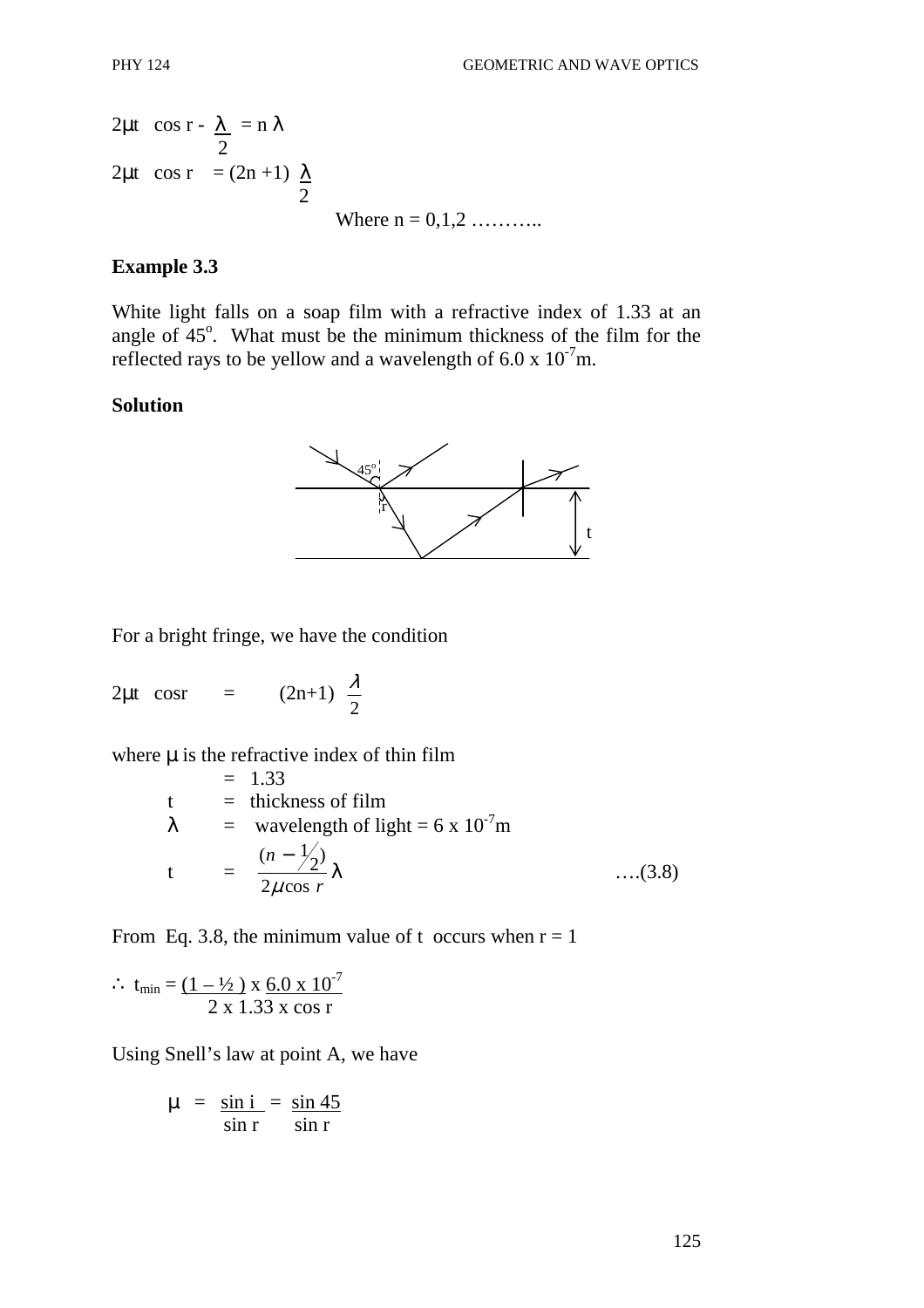1.33 = 
$$
\frac{\sin 45}{\sin r}
$$
  
\nr = 32.1  
\n∴ t<sub>min</sub> = 6.0 x 10<sup>7</sup> / 2 x 1.33 x cos (32.1)  
\n= 1.3 x 10<sup>-7</sup> m

## **4.0 CONCLUSION**

- Newton's ring is a spherical form of interference in an air wedge, it result from path difference between light reflected from the bottom of the lens and the top of transparent mirror.
- The air wedge is formed between a lens and a flat mirror over which the lens is placed
- The equation governing the formation of bright and dark fringes in Newton's ring are

$$
2AB = \left(n - \frac{1}{2}\right)\lambda
$$
 for Bright fringes  
and

$$
2AB = n\lambda
$$
 for Dark fringes.

• Relationship between the radius of a fringe and the radius of the curvature of the lens is given by

$$
\frac{r_{n}^{2}}{a} = \left(n - \frac{1}{2}\right) \lambda \qquad \text{for a Bright ring}
$$
  

$$
\frac{r_{n}^{2}}{a} = n\lambda \qquad \text{for a Dark ring}
$$

• Interference also occurs in thin film and this is due to the path difference between monochromatic light reflected on the top and bottom of thin films. A bright fringe in this case occurs when a

path difference,  $d = 2\mu t \cos r = (2n+1)$ 2 λ where  $n =$ 0,1,2……….

On the other hand a dark fringe occurs when the path difference,  $d = 2\mu t \cos r = n\lambda$  where  $n = 1, 2, \dots$ ...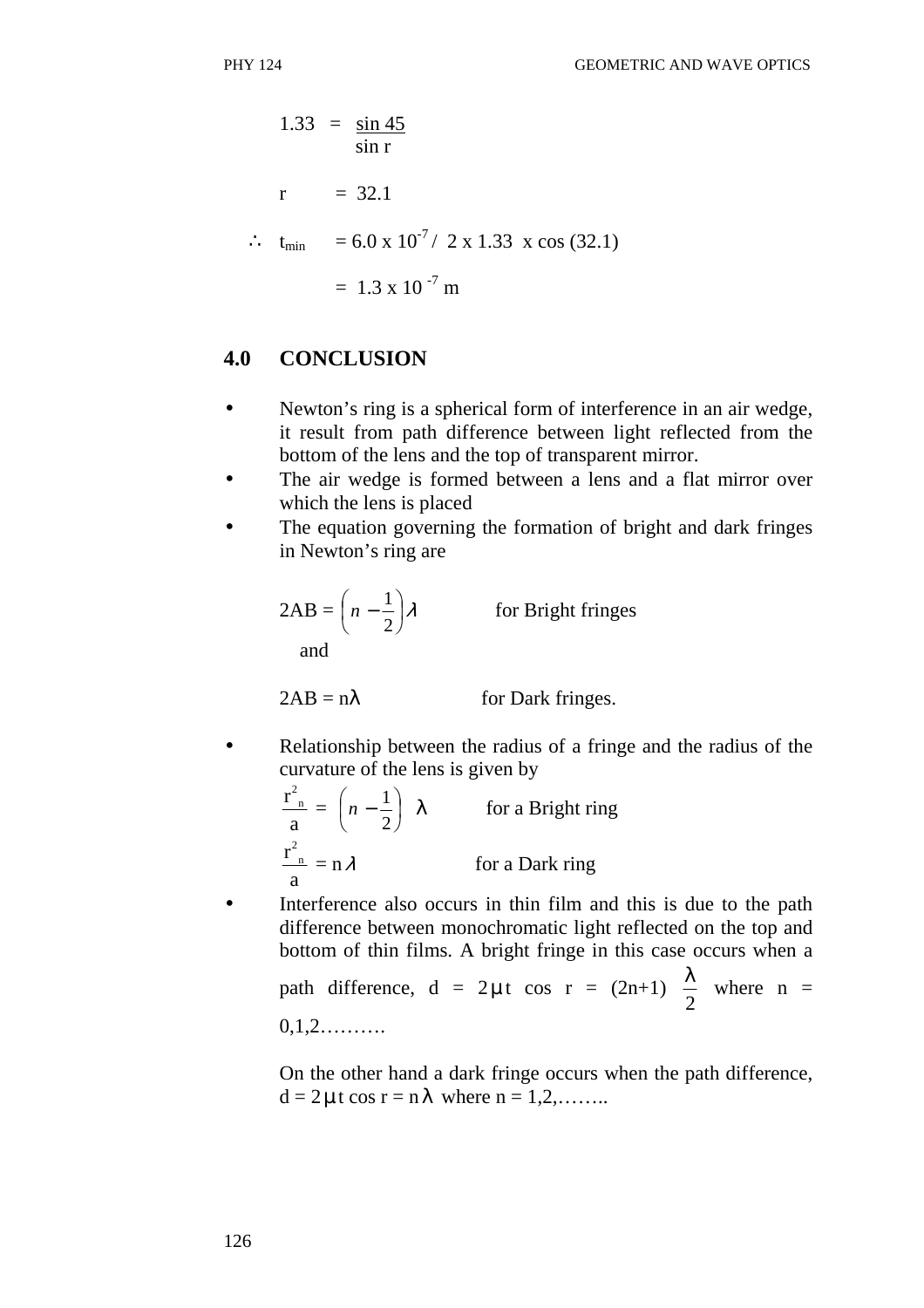# **5.0 SUMMARY**

- Newton's rings are a special from of interference within an air wedge.
- They are formed due to path difference between reflected monochromatic light waves reflected by a mirror and the bottom of a convex lens overlying it which also forms the air wedge.
- For a bright fringe, the path difference required must obey the relation,

$$
d = 2\mu t \cos r = (2n+1) \frac{\lambda}{2}
$$
 where  $n = 0, 1, 2, \dots$ 

while for a dark fringe the relationship,  $d = 2\mu t \cos r = n\lambda$  where  $n = 1.2.3$  ..........

where n represents the number of fringes and  $\lambda$  is the wavelength of light.

The radius of a bright fringe is governed by the relation.

$$
\frac{r^{2}_{n}}{a} = \left(n - \frac{1}{2}\right) \quad \lambda \qquad \text{(for a Bright fringe)}
$$

While that of a dark fringe , the relation is

$$
\frac{r_{n}^{2}}{a} = n \lambda
$$

Where  $r =$  radius of the nth ring  $a =$  radius of curvature  $\lambda$  = wavelength of light

- Interference can also occur in thin films. Thus, interference in thin film is due to path difference between light reflected from lower surface and upper surface of a parallel sided thin film.
- For the formation of a bright fringe by a thin film, the path difference required is equal to  $d = 2\mu t \cos r = (2n+1)$ 2 λ

Where  $n = 0, 1, 2, \ldots$ And for a dark fringe path difference is  $d = 2\mu t \cos r = n\lambda$ Where  $n = 1, 2, \dots, \dots$ 

# **6.0 TUTOR-MARKED ASSIGNMENT**

- 1(a) A thin film of thickness  $4 \times 10^{-5}$  cm is illuminated by white light normal to its surface  $(r = 0^{\circ})$ . Its refractive index is 1.5. Of what colour will the thin film appear in reflected light.
- (b) Why do the oil films on the surface of water appear to be coloured?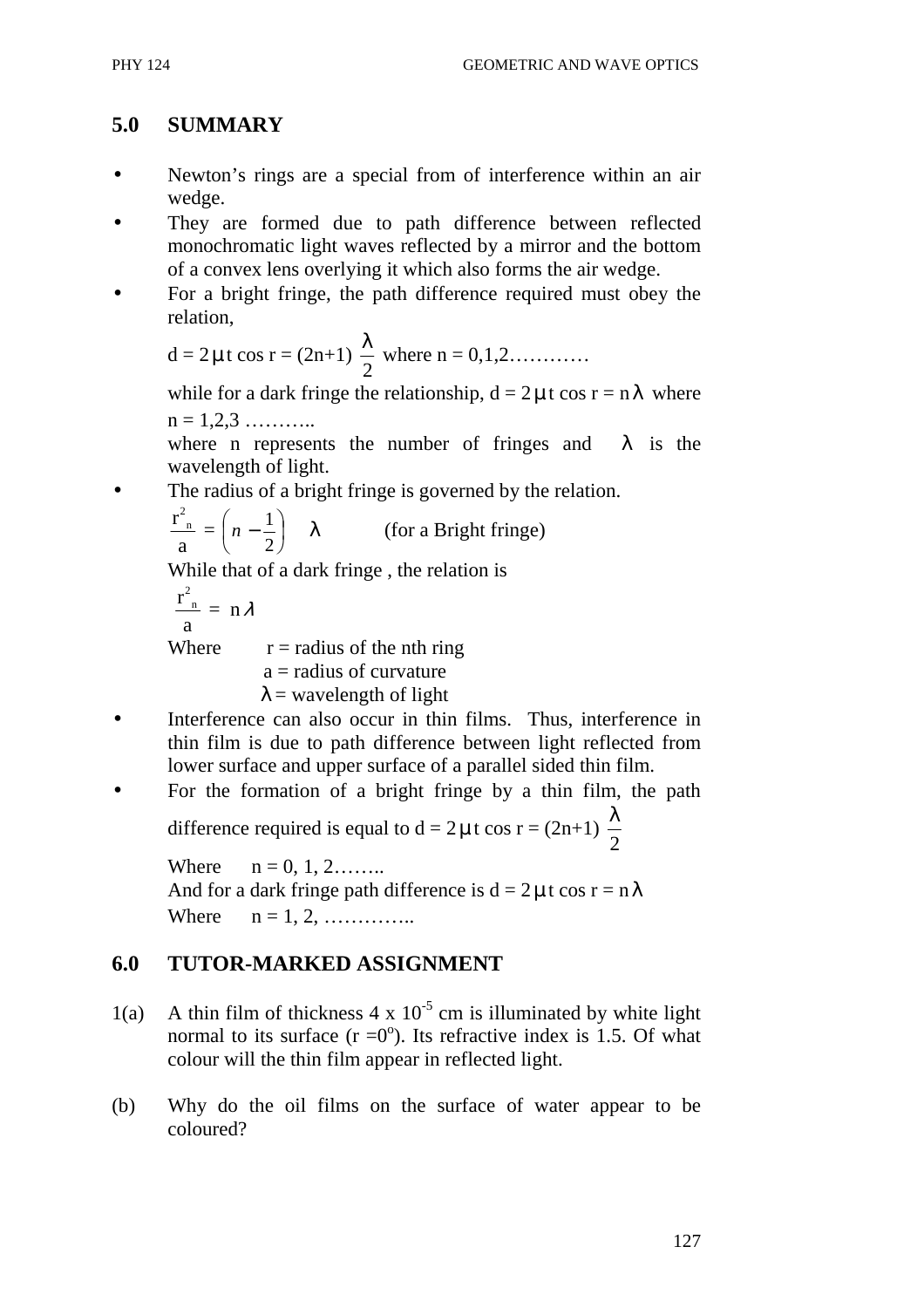### **7.0 REFERENCES/FURTHER READINGS**

Nelkon and Parker. *Advance Level Physics*. British Library Publication.

Kenneth .W. Ford. *Basic Physics.* Toronto London: Waltham Massachusetts.

Mark .W. Zemansky. *College Physics*. London: Addison – Wesley.

Shortley and Williams. *Principles of College Physics.* Englewood Cliff New Jersey: Prentice Hall Inc.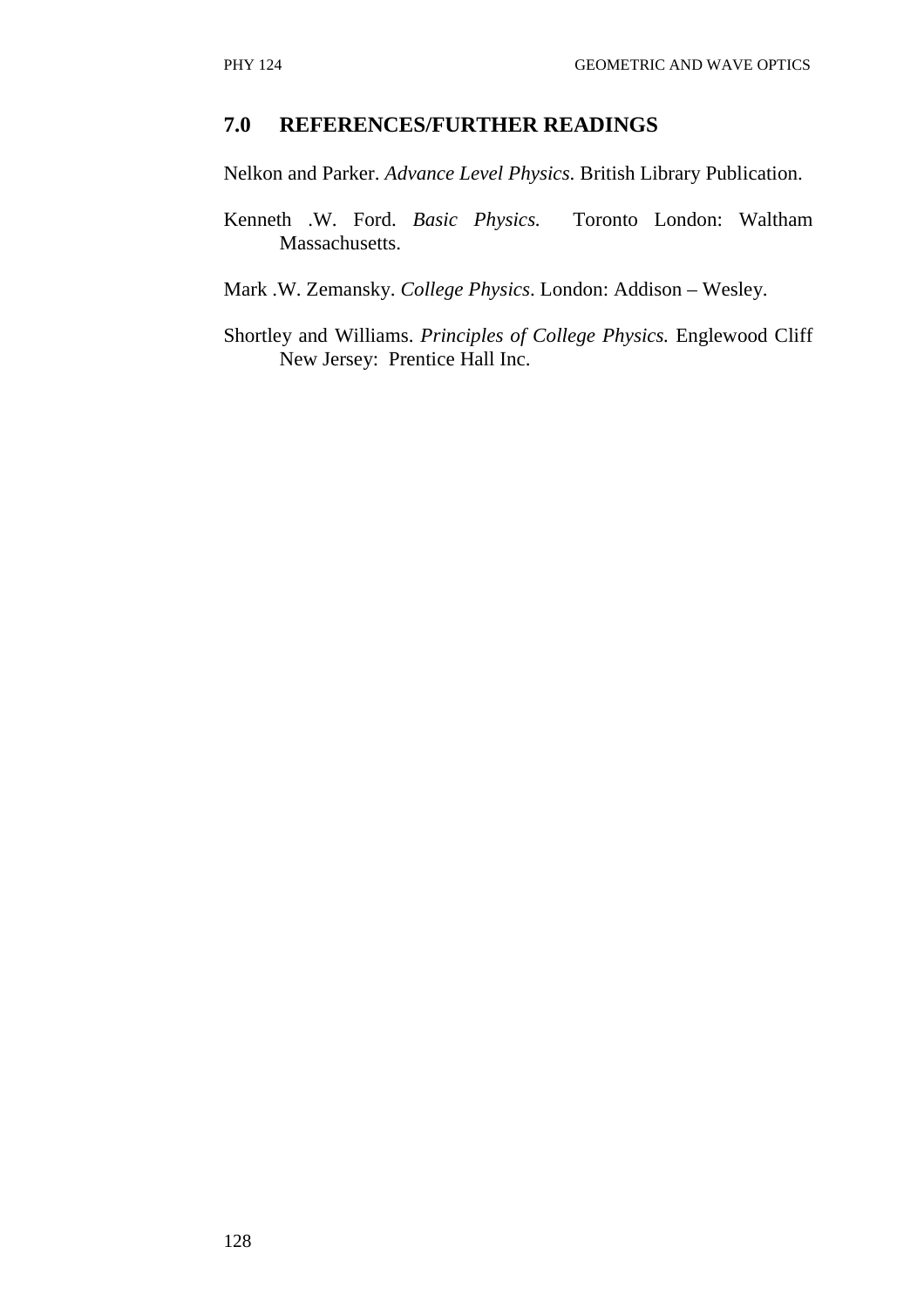# **UNIT 4 POLARIZATION OF LIGHT**

## **CONTENTS**

- 1.0 Introduction
- 2.0 Objectives
- 3.0 Main Content
	- 3.1 Polarized and un-polarized light
	- 3.2 Optical Activity
	- 3.3 Methods of Polarization
		- 3.3.1 By Reflection
		- 3.3.2 By Refraction
		- 3.3.3 By Double Refraction
- 4.0 Conclusion
- 5.0 Summary
- 6.0 Tutor-Marked Assignment
- 7.0 References/Further Readings

# **1.0 INTRODUCTION**

In our earlier units, you have thus far studied about interference which illustrates the wave nature of light. You have seen that these waves are transverse waves. Another phenomenon known as polarization also shows the transverse nature of light. When a light is obtained from a source, this ordinary light vibrates in virtually all directions perpendicular to the direction of propagation. Hence, it is called unpolarized light. But light can be constrained by either natural or artificial crystals to vibrate in only one plane perpendicular to the direction of propagation. When this happens, the light is referred to as polarized light.

In this unit, you will study the various ways of producing polarized light and you will also come across with various crystals that can be used to produce polarized light.

# **2.0 OBJECTIVES**

After studying this unit, you should be able to:

- differentiate polarized and unpolarised light
- describe the various ways of producing polarized light
- identify the crystals that can produce polarized light
- explain the theory behind each method of producing polarized light
- define and explain optical activity
- solve problems associated with production of polarized light.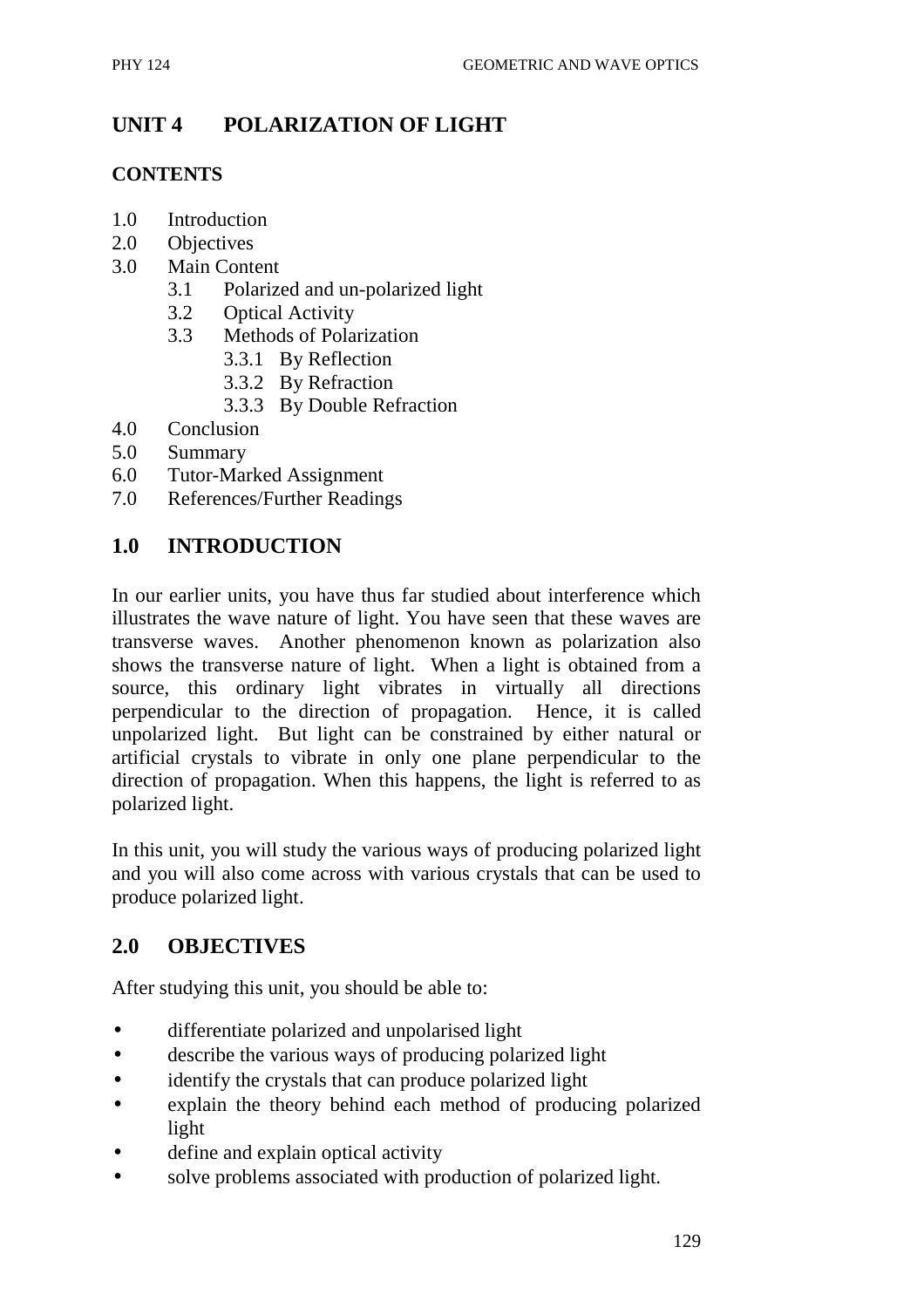## **3.0 MAIN CONTENT**

### **3.1 Polarized and Unpolarized Light**

Recall from Unit 1 that light waves are transverse waves. Such a light is said to be unpolarised. In ordinary light, the waves vibrate in different planes (in all directions) perpendicular to the direction of propagation. However when the light ray vibrates only in one direction, it is said that the light is polarized i.e. light vibrate only in one direction as it is propagated.

Some natural crystals such as, tourmaline allows rays of light vibrating in certain direction to pass through and block the other rays vibrating in other direction. If an observer view light coming from a source with two of such crystals A and B as arranged in Fig. 4.1, the observer would note the positions of brightness and darkness as the crystal B is rotated. You would notice that at a stage a very bright light would get into his eyes but at another stage you would not see anything. Therefore, you would notice positions of maximum brightness and maximum darkness as the crystal rotates near the eyes. The position of maximum brightness occurs when the planes or the crystals through which light is allowed to pass are oriented in the same direction. On the other hand, a position of maximum (complete) darkness occurs when these planes are at right angles to each other. Artificial crystalline materials that polarize light are called polaroids.



(b) In line

**Fig. 4.1: Plane polarization of light**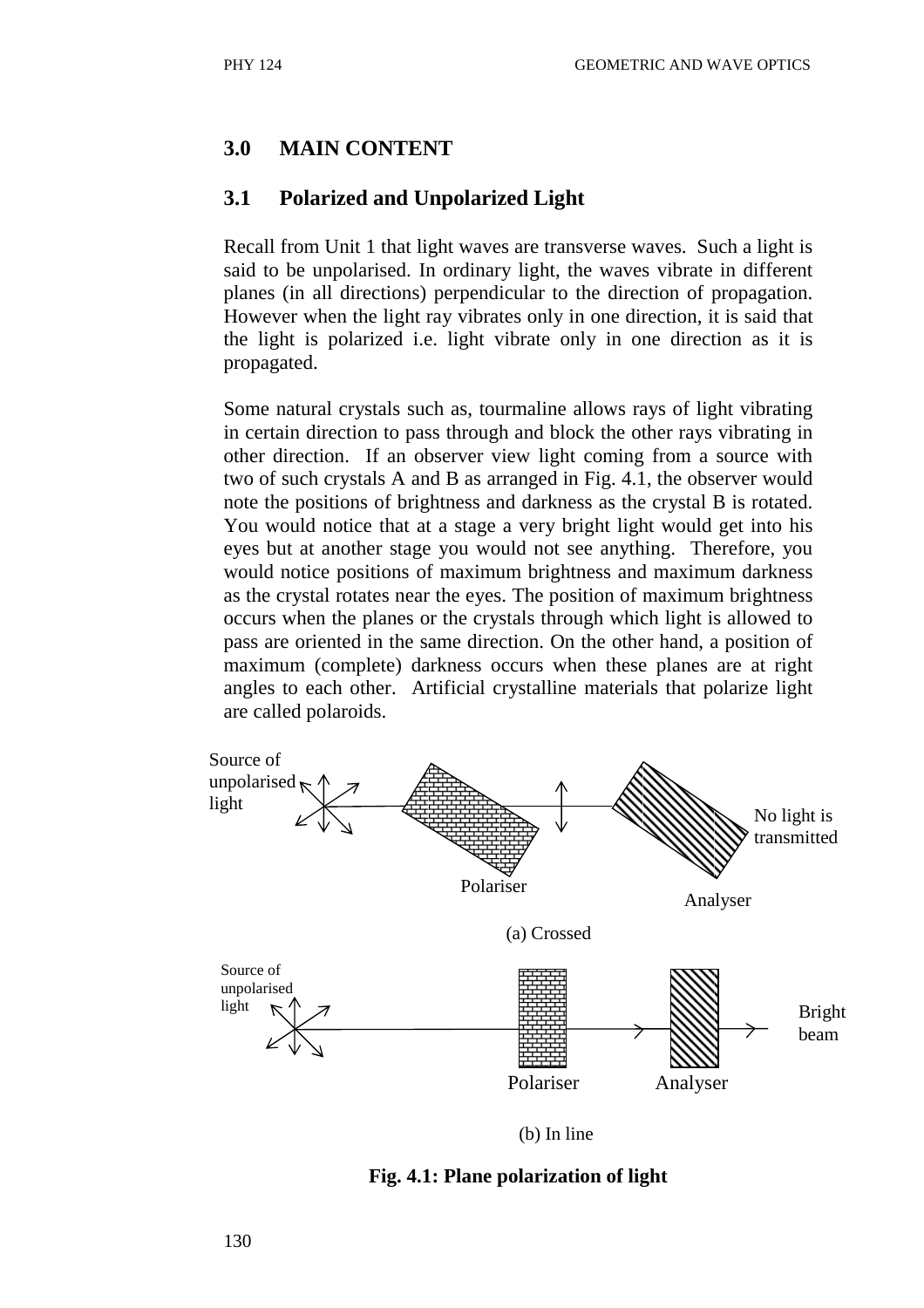Eye



the sample

Tube containing

### **3.2 Optical Activity**



Certain substances have the ability to rotate the plane of polarized light when a plane polarized light is passed through them. Such substances are said to be **Optically Active**. If the rotation of the plane is clockwise that is, to the right, then the substance is dextrorotatory. On the other hand, it is "levorotatory if the rotation is anticlockwise. The degree of rotation may be determined by means of a polarimeter. In its simple form, the polarimeter consists of two Polaroid sheets functioning as polarizer and analyzer and a tube containing the substance. With the tube empty, maximum amount of light reaches to eye when the sheets are oriented in the same direction. The analyzer is then turned through 90° before placing the substance in position. Depending on the rotation of the plane of polarization the analyzer would appear brighter.

The analyzer is again rotated until minimum light is seen. The difference in the readings of the analyzer gives the angle of rotation of the beam.

Now in the subsequent section, you will learn about the various ways of producing polarized light.

#### **3.3 Method of Polarization**

The following ways of producing polarized light are discussed below:

#### **3.3.1 By Reflection**

When an ordinary light meets a plane surface, the reflected components is partially polarized. At a certain angle of incidence, the reflected light is plane polarized and an analyzer can block it completely. This angle of incidence is called the polarizing angle, as shown in fig. 14.3 below.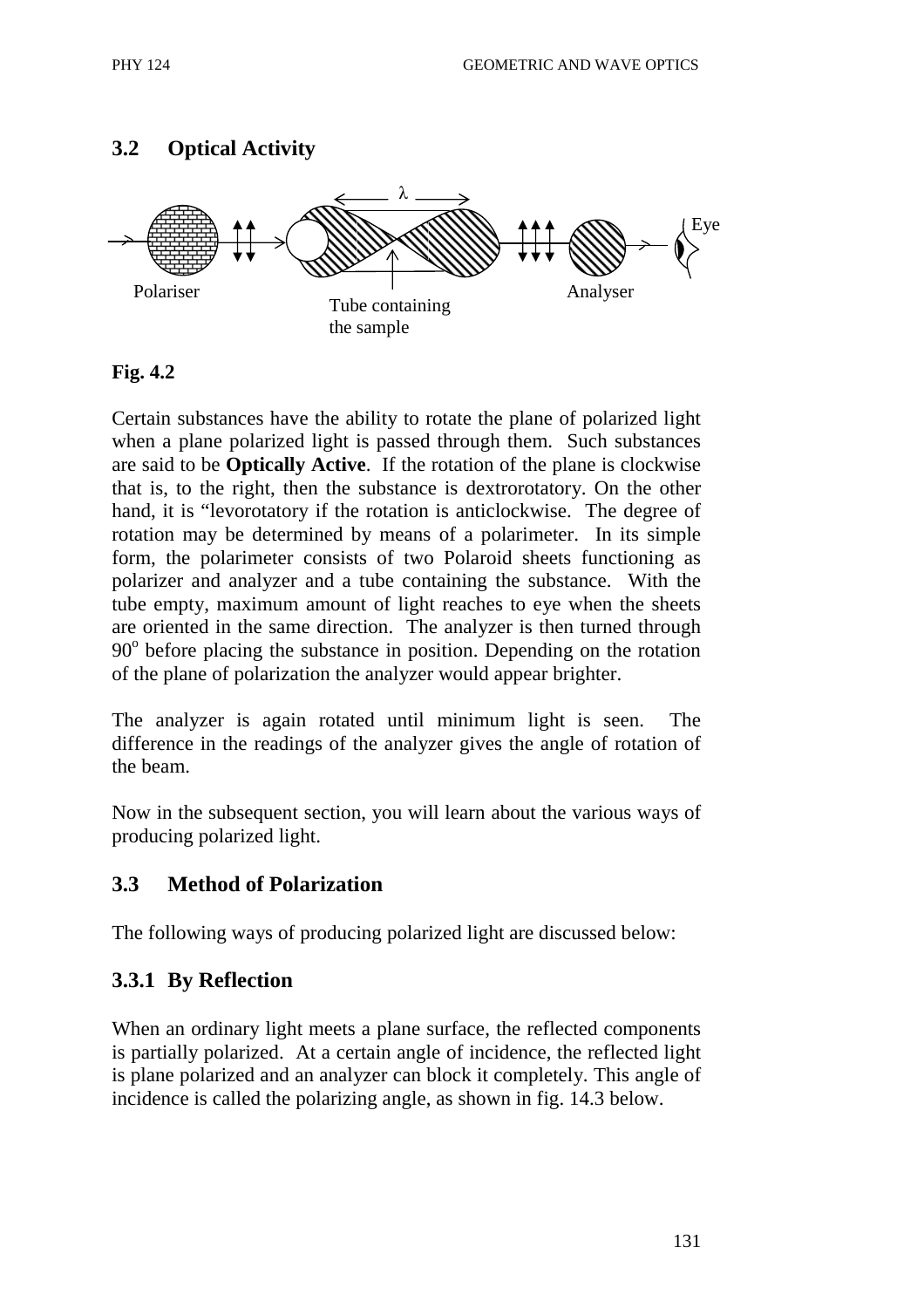

**Fig. 4.3** 

As shown in the Fig.4.3 above that and represents the vibrations are perpendicular to each other.

In Fig. 4.3, if the analyzer is perpendicular to the plane of vibration of the polarized light, no light would be transmitted and this would be an indication that the light has been polarized.

#### **3.3.2 By Refraction**

In the method described in section 3.3.1 above, the reflected ray unlike the deflected ray is never completely polarized. However several refractions using a pile of plates as shown in Fig. 4.4, it is noticed that the refracted beam is almost completely polarized.



**Fig. 4.4:**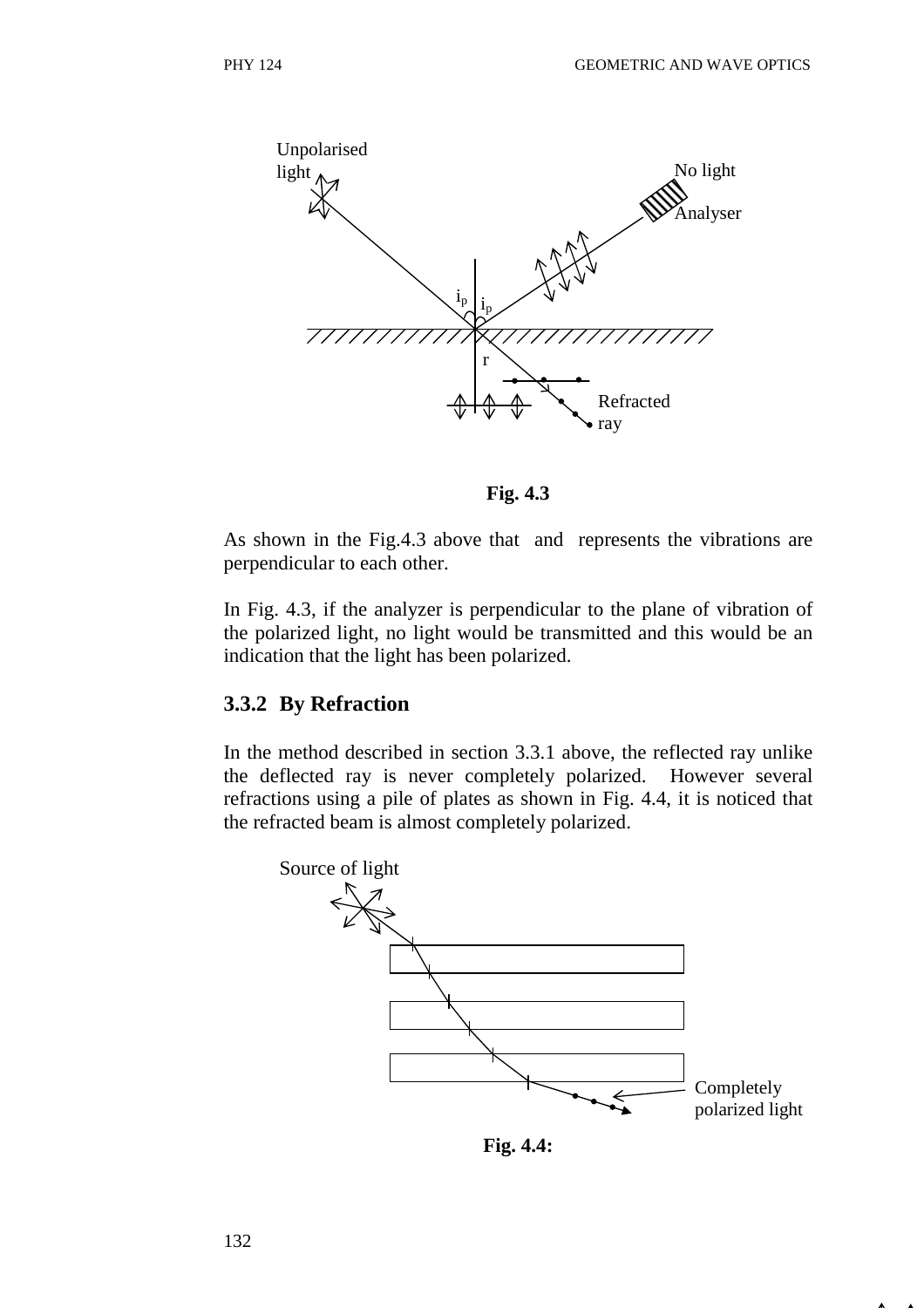Apart from the two methods studied to obtain polarization, we will now learn about polarization by double refraction in the next section.

# **3.3.3 By Double Refraction**

There exist many transparent crystalline substances which while homogenous, are anisotropic. That is the velocity of a light wave in them is not the same in all directions. Crystals having this property are said to be doubly refracting.

In such a crystal, two sets of Huygens wavelets propagate, one set being spherical and the other ellipsoidal.

The two sets are perpendicular to one another and also perpendicular to an axis of the crystal at which the velocity of all wave is the same.



**Fig. 4.5:** 

It is to be noted that any line parallel to the optic axis is also an optic axis when light is passed perpendicular to the surface of the crystal; the incident ray is broken up into two rays in traversing the crystal. The ray which corresponds to the spherical wavelength remains undeviated and is called an **ordinary ray**. The ray corresponding to the ellipsoidal wavelet is deviated and is called the **extra-ordinary** ray.



**Fig. 4.6:** 

Both the ordinary and extra ordinary ray comes out polarize. If the crystal is rotated about the incident ray as an axis, the ordinary ray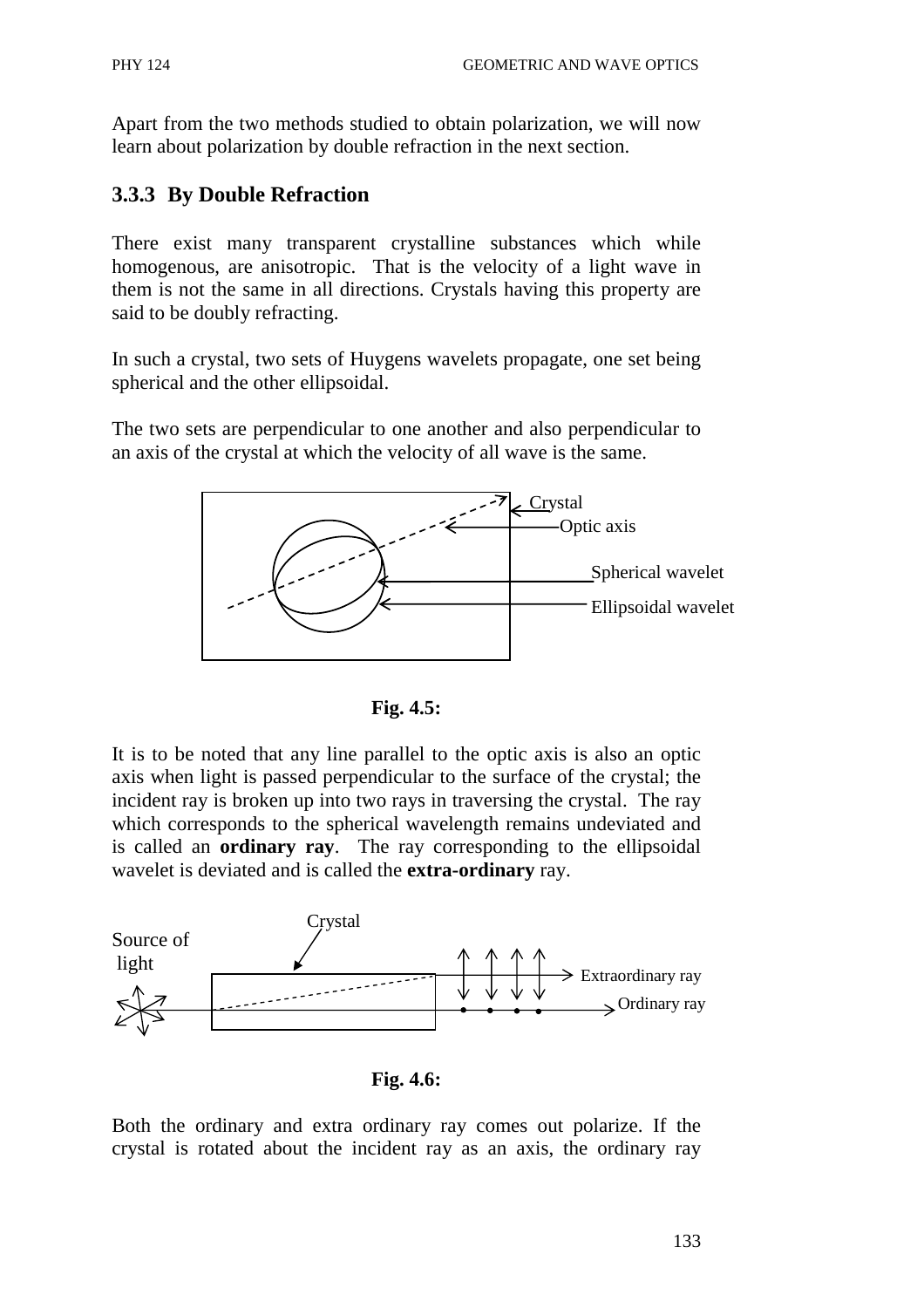remains fixed but the extra ordinary ray revolves round it as shown in Fig. 4.7



**Fig. 4.7:** 

Along the optic axis, the velocity of both ordinary and extra-ordinary ray is the same but along other axis, they are not.

Snell's law holds for the ordinary ray but not for the extra-ordinary ray because the velocity of the extra-ordinary ray is different in different directions. Crystal which have only one optic axis are said to be uniaxial. But some crystals have two different directions in which the velocities are equal, this kind of crystals are called biaxial crystals. Most crystals used in optical instruments mainly quartz and calcite are uniaxial.

# **4.0 CONCLUSION**

Ordinary light vibrates in all directions perpendicular to the direction of propagation. It is therefore, unpolarised. On the other hand, polarized light vibrates only in one direction perpendicular to the direction of propagation.

Polaroids are artificial crystals which are used to produce polarized light. They are generally used in combination as Polarizer and Analyzers.

Other natural crystals which can be used for producing polarized light are tourmaline, quartz and calcite.

Optical activity is a phenomenon in which the plane of polarization of crystal can be rotated. Any crystal that possesses this ability is said to be optically active.

The polarimeter can be used to determine the degree of rotation.

The principal methods of producing polarized light are:

i) By reflection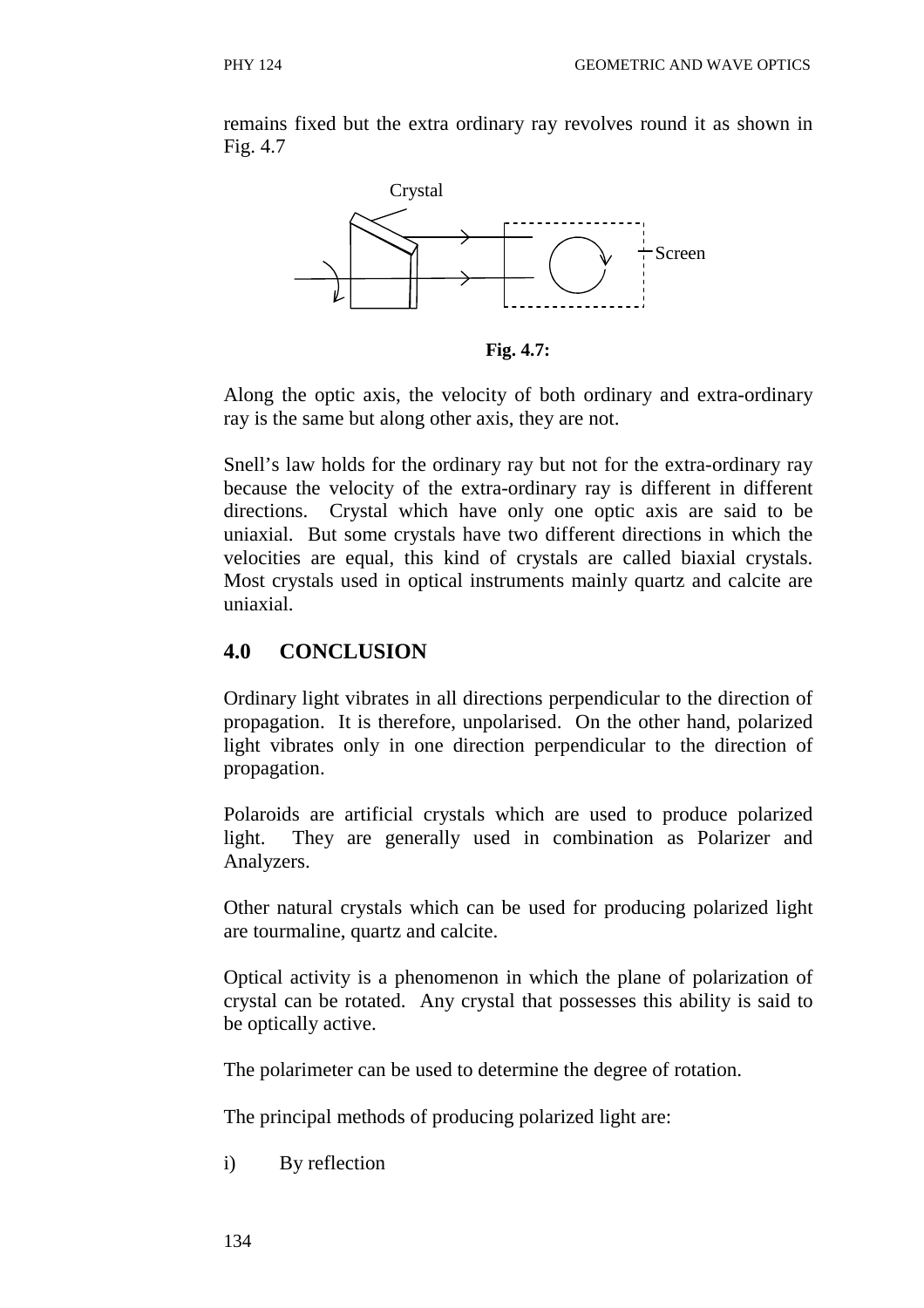- ii) By refraction
- iii) By Double refraction

## **5.0 SUMMARY**

- While unpolarized light vibrate in all direction perpendicular to the direction of propagation, polarized light vibrate in only one direction perpendicular to the direction of propagation.
- Polaroids, tourmaline, calcite and quartz can be used to produce polarized light.
- A pair of Polaroid can be used as polarizer and Analyzer to study the polarization of light.
- The ability to rotate the plane of polarization of a crystal is related to its optical activity.
- The magnitude of the optical activity of the crystalline can be determined by using the polarimeter.
- Other principal ways of producing polarised light include by reflection, by refraction and by double refraction.

## **6.0 TUTOR-MARKED ASSIGNMENT**

- 1. What are the different methods by which polarized light can be obtained? Explain.
- 2. State any two useful applications of plane polarized waves.

# **7.0 REFERENCES/FURTHER READINGS**

Nelkon and Parker. *Advance Level Physics*. British Library Publication.

- Kenneth .W. Ford. *Basic Physics.* Toronto London: Waltham Massachusetts.
- Mark .W. Zemansky. *College Physics*. London: Addison Wesley.
- Shortley and Williams. *Principles of College Physics.* Englewood Cliff New Jersey: Prentice Hall Inc.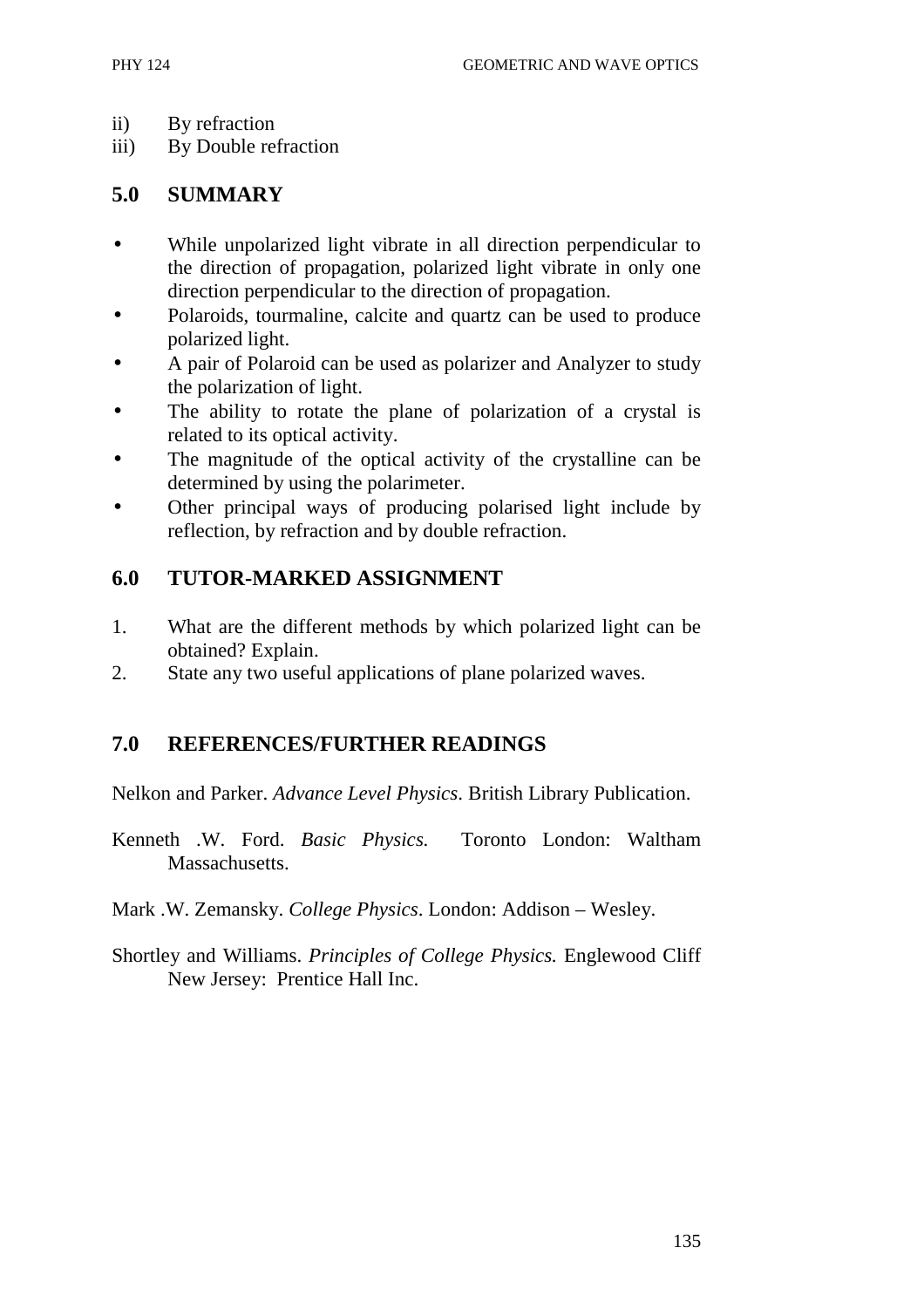# **UNIT 5 LAWS AND APPLICATION O POLARIZATION**

#### **CONTENTS**

- 1.0 Introduction
- 2.0 Objectives
- 3.0 Main Content
	- 3.1 Brewster's Law
	- 3.2 Percentage of Polarization
	- 3.3 Malu's Law
- 4.0 Conclusion
- 5.0 Summary
- 6.0 Tutor-Marked Assignment
- 7.0 References/Further Readings

### **1.0 INTRODUCTION**

In Unit 4, you learnt about the polarization of light. You studied that polarization of a light can be obtained by different ways like polarization by reflection, polarization by refraction and polarisation by double refraction. An ordinary light vibrates in every plane at right angles to the direction of light. Then the question arises: apart from the above mentioned methods, is there any laws which govern the polarization? Yes, there are certain laws which govern polarization. These include Brewster's and Malu's Law.

In this unit, Brewster and Malus law would be derived and examined in detail. Also discuss the various applications of polarization in the end of this unit.

## **2.0 OBJECTIVES**

After studying this unit, you should be able to:

- define and explain Brewster's law
- define and explain Malu's law
- solve problems involving Brewster's and Malu's law
- list the applications of polarization of light.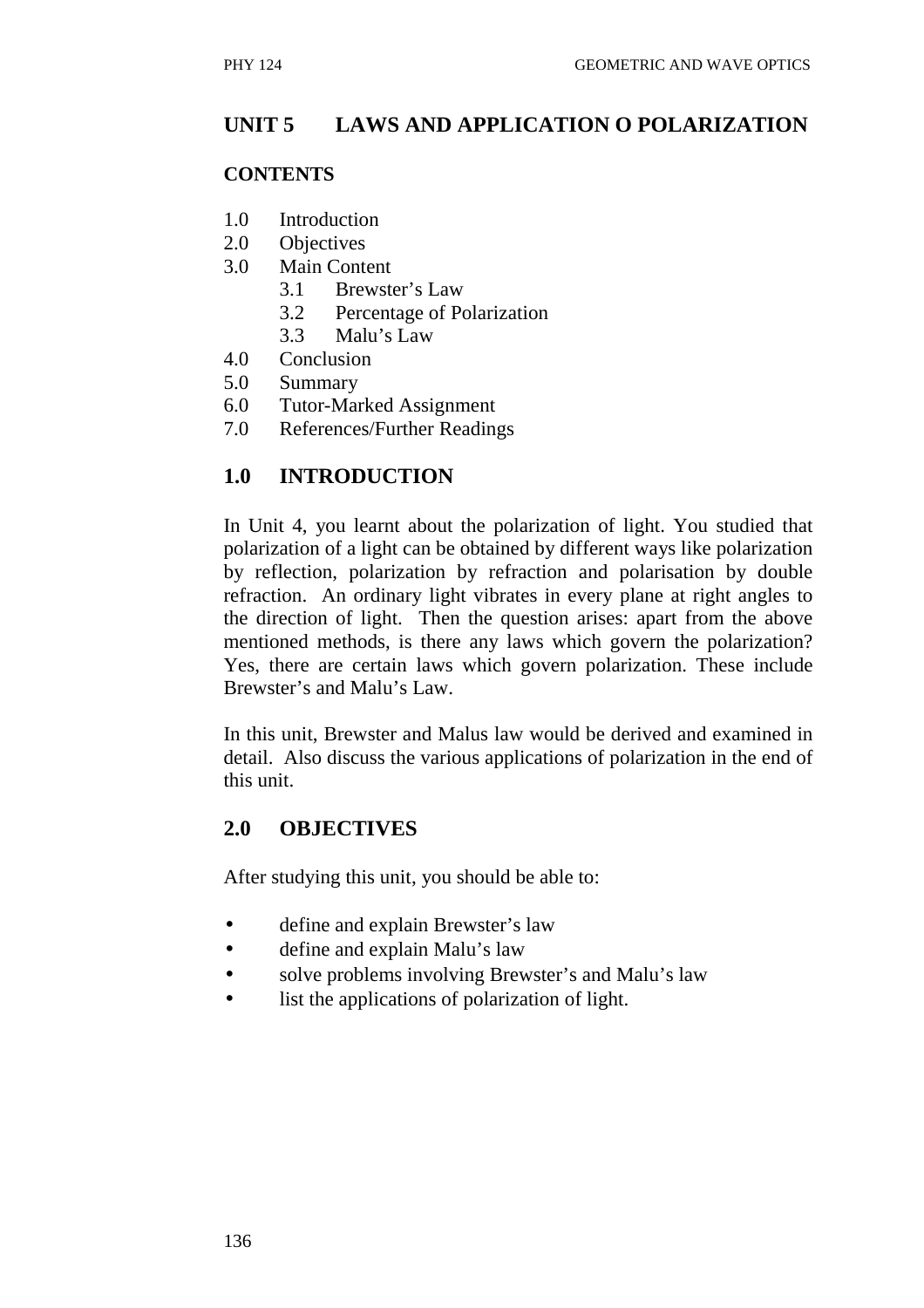#### **3.0 MAIN CONTENT**

### **3.1 Brewster's Law**



**Fig. 5.1: Polarization by reflection** 

Brewster's observed that when unpolarised light is incident on a material, the reflected and refracted ray are at an angle of  $90^\circ$  as shown in Fig. .5.1. Using Snell's law, we know that refractive index of a material is given by the relation

$$
\mu=\frac{\sin i_{\scriptscriptstyle p}}{\sin r}
$$

Here  $i_p$  is the polarizing angle. It is defined as the angle of incidence when the reflected light is almost completely polarized.  $\mu$  is the refractive index of the material.

But from the Fig. 5.1, one can see that  $r = 90 - i_p$ 

$$
\therefore \mu = \frac{\sin i_{p}}{\sin(90 - i_{p})} = \frac{\sin ip}{\cos ip} = \tan i_{p}
$$

$$
\therefore \text{Refractive index } \mu = \tan i_p \tag{5.1}
$$

Eq 5.1 is called Brewster's law. Therefore, the refractive index of a transparent medium is equal to the tangent of the polarizing angle  $i<sub>p</sub>$ 

Thus Eq. 5.1, (Brewster law) can be used to find the refractive index of materials. For further clarity, you should now work out an example.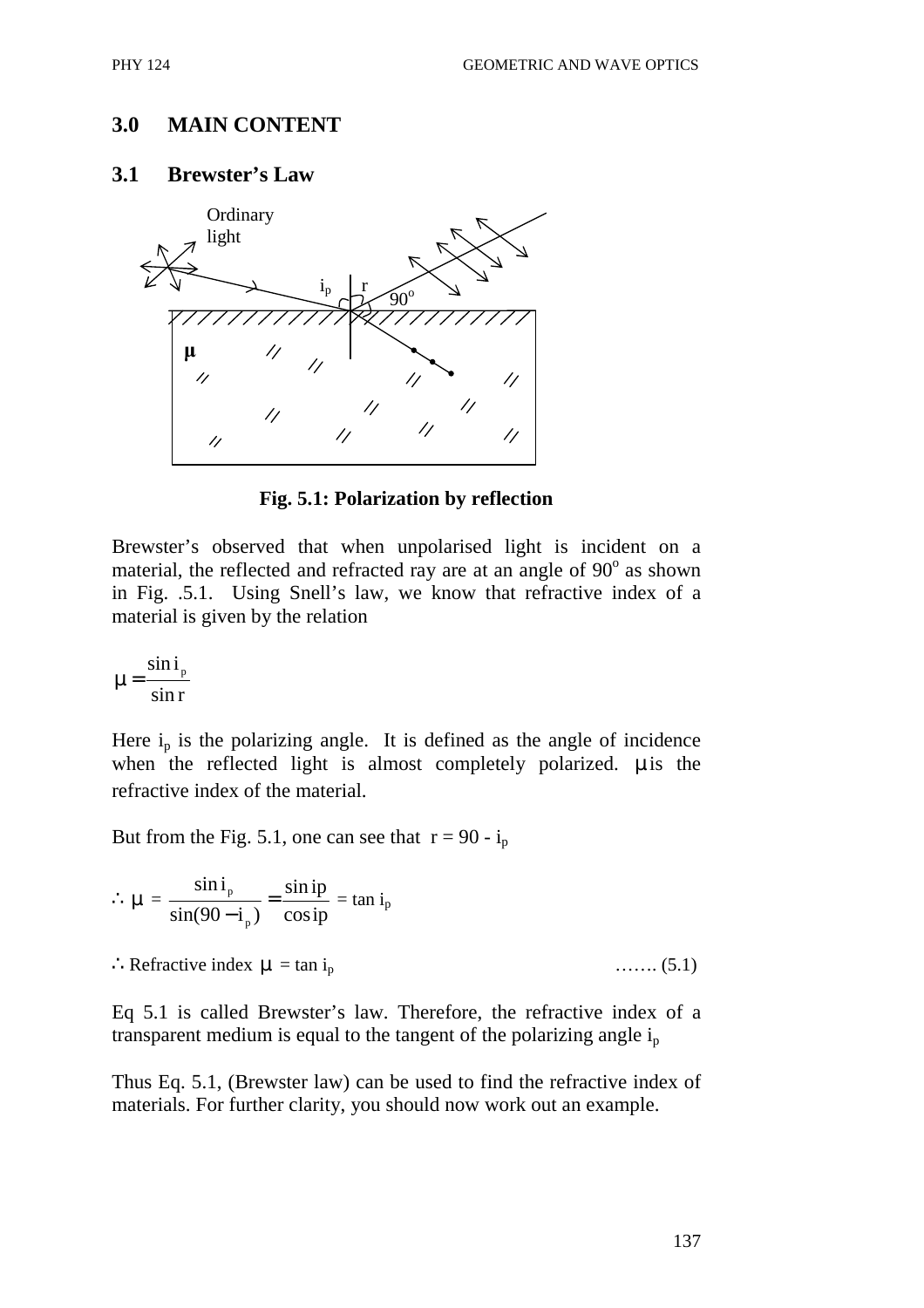#### **Example 5.1**

- (a) At what angle of incidence will light be reflected from water of refractive index 1.33 and would it be completely polarized?
- (b) Does the angle depend on the wavelength of light?

#### **Solution**

Let  $\mu$  is = refractive index of water  $= 1.33$ Using Brewster's law given by Eq. 5.1,

```
\tan i_p = \mu∴ tan i<sub>n</sub> = 1.33
i_p = \tan^{-1}(1.33)i_p = 53^\circ 1^\circ
```
b) Yes, the angle depends on the wavelength of light because the refractive index of a medium with respect to the other varies with wavelength.

#### **3.2 Percentage of Polarization**



when light passes through a Polaroid (or polarizer), the light which has vibration along the specified direction of the crystal above is transmitted (refer Fig. 5.2). If the transmitted light intensity is measured by means of a photocell, the current measured remains constant in whatever direction the polarizer is rotated. If there is any variation in the intensity, it shows that the incident light is partially polarized. That is, the vibration of the incident beams are not uniform in all directions.

The percentage of polarization (p) is given by

$$
P = \tI_{max} - I_{min} \t{100}{1 \t{max X} \t{1 min}} \t{5.2}
$$
 ... (5.2)

When  $I_{max}$  = maximum light intensity

 $I_{\min}$  = minimum light intensity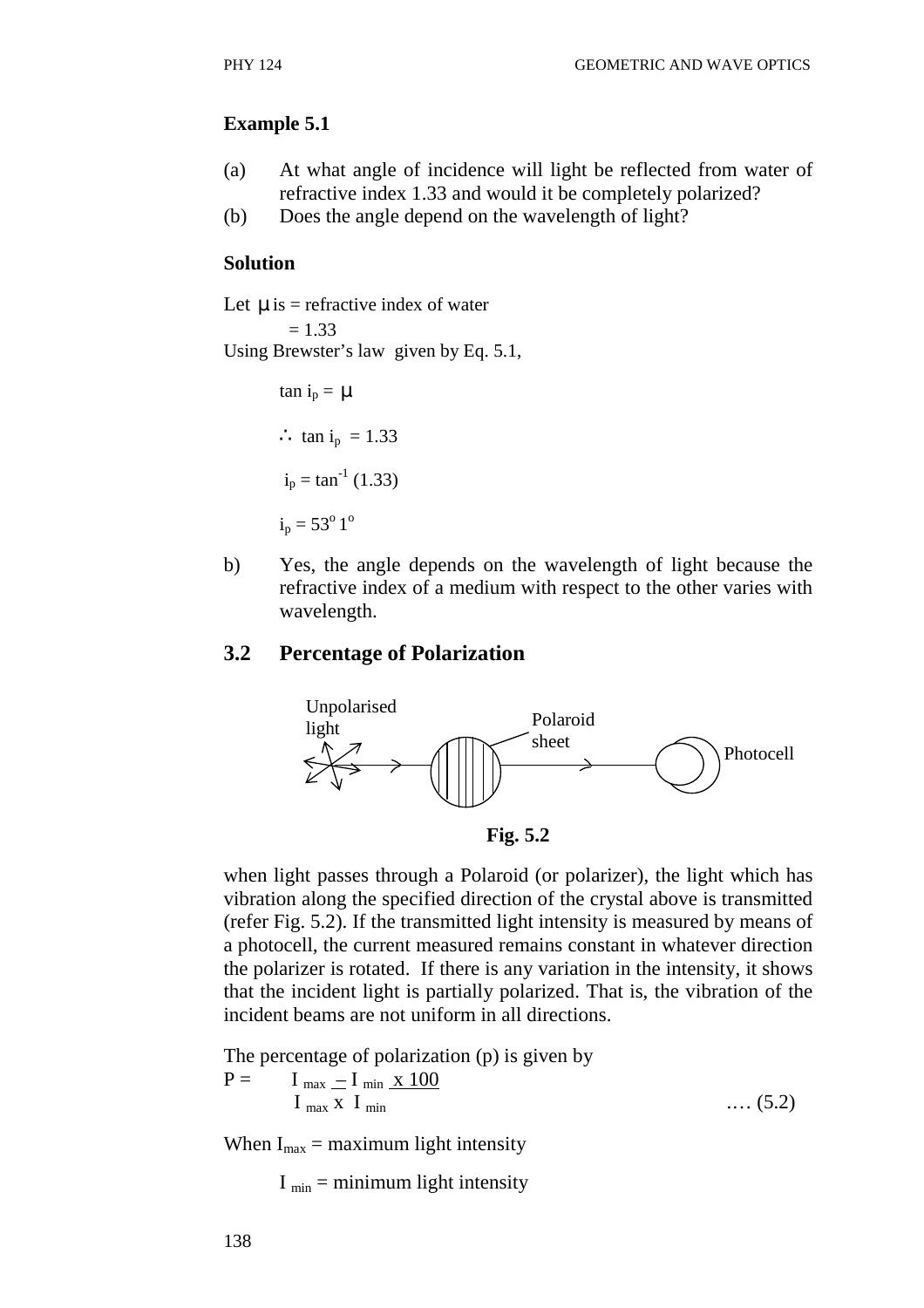# **3.3 Malu's Law**



#### **Fig. 5.4: Two components of polarized light.**

This section explains in detail the theory behind Malu's law. Refer to Fig. 5.3 above. An analyzer is introduced between a polarizer and a photo cell. The specified direction of the polarizer makes an angle  $\theta$ with the analyzer being oriented vertically. The polarized light transmitted by the polarizer can be resolved into two components, therefore,  $E_0 \cos \theta$  vertically and  $E_0 \sin \theta$  horizontally, as shown in Fig. 5.4, where  $E_{\circ}$  is the amplitude vector of the incident beam. Only the component of amplitude  $E_0$  cos  $\theta$ , which is parallel to the transmission direction, would be transmitted by the analyzer. The transmitted light is maximum when  $\theta$  is 0° and is zero (minimum) when  $\theta$  is 90<sup>0</sup>. At intermediate angles, the intensity is proportional to the amplitude, and we have  $I_0 \alpha E_0^2$ , and I  $\alpha E^2$ 

$$
\therefore \frac{I}{I_0} = \frac{E^2}{E_o} = \frac{Eo^2 \cos^2 \theta}{Eo^2}
$$
  
\n
$$
\therefore \qquad I = I_0 \cos^2 \theta \qquad \qquad \dots (5.3)
$$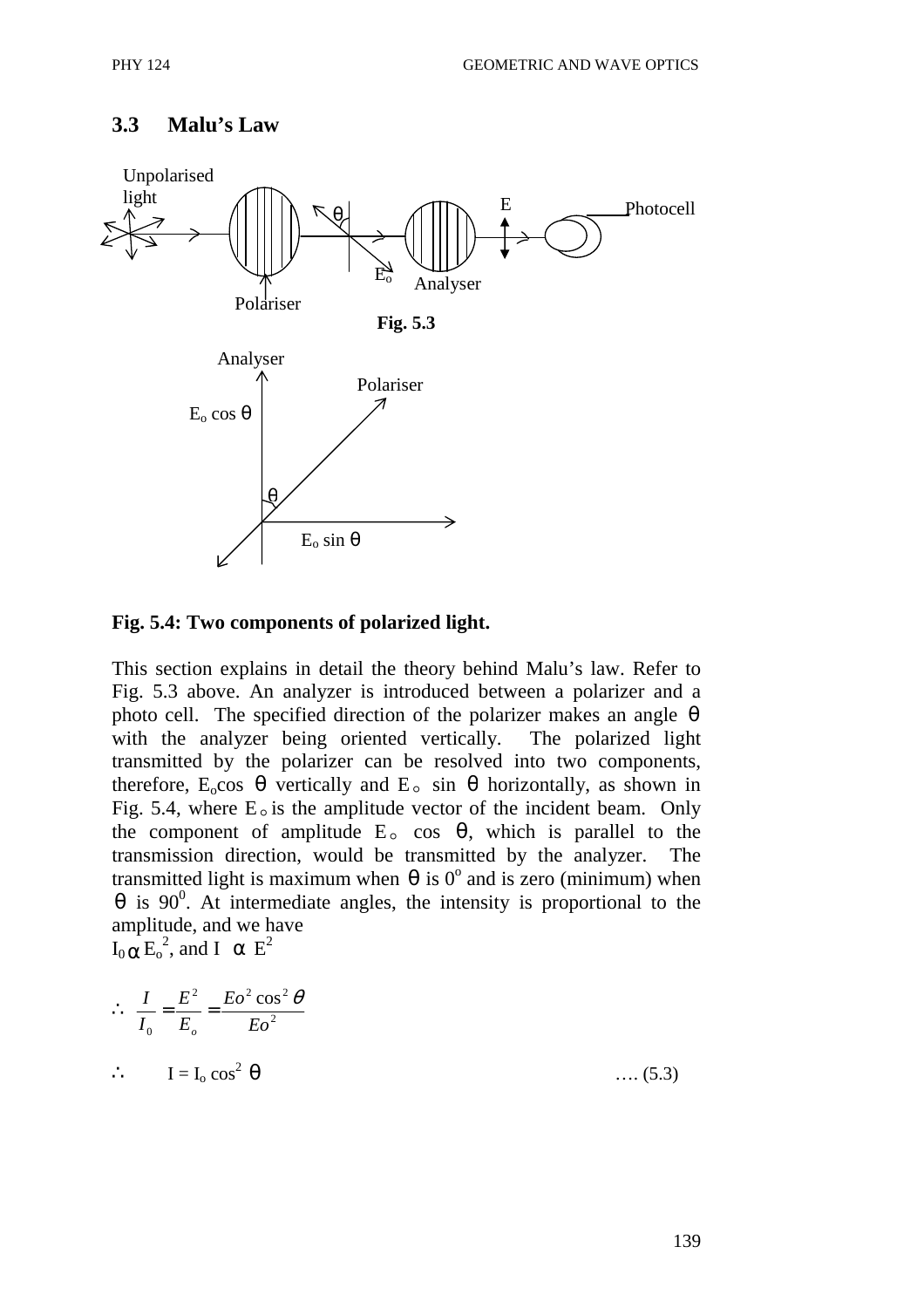This equation (5.3) is known as Malu's law

Therefore from Eq. (5.3), it can be seen that he intensity of the emergent light varies as the square of the cosine of the angle between the polarizer and the analyzer.

#### **Example 3**

 A beam of plane polarized light strikes two polarizing sheets. The first sheet is inclined at a angle  $\theta$  with respect to the incident beam, while the second sheet is inclined at  $90^{\circ}$  to the incident beam. Determine to the nearest degree, the angle  $\theta$  for a transmitted beam intensity that is one tenth the incident beam intensity.

#### **Solution**



**Fig. 5.5** 

Apply Malu's law to the first Polaroid we have I1 = Io cos 2 θ ………………(1) and to the second Polaroid we have  $I_2 = I_0 \cos^2 \theta \cos^2 (90 - \theta)$  $I_2 = I_0 \cos^2 \theta \sin^2 \theta$ *o I*  $\frac{I_2}{I_1}$  = cos<sup>2</sup> θ sin<sup>2</sup> θ but *o I*  $\frac{I_2}{I}$  = 10 1 ∴ 10 1  $= cos<sup>2</sup> θ sin<sup>2</sup> θ$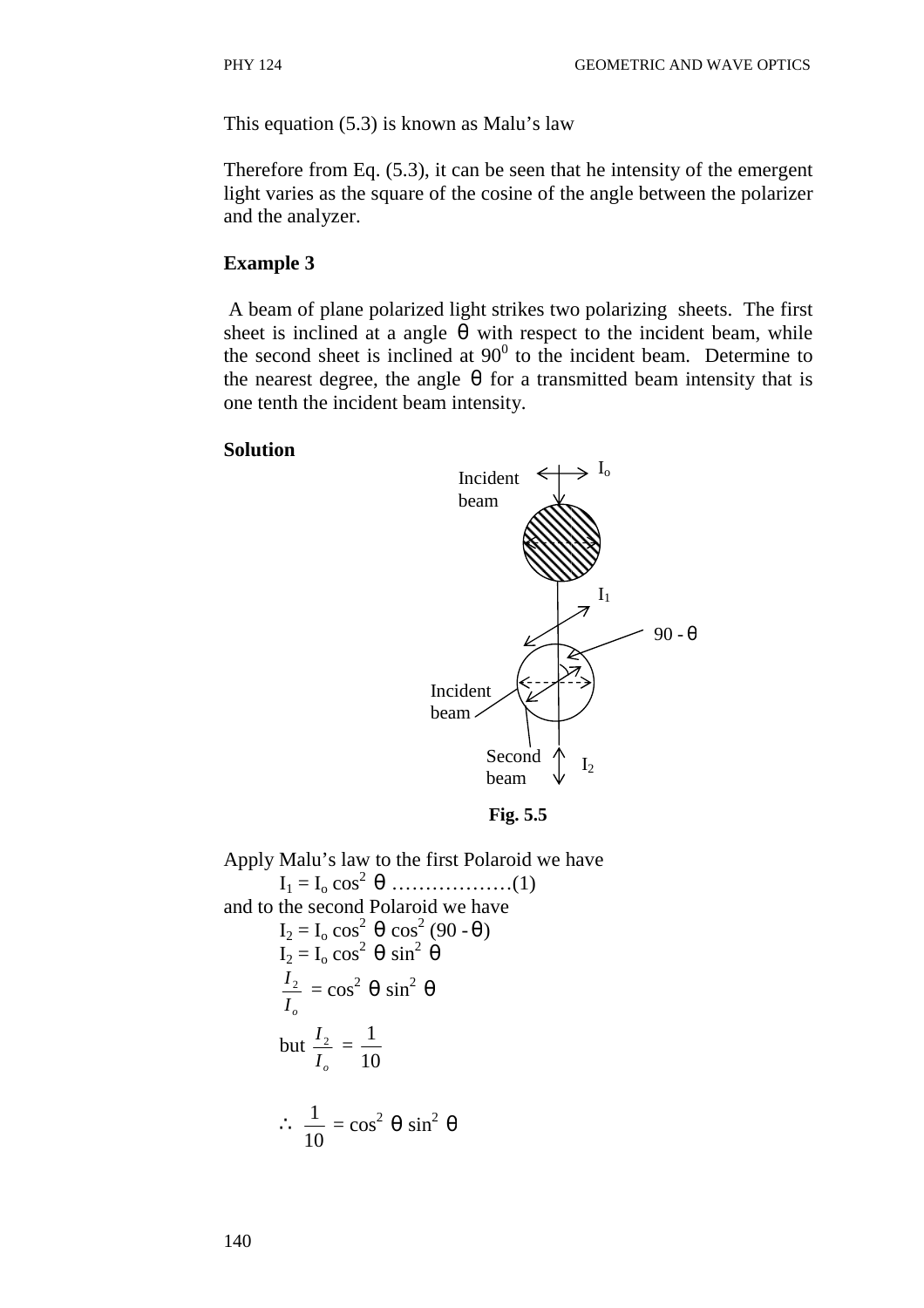$$
\sqrt{\frac{1}{10}} = \cos \theta \sin \theta
$$

$$
= \frac{1}{2} \sin 2\theta
$$

$$
\sqrt[3]{\frac{1}{10}} = \sin 2\theta
$$

$$
\theta = 20^{\circ}
$$

# **3.4 Application of Polarization**

### **(a) Use of Polaroids in Sunglasses**

Unpolarised light is harmful to the human eye, but with the use of Polaroid this can be prevented. They protect our eyes from glare. They helped to reduce the intensity of sunlight.

#### **(b) In Film Industries**

Polarised light is used in films to create illusion of three dimensional pictures.

#### **(c) Saccharimetry**

The rotation of the plane of polarization by sugar solution is used as a method of determining the concentration of sugar solution in a given sample.

### **(d) Photoelectric Stress Analysis**

Some substances such as glass and plastic, that are not normally double refracting, may become so if subjected to stress. If such stressed materials are placed between a polarise and analyzer, the bright and dark areas that are seen give information about the strains. The technology of photo-elasticity is based on double refraction produce by stresses.

#### **(e) Used in window pares**

The window panes of airplane and trains used polaroids to control the light entering through them.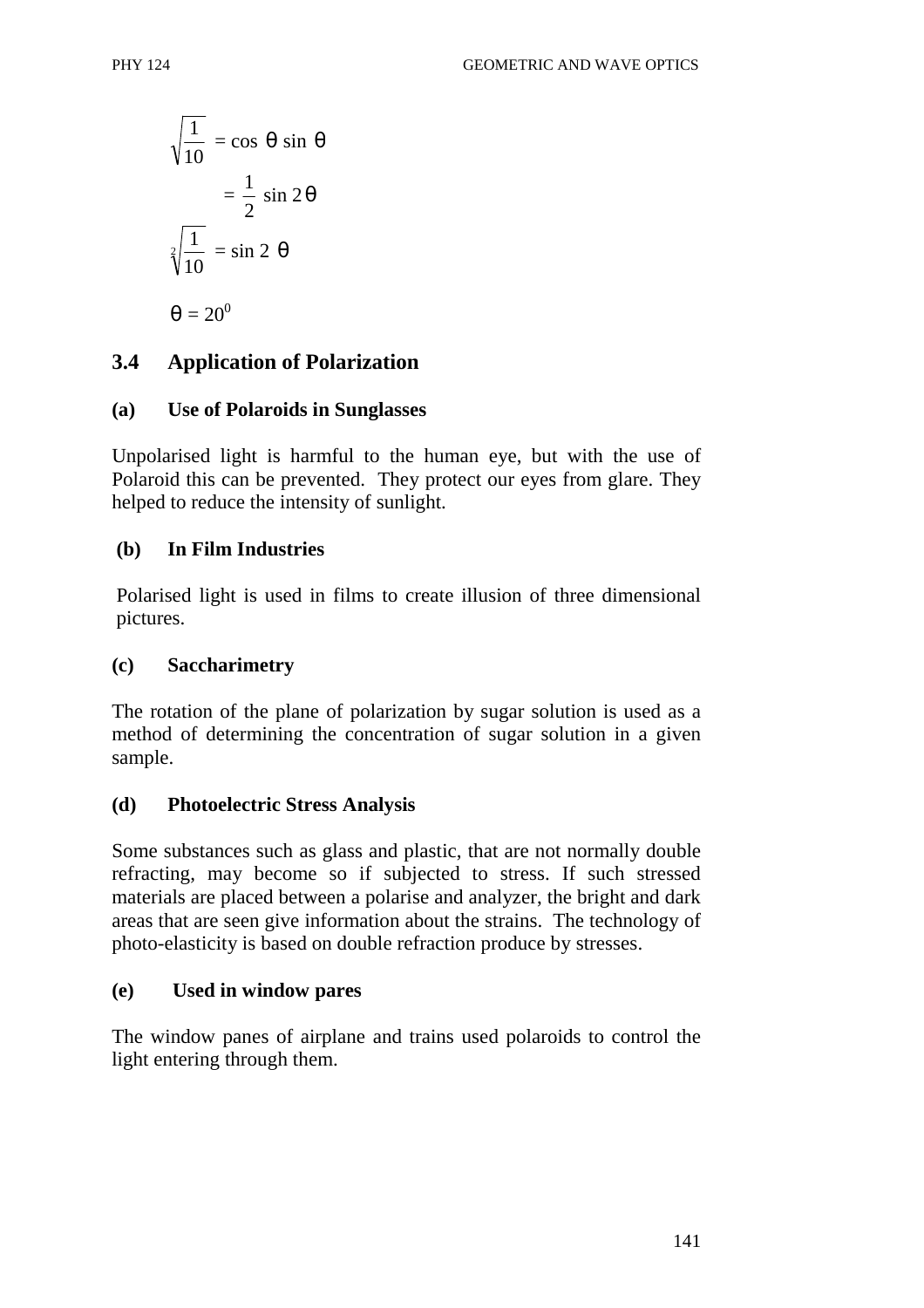### **4.0 CONCLUSION**

Brewster's law is one of the laws applied in the study of polarization of light. Whenever unpolarized light is incident on a surface at the Brewster angle i<sub>p</sub>, the angle between the resulting reflected and refracted ray is found to be 90°. Under this condition, the refractive index of the medium concerned is given by  $\mu = \tan i_p$ . This is a Brewster's law.

The pencentage of polarization of a given light cell can be found by applying Malus law to a polarized and analyzer used to view light. Malu's law is given by the relationship

$$
I = I_0 \cos^2 \theta
$$

Polarisation of light can be applied in the following areas:

- i) Used as sunglasses;
- ii) In the film industries for three dimensional pictures;
- iii) To determine the level of concentration of sugar solution (saccharimetry); and
- iv) For photoelectric stress analysis.

### **5.0 SUMMARY**

- Two major laws used in polarization of light are Brewster's law and Malu's law.
- While Brewster's law relates refractive index to the Brewster angle, Malu's law relates the percentage of polarization to the angle of rotation of the plane of polarization.
- That is, Brewster's law is given by  $\mu = \tan i_n$  while Malu's law is given by  $I = I_0 \cos^2 \theta$ .
- The industrial uses of polarization of light include:
- The use of Polaroids as sunglasses;
- The use of Polaroids in the film industries i.e. 3D effects;
- The determination of concentration of sugar solution;
- For photoelastic stress analysis; and
- The one of polaroids in window panes.

### **6.0 TUTOR-MARKED ASSIGNMENT**

1. A polarized and analyzer are oriented so that the maximum amount of light is transmitted. To what fraction of maximum value is the intensity of the transmitted light reduced when the analyzer is rotated through  $60^{\circ}$ ?